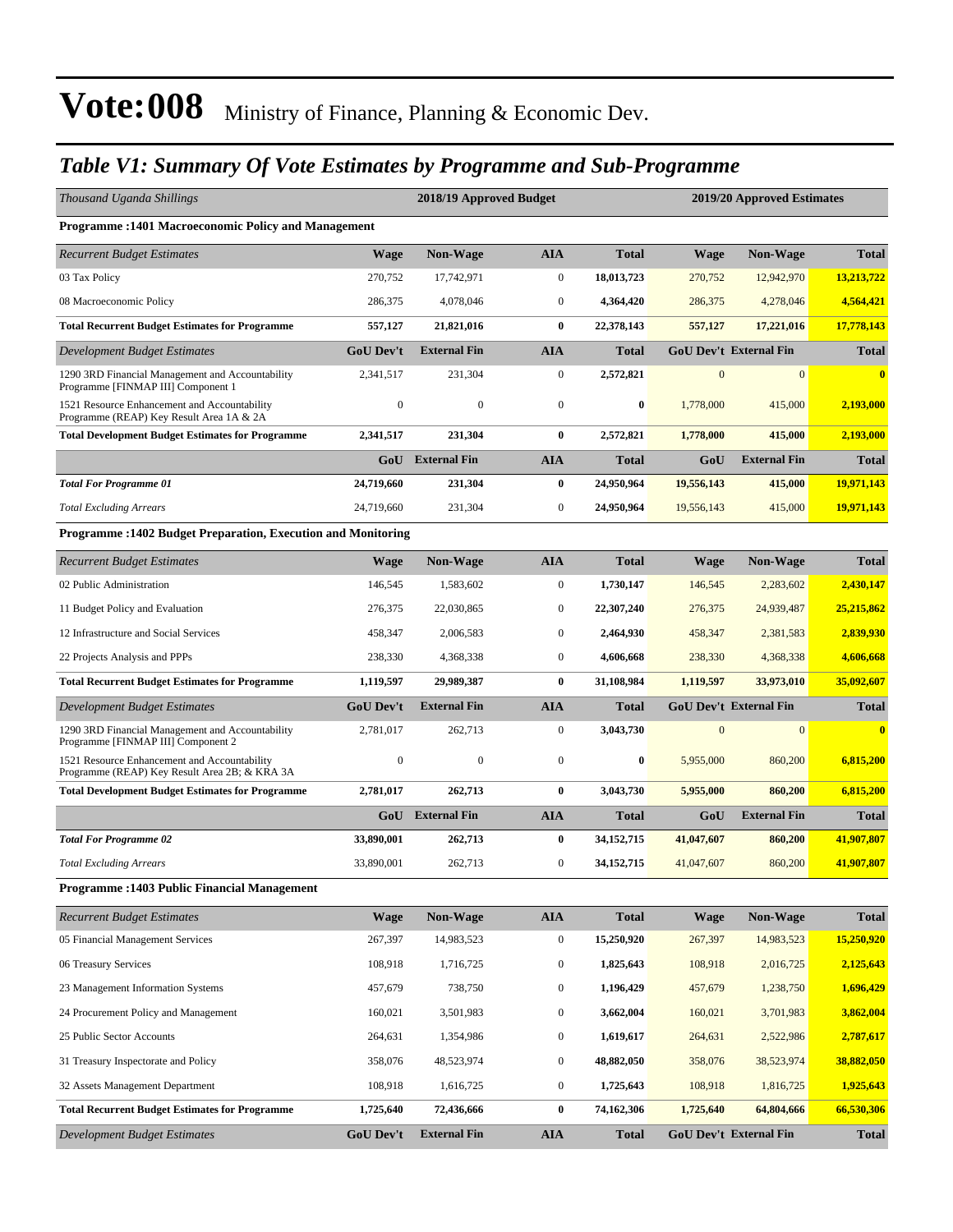| 1290 3RD Financial Management and Accountability<br>Programme [FINMAP III] Comp. 3,4&5 - FMS, LGPFM<br>and Oversight | 23,641,625       | 13,167,546          | $\mathbf{0}$     | 36,809,171   | $\mathbf{0}$     | $\overline{0}$                | $\bf{0}$     |
|----------------------------------------------------------------------------------------------------------------------|------------------|---------------------|------------------|--------------|------------------|-------------------------------|--------------|
| 1521 Resource Enhancement and Accountability<br>Programme (REAP) Key Result Area 3B; 4A; 4B; and 5                   | $\boldsymbol{0}$ | $\mathbf{0}$        | $\overline{0}$   | $\bf{0}$     | 18,040,000       | 2,615,496                     | 20,655,496   |
| <b>Total Development Budget Estimates for Programme</b>                                                              | 23,641,625       | 13,167,546          | $\bf{0}$         | 36,809,171   | 18,040,000       | 2,615,496                     | 20,655,496   |
|                                                                                                                      | GoU              | <b>External Fin</b> | <b>AIA</b>       | Total        | GoU              | <b>External Fin</b>           | <b>Total</b> |
| <b>Total For Programme 03</b>                                                                                        | 97,803,931       | 13,167,546          | $\bf{0}$         | 110,971,477  | 84,570,306       | 2,615,496                     | 87,185,802   |
| <b>Total Excluding Arrears</b>                                                                                       | 97,803,931       | 13,167,546          | $\mathbf{0}$     | 110,971,477  | 84,570,306       | 2,615,496                     | 87,185,802   |
| <b>Programme: 1409 Deficit Financing and Cash Management</b>                                                         |                  |                     |                  |              |                  |                               |              |
| <b>Recurrent Budget Estimates</b>                                                                                    | Wage             | Non-Wage            | <b>AIA</b>       | <b>Total</b> | <b>Wage</b>      | <b>Non-Wage</b>               | <b>Total</b> |
| 19 Debt Policy and Management                                                                                        | 163,138          | 1,110,300           | $\mathbf{0}$     | 1,273,438    | 163,138          | 2,060,300                     | 2,223,438    |
| 20 Cash Policy and Management                                                                                        | 273,150          | 998,115             | $\boldsymbol{0}$ | 1,271,266    | 273,151          | 1,548,115                     | 1,821,266    |
| 21 Development Assistance and Regional Cooperation                                                                   | 219,968          | 1,801,182           | $\mathbf{0}$     | 2,021,150    | 219,968          | 2,251,182                     | 2,471,150    |
| <b>Total Recurrent Budget Estimates for Programme</b>                                                                | 656,257          | 3,909,597           | $\bf{0}$         | 4,565,854    | 656,257          | 5,859,597                     | 6,515,854    |
| Development Budget Estimates                                                                                         | <b>GoU Dev't</b> | <b>External Fin</b> | <b>AIA</b>       | Total        |                  | <b>GoU Dev't External Fin</b> | <b>Total</b> |
| 1208 Support to National Authorising Officer                                                                         | 152,893          | 1,474,266           | $\mathbf{0}$     | 1,627,159    | 152,893          | 1,498,874                     | 1,651,767    |
| 1521 Resource Enhancement and Accountability<br>Programme (REAP) Key Result Area 1B                                  | $\mathbf{0}$     | $\mathbf{0}$        | $\boldsymbol{0}$ | $\bf{0}$     | 2,206,000        | $\mathbf{0}$                  | 2,206,000    |
| <b>Total Development Budget Estimates for Programme</b>                                                              | 152,893          | 1,474,266           | $\bf{0}$         | 1,627,159    | 2,358,893        | 1,498,874                     | 3,857,767    |
|                                                                                                                      |                  | GoU External Fin    | <b>AIA</b>       | Total        | GoU              | <b>External Fin</b>           | <b>Total</b> |
| <b>Total For Programme 09</b>                                                                                        | 4,718,748        | 1,474,266           | $\bf{0}$         | 6,193,013    | 8,874,747        | 1,498,874                     | 10,373,621   |
| <b>Total Excluding Arrears</b>                                                                                       | 4,718,748        | 1,474,266           | $\mathbf{0}$     | 6,193,013    | 8,874,747        | 1,498,874                     | 10,373,621   |
| <b>Programme: 1410 Development Policy and Investment Promotion</b>                                                   |                  |                     |                  |              |                  |                               |              |
|                                                                                                                      |                  |                     |                  |              |                  |                               |              |
| <b>Recurrent Budget Estimates</b>                                                                                    | <b>Wage</b>      | Non-Wage            | AIA              | Total        | Wage             | <b>Non-Wage</b>               | Total        |
| 09 Economic Development Policy and Research                                                                          | 182,730          | 41,273,307          | $\mathbf{0}$     | 41,456,037   | 182,730          | 43,673,307                    | 43,856,037   |
| <b>Total Recurrent Budget Estimates for Programme</b>                                                                | 182,730          | 41,273,307          | $\bf{0}$         | 41,456,037   | 182,730          | 43,673,307                    | 43,856,037   |
| Development Budget Estimates                                                                                         | <b>GoU Dev't</b> | <b>External Fin</b> | <b>AIA</b>       | <b>Total</b> |                  | <b>GoU Dev't External Fin</b> | <b>Total</b> |
| 1003 African Development Foundation                                                                                  | 3,600,110        | $\boldsymbol{0}$    | $\mathbf{0}$     | 3,600,110    | $\mathbf{0}$     | $\overline{0}$                | $\bf{0}$     |
| 1289 Competitiveness and Enterprise Development Project<br>[CEDP]                                                    | 742,342          | 56,702,531          | $\mathbf{0}$     | 57,444,874   | 742,342          | 23,443,934                    | 24,186,276   |
| 1338 Skills Development Project                                                                                      | $\mathbf{0}$     | 27,361,152          | $\mathbf{0}$     | 27.361.152   | $\mathbf{0}$     | 20,945,810                    | 20,945,810   |
| 1427 Uganda Clean Cooking Supply Chain Expansion<br>Project                                                          | $\boldsymbol{0}$ | 3,024,211           | $\boldsymbol{0}$ | 3,024,211    | $\boldsymbol{0}$ | $\mathbf{0}$                  | $\bf{0}$     |
| <b>Total Development Budget Estimates for Programme</b>                                                              | 4,342,452        | 87,087,894          | $\bf{0}$         | 91,430,346   | 742,342          | 44,389,744                    | 45,132,086   |
|                                                                                                                      | GoU              | <b>External Fin</b> | AIA              | <b>Total</b> | GoU              | <b>External Fin</b>           | Total        |
| <b>Total For Programme 10</b>                                                                                        | 45,798,489       | 87,087,894          | 0                | 132,886,383  | 44,598,379       | 44,389,744                    | 88,988,123   |
| <b>Total Excluding Arrears</b>                                                                                       | 45,798,489       | 87,087,894          | $\boldsymbol{0}$ | 132,886,383  | 44,598,379       | 44,389,744                    | 88,988,123   |
| <b>Programme:1411 Financial Sector Development</b>                                                                   |                  |                     |                  |              |                  |                               |              |
| <b>Recurrent Budget Estimates</b>                                                                                    | <b>Wage</b>      | <b>Non-Wage</b>     | AIA              | <b>Total</b> | Wage             | <b>Non-Wage</b>               | Total        |
| 29 Financial Services                                                                                                | 190,554          | 110,394,211         | 4,721,813        | 115,306,578  | 190,554          | 238,380,953                   | 238,571,507  |
| <b>Total Recurrent Budget Estimates for Programme</b>                                                                | 190,554          | 110,394,211         | 4,721,813        | 115,306,578  | 190,554          | 238,380,953                   | 238,571,507  |
| <b>Development Budget Estimates</b>                                                                                  | GoU Dev't        | <b>External Fin</b> | AIA              | <b>Total</b> |                  | GoU Dev't External Fin        | <b>Total</b> |
| 1288 Financial Inclusion in Rural Areas [PROFIRA] of<br>Uganda                                                       | 2,836,260        | 44,419,568          | $\boldsymbol{0}$ | 47,255,829   | 2,836,260        | 30,746,143                    | 33,582,403   |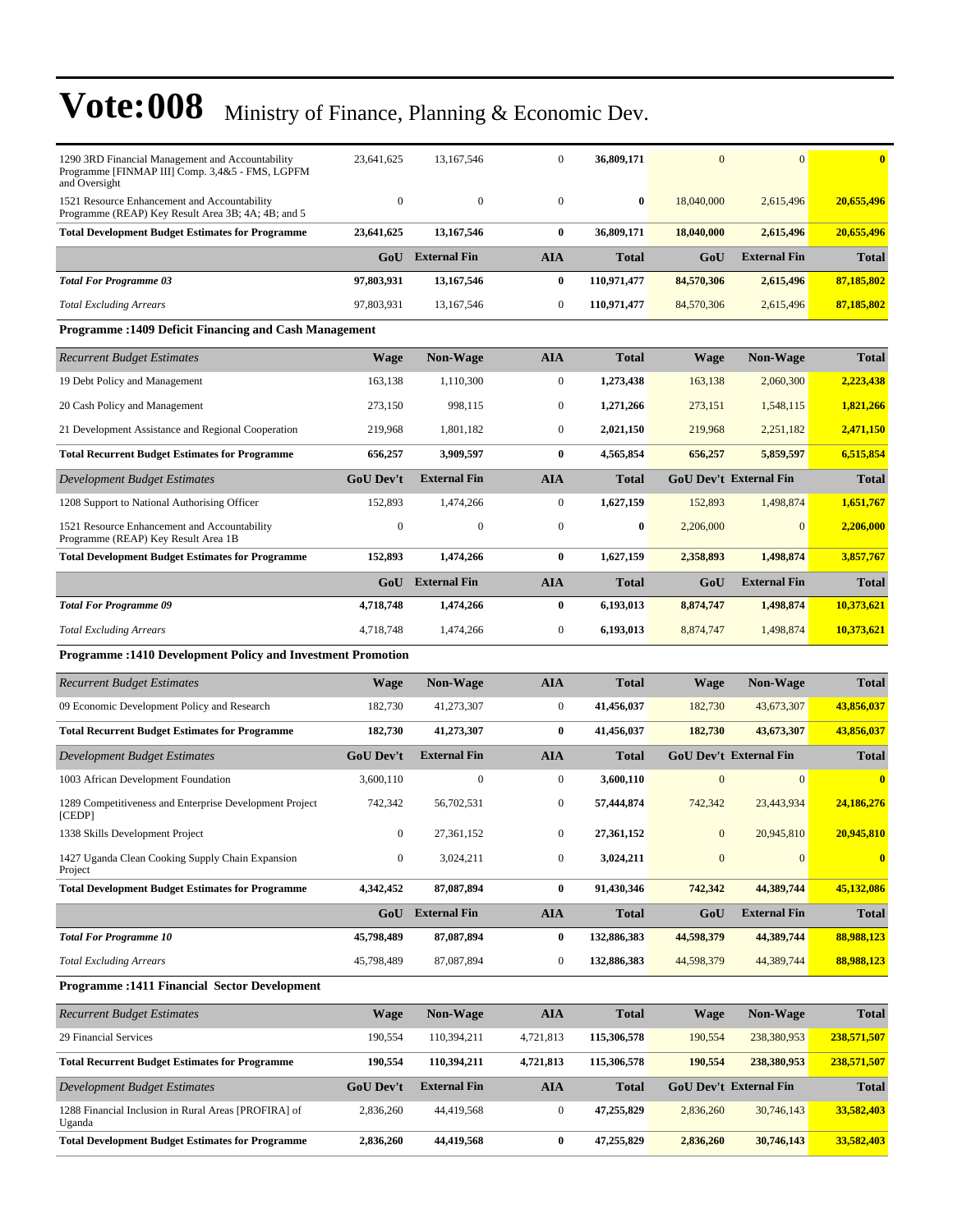|                                                                                                         |                  | <b>GoU</b> External Fin | <b>AIA</b>       | <b>Total</b> | GoU          | <b>External Fin</b>           | <b>Total</b>            |
|---------------------------------------------------------------------------------------------------------|------------------|-------------------------|------------------|--------------|--------------|-------------------------------|-------------------------|
| <b>Total For Programme 11</b>                                                                           | 113,421,025      | 44,419,568              | 4,721,813        | 162,562,406  | 241,407,767  | 30,746,143                    | 272,153,910             |
| <b>Total Excluding Arrears</b>                                                                          | 109,280,954      | 44,419,568              | 4,721,813        | 158,422,336  | 238,407,767  | 30,746,143                    | 269,153,910             |
| <b>Programme: 1419 Internal Oversight and Advisory Services</b>                                         |                  |                         |                  |              |              |                               |                         |
| <b>Recurrent Budget Estimates</b>                                                                       | <b>Wage</b>      | <b>Non-Wage</b>         | <b>AIA</b>       | <b>Total</b> | <b>Wage</b>  | <b>Non-Wage</b>               | <b>Total</b>            |
| 26 Information and communications Technology and<br>Performance audit                                   | 102,255          | 998,750                 | $\boldsymbol{0}$ | 1,101,005    | 102,255      | 1,298,750                     | 1,401,005               |
| 27 Forensic and Risk Management                                                                         | 93,533           | 1,002,300               | $\boldsymbol{0}$ | 1,095,833    | 93,533       | 1,202,300                     | 1,295,833               |
| 28 Internal Audit Management                                                                            | 162.722          | 2,302,990               | $\overline{0}$   | 2,465,712    | 162,722      | 2,502,990                     | 2,665,712               |
| <b>Total Recurrent Budget Estimates for Programme</b>                                                   | 358,510          | 4,304,040               | $\bf{0}$         | 4,662,550    | 358,510      | 5,004,040                     | 5,362,550               |
|                                                                                                         | GoU              | <b>External Fin</b>     | <b>AIA</b>       | Total        | GoU          | <b>External Fin</b>           | <b>Total</b>            |
| <b>Total For Programme 19</b>                                                                           | 4,662,550        | $\bf{0}$                | $\bf{0}$         | 4,662,550    | 5,362,550    | $\mathbf{0}$                  | 5,362,550               |
| <b>Total Excluding Arrears</b>                                                                          | 4,662,550        | $\mathbf{0}$            | $\boldsymbol{0}$ | 4,662,550    | 5,362,550    | $\overline{0}$                | 5,362,550               |
| <b>Programme: 1449 Policy, Planning and Support Services</b>                                            |                  |                         |                  |              |              |                               |                         |
| <b>Recurrent Budget Estimates</b>                                                                       | <b>Wage</b>      | Non-Wage                | <b>AIA</b>       | <b>Total</b> | Wage         | <b>Non-Wage</b>               | <b>Total</b>            |
| 01 Finance and Administration                                                                           | 1,531,388        | 23, 133, 703            | $\boldsymbol{0}$ | 24,665,091   | 1,724,164    | 25,361,934                    | 27,086,098              |
| 15 Treasury Directorate Services                                                                        | 133,679          | 700,000                 | $\boldsymbol{0}$ | 833,679      | 133,679      | 700,000                       | 833,679                 |
| 16 Internal Audit                                                                                       | 132,235          | 410,993                 | $\overline{0}$   | 543,228      | 60,014       | 551,041                       | 611,055                 |
| <b>Total Recurrent Budget Estimates for Programme</b>                                                   | 1,797,302        | 24,244,696              | $\bf{0}$         | 26,041,998   | 1,917,857    | 26,612,974                    | 28,530,831              |
| <b>Development Budget Estimates</b>                                                                     | <b>GoU Dev't</b> | <b>External Fin</b>     | <b>AIA</b>       | <b>Total</b> |              | <b>GoU Dev't External Fin</b> | <b>Total</b>            |
| 0054 Support to MFPED                                                                                   | 24,905,635       | $\boldsymbol{0}$        | $\boldsymbol{0}$ | 24,905,635   | 23,538,655   | $\mathbf{0}$                  | 23,538,655              |
| 1290 3RD Financial Management and Accountability<br>Programme [FINMAP III] Comp. 6 - Management Support | 4,859,118        | 95,160                  | $\boldsymbol{0}$ | 4,954,278    | $\mathbf{0}$ | $\overline{0}$                | $\overline{\mathbf{0}}$ |
| 1521 Resource Enhancement and Accountability<br>Programme (REAP) Key Result Area 6                      | $\mathbf{0}$     | $\mathbf{0}$            | $\overline{0}$   | $\bf{0}$     | 6,627,175    | 10,873,917                    | 17,501,092              |
| <b>Total Development Budget Estimates for Programme</b>                                                 | 29,764,753       | 95,160                  | $\bf{0}$         | 29,859,913   | 30,165,830   | 10,873,917                    | 41,039,747              |
|                                                                                                         | GoU              | <b>External Fin</b>     | <b>AIA</b>       | <b>Total</b> | GoU          | <b>External Fin</b>           | <b>Total</b>            |
| <b>Total For Programme 49</b>                                                                           | 55,806,751       | 95,160                  | $\bf{0}$         | 55,901,911   | 58,696,661   | 10,873,917                    | 69,570,578              |
| <b>Total Excluding Arrears</b>                                                                          | 43,854,374       | 95,160                  | $\boldsymbol{0}$ | 43,949,534   | 47,496,656   | 10,873,917                    | 58,370,573              |
| <b>Total Vote 008</b>                                                                                   | 380, 821, 154    | 146,738,451             | 4,721,813        | 532,281,419  | 504,114,160  | 91,399,374                    | 595,513,534             |
| <b>Total Excluding Arrears</b>                                                                          | 364,728,707      | 146,738,451             | 4,721,813        | 516,188,972  | 489,914,155  | 91,399,374                    | 581,313,529             |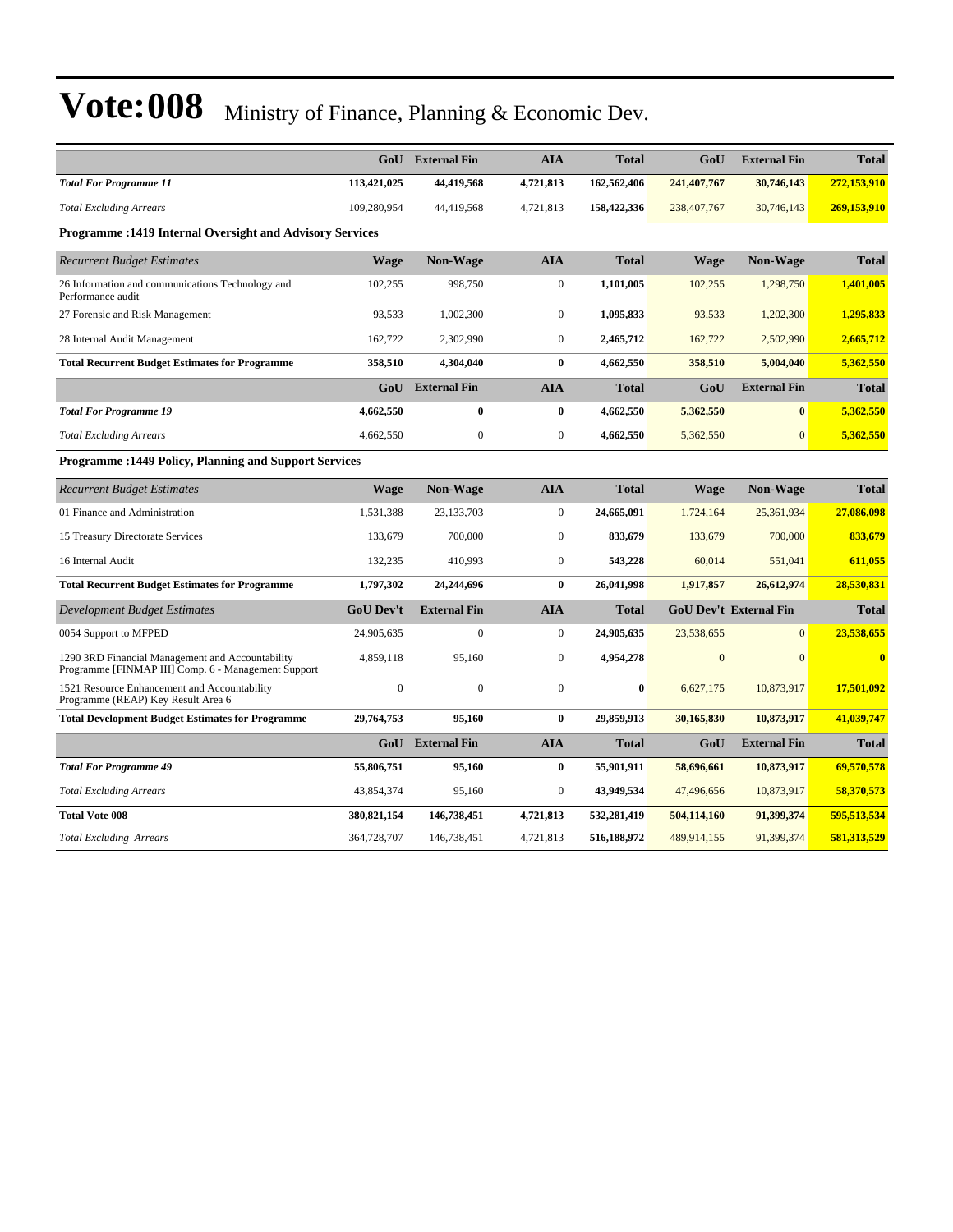### *Table V2: Summary Vote Estimates by Item*

| Thousand Uganda Shillings                                   | 2018/19 Approved Budget<br>2019/20Approved Estimates |                     |          |             |               |                     |              |
|-------------------------------------------------------------|------------------------------------------------------|---------------------|----------|-------------|---------------|---------------------|--------------|
|                                                             | GoU                                                  | <b>External Fin</b> | AIA      | Total       | GoU           | <b>External Fin</b> | <b>Total</b> |
| <b>Employees, Goods and Services (Outputs Provided)</b>     | 126,264,588                                          | 71,392,974          | $\bf{0}$ | 197,657,562 | 146, 146, 721 | 48,472,933          | 194,619,654  |
| 211101 General Staff Salaries                               | 6,587,717                                            | $\bf{0}$            | $\bf{0}$ | 6,587,717   | 6,708,272     | $\bf{0}$            | 6,708,272    |
| 211102 Contract Staff Salaries                              | 15,387,452                                           | 2,714,016           | $\bf{0}$ | 18,101,468  | 10,334,955    | 2,365,391           | 12,700,346   |
| 211103 Allowances (Inc. Casuals, Temporary)                 | 6,495,444                                            | 87,422              | $\bf{0}$ | 6,582,865   | 6,284,164     | 39,800              | 6,323,964    |
| 212102 Pension for General Civil Service                    | 4,240,161                                            | $\bf{0}$            | $\bf{0}$ | 4,240,161   | 6,279,255     | $\bf{0}$            | 6,279,255    |
| 213001 Medical expenses (To employees)                      | 398,682                                              | 122,992             | $\bf{0}$ | 521,674     | 761,731       | 100,192             | 861,923      |
| 213002 Incapacity, death benefits and funeral expenses      | 100,000                                              | $\bf{0}$            | $\bf{0}$ | 100,000     | 100,000       | $\bf{0}$            | 100,000      |
| 213004 Gratuity Expenses                                    | 528,048                                              | $\bf{0}$            | $\bf{0}$ | 528,048     | 528,048       | $\mathbf{0}$        | 528,048      |
| 221001 Advertising and Public Relations                     | 159,884                                              | 438,547             | $\bf{0}$ | 598,432     | 680,337       | 184,900             | 865,237      |
| 221002 Workshops and Seminars                               | 10,256,272                                           | 1,486,433           | $\bf{0}$ | 11,742,705  | 14,783,409    | 1,631,838           | 16,415,248   |
| 221003 Staff Training                                       | 8,229,278                                            | 391,164             | $\bf{0}$ | 8,620,442   | 9,318,681     | 1,543,754           | 10,862,435   |
| 221005 Hire of Venue (chairs, projector, etc)               | 55,787                                               | $\bf{0}$            | 0        | 55,787      | 40,000        | $\bf{0}$            | 40,000       |
| 221006 Commissions and related charges                      | 2,011,000                                            | $\bf{0}$            | $\bf{0}$ | 2,011,000   | 2,008,000     | $\bf{0}$            | 2,008,000    |
| 221007 Books, Periodicals & Newspapers                      | 155,005                                              | 20,320              | $\bf{0}$ | 175,325     | 231,509       | 16,000              | 247,509      |
| 221008 Computer supplies and Information Technology<br>(TT) | 181,585                                              | $\bf{0}$            | $\bf{0}$ | 181,585     | 170,385       | 30,000              | 200,385      |
| 221009 Welfare and Entertainment                            | 1,429,539                                            | 48,979              | $\bf{0}$ | 1,478,517   | 1,816,082     | 97,200              | 1,913,282    |
| 221011 Printing, Stationery, Photocopying and Binding       | 2,802,262                                            | 194,073             | $\bf{0}$ | 2,996,335   | 3,381,135     | 380,750             | 3,761,885    |
| 221012 Small Office Equipment                               | 445,511                                              | 34,164              | $\bf{0}$ | 479,675     | 359,948       | 99,600              | 459,548      |
| 221016 IFMS Recurrent costs                                 | 24,237,549                                           | $\bf{0}$            | $\bf{0}$ | 24,237,549  | 25,472,480    | $\bf{0}$            | 25,472,480   |
| 221017 Subscriptions                                        | 465,741                                              | $\bf{0}$            | $\bf{0}$ | 465,741     | 525,000       | $\bf{0}$            | 525,000      |
| 221020 IPPS Recurrent Costs                                 | 107,000                                              | $\bf{0}$            | $\bf{0}$ | 107,000     | 107,000       | $\bf{0}$            | 107,000      |
| 222001 Telecommunications                                   | 430,540                                              | 115,075             | $\bf{0}$ | 545,615     | 391,811       | 120,170             | 511,981      |
| 222002 Postage and Courier                                  | 59,750                                               | $\bf{0}$            | $\bf{0}$ | 59,750      | 54,182        | $\bf{0}$            | 54,182       |
| 222003 Information and communications technology<br>(ICT)   | 787,300                                              | 13,852,267          | $\bf{0}$ | 14,639,567  | 1,406,724     | 3,418,000           | 4,824,724    |
| 223001 Property Expenses                                    | 200,000                                              | $\bf{0}$            | $\bf{0}$ | 200,000     | 200,000       | $\bf{0}$            | 200,000      |
| 223002 Rates                                                | 100,000                                              | $\bf{0}$            | $\bf{0}$ | 100,000     | 100,000       | $\bf{0}$            | 100,000      |
| 223003 Rent – (Produced Assets) to private entities         | 0                                                    | 561,117             | $\bf{0}$ | 561,117     | 380,000       | 610,000             | 990,000      |
| 223004 Guard and Security services                          | 240,000                                              | 0                   | $\bf{0}$ | 240,000     | 240,000       | $\bf{0}$            | 240,000      |
| 223005 Electricity                                          | 710,126                                              | 30,000              | $\bf{0}$ | 740,126     | 713,126       | 24,000              | 737,126      |
| 223006 Water                                                | 343,802                                              | 0                   | $\bf{0}$ | 343,802     | 343,802       | 6,000               | 349,802      |
| 223901 Rent – (Produced Assets) to other govt. units        | 155,600                                              | $\bf{0}$            | $\bf{0}$ | 155,600     | 160,000       | $\bf{0}$            | 160,000      |
| 224004 Cleaning and Sanitation                              | 370,026                                              | 7,800               | $\bf{0}$ | 377,826     | 370,026       | 10,000              | 380,026      |
| 224005 Uniforms, Beddings and Protective Gear               | 50,000                                               | $\bf{0}$            | $\bf{0}$ | 50,000      | 50,000        | $\bf{0}$            | 50,000       |
| 225001 Consultancy Services- Short term                     | 17,367,855                                           | 7,522,578           | $\bf{0}$ | 24,890,433  | 21,712,424    | 5,290,433           | 27,002,857   |
| 225002 Consultancy Services-Long-term                       | 6,550,547                                            | 42,722,652          | $\bf{0}$ | 49,273,199  | 14,003,561    | 30,600,773          | 44,604,334   |
| 226001 Insurances                                           | 0                                                    | 254,302             | $\bf{0}$ | 254,302     | $\bf{0}$      | 144,000             | 144,000      |
| 227001 Travel inland                                        | 5,576,486                                            | 200,280             | $\bf{0}$ | 5,776,766   | 6,074,237     | 1,058,753           | 7,132,990    |
| 227002 Travel abroad                                        | 3,558,834                                            | 385,614             | $\bf{0}$ | 3,944,448   | 3,976,127     | 456,031             | 4,432,158    |
| 227003 Carriage, Haulage, Freight and transport hire        | 80,000                                               | 5,000               | $\bf{0}$ | 85,000      | 80,001        | $\bf{0}$            | 80,001       |
| 227004 Fuel, Lubricants and Oils                            | 3,651,403                                            | 45,400              | $\bf{0}$ | 3,696,803   | 4,259,012     | 81,198              | 4,340,210    |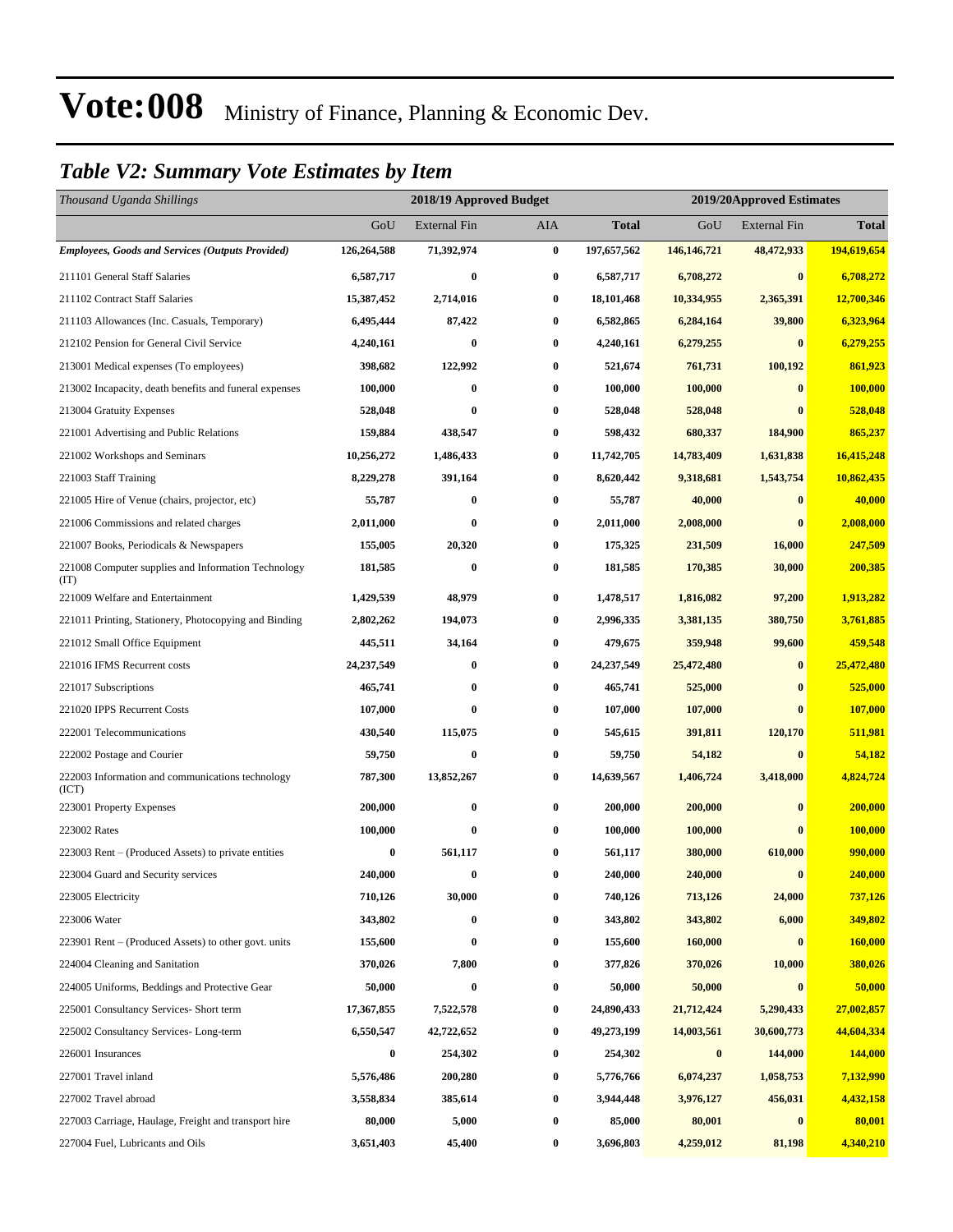| 228001 Maintenance - Civil                                       | 600,000       | $\mathbf{0}$ | $\bf{0}$  | 600,000     | 300,000     | $\mathbf{0}$ | 300,000      |
|------------------------------------------------------------------|---------------|--------------|-----------|-------------|-------------|--------------|--------------|
| 228002 Maintenance - Vehicles                                    | 978,873       | 58,016       | 0         | 1,036,890   | 1,232,989   | 100,150      | 1,333,139    |
| 228003 Maintenance – Machinery, Equipment &<br>Furniture         | 145,777       | 68,763       | 0         | 214,540     | 204,201     | 29,000       | 233,201      |
| 228004 Maintenance - Other                                       | 33,750        | 26,000       | $\bf{0}$  | 59,750      | 4,108       | 35,000       | 39,108       |
| <b>Grants, Transfers and Subsides (Outputs Funded)</b>           | 218,895,271   | 28,975,897   | 4,721,813 | 252,592,981 | 331,723,470 | 16,255,785   | 347,979,255  |
| 262101 Contributions to International Organisations<br>(Current) | 216,667       | $\bf{0}$     | $\bf{0}$  | 216,667     | 216,667     | $\bf{0}$     | 216,667      |
| 263104 Transfers to other govt. Units (Current)                  | 41,300,091    | 12,075,897   | 4,721,813 | 58,097,801  | 94,322,407  | $\bf{0}$     | 94,322,407   |
| 263106 Other Current grants (Current)                            | 139,054,430   | 15,000,000   | $\bf{0}$  | 154,054,430 | 204,143,464 | 16,255,785   | 220,399,249  |
| 263204 Transfers to other govt. Units (Capital)                  | $\bf{0}$      | 1,900,000    | $\bf{0}$  | 1,900,000   | $\bf{0}$    | $\bf{0}$     | $\bf{0}$     |
| 263321 Conditional trans. Autonomous Inst (Wage<br>subvention    | 34,723,973    | $\bf{0}$     | 0         | 34,723,973  | 33,040,932  |              | 33,040,932   |
| 264101 Contributions to Autonomous Institutions                  | 3,600,110     | $\bf{0}$     | $\bf{0}$  | 3,600,110   | $\bf{0}$    | $\mathbf{0}$ | $\bf{0}$     |
| <b>Investment (Capital Purchases)</b>                            | 19,568,849    | 46,369,580   | $\bf{0}$  | 65,938,428  | 12,043,964  | 26,670,656   | 38,714,620   |
| 312101 Non-Residential Buildings                                 | 7,408,737     | 37,338,090   | $\bf{0}$  | 44,746,827  | 7,101,798   | 15,196,084   | 22,297,882   |
| 312201 Transport Equipment                                       | 1,200,000     | 3,758,000    | 0         | 4,958,000   | $\bf{0}$    | 340,000      | 340,000      |
| 312202 Machinery and Equipment                                   | 10,122,712    | 4,413,489    | 0         | 14,536,201  | 4,091,556   | 10,114,572   | 14,206,128   |
| 312203 Furniture & Fixtures                                      | 837,400       | 860,000      | 0         | 1,697,400   | 850,609     | 1,020,000    | 1,870,609    |
| <b>Arrears</b>                                                   | 16,092,447    | $\mathbf{0}$ | $\bf{0}$  | 16,092,447  | 14,200,005  | $\mathbf{0}$ | 14,200,005   |
| 321605 Domestic arrears (Budgeting)                              | 15,417,799    | $\bf{0}$     | $\bf{0}$  | 15,417,799  | 14,010,748  | $\bf{0}$     | 14,010,748   |
| 321607 Utility arrears (Budgeting)                               | 0             | $\mathbf{0}$ | 0         | $\bf{0}$    | 189,257     | $\mathbf{0}$ | 189,257      |
| 321613 Telephone arrears (Budgeting)                             | 674,648       | $\bf{0}$     | 0         | 674,648     | $\bf{0}$    | $\mathbf{0}$ | $\mathbf{0}$ |
| <b>Grand Total Vote 008</b>                                      | 380, 821, 154 | 146,738,451  | 4,721,813 | 532,281,419 | 504,114,160 | 91,399,374   | 595,513,534  |
| <b>Total Excluding Arrears</b>                                   | 364,728,707   | 146,738,451  | 4,721,813 | 516,188,972 | 489,914,155 | 91,399,374   | 581,313,529  |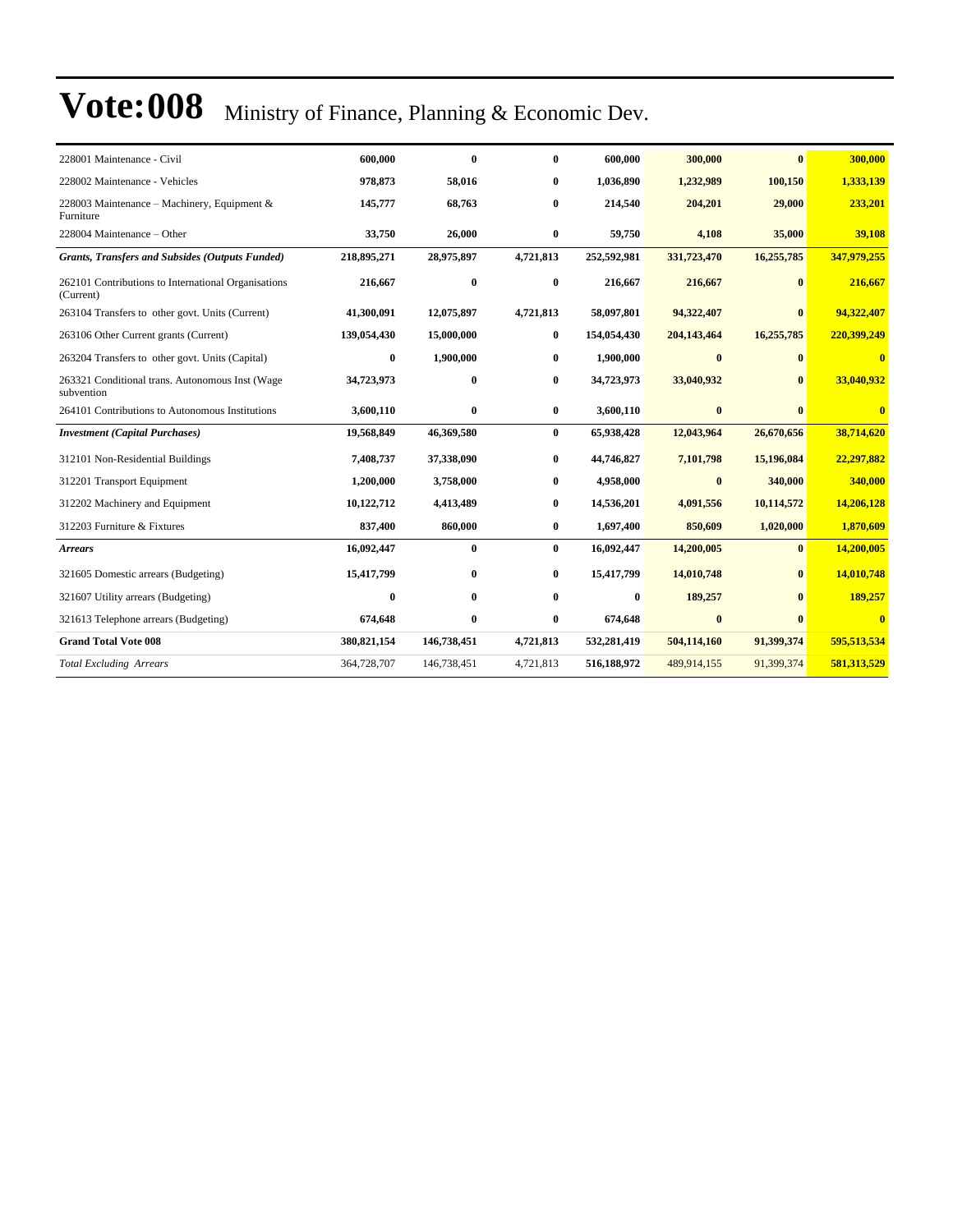### *Table V3: Detailed Estimates by Programme, Sub Programme, Output and Item*

#### *Programme :1401 Macroeconomic Policy and Management*

*Recurrent Budget Estimates*

#### **SubProgramme 03 Tax Policy**

| Thousand Uganda Shillings                                                      |                  | 2018/19 Approved Budget |                  |              |                       | 2019/20 Approved Estimates |                  |  |
|--------------------------------------------------------------------------------|------------------|-------------------------|------------------|--------------|-----------------------|----------------------------|------------------|--|
| <b>Outputs Provided</b>                                                        | Wage             | Non Wage                | AIA              | <b>Total</b> | Wage                  | Non Wage                   | <b>Total</b>     |  |
| Output 140101 Macroeconomic Policy, Monitoring and Analysis                    |                  |                         |                  |              |                       |                            |                  |  |
| 211101 General Staff Salaries                                                  | 270,752          | $\boldsymbol{0}$        | $\boldsymbol{0}$ | 270,752      | 270,752               | $\boldsymbol{0}$           | 270,752          |  |
| 211103 Allowances (Inc. Casuals, Temporary)                                    | $\boldsymbol{0}$ | 585,599                 | $\boldsymbol{0}$ | 585,599      | $\mathbf{0}$          | 400,000                    | 400,000          |  |
| 221002 Workshops and Seminars                                                  | $\boldsymbol{0}$ | 40,000                  | $\boldsymbol{0}$ | 40,000       | $\mathbf{0}$          | 40,000                     | 40,000           |  |
| 221003 Staff Training                                                          | $\boldsymbol{0}$ | 70,000                  | $\boldsymbol{0}$ | 70,000       | $\mathbf{0}$          | 300,000                    | 300,000          |  |
| 221007 Books, Periodicals & Newspapers                                         | $\boldsymbol{0}$ | 10,000                  | $\boldsymbol{0}$ | 10,000       | $\mathbf{0}$          | 10,000                     | <b>10,000</b>    |  |
| 221009 Welfare and Entertainment                                               | $\boldsymbol{0}$ | 80,000                  | $\boldsymbol{0}$ | 80,000       | $\boldsymbol{0}$      | 50,000                     | 50,000           |  |
| 221011 Printing, Stationery, Photocopying and Binding                          | $\boldsymbol{0}$ | 172,000                 | $\boldsymbol{0}$ | 172,000      | $\mathbf{0}$          | 80,000                     | 80,000           |  |
| 221012 Small Office Equipment                                                  | $\boldsymbol{0}$ | 50,000                  | $\boldsymbol{0}$ | 50,000       | $\mathbf{0}$          | 50,000                     | 50,000           |  |
| 222001 Telecommunications                                                      | $\boldsymbol{0}$ | $\overline{0}$          | $\boldsymbol{0}$ | $\mathbf{0}$ | $\mathbf{0}$          | 3,000                      | 3,000            |  |
| 225001 Consultancy Services- Short term                                        | $\boldsymbol{0}$ | 120,000                 | $\boldsymbol{0}$ | 120,000      | $\mathbf{0}$          | 184,185                    | 184,185          |  |
| 227001 Travel inland                                                           | $\boldsymbol{0}$ | 35,086                  | $\boldsymbol{0}$ | 35,086       | $\boldsymbol{0}$      | 50,000                     | 50,000           |  |
| 227002 Travel abroad                                                           | $\boldsymbol{0}$ | 129,000                 | $\boldsymbol{0}$ | 129,000      | $\mathbf{0}$          | 200,000                    | 200,000          |  |
| 227004 Fuel, Lubricants and Oils                                               | $\boldsymbol{0}$ | 365,500                 | $\boldsymbol{0}$ | 365,500      | $\mathbf{0}$          | 290,000                    | 290,000          |  |
| 228002 Maintenance - Vehicles                                                  | $\boldsymbol{0}$ | 28,000                  | $\boldsymbol{0}$ | 28,000       | $\boldsymbol{0}$      | 28,000                     | 28,000           |  |
| <b>Total Cost of Output 01</b>                                                 | 270,752          | 1,685,185               | 0                | 1,955,937    | 270,752               | 1,685,185                  | 1,955,937        |  |
| Output 140102 Domestic Revenue and Foreign Aid Policy, Monitoring and Analysis |                  |                         |                  |              |                       |                            |                  |  |
| 211103 Allowances (Inc. Casuals, Temporary)                                    | $\boldsymbol{0}$ | 190,000                 | $\boldsymbol{0}$ | 190,000      | $\mathbf{0}$          | 190,000                    | 190,000          |  |
| 221002 Workshops and Seminars                                                  | $\mathbf{0}$     | 10,000                  | $\boldsymbol{0}$ | 10,000       | $\mathbf{0}$          | 10,000                     | 10,000           |  |
| 221003 Staff Training                                                          | $\boldsymbol{0}$ | 10,000                  | $\boldsymbol{0}$ | 10,000       | $\mathbf{0}$          | 10,000                     | 10,000           |  |
| 221009 Welfare and Entertainment                                               | $\boldsymbol{0}$ | 5,000                   | $\boldsymbol{0}$ | 5,000        | $\boldsymbol{0}$      | 10,005                     | 10,005           |  |
| 221011 Printing, Stationery, Photocopying and Binding                          | $\boldsymbol{0}$ | 40,000                  | $\boldsymbol{0}$ | 40,000       | $\mathbf{0}$          | 40,000                     | 40,000           |  |
| 221012 Small Office Equipment                                                  | $\boldsymbol{0}$ | 5,185                   | $\boldsymbol{0}$ | 5,185        | $\boldsymbol{0}$      | 5,180                      | 5,180            |  |
| 225001 Consultancy Services- Short term                                        | $\boldsymbol{0}$ | 30,000                  | $\boldsymbol{0}$ | 30,000       | $\boldsymbol{0}$      | 200,000                    | 200,000          |  |
| 227001 Travel inland                                                           | $\boldsymbol{0}$ | 125,600                 | $\boldsymbol{0}$ | 125,600      | $\mathbf{0}$          | 150,600                    | 150,600          |  |
| 227002 Travel abroad                                                           | $\boldsymbol{0}$ | 606,400                 | $\boldsymbol{0}$ | 606,400      | $\mathbf{0}$          | 606,400                    | 606,400          |  |
| 227004 Fuel, Lubricants and Oils                                               | $\boldsymbol{0}$ | 34,000                  | $\boldsymbol{0}$ | 34,000       | $\mathbf{0}$          | 34,000                     | <b>34,000</b>    |  |
| 228002 Maintenance - Vehicles                                                  | $\boldsymbol{0}$ | 3,600                   | $\boldsymbol{0}$ | 3,600        | $\mathbf{0}$          | 3,600                      | 3,600            |  |
| <b>Total Cost of Output 02</b>                                                 | 0                | 1,059,785               | 0                | 1,059,785    | $\boldsymbol{\theta}$ | 1,259,785                  | 1,259,785        |  |
| <b>Total Cost Of Outputs Provided</b>                                          | 270,752          | 2,744,971               | $\bf{0}$         | 3,015,723    | 270,752               | 2,944,970                  | 3,215,722        |  |
| <b>Outputs Funded</b>                                                          | Wage             | Non Wage                | AIA              | <b>Total</b> | Wage                  | Non Wage                   | <b>Total</b>     |  |
| Output 140153 Tax Appeals Tribunal Services                                    |                  |                         |                  |              |                       |                            |                  |  |
| 263106 Other Current grants (Current)                                          | $\boldsymbol{0}$ | 2,377,500               | 0                | 2,377,500    | $\mathbf{0}$          | 2,007,500                  | 2,007,500        |  |
| o/w TAT Operarions                                                             | 0                | 2,377,500               | 0                | 2,377,500    | $\boldsymbol{\theta}$ | $\boldsymbol{\theta}$      | $\boldsymbol{0}$ |  |
| o/w o/w TAT operations                                                         | $\theta$         | 0                       | 0                | $\bf{0}$     | $\boldsymbol{\theta}$ | 2,007,500                  | 2,007,500        |  |
| 263321 Conditional trans. Autonomous Inst (Wage subvention                     | $\boldsymbol{0}$ | 1,250,500               | $\boldsymbol{0}$ | 1,250,500    | $\mathbf{0}$          | 1,620,500                  | 1,620,500        |  |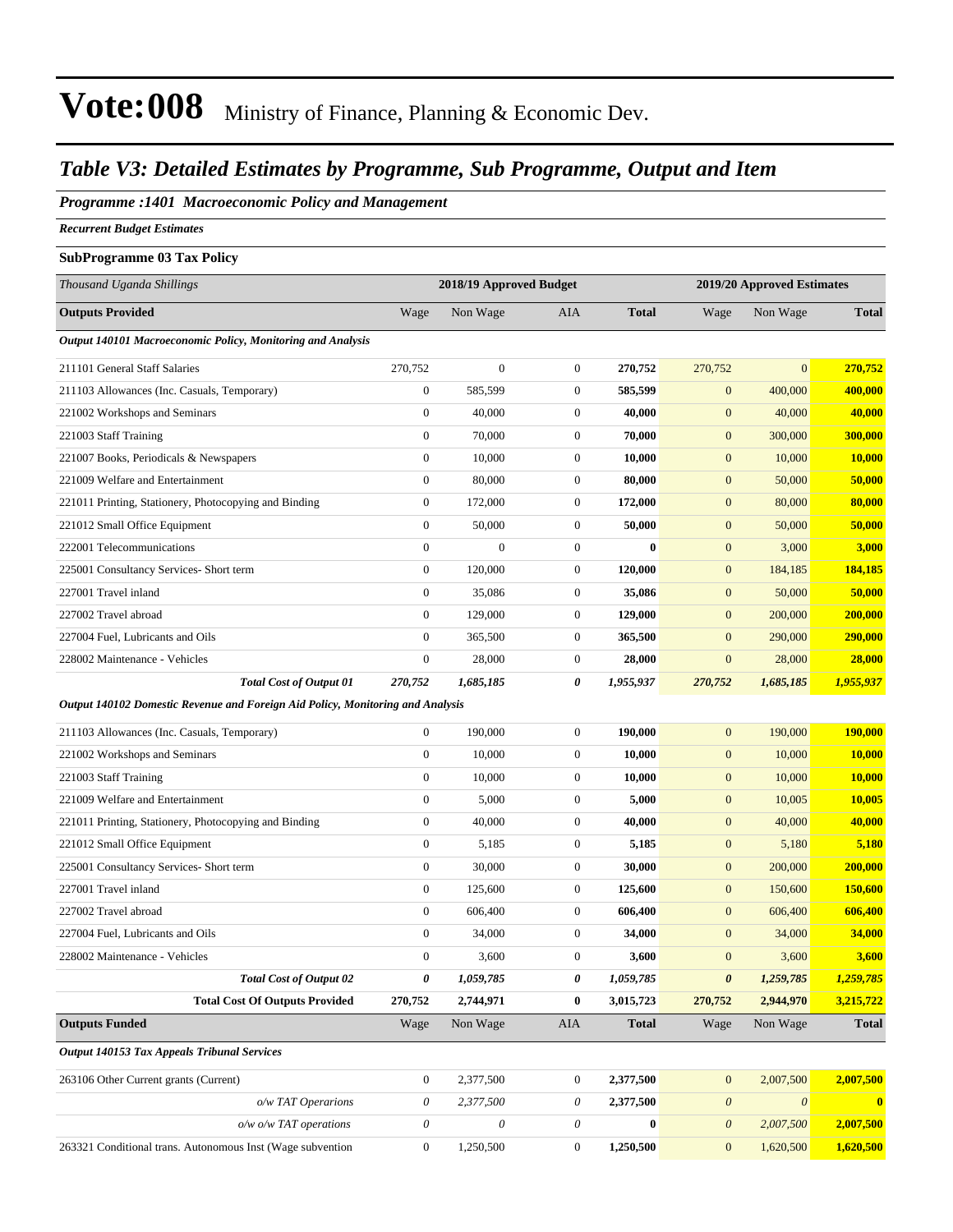| o/w Wages TAT Staff                                                            | 0                | 1,250,500               | 0                | 1,250,500    | $\theta$                          | $\boldsymbol{\theta}$              | $\bf{0}$               |
|--------------------------------------------------------------------------------|------------------|-------------------------|------------------|--------------|-----------------------------------|------------------------------------|------------------------|
| o/w TAT Staff Salary                                                           | $\theta$         | 0                       | 0                | $\bf{0}$     | $\boldsymbol{\theta}$             | 1,620,500                          | 1,620,500              |
| <b>Total Cost of Output 53</b>                                                 | 0                | 3,628,000               | 0                | 3,628,000    | $\boldsymbol{\theta}$             | 3,628,000                          | 3,628,000              |
| <b>Output 140156 Lottery Services</b>                                          |                  |                         |                  |              |                                   |                                    |                        |
|                                                                                | $\mathbf{0}$     | 9,570,000               | $\boldsymbol{0}$ | 9,570,000    | $\mathbf{0}$                      | 3,586,000                          | 3,586,000              |
| 263106 Other Current grants (Current)<br>o/w Lotteries and Gaming recurrent    | 0                | 9,570,000               | 0                | 9,570,000    | $\boldsymbol{\theta}$             | $\boldsymbol{\theta}$              | $\bf{0}$               |
| o/w Lotteries and Gaming Recurrent                                             | 0                | 0                       | 0                | $\bf{0}$     | $\boldsymbol{\theta}$             | 3,586,000                          | 3,586,000              |
| 263321 Conditional trans. Autonomous Inst (Wage subvention                     | $\mathbf{0}$     | 1,800,000               | $\boldsymbol{0}$ | 1,800,000    | $\mathbf{0}$                      |                                    | 2,784,000              |
|                                                                                | $\theta$         | 1,800,000               | 0                | 1,800,000    | $\boldsymbol{\theta}$             | 2,784,000<br>$\boldsymbol{\theta}$ | $\bf{0}$               |
| o/w Lotteries Wage                                                             |                  |                         |                  |              |                                   |                                    |                        |
| o/w Lotteries Wage                                                             | 0<br>0           | 0                       | 0                | $\bf{0}$     | $\boldsymbol{\theta}$             | 2,784,000                          | 2,784,000              |
| Total Cost of Output 56                                                        | $\bf{0}$         | 11,370,000              | 0                | 11,370,000   | $\boldsymbol{\theta}$<br>$\bf{0}$ | 6,370,000                          | 6,370,000<br>9,998,000 |
| <b>Total Cost Of Outputs Funded</b>                                            |                  | 14,998,000              | $\bf{0}$         | 14,998,000   |                                   | 9,998,000                          |                        |
| <b>Total Cost for SubProgramme 03</b>                                          | 270,752          | 17,742,971              | $\bf{0}$         | 18,013,723   | 270,752                           | 12,942,970                         | 13,213,722             |
| <b>Total Excluding Arrears</b>                                                 | 270,752          | 17,742,971              | $\boldsymbol{0}$ | 18,013,723   | 270,752                           | 12,942,970                         | 13,213,722             |
| <b>SubProgramme 08 Macroeconomic Policy</b>                                    |                  |                         |                  |              |                                   |                                    |                        |
| Thousand Uganda Shillings                                                      |                  | 2018/19 Approved Budget |                  |              |                                   | 2019/20 Approved Estimates         |                        |
| <b>Outputs Provided</b>                                                        | Wage             | Non Wage                | <b>AIA</b>       | <b>Total</b> | Wage                              | Non Wage                           | <b>Total</b>           |
| Output 140101 Macroeconomic Policy, Monitoring and Analysis                    |                  |                         |                  |              |                                   |                                    |                        |
| 211101 General Staff Salaries                                                  | 286,375          | $\boldsymbol{0}$        | $\boldsymbol{0}$ | 286,375      | 286,375                           | $\overline{0}$                     | 286,375                |
| 211103 Allowances (Inc. Casuals, Temporary)                                    | $\mathbf{0}$     | 39,119                  | $\mathbf{0}$     | 39,119       | $\boldsymbol{0}$                  | 39,119                             | 39,119                 |
| 221003 Staff Training                                                          | $\boldsymbol{0}$ | 20,939                  | $\mathbf{0}$     | 20,939       | $\mathbf{0}$                      | 85,939                             | 85,939                 |
| 221006 Commissions and related charges                                         | $\boldsymbol{0}$ | 4,000                   | $\boldsymbol{0}$ | 4,000        | $\mathbf{0}$                      | 4,000                              | 4,000                  |
| 221007 Books, Periodicals & Newspapers                                         | $\mathbf{0}$     | 1,250                   | $\mathbf{0}$     | 1,250        | $\mathbf{0}$                      | 1,250                              | 1,250                  |
| 221009 Welfare and Entertainment                                               | $\boldsymbol{0}$ | 40,000                  | $\boldsymbol{0}$ | 40,000       | $\mathbf{0}$                      | 60,000                             | 60,000                 |
| 221011 Printing, Stationery, Photocopying and Binding                          | $\boldsymbol{0}$ | 16,300                  | $\mathbf{0}$     | 16,300       | $\boldsymbol{0}$                  | 16,400                             | 16,400                 |
| 221012 Small Office Equipment                                                  | $\boldsymbol{0}$ | 500                     | $\boldsymbol{0}$ | 500          | $\mathbf{0}$                      | 4,800                              | 4,800                  |
| 221016 IFMS Recurrent costs                                                    | $\boldsymbol{0}$ | 1,000                   | $\mathbf{0}$     | 1,000        | $\mathbf{0}$                      | 4,000                              | 4,000                  |
| 221017 Subscriptions                                                           | $\boldsymbol{0}$ | 410,741                 | $\mathbf{0}$     | 410,741      | $\mathbf{0}$                      | 500,000                            | 500,000                |
| 222001 Telecommunications                                                      | $\boldsymbol{0}$ | 4,000                   | $\mathbf{0}$     | 4,000        | $\mathbf{0}$                      | 4,000                              | 4,000                  |
| 225001 Consultancy Services- Short term                                        | $\overline{0}$   | 40,000                  | $\Omega$         | 40,000       | $\boldsymbol{0}$                  | 40,000                             | 40,000                 |
| 225002 Consultancy Services-Long-term                                          | $\boldsymbol{0}$ | $\boldsymbol{0}$        | $\boldsymbol{0}$ | $\bf{0}$     | $\boldsymbol{0}$                  | 56,000                             | 56,000                 |
| 227001 Travel inland                                                           | $\boldsymbol{0}$ | 12,042                  | $\boldsymbol{0}$ | 12,042       | $\mathbf{0}$                      | 57,643                             | 57,643                 |
| 227002 Travel abroad                                                           | $\boldsymbol{0}$ | 6,000                   | $\boldsymbol{0}$ | 6,000        | $\boldsymbol{0}$                  | $\boldsymbol{0}$                   | $\bf{0}$               |
| 227004 Fuel, Lubricants and Oils                                               | $\mathbf{0}$     | 45,000                  | $\boldsymbol{0}$ | 45,000       | $\boldsymbol{0}$                  | $\overline{0}$                     | $\bf{0}$               |
| 228002 Maintenance - Vehicles                                                  | $\boldsymbol{0}$ | 18,000                  | $\boldsymbol{0}$ | 18,000       | $\mathbf{0}$                      | $\overline{0}$                     | $\bf{0}$               |
| 228003 Maintenance - Machinery, Equipment & Furniture                          | $\boldsymbol{0}$ | 25,000                  | $\boldsymbol{0}$ | 25,000       | $\boldsymbol{0}$                  | $\boldsymbol{0}$                   | $\bf{0}$               |
| <b>Total Cost of Output 01</b>                                                 | 286,375          | 683,892                 | 0                | 970,266      | 286,375                           | 873,151                            | 1,159,526              |
| Output 140102 Domestic Revenue and Foreign Aid Policy, Monitoring and Analysis |                  |                         |                  |              |                                   |                                    |                        |

| 211103 Allowances (Inc. Casuals, Temporary)           | 69,000 | 69,000 | 194,000 | 194,000                      |
|-------------------------------------------------------|--------|--------|---------|------------------------------|
| 221003 Staff Training                                 | 26.317 | 26.317 | 126,317 | 126,317                      |
| 221006 Commissions and related charges                | 7.000  | 7.000  | 4.000   | 4,000                        |
| 221009 Welfare and Entertainment                      | 30,000 | 30,000 | 4.000   | 4,000                        |
| 221011 Printing, Stationery, Photocopying and Binding |        | 0      |         | $\bf{0}$<br>$\Omega$         |
| 221012 Small Office Equipment                         | 800    | 800    |         | $\mathbf{0}$<br>$\mathbf{0}$ |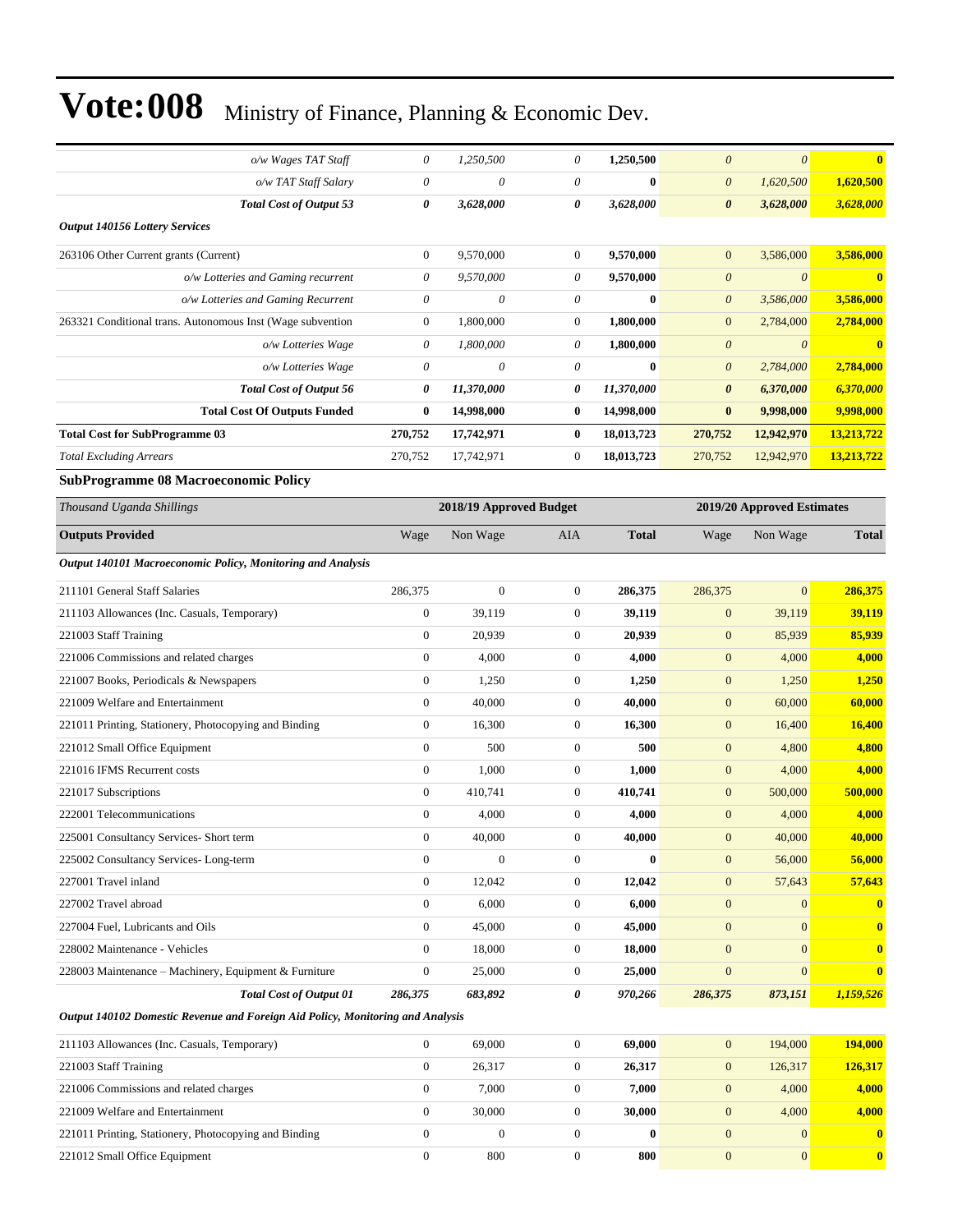| 221016 IFMS Recurrent costs                                        | $\overline{0}$ | 1,000        | $\theta$              | 1,000        | $\overline{0}$        | 1,000     | 1,000     |
|--------------------------------------------------------------------|----------------|--------------|-----------------------|--------------|-----------------------|-----------|-----------|
| 222001 Telecommunications                                          | $\mathbf{0}$   | 4.000        | $\theta$              | 4.000        | $\overline{0}$        | 4,000     | 4,000     |
| 225001 Consultancy Services- Short term                            | $\Omega$       | 50,000       | $\theta$              | 50,000       | $\overline{0}$        | 100,000   | 100,000   |
| 225002 Consultancy Services-Long-term                              | $\mathbf{0}$   | 112,000      | $\theta$              | 112,000      | $\overline{0}$        | 200,000   | 200,000   |
| 227001 Travel inland                                               | $\Omega$       | 44,287       | $\theta$              | 44,287       | $\overline{0}$        | $\Omega$  |           |
| 227004 Fuel, Lubricants and Oils                                   | $\overline{0}$ | $\mathbf{0}$ | $\theta$              | $\bf{0}$     | $\overline{0}$        | 11,087    | 11,087    |
| <b>Total Cost of Output 02</b>                                     | 0              | 344,404      | $\boldsymbol{\theta}$ | 344,404      | $\boldsymbol{\theta}$ | 644,404   | 644,404   |
| Output 140103 Economic Modeling and Macro-Econometric Forecasting- |                |              |                       |              |                       |           |           |
| 211103 Allowances (Inc. Casuals, Temporary)                        | $\mathbf{0}$   | 144,000      | $\theta$              | 144,000      | $\overline{0}$        | 144,000   | 144,000   |
| 221002 Workshops and Seminars                                      | $\mathbf{0}$   | 251,000      | $\theta$              | 251,000      | $\overline{0}$        | 251,000   | 251,000   |
| 221003 Staff Training                                              | $\mathbf{0}$   | 587,020      | $\theta$              | 587,020      | $\overline{0}$        | 547,000   | 547,000   |
| 221011 Printing, Stationery, Photocopying and Binding              | $\overline{0}$ | 60,000       | $\theta$              | 60,000       | $\overline{0}$        | 60,000    | 60,000    |
| 225001 Consultancy Services- Short term                            | $\mathbf{0}$   | 923,250      | $\boldsymbol{0}$      | 923,250      | $\overline{0}$        | 840,000   | 840,000   |
| 225002 Consultancy Services-Long-term                              | $\mathbf{0}$   | 838,951      | $\boldsymbol{0}$      | 838,951      | $\overline{0}$        | 496,491   | 496,491   |
| 227001 Travel inland                                               | $\Omega$       | 142,030      | $\theta$              | 142,030      | $\overline{0}$        | 142,000   | 142,000   |
| 227002 Travel abroad                                               | $\Omega$       | $\Omega$     | $\theta$              | $\mathbf{0}$ | $\overline{0}$        | 40,000    | 40,000    |
| 227004 Fuel, Lubricants and Oils                                   | $\Omega$       | 53,499       | $\theta$              | 53,499       | $\overline{0}$        | 150,000   | 150,000   |
| 228002 Maintenance - Vehicles                                      | $\mathbf{0}$   | 20,000       | $\theta$              | 20.000       | $\overline{0}$        | 60,000    | 60,000    |
| 228003 Maintenance - Machinery, Equipment & Furniture              | $\mathbf{0}$   | 30,000       | $\theta$              | 30,000       | $\overline{0}$        | 30,000    | 30,000    |
| <b>Total Cost of Output 03</b>                                     | 0              | 3,049,750    | 0                     | 3,049,750    | $\boldsymbol{\theta}$ | 2,760,491 | 2,760,491 |
| <b>Total Cost Of Outputs Provided</b>                              | 286,375        | 4,078,046    | $\bf{0}$              | 4,364,420    | 286,375               | 4,278,046 | 4,564,421 |
| <b>Total Cost for SubProgramme 08</b>                              | 286,375        | 4,078,046    | $\bf{0}$              | 4,364,420    | 286,375               | 4,278,046 | 4,564,421 |
| <b>Total Excluding Arrears</b>                                     | 286,375        | 4,078,046    | $\theta$              | 4,364,420    | 286,375               | 4,278,046 | 4,564,421 |
|                                                                    |                |              |                       |              |                       |           |           |

*Development Budget Estimates*

| Project 1290 3RD Financial Management and Accountability Programme [FINMAP III] Component 1 |  |  |  |  |  |  |  |
|---------------------------------------------------------------------------------------------|--|--|--|--|--|--|--|
|---------------------------------------------------------------------------------------------|--|--|--|--|--|--|--|

| Thousand Uganda Shillings                                                      |                | 2018/19 Approved Budget       |                |              | 2019/20 Approved Estimates |                               |                         |
|--------------------------------------------------------------------------------|----------------|-------------------------------|----------------|--------------|----------------------------|-------------------------------|-------------------------|
| <b>Outputs Provided</b>                                                        |                | <b>GoU Dev't External Fin</b> | <b>AIA</b>     | <b>Total</b> |                            | <b>GoU Dev't External Fin</b> | <b>Total</b>            |
| Output 140101 Macroeconomic Policy, Monitoring and Analysis                    |                |                               |                |              |                            |                               |                         |
| 211102 Contract Staff Salaries                                                 | 539,063        | $\mathbf{0}$                  | $\overline{0}$ | 539,063      | $\overline{0}$             | $\overline{0}$                | $\mathbf{0}$            |
| 221002 Workshops and Seminars                                                  | 419,608        | $\overline{0}$                | $\overline{0}$ | 419,608      | $\overline{0}$             | $\overline{0}$                | $\overline{\mathbf{0}}$ |
| 222003 Information and communications technology (ICT)                         | 97,000         | $\overline{0}$                | $\overline{0}$ | 97,000       | $\overline{0}$             | $\overline{0}$                | $\overline{\mathbf{0}}$ |
| 225001 Consultancy Services- Short term                                        | 1,158,746      | $\mathbf{0}$                  | $\overline{0}$ | 1,158,746    | $\overline{0}$             | $\overline{0}$                | $\overline{\mathbf{0}}$ |
| <b>Total Cost Of Output 140101</b>                                             | 2,214,417      | 0                             | 0              | 2,214,417    | $\boldsymbol{\theta}$      | $\boldsymbol{\theta}$         | $\boldsymbol{\theta}$   |
| Output 140102 Domestic Revenue and Foreign Aid Policy, Monitoring and Analysis |                |                               |                |              |                            |                               |                         |
| 211103 Allowances (Inc. Casuals, Temporary)                                    | 29,600         | $\mathbf{0}$                  | $\overline{0}$ | 29,600       | $\overline{0}$             | $\overline{0}$                | $\overline{\mathbf{0}}$ |
| 221002 Workshops and Seminars                                                  | $\overline{0}$ | 164,835                       | $\overline{0}$ | 164,835      | $\mathbf{0}$               | $\overline{0}$                | $\mathbf{0}$            |
| 221011 Printing, Stationery, Photocopying and Binding                          | 60,500         | $\mathbf{0}$                  | $\overline{0}$ | 60,500       | $\mathbf{0}$               | $\overline{0}$                | $\mathbf{0}$            |
| 225001 Consultancy Services- Short term                                        | 37,000         | $\overline{0}$                | $\overline{0}$ | 37,000       | $\mathbf{0}$               | $\overline{0}$                | $\mathbf{0}$            |
| 227001 Travel inland                                                           | $\overline{0}$ | 66,469                        | $\overline{0}$ | 66,469       | $\overline{0}$             | $\overline{0}$                | $\mathbf{0}$            |
| <b>Total Cost Of Output 140102</b>                                             | 127,100        | 231,304                       | 0              | 358,404      | $\boldsymbol{\theta}$      | $\boldsymbol{\theta}$         | $\theta$                |
| <b>Total Cost for Outputs Provided</b>                                         | 2,341,517      | 231,304                       | $\overline{0}$ | 2,572,821    | $\mathbf{0}$               | $\overline{0}$                | $\mathbf{0}$            |
| <b>Total Cost for Project: 1290</b>                                            | 2,341,517      | 231,304                       | $\Omega$       | 2,572,821    | $\overline{0}$             | $\Omega$                      | $\overline{\mathbf{0}}$ |
| <b>Total Excluding Arrears</b>                                                 | 2,341,517      | 231,304                       | $\mathbf{0}$   | 2,572,821    | $\overline{0}$             | $\overline{0}$                | $\mathbf{0}$            |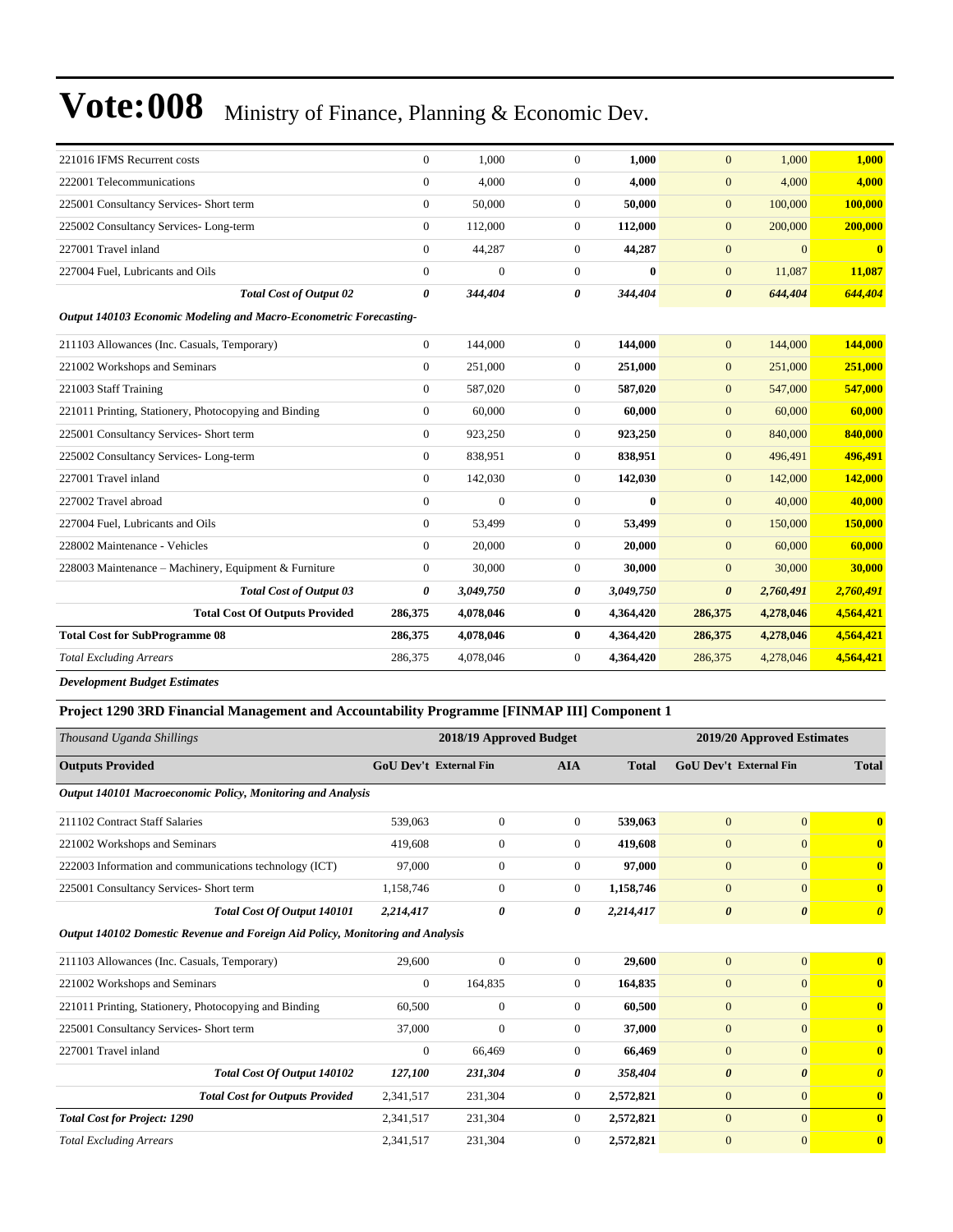#### **Project 1521 Resource Enhancement and Accountability Programme (REAP) Key Result Area 1A & 2A**

| Thousand Uganda Shillings                                                      |                  | 2018/19 Approved Budget       |                |              |              | 2019/20 Approved Estimates    |              |  |  |
|--------------------------------------------------------------------------------|------------------|-------------------------------|----------------|--------------|--------------|-------------------------------|--------------|--|--|
| <b>Outputs Provided</b>                                                        |                  | <b>GoU Dev't External Fin</b> | <b>AIA</b>     | <b>Total</b> |              | <b>GoU</b> Dev't External Fin | <b>Total</b> |  |  |
| Output 140102 Domestic Revenue and Foreign Aid Policy, Monitoring and Analysis |                  |                               |                |              |              |                               |              |  |  |
| 221002 Workshops and Seminars                                                  | $\mathbf{0}$     | $\mathbf{0}$                  | $\overline{0}$ | $\bf{0}$     | 320,150      | 190,000                       | 510,150      |  |  |
| 221003 Staff Training                                                          | $\mathbf{0}$     | $\mathbf{0}$                  | $\theta$       | $\bf{0}$     | 208,742      | $\overline{0}$                | 208,742      |  |  |
| 221011 Printing, Stationery, Photocopying and Binding                          | $\mathbf{0}$     | $\mathbf{0}$                  | $\mathbf{0}$   | $\bf{0}$     | $\mathbf{0}$ | 75,000                        | 75,000       |  |  |
| 225001 Consultancy Services- Short term                                        | $\mathbf{0}$     | $\mathbf{0}$                  | $\mathbf{0}$   | $\bf{0}$     | 1,101,098    | 150,000                       | 1,251,098    |  |  |
| 225002 Consultancy Services-Long-term                                          | $\mathbf{0}$     | $\overline{0}$                | $\Omega$       | $\bf{0}$     | 148,010      | $\overline{0}$                | 148,010      |  |  |
| Total Cost Of Output 140102                                                    | 0                | 0                             | 0              | 0            | 1,778,000    | 415,000                       | 2,193,000    |  |  |
| <b>Total Cost for Outputs Provided</b>                                         | $\boldsymbol{0}$ | $\mathbf{0}$                  | $\overline{0}$ | $\bf{0}$     | 1,778,000    | 415,000                       | 2,193,000    |  |  |
| <b>Total Cost for Project: 1521</b>                                            | $\mathbf{0}$     | $\mathbf{0}$                  | $\theta$       | $\bf{0}$     | 1,778,000    | 415,000                       | 2,193,000    |  |  |
| <b>Total Excluding Arrears</b>                                                 | $\mathbf{0}$     | $\Omega$                      | $\overline{0}$ | $\bf{0}$     | 1,778,000    | 415,000                       | 2,193,000    |  |  |
|                                                                                | GoU              | <b>External Fin</b>           | <b>AIA</b>     | <b>Total</b> | GoU          | <b>External Fin</b>           | <b>Total</b> |  |  |
| <b>Total Cost for Programme 01</b>                                             | 24,719,660       | 231,304                       | $\bf{0}$       | 24,950,964   | 19,556,143   | 415,000                       | 19,971,143   |  |  |
| <b>Total Excluding Arrears</b>                                                 | 24,719,660       | 231,304                       | $\overline{0}$ | 24,950,964   | 19,556,143   | 415,000                       | 19,971,143   |  |  |
| <b>Programme :1402 Budget Preparation, Execution and Monitoring</b>            |                  |                               |                |              |              |                               |              |  |  |

*Recurrent Budget Estimates*

#### **SubProgramme 02 Public Administration**

| Thousand Uganda Shillings                                                                      |                | 2018/19 Approved Budget |                |              |                       | 2019/20 Approved Estimates |              |  |
|------------------------------------------------------------------------------------------------|----------------|-------------------------|----------------|--------------|-----------------------|----------------------------|--------------|--|
| <b>Outputs Provided</b>                                                                        | Wage           | Non Wage                | <b>AIA</b>     | <b>Total</b> | Wage                  | Non Wage                   | <b>Total</b> |  |
| Output 140201 Policy, Coordination and Monitoring of the National Budget Cycle                 |                |                         |                |              |                       |                            |              |  |
| 211101 General Staff Salaries                                                                  | 146,545        | $\boldsymbol{0}$        | $\overline{0}$ | 146,545      | 146,545               | $\overline{0}$             | 146,545      |  |
| 211103 Allowances (Inc. Casuals, Temporary)                                                    | $\overline{0}$ | 190,000                 | $\overline{0}$ | 190,000      | $\mathbf{0}$          | 190,000                    | 190,000      |  |
| 221003 Staff Training                                                                          | $\overline{0}$ | 200,000                 | $\theta$       | 200,000      | $\mathbf{0}$          | 200,000                    | 200,000      |  |
| 221007 Books, Periodicals & Newspapers                                                         | $\overline{0}$ | 7,180                   | $\overline{0}$ | 7,180        | $\mathbf{0}$          | 7,180                      | 7,180        |  |
| 221009 Welfare and Entertainment                                                               | $\overline{0}$ | 71,400                  | $\theta$       | 71,400       | $\boldsymbol{0}$      | 71,400                     | 71,400       |  |
| 221011 Printing, Stationery, Photocopying and Binding                                          | $\overline{0}$ | 34,000                  | $\overline{0}$ | 34,000       | $\mathbf{0}$          | 40,000                     | 40,000       |  |
| 221016 IFMS Recurrent costs                                                                    | $\Omega$       | 66,740                  | $\overline{0}$ | 66,740       | $\overline{0}$        | 60,000                     | 60,000       |  |
| 227001 Travel inland                                                                           | $\Omega$       | 100,000                 | $\overline{0}$ | 100,000      | $\overline{0}$        | 100,000                    | 100,000      |  |
| 227002 Travel abroad                                                                           | $\overline{0}$ | $\overline{0}$          | $\theta$       | $\bf{0}$     | $\boldsymbol{0}$      | 80,000                     | 80,000       |  |
| 227004 Fuel, Lubricants and Oils                                                               | $\Omega$       | 40,000                  | $\theta$       | 40,000       | $\overline{0}$        | 40,740                     | 40,740       |  |
| <b>Total Cost of Output 01</b>                                                                 | 146,545        | 709,320                 | 0              | 855,865      | 146,545               | 789,320                    | 935,865      |  |
| Output 140202 Policy, Coordination and Monitoring of the Local Government Budget Cycle         |                |                         |                |              |                       |                            |              |  |
| 221003 Staff Training                                                                          | $\overline{0}$ | $\overline{0}$          | $\theta$       | $\mathbf{0}$ | $\overline{0}$        | 70,000                     | 70,000       |  |
| 221016 IFMS Recurrent costs                                                                    | $\Omega$       | $\boldsymbol{0}$        | $\overline{0}$ | $\bf{0}$     | $\boldsymbol{0}$      | 30,000                     | 30,000       |  |
| 227001 Travel inland                                                                           | $\overline{0}$ | $\overline{0}$          | $\theta$       | $\bf{0}$     | $\boldsymbol{0}$      | 70,000                     | 70,000       |  |
| 227004 Fuel, Lubricants and Oils                                                               | $\Omega$       | 77,490                  | $\theta$       | 77,490       | $\mathbf{0}$          | 30,000                     | 30,000       |  |
| <b>Total Cost of Output 02</b>                                                                 | 0              | 77,490                  | 0              | 77,490       | $\boldsymbol{\theta}$ | 200,000                    | 200,000      |  |
| Output 140204 Coordination and Monitoring of Sectoral Plans, Budgets and Budget Implementation |                |                         |                |              |                       |                            |              |  |
| 221003 Staff Training                                                                          | $\mathbf{0}$   | 345,946                 | $\theta$       | 345,946      | $\overline{0}$        | 430,000                    | 430,000      |  |

221007 Books, Periodicals & Newspapers 0 10,000 0 **10,000** 0 10,000 **10,000**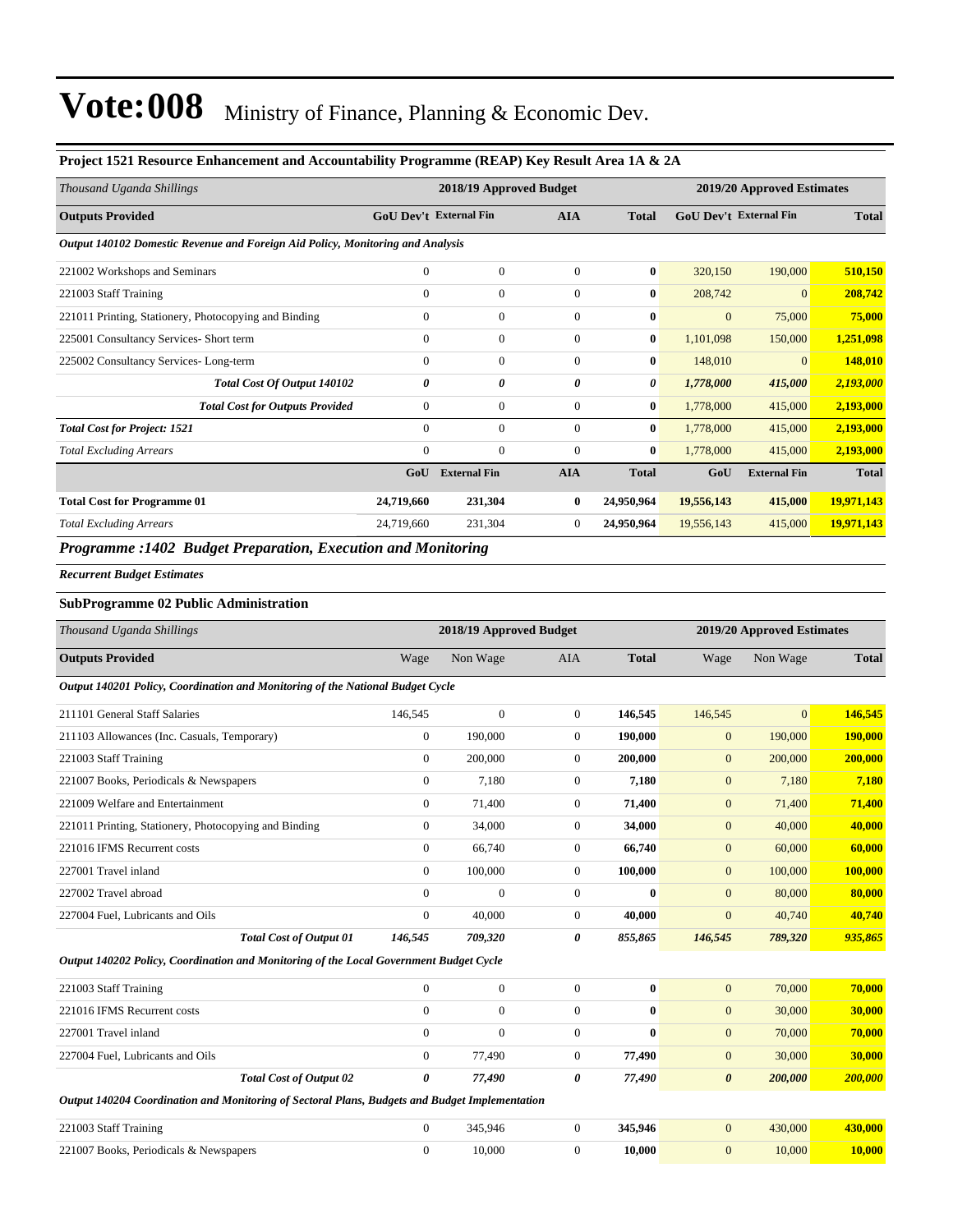| 221009 Welfare and Entertainment                                                               | $\mathbf{0}$     | $\boldsymbol{0}$        | $\mathbf{0}$     | $\bf{0}$     | $\mathbf{0}$          | 27,941                     | 27,941                  |
|------------------------------------------------------------------------------------------------|------------------|-------------------------|------------------|--------------|-----------------------|----------------------------|-------------------------|
| 221016 IFMS Recurrent costs                                                                    | $\mathbf{0}$     | $\boldsymbol{0}$        | $\boldsymbol{0}$ | $\bf{0}$     | $\mathbf{0}$          | 120,496                    | 120,496                 |
| 222001 Telecommunications                                                                      | $\boldsymbol{0}$ | 5,000                   | $\mathbf{0}$     | 5,000        | $\mathbf{0}$          | 5,000                      | 5,000                   |
| 225001 Consultancy Services- Short term                                                        | $\mathbf{0}$     | $\overline{0}$          | $\mathbf{0}$     | $\bf{0}$     | $\mathbf{0}$          | 40,000                     | 40,000                  |
| 227001 Travel inland                                                                           | $\mathbf{0}$     | 150,985                 | $\mathbf{0}$     | 150,985      | $\boldsymbol{0}$      | 230,985                    | 230,985                 |
| 227002 Travel abroad                                                                           | $\mathbf{0}$     | 239,860                 | $\boldsymbol{0}$ | 239,860      | $\boldsymbol{0}$      | 239,860                    | 239,860                 |
| 227004 Fuel, Lubricants and Oils                                                               | $\mathbf{0}$     | $\boldsymbol{0}$        | $\boldsymbol{0}$ | $\bf{0}$     | $\mathbf{0}$          | 120,000                    | 120,000                 |
| 228002 Maintenance - Vehicles                                                                  | $\boldsymbol{0}$ | 35,000                  | $\mathbf{0}$     | 35,000       | $\mathbf{0}$          | 60,000                     | 60,000                  |
| 228003 Maintenance – Machinery, Equipment & Furniture                                          | $\mathbf{0}$     | 10,000                  | $\mathbf{0}$     | 10,000       | $\mathbf{0}$          | 10,001                     | <b>10,001</b>           |
| <b>Total Cost of Output 04</b>                                                                 | 0                | 796,792                 | 0                | 796,792      | $\boldsymbol{\theta}$ | 1,294,282                  | 1,294,282               |
| <b>Total Cost Of Outputs Provided</b>                                                          | 146,545          | 1,583,602               | $\bf{0}$         | 1,730,147    | 146,545               | 2,283,602                  | 2,430,147               |
| <b>Total Cost for SubProgramme 02</b>                                                          | 146,545          | 1,583,602               | $\bf{0}$         | 1,730,147    | 146,545               | 2,283,602                  | 2,430,147               |
| <b>Total Excluding Arrears</b>                                                                 | 146,545          | 1,583,602               | $\mathbf{0}$     | 1,730,147    | 146,545               | 2,283,602                  | 2,430,147               |
| <b>SubProgramme 11 Budget Policy and Evaluation</b>                                            |                  |                         |                  |              |                       |                            |                         |
| Thousand Uganda Shillings                                                                      |                  | 2018/19 Approved Budget |                  |              |                       | 2019/20 Approved Estimates |                         |
| <b>Outputs Provided</b>                                                                        | Wage             | Non Wage                | AIA              | <b>Total</b> | Wage                  | Non Wage                   | <b>Total</b>            |
| Output 140201 Policy, Coordination and Monitoring of the National Budget Cycle                 |                  |                         |                  |              |                       |                            |                         |
| 211101 General Staff Salaries                                                                  | 276,375          | $\boldsymbol{0}$        | $\mathbf{0}$     | 276,375      | 276,375               | $\mathbf{0}$               | 276,375                 |
| 211103 Allowances (Inc. Casuals, Temporary)                                                    | $\boldsymbol{0}$ | 240,000                 | $\boldsymbol{0}$ | 240,000      | $\boldsymbol{0}$      | 240,000                    | 240,000                 |
| 221002 Workshops and Seminars                                                                  | $\theta$         | 2,000,000               | $\mathbf{0}$     | 2,000,000    | $\boldsymbol{0}$      | 2,000,000                  | 2,000,000               |
| 221003 Staff Training                                                                          | $\mathbf{0}$     | $\boldsymbol{0}$        | $\mathbf{0}$     | $\bf{0}$     | $\mathbf{0}$          | 301,647                    | 301,647                 |
| 221007 Books, Periodicals & Newspapers                                                         | $\boldsymbol{0}$ | $\overline{0}$          | $\boldsymbol{0}$ | $\bf{0}$     | $\boldsymbol{0}$      | 20,000                     | 20,000                  |
| 221011 Printing, Stationery, Photocopying and Binding                                          | $\mathbf{0}$     | 200,000                 | $\mathbf{0}$     | 200,000      | $\mathbf{0}$          | 180,000                    | <b>180,000</b>          |
| 225001 Consultancy Services- Short term                                                        | $\mathbf{0}$     | 101,647                 | $\boldsymbol{0}$ | 101,647      | $\boldsymbol{0}$      | $\mathbf{0}$               | $\bf{0}$                |
| 225002 Consultancy Services-Long-term                                                          | $\mathbf{0}$     | 2,240,000               | $\mathbf{0}$     | 2,240,000    | $\boldsymbol{0}$      | 4,240,000                  | 4,240,000               |
| 227002 Travel abroad                                                                           | $\boldsymbol{0}$ | 178,622                 | $\mathbf{0}$     | 178,622      | $\mathbf{0}$          | 178,623                    | 178,623                 |
| <b>Total Cost of Output 01</b>                                                                 | 276,375          | 4,960,269               | 0                | 5,236,644    | 276,375               | 7,160,270                  | 7,436,645               |
| Output 140202 Policy, Coordination and Monitoring of the Local Government Budget Cycle         |                  |                         |                  |              |                       |                            |                         |
| 221002 Workshops and Seminars                                                                  | $\mathbf{0}$     | 3,140,000               | $\mathbf{0}$     | 3,140,000    | $\mathbf{0}$          | 3,140,000                  | 3,140,000               |
| 221009 Welfare and Entertainment                                                               | 0                | 56,388                  | $\boldsymbol{0}$ | 56,388       | $\mathbf{0}$          | 56,388                     | 56,388                  |
| 221011 Printing, Stationery, Photocopying and Binding                                          | $\boldsymbol{0}$ | 200,000                 | $\boldsymbol{0}$ | 200,000      | $\boldsymbol{0}$      | 80,000                     | 80,000                  |
| 222003 Information and communications technology (ICT)                                         | $\boldsymbol{0}$ | 36,000                  | $\boldsymbol{0}$ | 36,000       | $\boldsymbol{0}$      | 36,000                     | 36,000                  |
| 225001 Consultancy Services- Short term                                                        | $\boldsymbol{0}$ | 220,000                 | $\boldsymbol{0}$ | 220,000      | $\boldsymbol{0}$      | $\mathbf{0}$               | $\overline{\mathbf{0}}$ |
| 227001 Travel inland                                                                           | $\boldsymbol{0}$ | 400,000                 | $\boldsymbol{0}$ | 400,000      | $\boldsymbol{0}$      | 400,000                    | 400,000                 |
| 228002 Maintenance - Vehicles                                                                  | $\mathbf{0}$     | 0                       | $\mathbf{0}$     | $\bf{0}$     | $\boldsymbol{0}$      | 60,000                     | 60,000                  |
| 228003 Maintenance - Machinery, Equipment & Furniture                                          | $\boldsymbol{0}$ | $\boldsymbol{0}$        | $\boldsymbol{0}$ | $\bf{0}$     | $\boldsymbol{0}$      | 60,000                     | 60,000                  |
| <b>Total Cost of Output 02</b>                                                                 | 0                | 4,052,388               | 0                | 4,052,388    | $\boldsymbol{\theta}$ | 3,832,388                  | 3,832,388               |
| Output 140203 Inter-Governmental Fiscal Transfer Reform Programme                              |                  |                         |                  |              |                       |                            |                         |
| 225001 Consultancy Services- Short term                                                        | $\boldsymbol{0}$ | 6,600,000               | $\mathbf{0}$     | 6,600,000    | $\boldsymbol{0}$      | 7,508,622                  | 7,508,622               |
| <b>Total Cost of Output 03</b>                                                                 | 0                | 6,600,000               | 0                | 6,600,000    | $\boldsymbol{\theta}$ | 7,508,622                  | 7,508,622               |
| Output 140204 Coordination and Monitoring of Sectoral Plans, Budgets and Budget Implementation |                  |                         |                  |              |                       |                            |                         |
|                                                                                                |                  |                         |                  |              |                       |                            |                         |
| 221001 Advertising and Public Relations                                                        | 0                | 0                       | $\boldsymbol{0}$ | $\bf{0}$     | $\boldsymbol{0}$      | 500,000                    | 500,000                 |
| 221002 Workshops and Seminars                                                                  | $\boldsymbol{0}$ | 900,000                 | $\boldsymbol{0}$ | 900,000      | $\boldsymbol{0}$      | 900,000                    | 900,000                 |
| 221011 Printing, Stationery, Photocopying and Binding                                          | $\boldsymbol{0}$ | 371,381                 | $\boldsymbol{0}$ | 371,381      | $\boldsymbol{0}$      | 371,381                    | 371,381                 |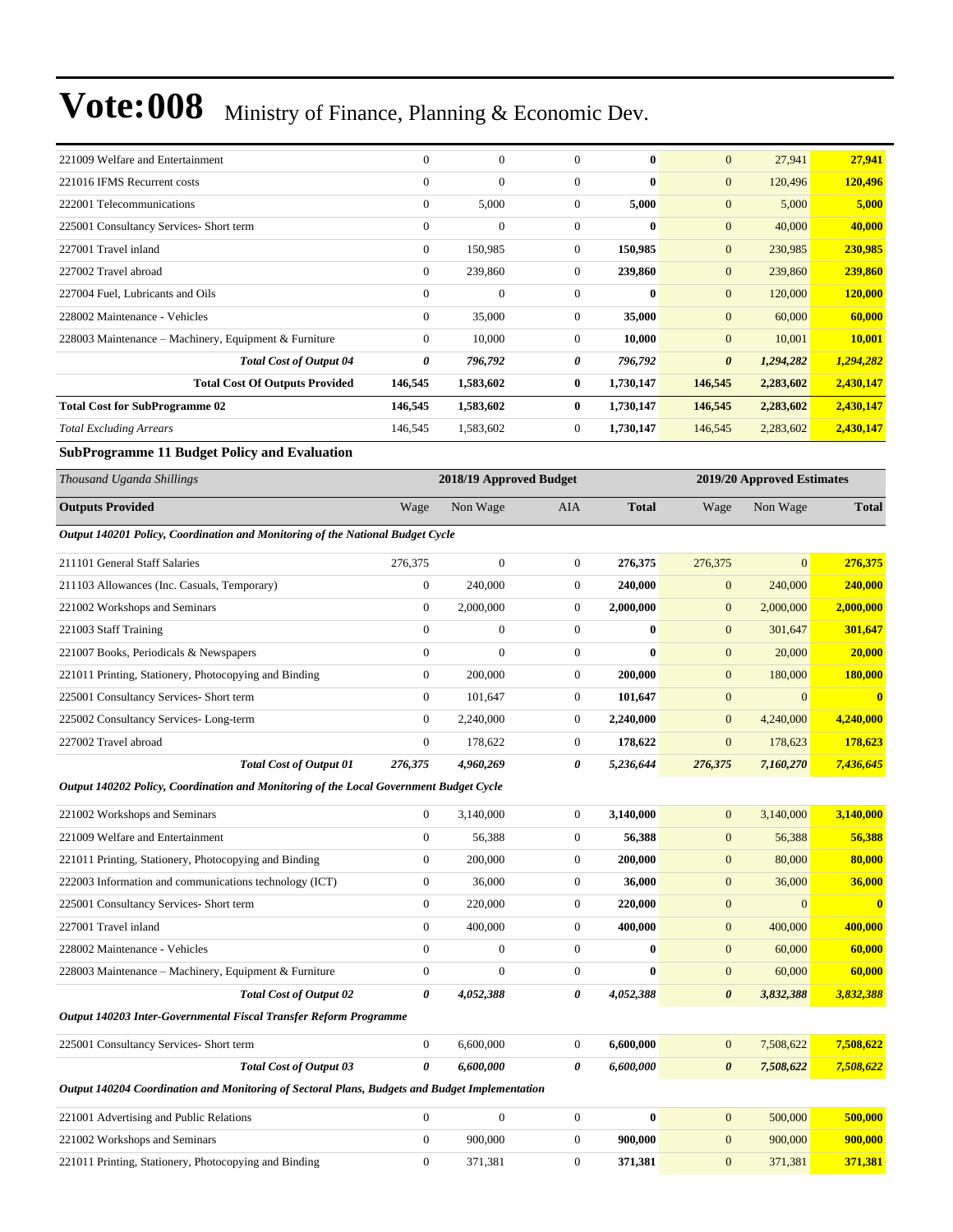| 225001 Consultancy Services- Short term                                    | $\boldsymbol{0}$          | 480,000                   | $\boldsymbol{0}$          | 480,000      | $\overline{0}$        | $\overline{0}$        | $\bf{0}$     |
|----------------------------------------------------------------------------|---------------------------|---------------------------|---------------------------|--------------|-----------------------|-----------------------|--------------|
| 227001 Travel inland                                                       | $\overline{0}$            | 150,000                   | $\boldsymbol{0}$          | 150,000      | $\mathbf{0}$          | 150,000               | 150,000      |
| 227004 Fuel, Lubricants and Oils                                           | $\mathbf{0}$              | 120,000                   | $\boldsymbol{0}$          | 120,000      | $\mathbf{0}$          | 120,000               | 120,000      |
| <b>Total Cost of Output 04</b>                                             | $\boldsymbol{\theta}$     | 2,021,381                 | $\boldsymbol{\theta}$     | 2,021,381    | $\boldsymbol{\theta}$ | 2,041,381             | 2,041,381    |
| <b>Total Cost Of Outputs Provided</b>                                      | 276,375                   | 17,634,038                | $\bf{0}$                  | 17,910,413   | 276,375               | 20,542,660            | 20,819,035   |
| <b>Outputs Funded</b>                                                      | Wage                      | Non Wage                  | <b>AIA</b>                | <b>Total</b> | Wage                  | Non Wage              | <b>Total</b> |
| Output 140252 BMAU Services                                                |                           |                           |                           |              |                       |                       |              |
| 263106 Other Current grants (Current)                                      | $\boldsymbol{0}$          | 641,400                   | $\boldsymbol{0}$          | 641,400      | $\overline{0}$        | 545,278               | 545,278      |
| o/w BMAU recurrent operations                                              | $\boldsymbol{\mathit{0}}$ | 641,400                   | $\theta$                  | 641,400      | $\boldsymbol{\theta}$ | $\boldsymbol{\theta}$ | $\bf{0}$     |
| o/w Printing 12 policy briefs, published and disseminated                  | $\theta$                  | $\boldsymbol{\theta}$     | $\theta$                  | $\bf{0}$     | $\boldsymbol{\theta}$ | 4,200                 | 4,200        |
| o/w Capacity building of staff in Gender & Equity responsive<br>monitoring | $\theta$                  | $\boldsymbol{\theta}$     | $\theta$                  | $\bf{0}$     | $\boldsymbol{\theta}$ | 32,000                | 32,000       |
| o/w Staff trained in revenue monitoring                                    | $\theta$                  | $\boldsymbol{\mathit{0}}$ | $\theta$                  | $\bf{0}$     | $\boldsymbol{\theta}$ | 32,000                | 32,000       |
| o/w Per diem for physical monitoring of Government<br>programmes           | $\boldsymbol{\mathit{0}}$ | $\boldsymbol{\mathit{0}}$ | $\boldsymbol{\theta}$     | $\bf{0}$     | $\boldsymbol{\theta}$ | 209,666               | 209,666      |
| o/w Maintenance of field vehicles                                          | $\boldsymbol{\theta}$     | $\boldsymbol{\mathit{0}}$ | $\theta$                  | $\bf{0}$     | $\boldsymbol{\theta}$ | 92,800                | 92,800       |
| o/w Fuel for field work                                                    | $\theta$                  | $\boldsymbol{\mathit{0}}$ | $\theta$                  | $\bf{0}$     | $\boldsymbol{\theta}$ | 97,586                | 97,586       |
| $o/w$ Purchase of 8 laptops for the field teams                            | $\theta$                  | $\boldsymbol{\mathit{0}}$ | $\theta$                  | $\bf{0}$     | $\boldsymbol{\theta}$ | 24,273                | 24,273       |
| o/w Airtime for office telephones                                          | $\boldsymbol{\mathit{0}}$ | $\boldsymbol{\mathit{0}}$ | $\boldsymbol{\mathit{0}}$ | $\bf{0}$     | $\boldsymbol{\theta}$ | 10,000                | 10,000       |
| o/w Maintenance of furniture and equipment                                 | $\theta$                  | $\theta$                  | $\theta$                  | $\bf{0}$     | $\boldsymbol{\theta}$ | 7,800                 | 7,800        |
| o/w News papers for office                                                 | $\theta$                  | $\theta$                  | $\theta$                  | $\mathbf{0}$ | $\theta$              | 9,600                 | 9,600        |
| o/w Assorted stationery for office use                                     | $\theta$                  | $\theta$                  | $\theta$                  | $\bf{0}$     | $\boldsymbol{\theta}$ | 25,354                | 25,354       |
| 263321 Conditional trans. Autonomous Inst (Wage subvention                 | $\boldsymbol{0}$          | 3,755,427                 | $\mathbf{0}$              | 3,755,427    | $\mathbf{0}$          | 3,851,549             | 3,851,549    |
| o/w BMAU Salaries                                                          | $\theta$                  | 3,755,427                 | $\theta$                  | 3,755,427    | $\boldsymbol{\theta}$ | $\boldsymbol{\theta}$ | $\bf{0}$     |
| o/w Contract staff salaries                                                | $\theta$                  | $\theta$                  | $\theta$                  | $\bf{0}$     | $\boldsymbol{\theta}$ | 2,875,248             | 2,875,248    |
| o/w National Social Security Fund 10%                                      | 0                         | 0                         | $\theta$                  | $\mathbf{0}$ | $\boldsymbol{\theta}$ | 275,301               | 275,301      |
| o/w Gratuity for staff                                                     | $\theta$                  | $\theta$                  | $\theta$                  | $\bf{0}$     | $\theta$              | 700,999               | 700,999      |
| <b>Total Cost of Output 52</b>                                             | $\boldsymbol{\theta}$     | 4,396,827                 | 0                         | 4,396,827    | $\pmb{\theta}$        | 4,396,827             | 4,396,827    |
| <b>Total Cost Of Outputs Funded</b>                                        | $\bf{0}$                  | 4,396,827                 | $\bf{0}$                  | 4,396,827    | $\bf{0}$              | 4,396,827             | 4,396,827    |
| <b>Total Cost for SubProgramme 11</b>                                      | 276,375                   | 22,030,865                | $\bf{0}$                  | 22,307,240   | 276,375               | 24,939,487            | 25,215,862   |
| <b>Total Excluding Arrears</b>                                             | 276,375                   | 22,030,865                | $\boldsymbol{0}$          | 22,307,240   | 276,375               | 24,939,487            | 25,215,862   |
| <b>SubProgramme 12 Infrastructure and Social Services</b>                  |                           |                           |                           |              |                       |                       |              |

| Thousand Uganda Shillings                                                      |                | 2018/19 Approved Budget |                |              |                | 2019/20 Approved Estimates |              |  |
|--------------------------------------------------------------------------------|----------------|-------------------------|----------------|--------------|----------------|----------------------------|--------------|--|
| <b>Outputs Provided</b>                                                        | Wage           | Non Wage                | AIA            | <b>Total</b> | Wage           | Non Wage                   | <b>Total</b> |  |
| Output 140201 Policy, Coordination and Monitoring of the National Budget Cycle |                |                         |                |              |                |                            |              |  |
| 211101 General Staff Salaries                                                  | 458,347        | $\mathbf{0}$            | $\overline{0}$ | 458,347      | 458,347        | $\overline{0}$             | 458,347      |  |
| 211103 Allowances (Inc. Casuals, Temporary)                                    | $\overline{0}$ | 194,384                 | $\overline{0}$ | 194,384      | $\overline{0}$ | 66,000                     | 66,000       |  |
| 221002 Workshops and Seminars                                                  | $\overline{0}$ | $\boldsymbol{0}$        | $\mathbf{0}$   | $\bf{0}$     | $\mathbf{0}$   | 28,333                     | 28,333       |  |
| 221003 Staff Training                                                          | $\overline{0}$ | 100,000                 | $\overline{0}$ | 100,000      | $\mathbf{0}$   | 80,000                     | 80,000       |  |
| 221007 Books, Periodicals & Newspapers                                         | $\mathbf{0}$   | 16,000                  | $\overline{0}$ | 16,000       | $\overline{0}$ | 9,840                      | 9,840        |  |
| 221009 Welfare and Entertainment                                               | $\mathbf{0}$   | 40,000                  | $\overline{0}$ | 40,000       | $\overline{0}$ | 56,000                     | 56,000       |  |
| 221011 Printing, Stationery, Photocopying and Binding                          | $\mathbf{0}$   | 20,000                  | $\overline{0}$ | 20,000       | $\mathbf{0}$   | 37,333                     | 37,333       |  |
| 221012 Small Office Equipment                                                  | $\overline{0}$ | 10,000                  | $\overline{0}$ | 10,000       | $\mathbf{0}$   | 2,267                      | 2,267        |  |
| 221016 IFMS Recurrent costs                                                    | $\mathbf{0}$   | 56,189                  | $\Omega$       | 56,189       | $\overline{0}$ | 42,552                     | 42,552       |  |
| 222001 Telecommunications                                                      | $\Omega$       | 10,000                  | $\Omega$       | 10,000       | $\overline{0}$ | 4,000                      | 4,000        |  |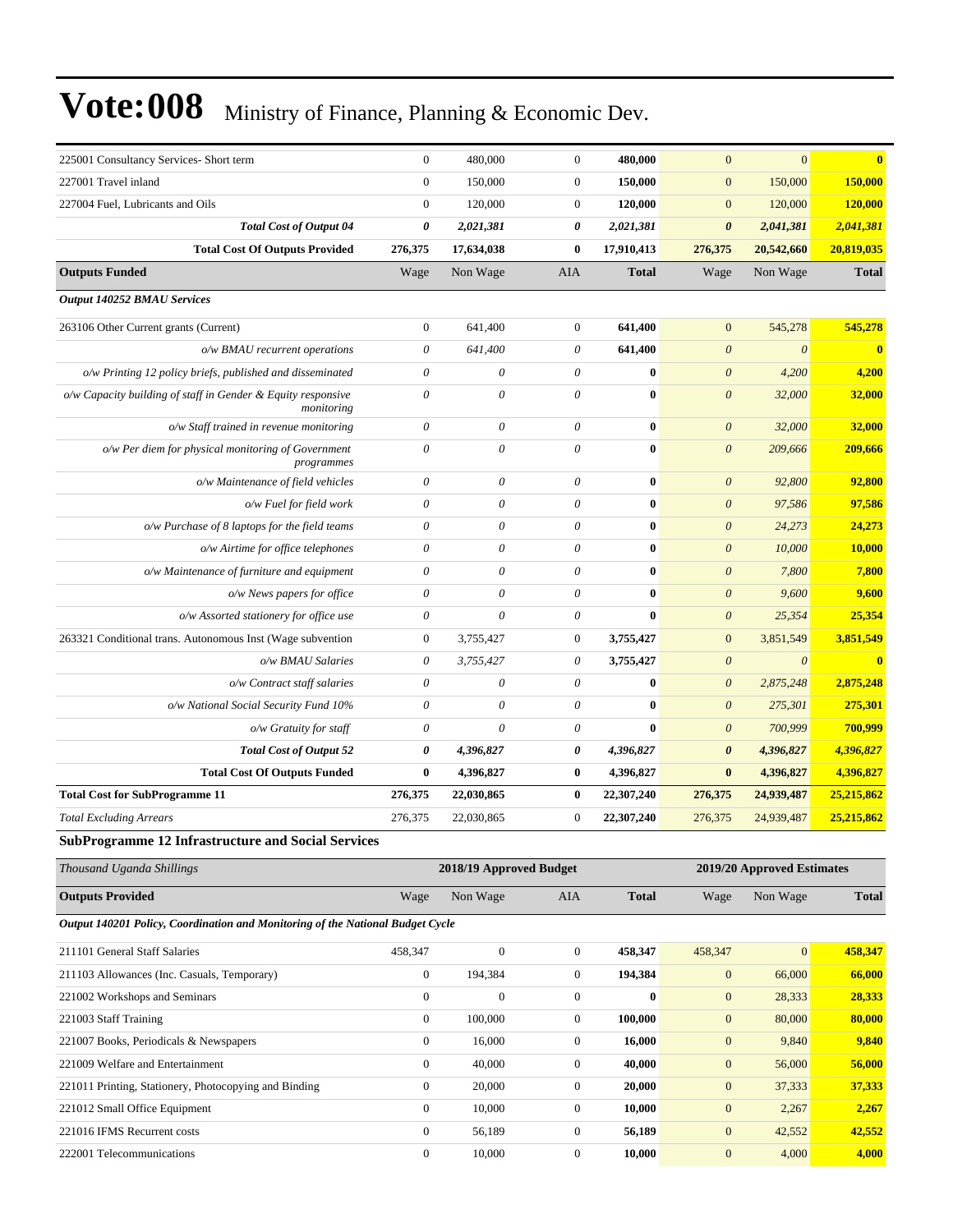| 222002 Postage and Courier                                                                     | $\mathbf{0}$     | $\overline{0}$   | $\mathbf{0}$     | $\mathbf{0}$ | $\overline{0}$        | 167          | <b>167</b> |
|------------------------------------------------------------------------------------------------|------------------|------------------|------------------|--------------|-----------------------|--------------|------------|
| 225001 Consultancy Services- Short term                                                        | $\overline{0}$   | $\overline{0}$   | $\mathbf{0}$     | $\mathbf{0}$ | $\boldsymbol{0}$      | 31,738       | 31,738     |
| 227001 Travel inland                                                                           | $\boldsymbol{0}$ | 13,334           | $\mathbf{0}$     | 13,334       | $\mathbf{0}$          | 87,704       | 87,704     |
| 227002 Travel abroad                                                                           | $\boldsymbol{0}$ | 5,667            | $\mathbf{0}$     | 5,667        | $\boldsymbol{0}$      | 20,000       | 20,000     |
| 227004 Fuel, Lubricants and Oils                                                               | $\overline{0}$   | 52,933           | $\mathbf{0}$     | 52,933       | $\mathbf{0}$          | 52,000       | 52,000     |
| 228002 Maintenance - Vehicles                                                                  | $\overline{0}$   | 13,333           | $\mathbf{0}$     | 13,333       | $\boldsymbol{0}$      | 27,240       | 27,240     |
| 228003 Maintenance - Machinery, Equipment & Furniture                                          | $\boldsymbol{0}$ | 3,333            | $\mathbf{0}$     | 3,333        | $\boldsymbol{0}$      | 2,667        | 2,667      |
| <b>Total Cost of Output 01</b>                                                                 | 458,347          | 535,174          | 0                | 993,521      | 458,347               | 547,841      | 1,006,188  |
| Output 140202 Policy, Coordination and Monitoring of the Local Government Budget Cycle         |                  |                  |                  |              |                       |              |            |
| 211103 Allowances (Inc. Casuals, Temporary)                                                    | $\boldsymbol{0}$ | 114,384          | $\mathbf{0}$     | 114,384      | $\mathbf{0}$          | 66,000       | 66,000     |
| 221001 Advertising and Public Relations                                                        | $\mathbf{0}$     | $\boldsymbol{0}$ | $\mathbf{0}$     | $\bf{0}$     | $\boldsymbol{0}$      | 15,000       | 15,000     |
| 221002 Workshops and Seminars                                                                  | $\overline{0}$   | $\overline{0}$   | $\mathbf{0}$     | $\bf{0}$     | $\mathbf{0}$          | 28,333       | 28,333     |
| 221003 Staff Training                                                                          | $\overline{0}$   | 30,000           | $\mathbf{0}$     | 30,000       | $\boldsymbol{0}$      | $\mathbf{0}$ | $\bf{0}$   |
| 221007 Books, Periodicals & Newspapers                                                         | $\overline{0}$   | $\overline{0}$   | $\mathbf{0}$     | $\mathbf{0}$ | $\boldsymbol{0}$      | 9,840        | 9,840      |
| 221009 Welfare and Entertainment                                                               | $\boldsymbol{0}$ | 40,000           | $\mathbf{0}$     | 40,000       | $\boldsymbol{0}$      | 80,000       | 80,000     |
| 221011 Printing, Stationery, Photocopying and Binding                                          | $\mathbf{0}$     | 20,000           | $\mathbf{0}$     | 20,000       | $\mathbf{0}$          | 37,333       | 37,333     |
| 221012 Small Office Equipment                                                                  | $\boldsymbol{0}$ | 10,000           | $\mathbf{0}$     | 10,000       | $\boldsymbol{0}$      | 2,267        | 2,267      |
| 221016 IFMS Recurrent costs                                                                    | $\boldsymbol{0}$ | 56,189           | $\mathbf{0}$     | 56,189       | $\boldsymbol{0}$      | 42,552       | 42,552     |
| 222001 Telecommunications                                                                      | $\overline{0}$   | 10,000           | $\mathbf{0}$     | 10,000       | $\boldsymbol{0}$      | 4,000        | 4,000      |
| 222002 Postage and Courier                                                                     | $\overline{0}$   | $\overline{0}$   | $\mathbf{0}$     | $\mathbf{0}$ | $\boldsymbol{0}$      | 167          | <b>167</b> |
| 225001 Consultancy Services- Short term                                                        | $\overline{0}$   | $\boldsymbol{0}$ | $\mathbf{0}$     | $\bf{0}$     | $\mathbf{0}$          | 71,738       | 71,738     |
| 227001 Travel inland                                                                           | $\overline{0}$   | 83,334           | $\mathbf{0}$     | 83,334       | $\mathbf{0}$          | 88,704       | 88,704     |
| 227002 Travel abroad                                                                           | $\overline{0}$   | 5,667            | $\mathbf{0}$     | 5,667        | $\boldsymbol{0}$      | 20,000       | 20,000     |
| 227004 Fuel, Lubricants and Oils                                                               | $\boldsymbol{0}$ | 52,933           | $\mathbf{0}$     | 52,933       | $\boldsymbol{0}$      | 52,000       | 52,000     |
| 228002 Maintenance - Vehicles                                                                  | $\overline{0}$   | 13,333           | $\mathbf{0}$     | 13,333       | $\boldsymbol{0}$      | 27,240       | 27,240     |
| 228003 Maintenance – Machinery, Equipment & Furniture                                          | $\boldsymbol{0}$ | 3,333            | $\mathbf{0}$     | 3,333        | $\boldsymbol{0}$      | 2,667        | 2,667      |
| <b>Total Cost of Output 02</b>                                                                 | 0                | 439,174          | 0                | 439,174      | $\boldsymbol{\theta}$ | 547,841      | 547,841    |
| Output 140204 Coordination and Monitoring of Sectoral Plans, Budgets and Budget Implementation |                  |                  |                  |              |                       |              |            |
| 211103 Allowances (Inc. Casuals, Temporary)                                                    | $\boldsymbol{0}$ | 114,384          | $\mathbf{0}$     | 114,384      | $\boldsymbol{0}$      | 66,000       | 66,000     |
| 221002 Workshops and Seminars                                                                  | $\boldsymbol{0}$ | $\mathbf{0}$     | $\mathbf{0}$     | $\bf{0}$     | $\boldsymbol{0}$      | 28,333       | 28,333     |
| 221003 Staff Training                                                                          | $\boldsymbol{0}$ | 30,000           | 0                | 30,000       | $\boldsymbol{0}$      | 80,000       | 80,000     |
| 221007 Books, Periodicals & Newspapers                                                         | $\boldsymbol{0}$ | 0                | $\mathbf{0}$     | $\bf{0}$     | $\mathbf{0}$          | 9,840        | 9,840      |
| 221009 Welfare and Entertainment                                                               | $\boldsymbol{0}$ | 40,000           | $\mathbf{0}$     | 40,000       | $\boldsymbol{0}$      | 56,000       | 56,000     |
| 221011 Printing, Stationery, Photocopying and Binding                                          | $\boldsymbol{0}$ | 20,000           | $\boldsymbol{0}$ | 20,000       | $\boldsymbol{0}$      | 37,333       | 37,333     |
| 221012 Small Office Equipment                                                                  | $\boldsymbol{0}$ | 10,000           | $\boldsymbol{0}$ | 10,000       | $\boldsymbol{0}$      | 2,667        | 2,667      |
| 221016 IFMS Recurrent costs                                                                    | $\boldsymbol{0}$ | 56,189           | $\boldsymbol{0}$ | 56,189       | $\boldsymbol{0}$      | 42,552       | 42,552     |
| 222001 Telecommunications                                                                      | $\mathbf{0}$     | 10,000           | $\boldsymbol{0}$ | 10,000       | $\boldsymbol{0}$      | 4,000        | 4,000      |
| 222002 Postage and Courier                                                                     | $\boldsymbol{0}$ | $\boldsymbol{0}$ | $\boldsymbol{0}$ | $\bf{0}$     | $\boldsymbol{0}$      | 167          | <b>167</b> |
| 225001 Consultancy Services- Short term                                                        | $\boldsymbol{0}$ | $\boldsymbol{0}$ | $\boldsymbol{0}$ | $\bf{0}$     | $\boldsymbol{0}$      | 31,738       | 31,738     |
| 227001 Travel inland                                                                           | $\boldsymbol{0}$ | 13,334           | $\boldsymbol{0}$ | 13,334       | $\boldsymbol{0}$      | 87,704       | 87,704     |
| 227002 Travel abroad                                                                           | $\boldsymbol{0}$ | 5,667            | $\boldsymbol{0}$ | 5,667        | $\boldsymbol{0}$      | 20,000       | 20,000     |
| 227004 Fuel, Lubricants and Oils                                                               | $\boldsymbol{0}$ | 52,933           | $\boldsymbol{0}$ | 52,933       | $\boldsymbol{0}$      | 77,004       | 77,004     |
| 228002 Maintenance - Vehicles                                                                  | $\boldsymbol{0}$ | 13,333           | $\boldsymbol{0}$ | 13,333       | $\boldsymbol{0}$      | 27,240       | 27,240     |
| 228003 Maintenance – Machinery, Equipment & Furniture                                          | $\boldsymbol{0}$ | 3,333            | $\boldsymbol{0}$ | 3,333        | $\boldsymbol{0}$      | 2,267        | 2,267      |
| <b>Total Cost of Output 04</b>                                                                 | 0                | 369,174          | 0                | 369,174      | 0                     | 572,844      | 572,844    |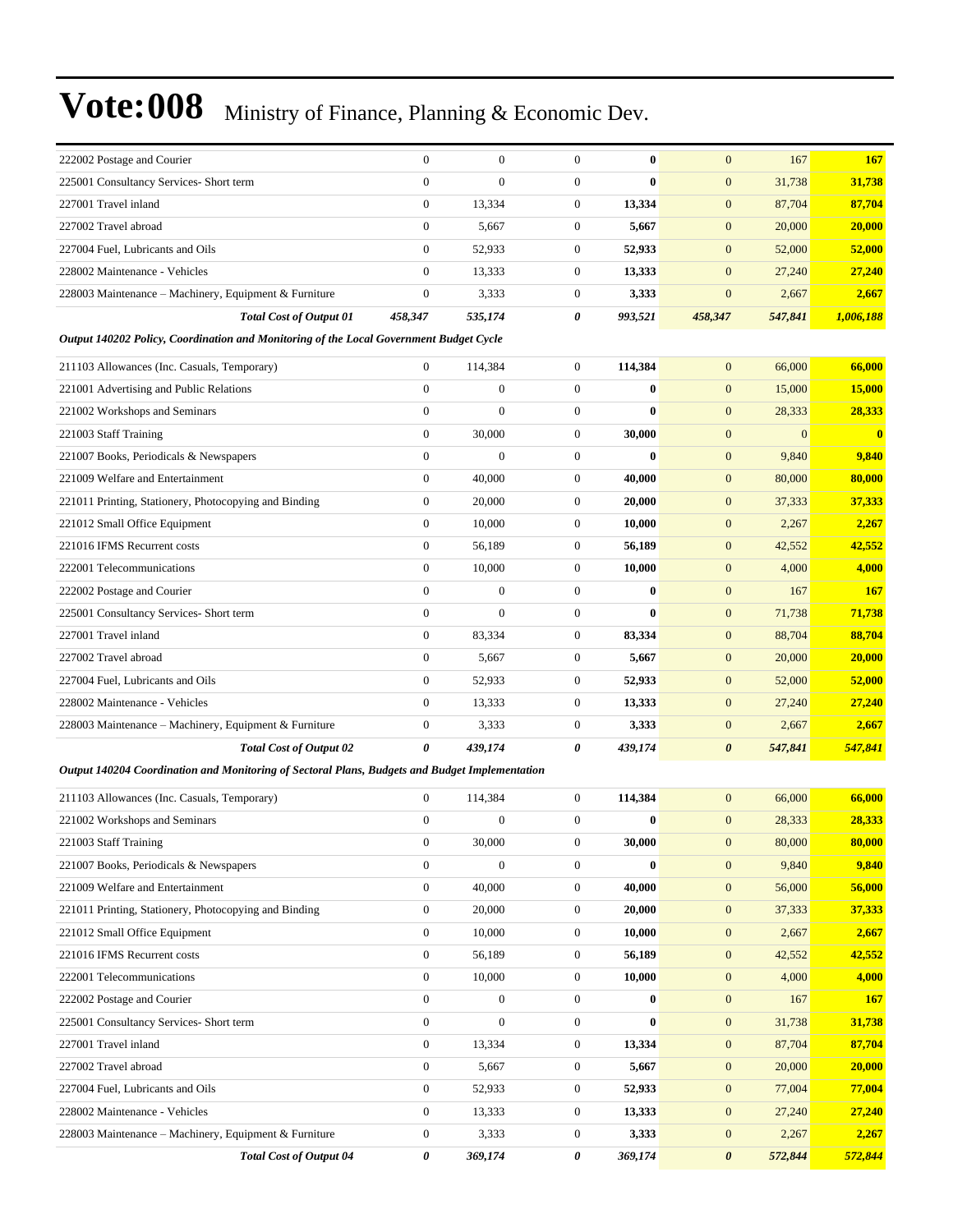| <b>Total Cost Of Outputs Provided</b>                          | 458,347                   | 1,343,522               | $\bf{0}$         | 1,801,869    | 458,347               | 1,668,526                  | 2,126,873      |
|----------------------------------------------------------------|---------------------------|-------------------------|------------------|--------------|-----------------------|----------------------------|----------------|
| <b>Outputs Funded</b>                                          | Wage                      | Non Wage                | AIA              | <b>Total</b> | Wage                  | Non Wage                   | <b>Total</b>   |
| <b>Output 140253 Rural Infrastructure Monitoring Services</b>  |                           |                         |                  |              |                       |                            |                |
| 263106 Other Current grants (Current)                          | $\boldsymbol{0}$          | 343,654                 | $\boldsymbol{0}$ | 343,654      | $\overline{0}$        | 393,651                    | 393,651        |
| o/w Recurrent operations                                       | $\theta$                  | 343,654                 | $\theta$         | 343,654      | $\theta$              | $\theta$                   | $\bf{0}$       |
| o/w Other Current grants (Current)<br>o/w recurrent operations | $\boldsymbol{\mathit{0}}$ | $\theta$                | $\theta$         | $\bf{0}$     | $\boldsymbol{\theta}$ | 393,651                    | 393,651        |
| 263321 Conditional trans. Autonomous Inst (Wage subvention     | $\boldsymbol{0}$          | 319,407                 | $\mathbf{0}$     | 319,407      | $\mathbf{0}$          | 319,407                    | 319,407        |
| o/w Wages U-Growth                                             | $\theta$                  | 319,407                 | $\theta$         | 319,407      | $\theta$              | $\theta$                   |                |
| o/w Conditional trans. Autonomous Inst (Wage subvention        | $\theta$                  | $\theta$                | $\theta$         | $\bf{0}$     | $\boldsymbol{\theta}$ | 319,407                    | 319,407        |
| <b>Total Cost of Output 53</b>                                 | 0                         | 663,061                 | 0                | 663,061      | $\boldsymbol{\theta}$ | 713,058                    | 713,058        |
| <b>Total Cost Of Outputs Funded</b>                            | $\bf{0}$                  | 663,061                 | $\bf{0}$         | 663,061      | $\bf{0}$              | 713,058                    | 713,058        |
| <b>Total Cost for SubProgramme 12</b>                          | 458,347                   | 2,006,583               | $\bf{0}$         | 2,464,930    | 458,347               | 2,381,583                  | 2,839,930      |
| <b>Total Excluding Arrears</b>                                 | 458,347                   | 2,006,583               | $\boldsymbol{0}$ | 2,464,930    | 458,347               | 2,381,583                  | 2,839,930      |
| <b>SubProgramme 22 Projects Analysis and PPPs</b>              |                           |                         |                  |              |                       |                            |                |
| Thousand Uganda Shillings                                      |                           | 2018/19 Approved Budget |                  |              |                       | 2019/20 Approved Estimates |                |
| <b>Outputs Provided</b>                                        | Wage                      | Non Wage                | AIA              | <b>Total</b> | Wage                  | Non Wage                   | <b>Total</b>   |
| Output 140205 Project Preparation, appraisal and review        |                           |                         |                  |              |                       |                            |                |
| 211101 General Staff Salaries                                  | 238,330                   | $\mathbf{0}$            | $\boldsymbol{0}$ | 238,330      | 238,330               | $\mathbf{0}$               | 238,330        |
| 211103 Allowances (Inc. Casuals, Temporary)                    | $\boldsymbol{0}$          | 168,529                 | $\mathbf{0}$     | 168,529      | $\boldsymbol{0}$      | 169,000                    | 169,000        |
| 221003 Staff Training                                          | $\boldsymbol{0}$          | 80,000                  | $\mathbf{0}$     | 80,000       | $\mathbf{0}$          | 80,000                     | 80,000         |
| 221007 Books, Periodicals & Newspapers                         | $\boldsymbol{0}$          | 12,500                  | $\mathbf{0}$     | 12,500       | $\mathbf{0}$          | 14,000                     | 14,000         |
| 221009 Welfare and Entertainment                               | $\boldsymbol{0}$          | 80,000                  | $\boldsymbol{0}$ | 80,000       | $\mathbf{0}$          | 80,000                     | 80,000         |
| 221011 Printing, Stationery, Photocopying and Binding          | $\boldsymbol{0}$          | 60,000                  | $\mathbf{0}$     | 60,000       | $\boldsymbol{0}$      | 60,000                     | 60,000         |
| 221012 Small Office Equipment                                  | $\boldsymbol{0}$          | 10,000                  | $\boldsymbol{0}$ | 10,000       | $\boldsymbol{0}$      | 10,000                     | 10,000         |
| 222001 Telecommunications                                      | $\overline{0}$            | $\mathbf{0}$            | $\mathbf{0}$     | $\bf{0}$     | $\mathbf{0}$          | 10,000                     | 10,000         |
| 222002 Postage and Courier                                     | $\boldsymbol{0}$          | 10,000                  | $\mathbf{0}$     | 10,000       | $\mathbf{0}$          | $\mathbf{0}$               | $\bf{0}$       |
| 225001 Consultancy Services- Short term                        | $\boldsymbol{0}$          | 65                      | $\boldsymbol{0}$ | 65           | $\mathbf{0}$          | $\Omega$                   | $\mathbf{0}$   |
| 227001 Travel inland                                           | $\mathbf{0}$              | 44,000                  | $\mathbf{0}$     | 44,000       | $\mathbf{0}$          | 44,000                     | 44,000         |
| 227004 Fuel, Lubricants and Oils                               | $\Omega$                  | 50,000                  | $\theta$         | 50.000       | $\mathbf{0}$          | 50,000                     | 50,000         |
| 228002 Maintenance - Vehicles                                  | $\boldsymbol{0}$          | 17,720                  | $\boldsymbol{0}$ | 17,720       | $\boldsymbol{0}$      | 25,813                     | 25,813         |
| 228003 Maintenance - Machinery, Equipment & Furniture          | $\boldsymbol{0}$          | 10,000                  | $\boldsymbol{0}$ | 10,000       | $\boldsymbol{0}$      | $\mathbf{0}$               | $\bf{0}$       |
| <b>Total Cost of Output 05</b>                                 | 238,330                   | 542,813                 | 0                | 781,143      | 238,330               | 542,813                    | 781,143        |
| Output 140206 Monitoring and Evaluation of projects            |                           |                         |                  |              |                       |                            |                |
| 211103 Allowances (Inc. Casuals, Temporary)                    | $\mathbf{0}$              | 44,000                  | $\boldsymbol{0}$ | 44,000       | $\mathbf{0}$          | 44,000                     | 44,000         |
| 221003 Staff Training                                          | $\boldsymbol{0}$          | 19,927                  | $\boldsymbol{0}$ | 19,927       | $\boldsymbol{0}$      | 20,000                     | 20,000         |
| 227001 Travel inland                                           | $\boldsymbol{0}$          | 40,000                  | $\boldsymbol{0}$ | 40,000       | $\boldsymbol{0}$      | 40,000                     | 40,000         |
| 227002 Travel abroad                                           | $\boldsymbol{0}$          | 14,676                  | $\boldsymbol{0}$ | 14,676       | $\mathbf{0}$          | 15,000                     | 15,000         |
| 227004 Fuel, Lubricants and Oils                               | $\boldsymbol{0}$          | 30,000                  | $\boldsymbol{0}$ | 30,000       | $\boldsymbol{0}$      | 29,603                     | 29,603         |
| <b>Total Cost of Output 06</b>                                 | 0                         | 148,603                 | $\pmb{\theta}$   | 148,603      | $\boldsymbol{\theta}$ | 148,603                    | <b>148,603</b> |
| Output 140207 Implementing the PIM Framework                   |                           |                         |                  |              |                       |                            |                |
| 211103 Allowances (Inc. Casuals, Temporary)                    | $\boldsymbol{0}$          | 110,110                 | $\boldsymbol{0}$ | 110,110      | $\boldsymbol{0}$      | 110,110                    | 110,110        |
| 221002 Workshops and Seminars                                  | $\boldsymbol{0}$          | 240,000                 | $\boldsymbol{0}$ | 240,000      | $\boldsymbol{0}$      | 240,000                    | 240,000        |
| 221003 Staff Training                                          | $\boldsymbol{0}$          | 240,000                 | $\boldsymbol{0}$ | 240,000      | $\mathbf{0}$          | 240,000                    | 240,000        |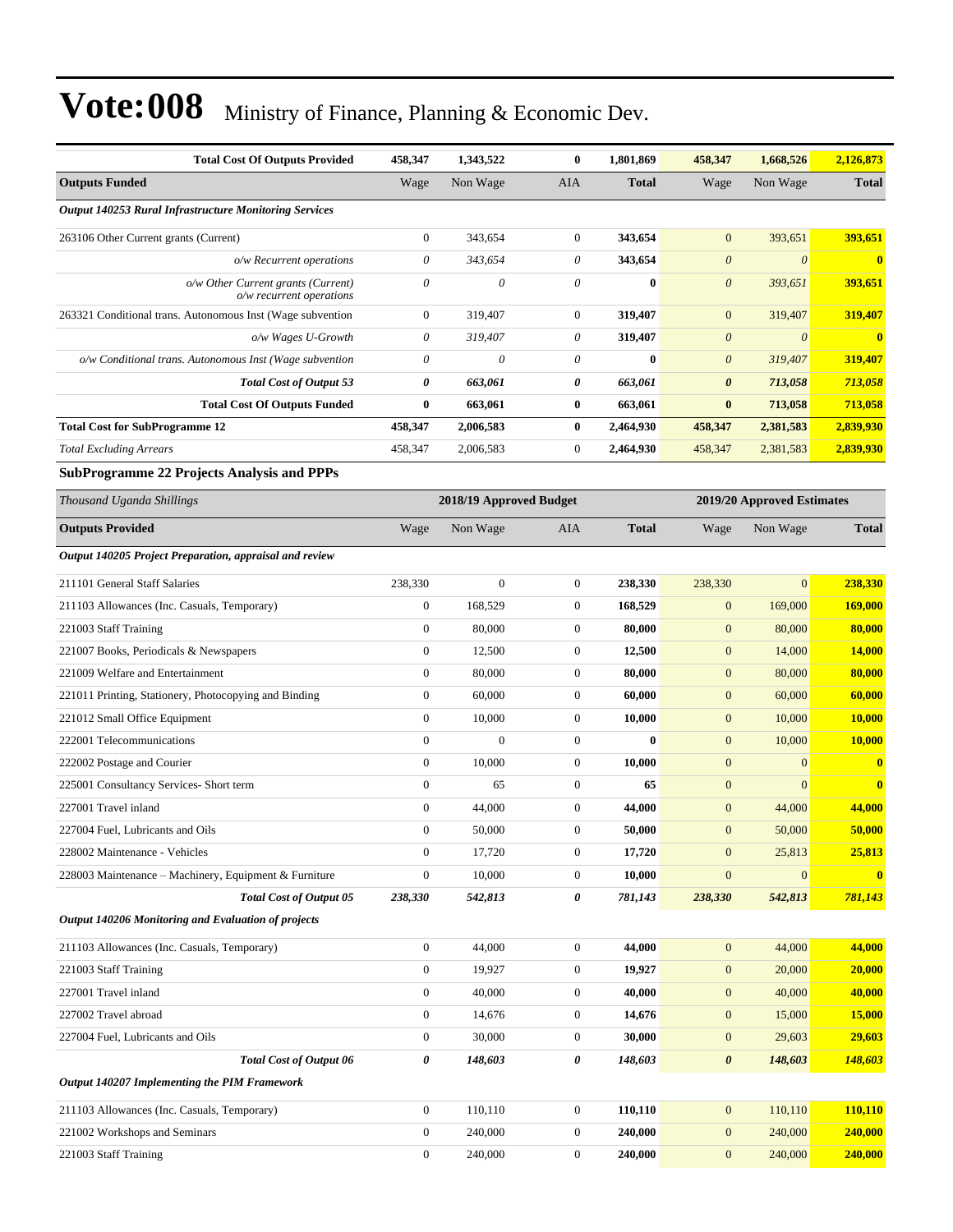| 221007 Books, Periodicals & Newspapers                | $\overline{0}$ | 12,500    | $\overline{0}$ | 12,500       | $\mathbf{0}$          | 14,000                | 14,000       |
|-------------------------------------------------------|----------------|-----------|----------------|--------------|-----------------------|-----------------------|--------------|
| 221009 Welfare and Entertainment                      | $\Omega$       | 50,000    | $\Omega$       | 50,000       | $\mathbf{0}$          | 50,000                | 50,000       |
| 221011 Printing, Stationery, Photocopying and Binding | $\overline{0}$ | 30,000    | $\overline{0}$ | 30,000       | $\mathbf{0}$          | 30,000                | 30,000       |
| 222001 Telecommunications                             | $\overline{0}$ | 15,000    | $\overline{0}$ | 15,000       | $\mathbf{0}$          | 14,000                | 14,000       |
| 225001 Consultancy Services- Short term               | $\overline{0}$ | 908,540   | $\overline{0}$ | 908.540      | $\mathbf{0}$          | 900,000               | 900,000      |
| 227002 Travel abroad                                  | $\overline{0}$ | 16,000    | $\overline{0}$ | 16,000       | $\mathbf{0}$          | 20,000                | 20,000       |
| 227004 Fuel, Lubricants and Oils                      | $\overline{0}$ | 20,000    | $\mathbf{0}$   | 20,000       | $\mathbf{0}$          | 25,000                | 25,000       |
| 228002 Maintenance - Vehicles                         | $\Omega$       | 10,772    | $\overline{0}$ | 10,772       | $\mathbf{0}$          | 9,812                 | 9,812        |
| <b>Total Cost of Output 07</b>                        | 0              | 1,652,922 | 0              | 1,652,922    | $\boldsymbol{\theta}$ | 1,652,922             | 1,652,922    |
| <b>Total Cost Of Outputs Provided</b>                 | 238,330        | 2,344,338 | $\bf{0}$       | 2,582,667    | 238,330               | 2,344,338             | 2,582,668    |
| <b>Outputs Funded</b>                                 | Wage           | Non Wage  | <b>AIA</b>     | <b>Total</b> | Wage                  | Non Wage              | <b>Total</b> |
| Output 140251 PPP Unit services                       |                |           |                |              |                       |                       |              |
| 263104 Transfers to other govt. Units (Current)       | $\overline{0}$ | 2,024,001 | $\overline{0}$ | 2,024,001    | $\overline{0}$        | 2,024,001             | 2,024,001    |
| o/w Transfer to PPP Unit                              | 0              | 2,024,001 | $\theta$       | 2,024,001    | $\boldsymbol{\theta}$ | $\boldsymbol{\theta}$ | $\mathbf{0}$ |
| o/w PPP Administrative and Operations Expenses        | 0              | 0         | $\theta$       | $\mathbf{0}$ | $\boldsymbol{\theta}$ | 1,353,001             | 1,353,001    |
| o/w Implementation of PPP Projects                    | 0              | 0         | $\theta$       | $\bf{0}$     | $\boldsymbol{\theta}$ | 435,000               | 435,000      |
| o/w Monitoring and Evaluation of PPP Projects         | 0              | 0         | $\theta$       | $\bf{0}$     | $\boldsymbol{\theta}$ | 236,000               | 236,000      |
| <b>Total Cost of Output 51</b>                        | 0              | 2,024,001 | 0              | 2,024,001    | $\boldsymbol{\theta}$ | 2,024,001             | 2,024,001    |
| <b>Total Cost Of Outputs Funded</b>                   | $\bf{0}$       | 2,024,001 | $\bf{0}$       | 2,024,001    | $\bf{0}$              | 2,024,001             | 2,024,001    |
| <b>Total Cost for SubProgramme 22</b>                 | 238,330        | 4,368,338 | $\bf{0}$       | 4,606,668    | 238,330               | 4,368,338             | 4,606,668    |
| <b>Total Excluding Arrears</b>                        | 238,330        | 4,368,338 | $\overline{0}$ | 4,606,668    | 238,330               | 4,368,338             | 4,606,668    |
| <b>Development Budget Estimates</b>                   |                |           |                |              |                       |                       |              |

#### **Project 1290 3RD Financial Management and Accountability Programme [FINMAP III] Component 2**

| Thousand Uganda Shillings                                                      |                               | 2018/19 Approved Budget |                | 2019/20 Approved Estimates |                        |                       |              |
|--------------------------------------------------------------------------------|-------------------------------|-------------------------|----------------|----------------------------|------------------------|-----------------------|--------------|
| <b>Outputs Provided</b>                                                        | <b>GoU</b> Dev't External Fin |                         | <b>AIA</b>     | <b>Total</b>               | GoU Dev't External Fin | <b>Total</b>          |              |
| Output 140201 Policy, Coordination and Monitoring of the National Budget Cycle |                               |                         |                |                            |                        |                       |              |
| 211102 Contract Staff Salaries                                                 | 1,745,312                     | $\mathbf{0}$            | $\overline{0}$ | 1,745,312                  | $\mathbf{0}$           | $\overline{0}$        | $\mathbf{0}$ |
| 221002 Workshops and Seminars                                                  | $\overline{0}$                | 262,713                 | $\Omega$       | 262,713                    | $\overline{0}$         | $\overline{0}$        | $\mathbf{0}$ |
| 225001 Consultancy Services- Short term                                        | 374,500                       | $\mathbf{0}$            | $\Omega$       | 374,500                    | $\overline{0}$         | $\overline{0}$        | $\mathbf{0}$ |
| 227002 Travel abroad                                                           | 661,205                       | $\mathbf{0}$            | $\Omega$       | 661,205                    | $\overline{0}$         | $\overline{0}$        | $\mathbf{0}$ |
| Total Cost Of Output 140201                                                    | 2,781,017                     | 262,713                 | 0              | 3,043,730                  | $\boldsymbol{\theta}$  | $\boldsymbol{\theta}$ | $\theta$     |
| <b>Total Cost for Outputs Provided</b>                                         | 2,781,017                     | 262,713                 | $\mathbf{0}$   | 3,043,730                  | $\mathbf{0}$           | $\overline{0}$        | $\mathbf{0}$ |
| <b>Total Cost for Project: 1290</b>                                            | 2,781,017                     | 262,713                 | $\mathbf{0}$   | 3,043,730                  | $\mathbf{0}$           | $\overline{0}$        | $\mathbf{0}$ |
| <b>Total Excluding Arrears</b>                                                 | 2,781,017                     | 262,713                 | 0              | 3,043,730                  | $\overline{0}$         | $\overline{0}$        | $\mathbf{0}$ |

#### **Project 1521 Resource Enhancement and Accountability Programme (REAP) Key Result Area 2B; & KRA 3A**

| Thousand Uganda Shillings                                                      |              | 2018/19 Approved Budget                     | 2019/20 Approved Estimates |              |                        |                |              |
|--------------------------------------------------------------------------------|--------------|---------------------------------------------|----------------------------|--------------|------------------------|----------------|--------------|
| <b>Outputs Provided</b>                                                        |              | <b>GoU Dev't External Fin</b><br><b>AIA</b> |                            |              | GoU Dev't External Fin |                | <b>Total</b> |
| Output 140201 Policy, Coordination and Monitoring of the National Budget Cycle |              |                                             |                            |              |                        |                |              |
| 211102 Contract Staff Salaries                                                 | $\Omega$     | $\Omega$                                    | $\Omega$                   | $\mathbf{0}$ | 1.742.957              | $\overline{0}$ | 1.742.957    |
| 221002 Workshops and Seminars                                                  | $\Omega$     | $\Omega$                                    | $\theta$                   | $\mathbf{0}$ | 345,184                | 395,000        | 740.184      |
| 225001 Consultancy Services- Short term                                        | $\mathbf{0}$ | 0                                           | $\Omega$                   | $\mathbf{0}$ | 1,300,000              | $\overline{0}$ | 1,300,000    |
| 227001 Travel inland                                                           | $\Omega$     | $\theta$                                    | $\Omega$                   | $\mathbf{0}$ | $\mathbf{0}$           | 165,200        | 165,200      |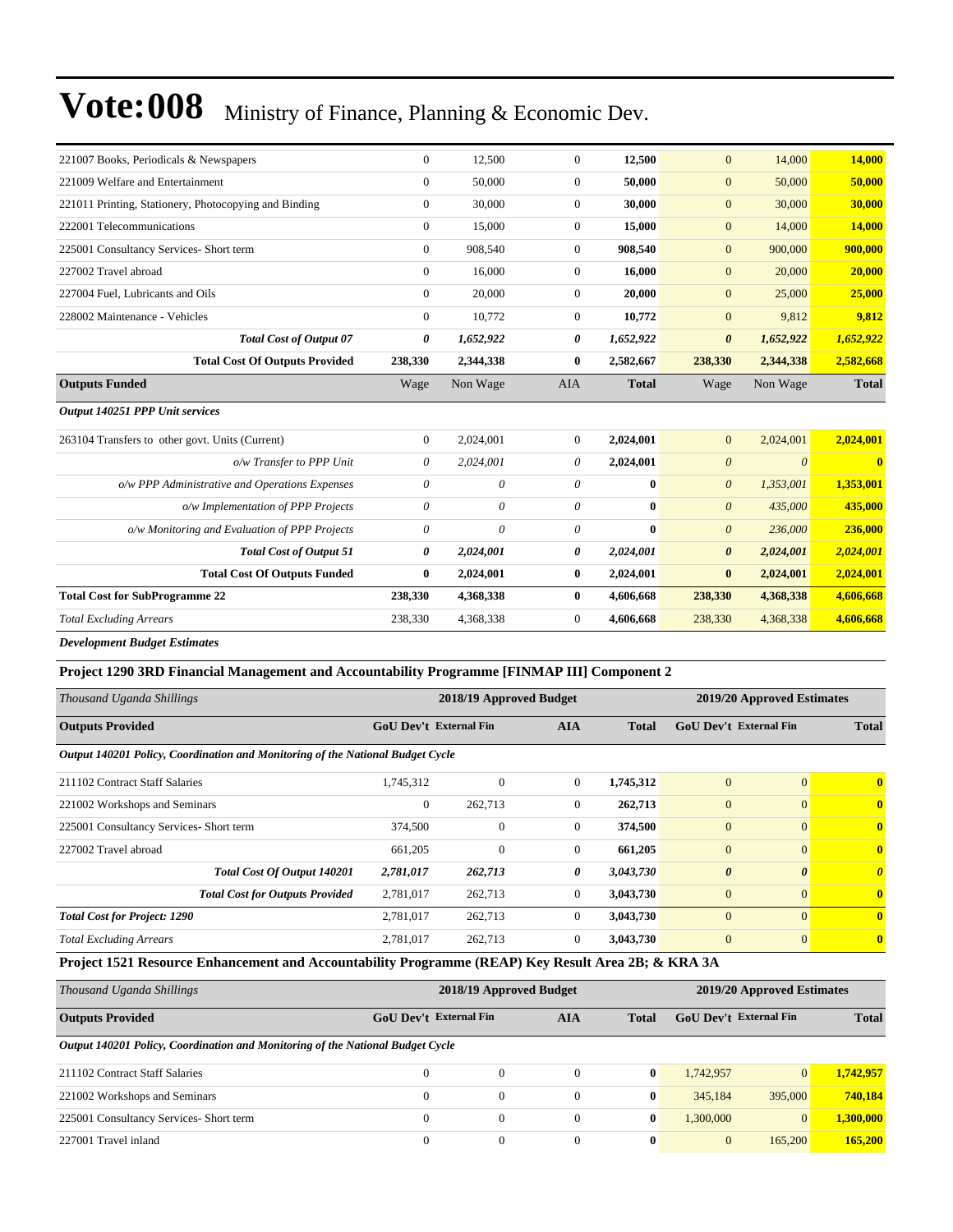| 227002 Travel abroad                                                                   | $\mathbf{0}$     | $\mathbf{0}$            | $\mathbf{0}$     | 0                | 200,000          | $\mathbf{0}$               | 200,000               |
|----------------------------------------------------------------------------------------|------------------|-------------------------|------------------|------------------|------------------|----------------------------|-----------------------|
| Total Cost Of Output 140201                                                            | 0                | 0                       | 0                | 0                | 3,588,141        | 560,200                    | 4,148,341             |
| Output 140202 Policy, Coordination and Monitoring of the Local Government Budget Cycle |                  |                         |                  |                  |                  |                            |                       |
| 221002 Workshops and Seminars                                                          | $\boldsymbol{0}$ | $\mathbf{0}$            | $\mathbf{0}$     | 0                | 200,000          | $\mathbf{0}$               | 200,000               |
| 221003 Staff Training                                                                  | $\boldsymbol{0}$ | $\mathbf{0}$            | $\mathbf{0}$     | $\boldsymbol{0}$ | $\mathbf{0}$     | 150,000                    | <b>150,000</b>        |
| Total Cost Of Output 140202                                                            | 0                | 0                       | 0                | 0                | 200,000          | 150,000                    | 350,000               |
| Output 140207 Implementing the PIM Framework                                           |                  |                         |                  |                  |                  |                            |                       |
| 211102 Contract Staff Salaries                                                         | $\overline{0}$   | $\mathbf{0}$            | $\mathbf{0}$     | 0                | 49,680           | $\mathbf{0}$               | 49,680                |
| 221002 Workshops and Seminars                                                          | $\boldsymbol{0}$ | $\mathbf{0}$            | $\boldsymbol{0}$ | $\bf{0}$         | 1,783,131        | 150,000                    | 1,933,131             |
| 221011 Printing, Stationery, Photocopying and Binding                                  | $\boldsymbol{0}$ | $\mathbf{0}$            | $\mathbf{0}$     | 0                | 124,048          | $\mathbf{0}$               | 124,048               |
| 225001 Consultancy Services- Short term                                                | $\boldsymbol{0}$ | $\mathbf{0}$            | $\boldsymbol{0}$ | 0                | 210,000          | $\mathbf{0}$               | 210,000               |
| Total Cost Of Output 140207                                                            | 0                | 0                       | 0                | 0                | 2,166,859        | 150,000                    | 2,316,859             |
| <b>Total Cost for Outputs Provided</b>                                                 | $\overline{0}$   | $\boldsymbol{0}$        | $\mathbf{0}$     | 0                | 5,955,000        | 860,200                    | 6,815,200             |
| <b>Total Cost for Project: 1521</b>                                                    | $\overline{0}$   | $\mathbf{0}$            | $\mathbf{0}$     | 0                | 5,955,000        | 860,200                    | 6,815,200             |
| <b>Total Excluding Arrears</b>                                                         | $\overline{0}$   | $\mathbf{0}$            | $\mathbf{0}$     | 0                | 5,955,000        | 860,200                    | 6,815,200             |
|                                                                                        | GoU              | <b>External Fin</b>     | <b>AIA</b>       | <b>Total</b>     | GoU              | <b>External Fin</b>        | <b>Total</b>          |
| <b>Total Cost for Programme 02</b>                                                     | 33,890,001       | 262,713                 | $\bf{0}$         | 34, 152, 715     | 41,047,607       | 860,200                    | 41,907,807            |
| <b>Total Excluding Arrears</b>                                                         | 33,890,001       | 262,713                 | $\boldsymbol{0}$ | 34, 152, 715     | 41,047,607       | 860,200                    | 41,907,807            |
| Programme : 1403 Public Financial Management                                           |                  |                         |                  |                  |                  |                            |                       |
| <b>Recurrent Budget Estimates</b>                                                      |                  |                         |                  |                  |                  |                            |                       |
| <b>SubProgramme 05 Financial Management Services</b>                                   |                  |                         |                  |                  |                  |                            |                       |
|                                                                                        |                  |                         |                  |                  |                  |                            |                       |
| Thousand Uganda Shillings                                                              |                  | 2018/19 Approved Budget |                  |                  |                  | 2019/20 Approved Estimates |                       |
| <b>Outputs Provided</b>                                                                | Wage             | Non Wage                | AIA              | <b>Total</b>     | Wage             | Non Wage                   | <b>Total</b>          |
| Output 140301 Accounting and Financial Management Policy, Coordination and Monitoring  |                  |                         |                  |                  |                  |                            |                       |
| 211101 General Staff Salaries                                                          | 267,397          | $\mathbf{0}$            | $\boldsymbol{0}$ | 267,397          | 267,397          | $\mathbf{0}$               | 267,397               |
| 221016 IFMS Recurrent costs                                                            | $\mathbf{0}$     | 14,183,523              | $\boldsymbol{0}$ | 14,183,523       | $\mathbf{0}$     | 14,983,523                 | 14,983,523            |
| <b>Total Cost of Output 01</b>                                                         | 267,397          | 14,183,523              | 0                | 14,450,920       | 267,397          | 14,983,523                 | 15,250,920            |
| Output 140303 Development and Management of Internal Audit and Controls                |                  |                         |                  |                  |                  |                            |                       |
| 221016 IFMS Recurrent costs                                                            | 0                | 800,000                 | $\boldsymbol{0}$ | 800,000          | $\mathbf{0}$     | $\boldsymbol{0}$           | $\bf{0}$              |
| <b>Total Cost of Output 03</b>                                                         | 0                | 800,000                 | 0                | 800,000          | $\pmb{\theta}$   | $\boldsymbol{\theta}$      | $\boldsymbol{\theta}$ |
| <b>Total Cost Of Outputs Provided</b>                                                  | 267,397          | 14,983,523              | $\bf{0}$         | 15,250,920       | 267,397          | 14,983,523                 | 15,250,920            |
| <b>Total Cost for SubProgramme 05</b>                                                  | 267,397          | 14,983,523              | $\bf{0}$         | 15,250,920       | 267,397          | 14,983,523                 | 15,250,920            |
| <b>Total Excluding Arrears</b>                                                         | 267,397          | 14,983,523              | $\boldsymbol{0}$ | 15,250,920       | 267,397          | 14,983,523                 | 15,250,920            |
| <b>SubProgramme 06 Treasury Services</b>                                               |                  |                         |                  |                  |                  |                            |                       |
| Thousand Uganda Shillings                                                              |                  | 2018/19 Approved Budget |                  |                  |                  | 2019/20 Approved Estimates |                       |
| <b>Outputs Provided</b>                                                                | Wage             | Non Wage                | AIA              | <b>Total</b>     | Wage             | Non Wage                   | <b>Total</b>          |
| Output 140301 Accounting and Financial Management Policy, Coordination and Monitoring  |                  |                         |                  |                  |                  |                            |                       |
| 211101 General Staff Salaries                                                          | 108,918          | $\boldsymbol{0}$        | $\boldsymbol{0}$ | 108,918          | 108,918          | $\mathbf{0}$               | 108,918               |
| 211103 Allowances (Inc. Casuals, Temporary)                                            | $\boldsymbol{0}$ | $\mathbf{0}$            | $\mathbf{0}$     | $\boldsymbol{0}$ | $\mathbf{0}$     | 144,000                    | 144,000               |
| 221003 Staff Training                                                                  | $\boldsymbol{0}$ | $\boldsymbol{0}$        | $\mathbf{0}$     | 0                | $\boldsymbol{0}$ | 150,000                    | 150,000               |
| 221011 Printing, Stationery, Photocopying and Binding                                  | $\boldsymbol{0}$ | 215,000                 | $\mathbf{0}$     | 215,000          | $\mathbf{0}$     | 215,000                    | 215,000               |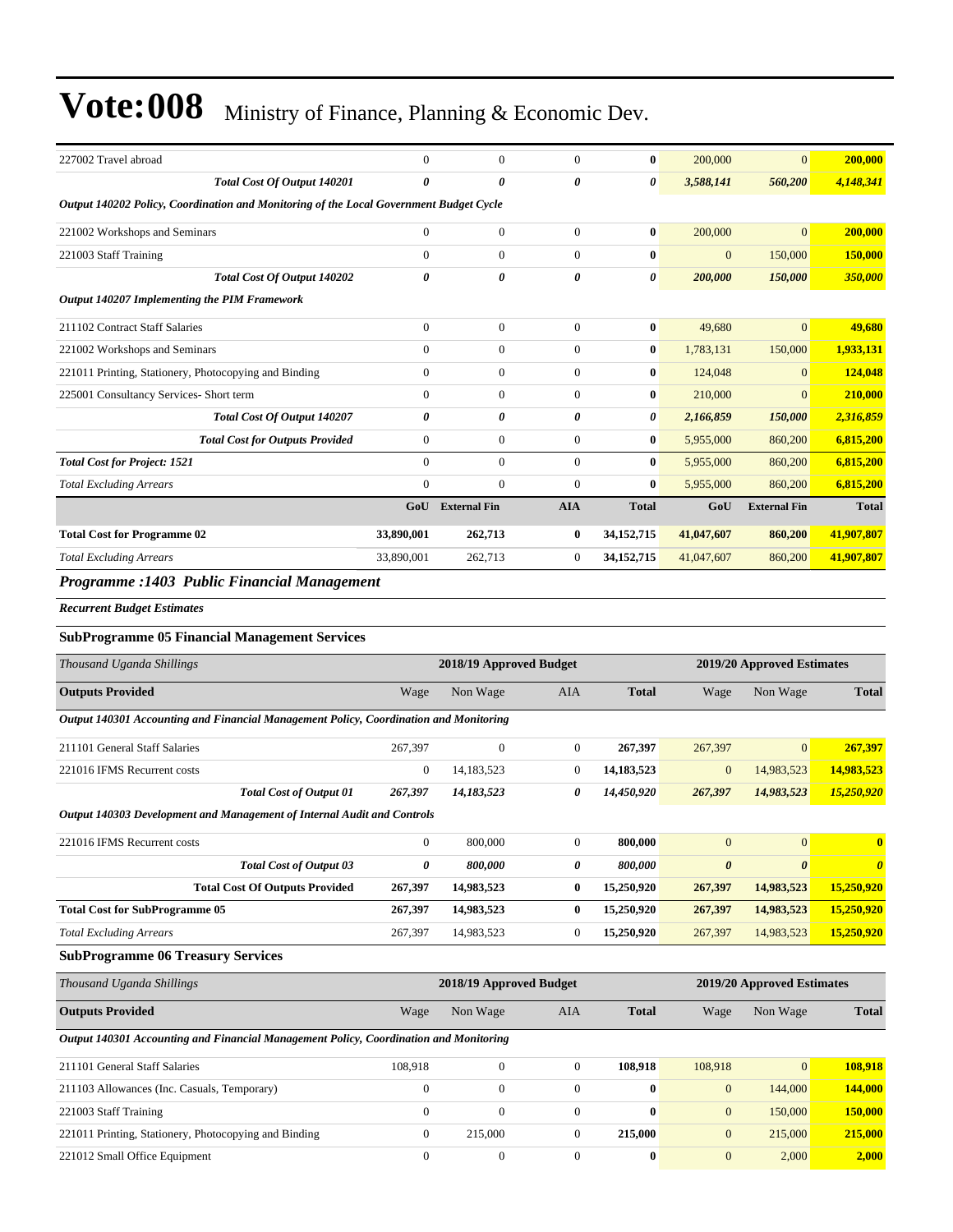| 221016 IFMS Recurrent costs                                            | $\boldsymbol{0}$ | 750,000                 | $\overline{0}$   | 750,000      | $\overline{0}$        | 850,000                    | 850,000       |
|------------------------------------------------------------------------|------------------|-------------------------|------------------|--------------|-----------------------|----------------------------|---------------|
| <b>Total Cost of Output 01</b>                                         | 108,918          | 965,000                 | 0                | 1,073,918    | 108,918               | 1,361,000                  | 1,469,918     |
| Output 140302 Management and Reporting on the Accounts of Government   |                  |                         |                  |              |                       |                            |               |
| 211103 Allowances (Inc. Casuals, Temporary)                            | $\boldsymbol{0}$ | 240,000                 | $\boldsymbol{0}$ | 240,000      | $\mathbf{0}$          | $\overline{0}$             | $\bf{0}$      |
| 221002 Workshops and Seminars                                          | $\boldsymbol{0}$ | 20,000                  | $\boldsymbol{0}$ | 20,000       | $\mathbf{0}$          | $\overline{0}$             | $\bf{0}$      |
| 221003 Staff Training                                                  | $\mathbf{0}$     | 45,000                  | $\boldsymbol{0}$ | 45,000       | $\mathbf{0}$          | $\overline{0}$             | $\bf{0}$      |
| 221016 IFMS Recurrent costs                                            | $\boldsymbol{0}$ | 378,725                 | $\boldsymbol{0}$ | 378,725      | $\mathbf{0}$          | 550,725                    | 550,725       |
| 222001 Telecommunications                                              | $\overline{0}$   | $\overline{0}$          | $\boldsymbol{0}$ | $\bf{0}$     | $\mathbf{0}$          | 15,000                     | 15,000        |
| 227001 Travel inland                                                   | $\mathbf{0}$     | 48,000                  | $\boldsymbol{0}$ | 48,000       | $\mathbf{0}$          | 50,000                     | 50,000        |
| 227002 Travel abroad                                                   | $\mathbf{0}$     | 20,000                  | $\boldsymbol{0}$ | 20,000       | $\mathbf{0}$          | 40,000                     | 40,000        |
| <b>Total Cost of Output 02</b>                                         | 0                | 751,725                 | 0                | 751,725      | $\boldsymbol{\theta}$ | 655,725                    | 655,725       |
| <b>Total Cost Of Outputs Provided</b>                                  | 108,918          | 1,716,725               | $\bf{0}$         | 1,825,643    | 108,918               | 2,016,725                  | 2,125,643     |
| <b>Total Cost for SubProgramme 06</b>                                  | 108,918          | 1,716,725               | $\bf{0}$         | 1,825,643    | 108,918               | 2,016,725                  | 2,125,643     |
| <b>Total Excluding Arrears</b>                                         | 108,918          | 1,716,725               | 0                | 1,825,643    | 108,918               | 2,016,725                  | 2,125,643     |
| <b>SubProgramme 23 Management Information Systems</b>                  |                  |                         |                  |              |                       |                            |               |
| Thousand Uganda Shillings                                              |                  | 2018/19 Approved Budget |                  |              |                       | 2019/20 Approved Estimates |               |
| <b>Outputs Provided</b>                                                | Wage             | Non Wage                | AIA              | <b>Total</b> | Wage                  | Non Wage                   | <b>Total</b>  |
| Output 140307 Management of ICT systems and infrastructure             |                  |                         |                  |              |                       |                            |               |
| 211101 General Staff Salaries                                          | 457,679          | $\boldsymbol{0}$        | $\boldsymbol{0}$ | 457,679      | 457,679               | $\overline{0}$             | 457,679       |
| 211103 Allowances (Inc. Casuals, Temporary)                            | $\boldsymbol{0}$ | 82,500                  | $\boldsymbol{0}$ | 82,500       | $\mathbf{0}$          | 177,750                    | 177,750       |
| 221002 Workshops and Seminars                                          | $\boldsymbol{0}$ | 23,750                  | $\boldsymbol{0}$ | 23,750       | $\mathbf{0}$          | 80,000                     | 80,000        |
| 221003 Staff Training                                                  | $\boldsymbol{0}$ | 165,000                 | $\boldsymbol{0}$ | 165,000      | $\mathbf{0}$          | 80,000                     | 80,000        |
| 221007 Books, Periodicals & Newspapers                                 | $\mathbf{0}$     | $\boldsymbol{0}$        | $\boldsymbol{0}$ | $\bf{0}$     | $\mathbf{0}$          | 4,000                      | 4,000         |
| 221011 Printing, Stationery, Photocopying and Binding                  | $\boldsymbol{0}$ | $\overline{0}$          | $\boldsymbol{0}$ | $\mathbf{0}$ | $\mathbf{0}$          | 40,000                     | 40,000        |
| 221016 IFMS Recurrent costs                                            | $\boldsymbol{0}$ | 425,000                 | $\boldsymbol{0}$ | 425,000      | $\mathbf{0}$          | 800,000                    | 800,000       |
| 227002 Travel abroad                                                   | $\boldsymbol{0}$ | 10,000                  | $\boldsymbol{0}$ | 10,000       | $\mathbf{0}$          | 16,000                     | 16,000        |
| 227004 Fuel, Lubricants and Oils                                       | $\mathbf{0}$     | 25,000                  | $\boldsymbol{0}$ | 25,000       | $\mathbf{0}$          | 25,000                     | 25,000        |
| 228002 Maintenance - Vehicles                                          | $\mathbf{0}$     | 7,500                   | 0                | 7,500        | $\boldsymbol{0}$      | 16,000                     | <b>16,000</b> |
| <b>Total Cost of Output 07</b>                                         | 457,679          | 738,750                 | 0                | 1,196,429    | 457,679               | 1,238,750                  | 1,696,429     |
| <b>Total Cost Of Outputs Provided</b>                                  | 457,679          | 738,750                 | $\bf{0}$         | 1,196,429    | 457,679               | 1,238,750                  | 1,696,429     |
| <b>Total Cost for SubProgramme 23</b>                                  | 457,679          | 738,750                 | $\bf{0}$         | 1,196,429    | 457,679               | 1,238,750                  | 1,696,429     |
| <b>Total Excluding Arrears</b>                                         | 457,679          | 738,750                 | $\boldsymbol{0}$ | 1,196,429    | 457,679               | 1,238,750                  | 1,696,429     |
| <b>SubProgramme 24 Procurement Policy and Management</b>               |                  |                         |                  |              |                       |                            |               |
| Thousand Uganda Shillings                                              |                  | 2018/19 Approved Budget |                  |              |                       | 2019/20 Approved Estimates |               |
| <b>Outputs Provided</b>                                                | Wage             | Non Wage                | AIA              | <b>Total</b> | Wage                  | Non Wage                   | <b>Total</b>  |
| Output 140306 Procurement Policy, Disposal Management and Coordination |                  |                         |                  |              |                       |                            |               |
| 211101 General Staff Salaries                                          | 160,021          | $\boldsymbol{0}$        | $\boldsymbol{0}$ | 160,021      | 160,021               | $\mathbf{0}$               | 160,021       |
| 211103 Allowances (Inc. Casuals, Temporary)                            | $\boldsymbol{0}$ | 154,728                 | $\boldsymbol{0}$ | 154,728      | $\mathbf{0}$          | 154,728                    | 154,728       |
| 221001 Advertising and Public Relations                                | $\boldsymbol{0}$ | 7,844                   | $\boldsymbol{0}$ | 7,844        | $\mathbf{0}$          | 7,844                      | 7,844         |
| 221002 Workshops and Seminars                                          | $\boldsymbol{0}$ | 45,000                  | 0                | 45,000       | $\mathbf{0}$          | 219,952                    | 219,952       |
| 221003 Staff Training                                                  | $\boldsymbol{0}$ | 124,048                 | $\boldsymbol{0}$ | 124,048      | $\boldsymbol{0}$      | 144,048                    | 144,048       |
| 221007 Books, Periodicals & Newspapers                                 | $\boldsymbol{0}$ | 1,143                   | $\boldsymbol{0}$ | 1,143        | $\mathbf{0}$          | 1,143                      | 1,143         |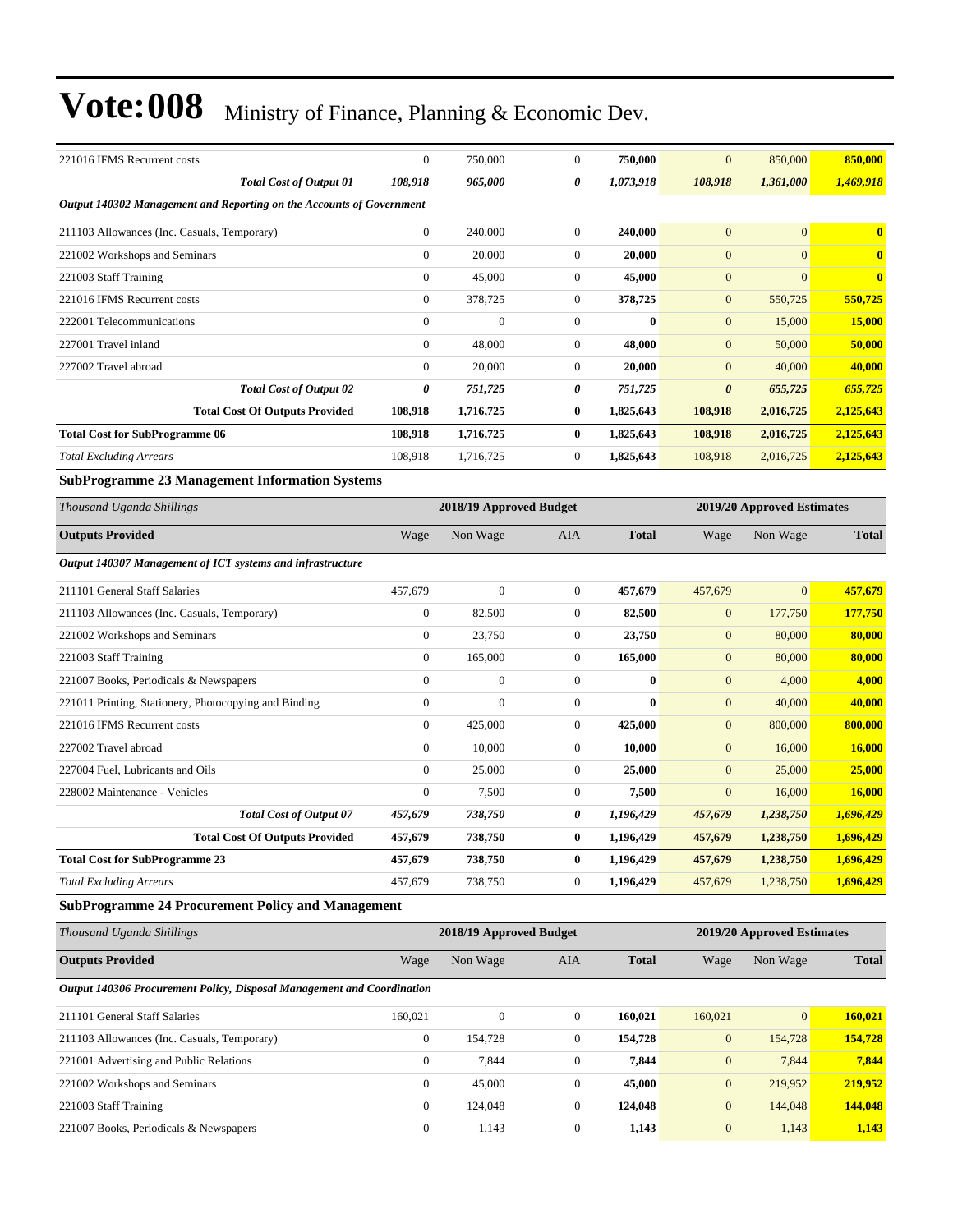| 221009 Welfare and Entertainment                                                      | $\boldsymbol{0}$ | 1,667                   | $\boldsymbol{0}$ | 1,667        | $\mathbf{0}$          | 2,715                      | 2,715        |
|---------------------------------------------------------------------------------------|------------------|-------------------------|------------------|--------------|-----------------------|----------------------------|--------------|
| 221011 Printing, Stationery, Photocopying and Binding                                 | $\mathbf{0}$     | 49,280                  | $\mathbf{0}$     | 49,280       | $\mathbf{0}$          | 49,280                     | 49,280       |
| 225001 Consultancy Services- Short term                                               | $\boldsymbol{0}$ | 163,964                 | $\boldsymbol{0}$ | 163,964      | $\mathbf{0}$          | 163,964                    | 163,964      |
| 227001 Travel inland                                                                  | $\mathbf{0}$     | 209,970                 | $\boldsymbol{0}$ | 209,970      | $\mathbf{0}$          | 209,970                    | 209,970      |
| 227004 Fuel, Lubricants and Oils                                                      | $\boldsymbol{0}$ | 36,000                  | $\boldsymbol{0}$ | 36,000       | $\mathbf{0}$          | 40,000                     | 40,000       |
| 228002 Maintenance - Vehicles                                                         | $\mathbf{0}$     | 8,339                   | $\boldsymbol{0}$ | 8,339        | $\mathbf{0}$          | 8,339                      | 8,339        |
| <b>Total Cost of Output 06</b>                                                        | 160,021          | 801,983                 | 0                | 962,004      | 160,021               | 1,001,983                  | 1,162,004    |
| <b>Total Cost Of Outputs Provided</b>                                                 | 160,021          | 801,983                 | 0                | 962,004      | 160,021               | 1,001,983                  | 1,162,004    |
| <b>Outputs Funded</b>                                                                 | Wage             | Non Wage                | AIA              | <b>Total</b> | Wage                  | Non Wage                   | <b>Total</b> |
| Output 140354 Procurement Appeals Tribunal Services                                   |                  |                         |                  |              |                       |                            |              |
| 263104 Transfers to other govt. Units (Current)                                       | $\boldsymbol{0}$ | 2,700,000               | 0                | 2,700,000    | $\mathbf{0}$          | 2,700,000                  | 2,700,000    |
| o/w PPDA Appeals Tribunal Operations                                                  | 0                | 2,700,000               | 0                | 2,700,000    | $\boldsymbol{\theta}$ | $\boldsymbol{\theta}$      | $\bf{0}$     |
| o/w PPDA Appeals Tribunal Services                                                    | 0                | 0                       | 0                | $\bf{0}$     | $\boldsymbol{\theta}$ | 2,700,000                  | 2,700,000    |
| <b>Total Cost of Output 54</b>                                                        | 0                | 2,700,000               | 0                | 2,700,000    | $\boldsymbol{\theta}$ | 2,700,000                  | 2,700,000    |
| <b>Total Cost Of Outputs Funded</b>                                                   | $\bf{0}$         | 2,700,000               | 0                | 2,700,000    | $\bf{0}$              | 2,700,000                  | 2,700,000    |
| <b>Total Cost for SubProgramme 24</b>                                                 | 160,021          | 3,501,983               | 0                | 3,662,004    | 160,021               | 3,701,983                  | 3,862,004    |
| <b>Total Excluding Arrears</b>                                                        | 160,021          | 3,501,983               | $\boldsymbol{0}$ | 3,662,004    | 160,021               | 3,701,983                  | 3,862,004    |
| <b>SubProgramme 25 Public Sector Accounts</b>                                         |                  |                         |                  |              |                       |                            |              |
| Thousand Uganda Shillings                                                             |                  | 2018/19 Approved Budget |                  |              |                       | 2019/20 Approved Estimates |              |
| <b>Outputs Provided</b>                                                               | Wage             | Non Wage                | AIA              | <b>Total</b> | Wage                  | Non Wage                   | <b>Total</b> |
| Output 140302 Management and Reporting on the Accounts of Government                  |                  |                         |                  |              |                       |                            |              |
| 211101 General Staff Salaries                                                         | 264,631          | $\overline{0}$          | $\boldsymbol{0}$ | 264,631      | 264,631               | $\overline{0}$             | 264,631      |
| 211103 Allowances (Inc. Casuals, Temporary)                                           | $\boldsymbol{0}$ | 205,000                 | $\boldsymbol{0}$ | 205,000      | $\mathbf{0}$          | 305,000                    | 305,000      |
| 221002 Workshops and Seminars                                                         | $\boldsymbol{0}$ | $\mathbf{0}$            | $\boldsymbol{0}$ | $\bf{0}$     | $\mathbf{0}$          | 99,600                     | 99,600       |
| 221003 Staff Training                                                                 | $\boldsymbol{0}$ | 160,501                 | $\boldsymbol{0}$ | 160,501      | $\mathbf{0}$          | 200,501                    | 200,501      |
| 221009 Welfare and Entertainment                                                      | $\boldsymbol{0}$ | 35,600                  | $\boldsymbol{0}$ | 35,600       | $\mathbf{0}$          | 119,600                    | 119,600      |
| 221011 Printing, Stationery, Photocopying and Binding                                 | $\boldsymbol{0}$ | 142,000                 | $\boldsymbol{0}$ | 142,000      | $\mathbf{0}$          | 199,200                    | 199,200      |
| 221016 IFMS Recurrent costs                                                           | $\boldsymbol{0}$ | 425,672                 | $\boldsymbol{0}$ | 425,672      | $\mathbf{0}$          | 1,293,832                  | 1,293,832    |
| 222001 Telecommunications                                                             | $\boldsymbol{0}$ | 5,000                   | $\boldsymbol{0}$ | 5,000        | $\mathbf{0}$          | 5,000                      | 5,000        |
| 227001 Travel inland                                                                  | $\mathbf{0}$     | 99,362                  | $\mathbf{0}$     | 99,362       | $\mathbf{0}$          | 100,402                    | 100,402      |
| 227002 Travel abroad                                                                  | $\boldsymbol{0}$ | 161,851                 | $\boldsymbol{0}$ | 161,851      | $\mathbf{0}$          | 99,851                     | 99,851       |
| 227004 Fuel, Lubricants and Oils                                                      | $\boldsymbol{0}$ | 120,000                 | $\boldsymbol{0}$ | 120,000      | $\boldsymbol{0}$      | 100,000                    | 100,000      |
| <b>Total Cost of Output 02</b>                                                        | 264,631          | 1,354,986               | 0                | 1,619,617    | 264,631               | 2,522,986                  | 2,787,617    |
| <b>Total Cost Of Outputs Provided</b>                                                 | 264,631          | 1,354,986               | 0                | 1,619,617    | 264,631               | 2,522,986                  | 2,787,617    |
| <b>Total Cost for SubProgramme 25</b>                                                 | 264,631          | 1,354,986               | 0                | 1,619,617    | 264,631               | 2,522,986                  | 2,787,617    |
| <b>Total Excluding Arrears</b>                                                        | 264,631          | 1,354,986               | 0                | 1,619,617    | 264,631               | 2,522,986                  | 2,787,617    |
| <b>SubProgramme 31 Treasury Inspectorate and Policy</b>                               |                  |                         |                  |              |                       |                            |              |
| Thousand Uganda Shillings                                                             |                  | 2018/19 Approved Budget |                  |              |                       | 2019/20 Approved Estimates |              |
| <b>Outputs Provided</b>                                                               | Wage             | Non Wage                | AIA              | <b>Total</b> | Wage                  | Non Wage                   | <b>Total</b> |
| Output 140301 Accounting and Financial Management Policy, Coordination and Monitoring |                  |                         |                  |              |                       |                            |              |
| 211101 General Staff Salaries                                                         | 358,076          | $\boldsymbol{0}$        | $\boldsymbol{0}$ | 358,076      | 358,076               | $\overline{0}$             | 358,076      |
| 211103 Allowances (Inc. Casuals, Temporary)                                           | $\boldsymbol{0}$ | 227,200                 | $\boldsymbol{0}$ | 227,200      | $\boldsymbol{0}$      | 200,200                    | 200,200      |
| 221002 Workshops and Seminars                                                         | $\boldsymbol{0}$ | 216,500                 | $\boldsymbol{0}$ | 216,500      | $\mathbf{0}$          | 216,500                    | 216,500      |
|                                                                                       |                  |                         |                  |              |                       |                            |              |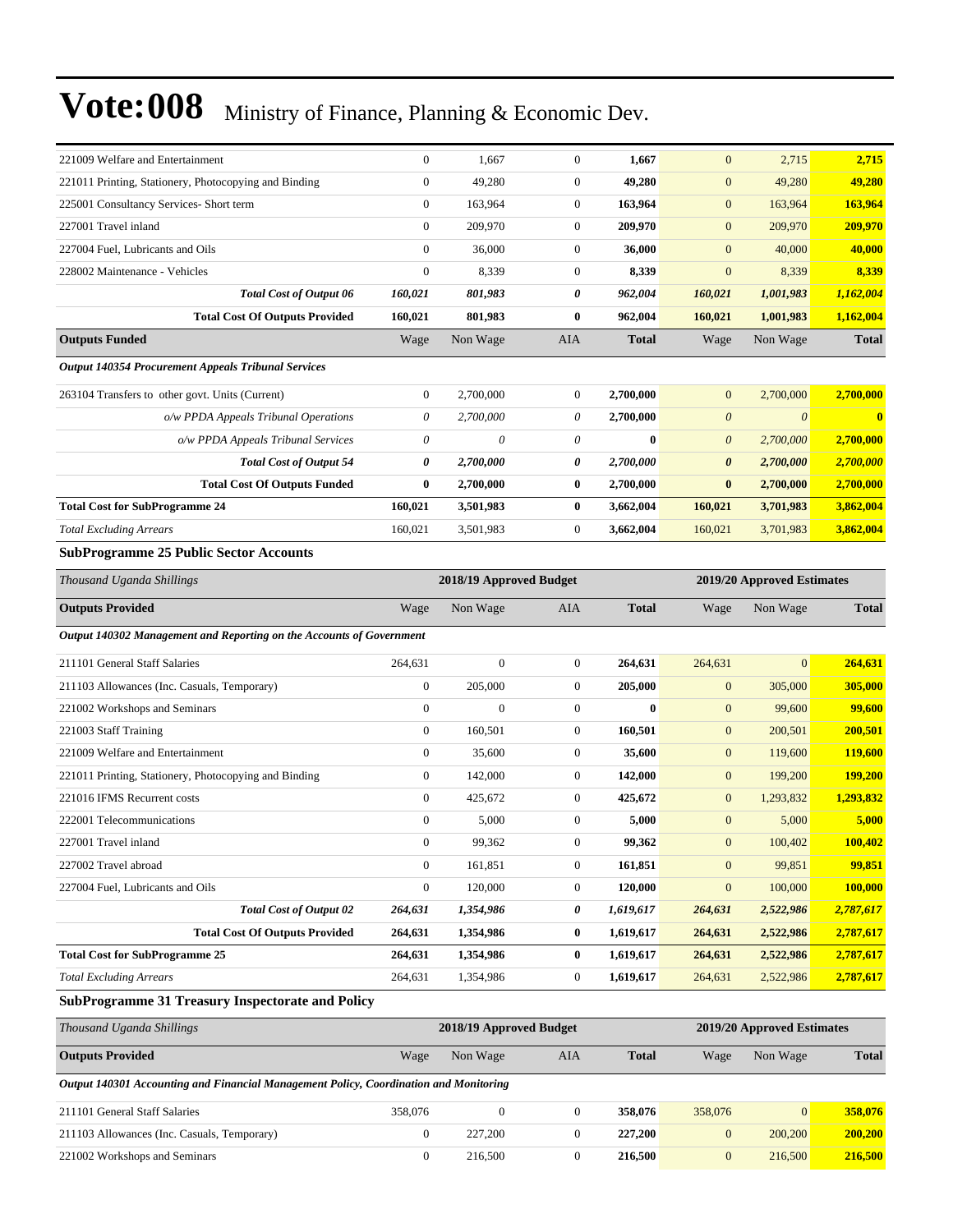| 221003 Staff Training                                                   | $\boldsymbol{0}$          | 117,500    | $\boldsymbol{0}$ | 117,500      | $\mathbf{0}$              | 117,500               | 117,500       |
|-------------------------------------------------------------------------|---------------------------|------------|------------------|--------------|---------------------------|-----------------------|---------------|
| 221009 Welfare and Entertainment                                        | $\mathbf{0}$              | 21,800     | $\boldsymbol{0}$ | 21,800       | $\boldsymbol{0}$          | 41,800                | 41,800        |
| 221011 Printing, Stationery, Photocopying and Binding                   | $\boldsymbol{0}$          | 50,000     | $\boldsymbol{0}$ | 50,000       | $\boldsymbol{0}$          | 50,000                | 50,000        |
| 221016 IFMS Recurrent costs                                             | $\boldsymbol{0}$          | 100,000    | $\boldsymbol{0}$ | 100,000      | $\mathbf{0}$              | 100,000               | 100,000       |
| 227001 Travel inland                                                    | $\mathbf{0}$              | 254,400    | $\boldsymbol{0}$ | 254,400      | $\mathbf{0}$              | 254,400               | 254,400       |
| 227004 Fuel, Lubricants and Oils                                        | $\mathbf{0}$              | 30,000     | $\mathbf{0}$     | 30,000       | $\boldsymbol{0}$          | 37,000                | 37,000        |
| 228002 Maintenance - Vehicles                                           | $\boldsymbol{0}$          | 25,000     | $\boldsymbol{0}$ | 25,000       | $\boldsymbol{0}$          | 25,000                | 25,000        |
| <b>Total Cost of Output 01</b>                                          | 358,076                   | 1,042,400  | 0                | 1,400,476    | 358,076                   | 1,042,400             | 1,400,476     |
| Output 140302 Management and Reporting on the Accounts of Government    |                           |            |                  |              |                           |                       |               |
| 211103 Allowances (Inc. Casuals, Temporary)                             | $\boldsymbol{0}$          | 247,200    | $\mathbf{0}$     | 247,200      | $\mathbf{0}$              | 247,200               | 247,200       |
| 221002 Workshops and Seminars                                           | $\boldsymbol{0}$          | 17,000     | $\boldsymbol{0}$ | 17,000       | $\boldsymbol{0}$          | 17,000                | 17,000        |
| 221003 Staff Training                                                   | $\boldsymbol{0}$          | 117,000    | $\mathbf{0}$     | 117,000      | $\boldsymbol{0}$          | 100,000               | 100,000       |
| 221009 Welfare and Entertainment                                        | $\mathbf{0}$              | 11,800     | $\boldsymbol{0}$ | 11,800       | $\boldsymbol{0}$          | 11,800                | <b>11,800</b> |
| 221011 Printing, Stationery, Photocopying and Binding                   | $\boldsymbol{0}$          | 50,000     | $\boldsymbol{0}$ | 50,000       | $\boldsymbol{0}$          | 60,000                | 60,000        |
| 221016 IFMS Recurrent costs                                             | $\mathbf{0}$              | 280,000    | $\boldsymbol{0}$ | 280,000      | $\mathbf{0}$              | 280,000               | 280,000       |
| 227001 Travel inland                                                    | $\boldsymbol{0}$          | 66,000     | $\boldsymbol{0}$ | 66,000       | $\boldsymbol{0}$          | 66,000                | 66,000        |
| 227004 Fuel, Lubricants and Oils                                        | $\boldsymbol{0}$          | 28,000     | $\mathbf{0}$     | 28,000       | $\boldsymbol{0}$          | 40,000                | 40,000        |
| 228002 Maintenance - Vehicles                                           | $\boldsymbol{0}$          | 25,000     | $\boldsymbol{0}$ | 25,000       | $\boldsymbol{0}$          | 20,000                | 20,000        |
| <b>Total Cost of Output 02</b>                                          | 0                         | 842,000    | 0                | 842,000      | $\boldsymbol{\theta}$     | 842,000               | 842,000       |
| Output 140303 Development and Management of Internal Audit and Controls |                           |            |                  |              |                           |                       |               |
| 211103 Allowances (Inc. Casuals, Temporary)                             | $\boldsymbol{0}$          | 56,954     | $\mathbf{0}$     | 56,954       | $\boldsymbol{0}$          | 56,954                | 56,954        |
| 221002 Workshops and Seminars                                           | $\mathbf{0}$              | 313,317    | $\mathbf{0}$     | 313,317      | $\mathbf{0}$              | 213,317               | 213,317       |
| 221003 Staff Training                                                   | $\mathbf{0}$              | 94,838     | $\mathbf{0}$     | 94,838       | $\boldsymbol{0}$          | 94,838                | 94,838        |
| 221009 Welfare and Entertainment                                        | $\boldsymbol{0}$          | 17,595     | $\boldsymbol{0}$ | 17,595       | $\boldsymbol{0}$          | 17,595                | 17,595        |
| 221011 Printing, Stationery, Photocopying and Binding                   | $\boldsymbol{0}$          | 40,356     | $\boldsymbol{0}$ | 40,356       | $\boldsymbol{0}$          | 90,356                | 90,356        |
| 221016 IFMS Recurrent costs                                             | $\boldsymbol{0}$          | 370,000    | $\boldsymbol{0}$ | 370,000      | $\boldsymbol{0}$          | 370,000               | 370,000       |
| 227001 Travel inland                                                    | $\mathbf{0}$              | 197,450    | $\mathbf{0}$     | 197,450      | $\mathbf{0}$              | 247,450               | 247,450       |
| 227004 Fuel, Lubricants and Oils                                        | $\boldsymbol{0}$          | 27,285     | $\mathbf{0}$     | 27,285       | $\boldsymbol{0}$          | 27,285                | 27,285        |
| 228002 Maintenance - Vehicles                                           | $\mathbf{0}$              | 20,179     | $\mathbf{0}$     | 20,179       | $\boldsymbol{0}$          | 20,179                | 20,179        |
| <b>Total Cost of Output 03</b>                                          | 0                         | 1,137,974  | 0                | 1,137,974    | $\boldsymbol{\theta}$     | 1,137,974             | 1,137,974     |
| <b>Total Cost Of Outputs Provided</b>                                   | 358,076                   | 3,022,374  | 0                | 3,380,450    | 358,076                   | 3,022,374             | 3,380,450     |
| <b>Outputs Funded</b>                                                   | Wage                      | Non Wage   | AIA              | <b>Total</b> | Wage                      | Non Wage              | <b>Total</b>  |
| Output 140352 Accountability Sector Secretariat Services                |                           |            |                  |              |                           |                       |               |
| 263104 Transfers to other govt. Units (Current)                         | $\boldsymbol{0}$          | 919,520    | $\boldsymbol{0}$ | 919,520      | $\boldsymbol{0}$          | 919,520               | 919,520       |
| o/w Operational Costs for Acc. Sec. Secretariat                         | $\theta$                  | 919,520    | $\theta$         | 919,520      | $\boldsymbol{\theta}$     | $\boldsymbol{\theta}$ | $\bf{0}$      |
| o/w Operational Costs for Accountability Sector Secretariat             | $\theta$                  | 0          | $\theta$         | $\bf{0}$     | $\boldsymbol{\theta}$     | 919,520               | 919,520       |
| 263106 Other Current grants (Current)                                   | $\boldsymbol{0}$          | 43,960,000 | $\boldsymbol{0}$ | 43,960,000   | $\boldsymbol{0}$          | 33,960,000            | 33,960,000    |
| o/w URA                                                                 | $\theta$                  | 9,340,000  | $\theta$         | 9,340,000    | $\boldsymbol{\theta}$     | $\boldsymbol{\theta}$ | $\bf{0}$      |
| $o/w$ IG                                                                | $\theta$                  | 3,521,000  | 0                | 3,521,000    | $\boldsymbol{\theta}$     | $\boldsymbol{\theta}$ | $\mathbf{0}$  |
| $o/w$ DEI                                                               | 0                         | 3,270,000  | $\theta$         | 3,270,000    | $\boldsymbol{\theta}$     | $\boldsymbol{\theta}$ | $\bf{0}$      |
| o/w PPDA                                                                | 0                         | 650,000    | 0                | 650,000      | $\boldsymbol{\theta}$     | $\boldsymbol{\theta}$ | $\mathbf{0}$  |
| $o/w$ $EOC$                                                             | $\boldsymbol{\mathit{0}}$ | 5,174,000  | 0                | 5,174,000    | $\boldsymbol{\theta}$     | $\boldsymbol{\theta}$ | $\bf{0}$      |
| o/w OAG                                                                 | 0                         | 7,475,000  | 0                | 7,475,000    | $\boldsymbol{\theta}$     | $\boldsymbol{\theta}$ | $\bf{0}$      |
| o/w MoFPED                                                              | $\theta$                  | 12,505,000 | 0                | 12,505,000   | $\boldsymbol{\mathit{0}}$ | $\boldsymbol{\theta}$ | $\mathbf{0}$  |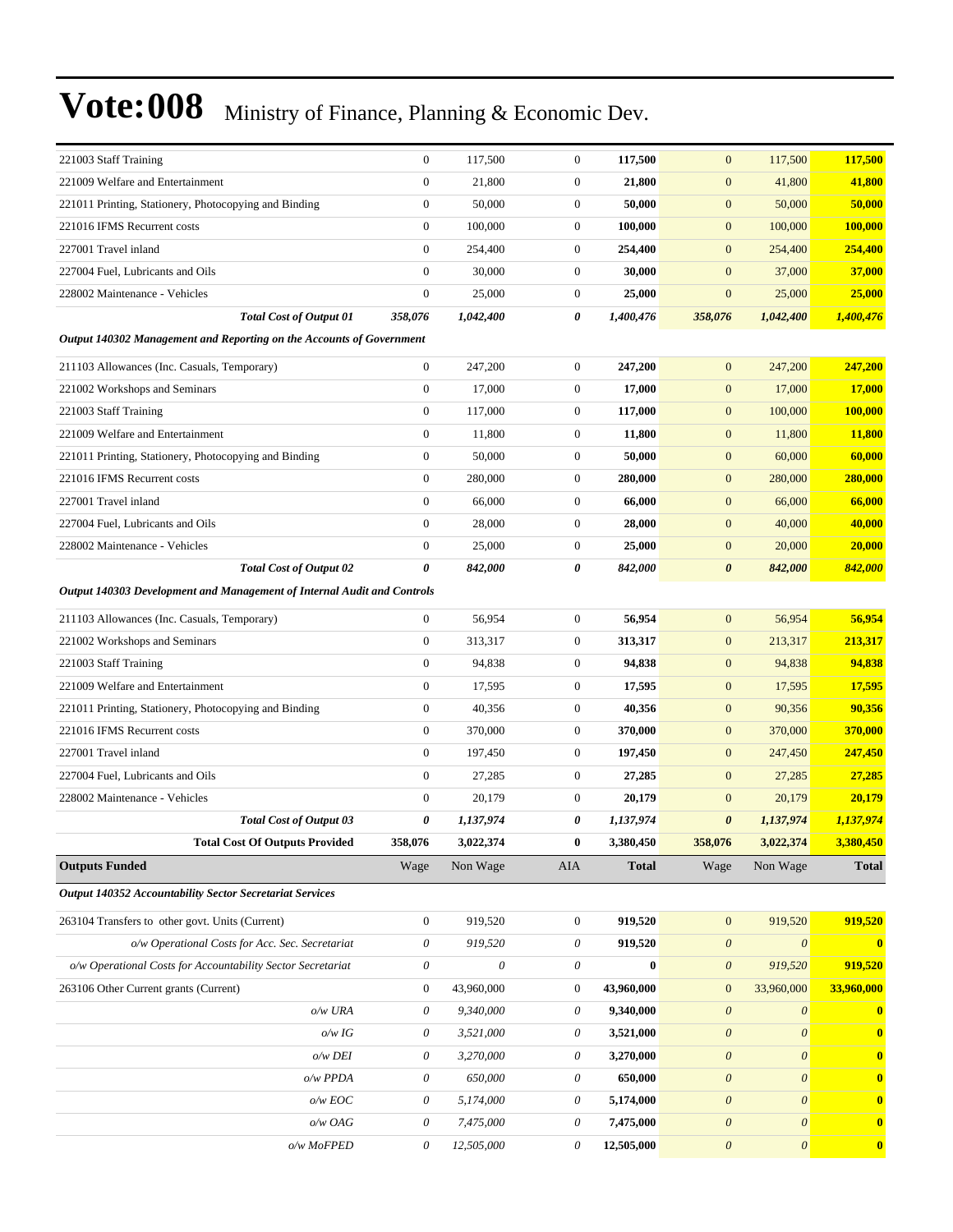| 8,000,000    |
|--------------|
|              |
|              |
| 3,521,000    |
| 3,968,637    |
| 650,000      |
| 4,000,000    |
| 4,000,000    |
| 2,495,363    |
| 2,025,000    |
| 300,000      |
| 1,000,000    |
| 2,500,000    |
| 1,500,000    |
| 622,080      |
| $\mathbf{0}$ |
| 622,080      |
| 35,501,600   |
| 35,501,600   |
| 38,882,050   |
| 38,882,050   |
|              |

**SubProgramme 32 Assets Management Department**

| Thousand Uganda Shillings                                                             |              | 2018/19 Approved Budget |                |              |                | 2019/20 Approved Estimates |              |
|---------------------------------------------------------------------------------------|--------------|-------------------------|----------------|--------------|----------------|----------------------------|--------------|
| <b>Outputs Provided</b>                                                               | Wage         | Non Wage                | <b>AIA</b>     | <b>Total</b> | Wage           | Non Wage                   | <b>Total</b> |
| Output 140301 Accounting and Financial Management Policy, Coordination and Monitoring |              |                         |                |              |                |                            |              |
| 211101 General Staff Salaries                                                         | 108,918      | $\mathbf{0}$            | $\overline{0}$ | 108,918      | 108,918        | $\overline{0}$             | 108,918      |
| 211103 Allowances (Inc. Casuals, Temporary)                                           | $\mathbf{0}$ | 124,000                 | $\mathbf{0}$   | 124,000      | $\overline{0}$ | 124,000                    | 124,000      |
| 221002 Workshops and Seminars                                                         | $\mathbf{0}$ | 1,500                   | $\mathbf{0}$   | 1,500        | $\mathbf{0}$   | $\overline{0}$             | $\mathbf{0}$ |
| 221016 IFMS Recurrent costs                                                           | $\mathbf{0}$ | 646,000                 | $\mathbf{0}$   | 646,000      | $\mathbf{0}$   | 648,000                    | 648,000      |
| 221017 Subscriptions                                                                  | $\mathbf{0}$ | 30,000                  | $\mathbf{0}$   | 30,000       | $\overline{0}$ | $\overline{0}$             | $\mathbf{0}$ |
| <b>Total Cost of Output 01</b>                                                        | 108,918      | 801,500                 | 0              | 910,418      | 108,918        | 772,000                    | 880,918      |
| <b>Total Cost Of Outputs Provided</b>                                                 | 108,918      | 801,500                 | $\bf{0}$       | 910,418      | 108,918        | 772,000                    | 880,918      |
| <b>Outputs Funded</b>                                                                 | Wage         | Non Wage                | AIA            | <b>Total</b> | Wage           | Non Wage                   | <b>Total</b> |
| <b>Output 140351 Facility and Assets Management</b>                                   |              |                         |                |              |                |                            |              |
| 263104 Transfers to other govt. Units (Current)                                       | $\mathbf{0}$ | 815,225                 | $\mathbf{0}$   | 815,225      | $\overline{0}$ | 1,044,725                  | 1,044,725    |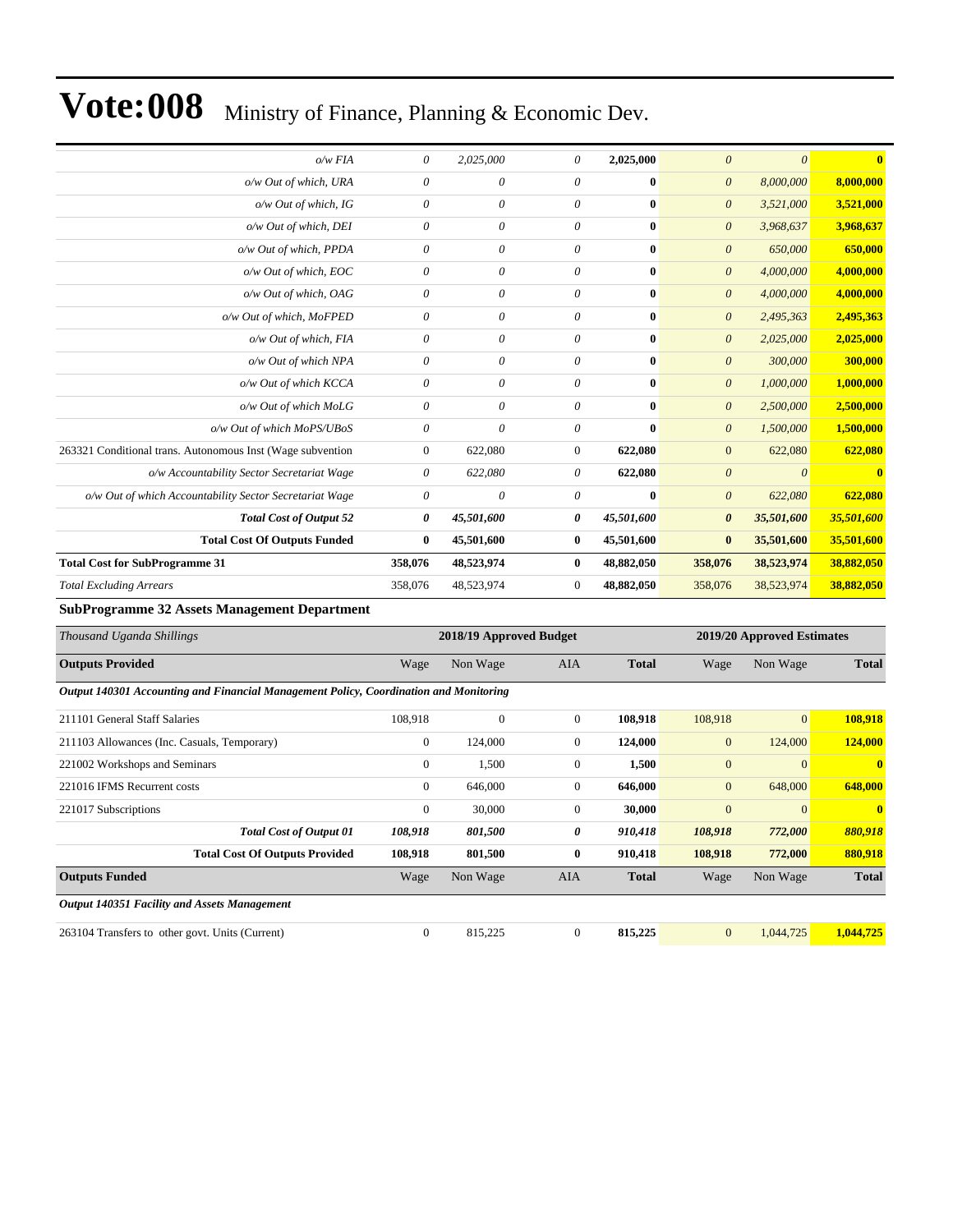| <b>Total Excluding Arrears</b>                                                                                                                        | 108,918               | 1,616,725 | $\Omega$     | 1,725,643    | 108,918               | 1,816,725 | 1,925,643    |
|-------------------------------------------------------------------------------------------------------------------------------------------------------|-----------------------|-----------|--------------|--------------|-----------------------|-----------|--------------|
| <b>Total Cost for SubProgramme 32</b>                                                                                                                 | 108,918               | 1,616,725 | $\mathbf{0}$ | 1,725,643    | 108,918               | 1,816,725 | 1,925,643    |
| <b>Total Cost Of Outputs Funded</b>                                                                                                                   | $\bf{0}$              | 815,225   | $\mathbf{0}$ | 815,225      | $\bf{0}$              | 1,044,725 | 1,044,725    |
| <b>Total Cost of Output 51</b>                                                                                                                        | $\boldsymbol{\theta}$ | 815,225   | 0            | 815,225      | $\boldsymbol{\theta}$ | 1,044,725 | 1,044,725    |
| $o/w$ Report on the status of action taken on BoS<br>recommendation<br>by Accounting Officers prepared                                                | $\theta$              | $\theta$  | 0            | $\mathbf{0}$ | $\theta$              | 400,000   | 400,000      |
| $o/w$ Policy $\&$ guidelines disseminated and monitoring<br>programme in place for the implementation and compliance of<br>assets management policies | $\theta$              | $\theta$  | $\theta$     | $\mathbf{0}$ | $\theta$              | 244,725   | 244,725      |
| o/w IFMS- Assets Management Module Updated & clean<br>reports off the system prepared                                                                 | $\theta$              | $\theta$  | $\theta$     | $\bf{0}$     | $\theta$              | 400,000   | 400,000      |
| o/w Board of Survey for all votes FY18-19, Roll out of Fixed<br>Assets and Development of Assets Policy                                               | $\theta$              | 500,000   | 0            | 500,000      | $\theta$              | $\theta$  | $\mathbf{0}$ |
| o/w Procurement of Consultant for Asset Management Policy                                                                                             | $\theta$              | 315,225   | 0            | 315,225      | $\theta$              | $\theta$  | $\mathbf{0}$ |

*Development Budget Estimates*

#### **Project 1290 3RD Financial Management and Accountability Programme [FINMAP III] Comp. 3,4&5 - FMS, LGPFM and Oversight**

| Thousand Uganda Shillings                                                             |                        | 2018/19 Approved Budget |                |              | 2019/20 Approved Estimates    |                       |                                  |  |
|---------------------------------------------------------------------------------------|------------------------|-------------------------|----------------|--------------|-------------------------------|-----------------------|----------------------------------|--|
| <b>Outputs Provided</b>                                                               | GoU Dev't External Fin |                         | <b>AIA</b>     | <b>Total</b> | <b>GoU Dev't External Fin</b> |                       | <b>Total</b>                     |  |
| Output 140301 Accounting and Financial Management Policy, Coordination and Monitoring |                        |                         |                |              |                               |                       |                                  |  |
| 211102 Contract Staff Salaries                                                        | 1,890,922              | $\boldsymbol{0}$        | $\overline{0}$ | 1,890,922    | $\overline{0}$                | $\mathbf{0}$          | $\bf{0}$                         |  |
| 221002 Workshops and Seminars                                                         | 932,806                | $\boldsymbol{0}$        | $\overline{0}$ | 932,806      | $\overline{0}$                | $\overline{0}$        | $\bf{0}$                         |  |
| 221003 Staff Training                                                                 | 877,974                | $\boldsymbol{0}$        | $\overline{0}$ | 877,974      | $\mathbf{0}$                  | $\overline{0}$        | $\bf{0}$                         |  |
| 221011 Printing, Stationery, Photocopying and Binding                                 | 105,000                | $\mathbf{0}$            | $\Omega$       | 105,000      | $\Omega$                      | $\theta$              | $\bf{0}$                         |  |
| 221012 Small Office Equipment                                                         | 105,000                | $\boldsymbol{0}$        | $\overline{0}$ | 105,000      | $\overline{0}$                | $\theta$              | $\bf{0}$                         |  |
| 222001 Telecommunications                                                             | 28,210                 | $\boldsymbol{0}$        | $\overline{0}$ | 28,210       | $\mathbf{0}$                  | $\mathbf{0}$          | $\bf{0}$                         |  |
| 222003 Information and communications technology (ICT)                                | 155,200                | $\boldsymbol{0}$        | $\mathbf{0}$   | 155,200      | $\overline{0}$                | $\overline{0}$        | $\bf{0}$                         |  |
| 225001 Consultancy Services- Short term                                               | 1,986,300              | $\mathbf{0}$            | $\mathbf{0}$   | 1,986,300    | $\mathbf{0}$                  | $\overline{0}$        | $\bf{0}$                         |  |
| 227001 Travel inland                                                                  | 283.680                | $\boldsymbol{0}$        | $\Omega$       | 283,680      | $\overline{0}$                | $\theta$              | $\bf{0}$                         |  |
| 227004 Fuel, Lubricants and Oils                                                      | 95,900                 | $\boldsymbol{0}$        | $\overline{0}$ | 95,900       | $\overline{0}$                | $\overline{0}$        | $\bf{0}$                         |  |
| 228002 Maintenance - Vehicles                                                         | 14,000                 | $\boldsymbol{0}$        | $\overline{0}$ | 14,000       | $\overline{0}$                | $\mathbf{0}$          | $\bf{0}$                         |  |
| 228004 Maintenance - Other                                                            | 29,750                 | $\boldsymbol{0}$        | $\overline{0}$ | 29,750       | $\overline{0}$                | $\overline{0}$        | $\bf{0}$                         |  |
| <b>Total Cost Of Output 140301</b>                                                    | 6,504,742              | 0                       | 0              | 6,504,742    | $\boldsymbol{\theta}$         | $\boldsymbol{\theta}$ | $\boldsymbol{\theta}$            |  |
| Output 140302 Management and Reporting on the Accounts of Government                  |                        |                         |                |              |                               |                       |                                  |  |
| 211102 Contract Staff Salaries                                                        | 3,570,591              | $\boldsymbol{0}$        | $\overline{0}$ | 3,570,591    | $\mathbf{0}$                  | $\mathbf{0}$          | $\bf{0}$                         |  |
| 221003 Staff Training                                                                 | 560,481                | $\boldsymbol{0}$        | $\overline{0}$ | 560,481      | $\overline{0}$                | $\overline{0}$        | $\bf{0}$                         |  |
| 221009 Welfare and Entertainment                                                      | 17,392                 | $\boldsymbol{0}$        | $\overline{0}$ | 17,392       | $\overline{0}$                | $\overline{0}$        | $\bf{0}$                         |  |
| 221011 Printing, Stationery, Photocopying and Binding                                 | 42,190                 | $\boldsymbol{0}$        | $\overline{0}$ | 42,190       | $\overline{0}$                | $\overline{0}$        | $\bf{0}$                         |  |
| 221016 IFMS Recurrent costs                                                           | 117,310                | $\boldsymbol{0}$        | $\overline{0}$ | 117,310      | $\overline{0}$                | $\theta$              | $\bf{0}$                         |  |
| 222001 Telecommunications                                                             | 50,929                 | $\boldsymbol{0}$        | $\overline{0}$ | 50,929       | $\overline{0}$                | $\overline{0}$        | $\bf{0}$                         |  |
| 222003 Information and communications technology (ICT)                                | 322,100                | $\boldsymbol{0}$        | $\overline{0}$ | 322,100      | $\overline{0}$                | $\overline{0}$        | $\bf{0}$                         |  |
| 225002 Consultancy Services-Long-term                                                 | 507,000                | $\boldsymbol{0}$        | $\mathbf{0}$   | 507,000      | $\overline{0}$                | $\overline{0}$        | $\bf{0}$                         |  |
| 227004 Fuel, Lubricants and Oils                                                      | 72,184                 | $\mathbf{0}$            | $\overline{0}$ | 72,184       | $\overline{0}$                | $\theta$              | $\bf{0}$                         |  |
| 228002 Maintenance - Vehicles                                                         | 115,306                | $\mathbf{0}$            | $\overline{0}$ | 115,306      | $\overline{0}$                | $\theta$              | $\bf{0}$                         |  |
| <b>Total Cost Of Output 140302</b>                                                    | 5,375,483              | 0                       | 0              | 5,375,483    | $\boldsymbol{\theta}$         | $\theta$              | $\overline{\boldsymbol{\theta}}$ |  |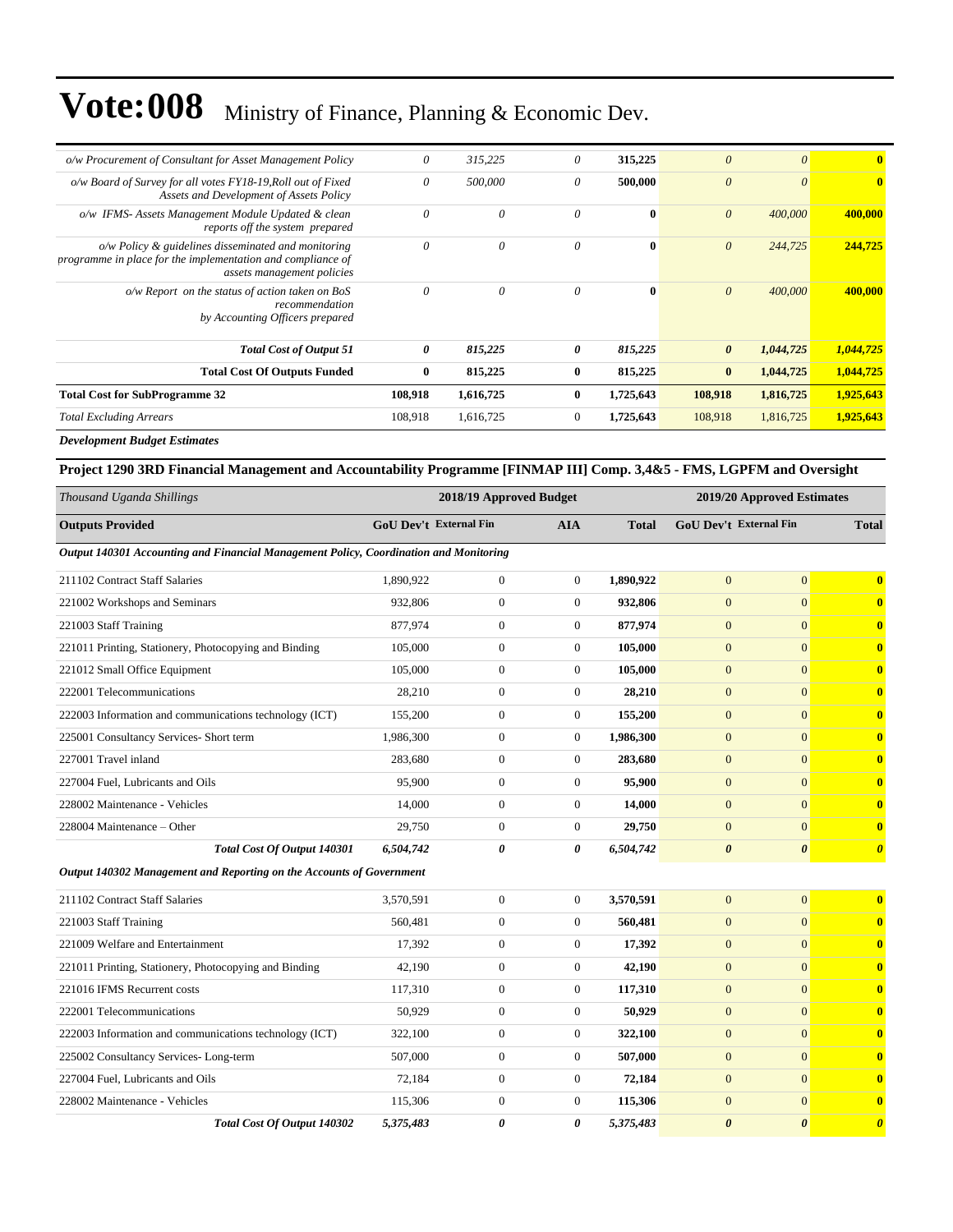| Output 140303 Development and Management of Internal Audit and Controls |                               |                  |                  |              |                        |                       |                       |
|-------------------------------------------------------------------------|-------------------------------|------------------|------------------|--------------|------------------------|-----------------------|-----------------------|
| 211103 Allowances (Inc. Casuals, Temporary)                             | 200,000                       | $\boldsymbol{0}$ | $\boldsymbol{0}$ | 200,000      | $\mathbf{0}$           | $\boldsymbol{0}$      | $\bf{0}$              |
| 221002 Workshops and Seminars                                           | 200,000                       | $\boldsymbol{0}$ | $\mathbf{0}$     | 200,000      | $\mathbf{0}$           | $\overline{0}$        | $\mathbf{0}$          |
| 222003 Information and communications technology (ICT)                  | 100,000                       | $\mathbf{0}$     | $\boldsymbol{0}$ | 100,000      | $\mathbf{0}$           | $\overline{0}$        | $\bf{0}$              |
| 225001 Consultancy Services- Short term                                 | $\mathbf{0}$                  | 174,000          | $\boldsymbol{0}$ | 174,000      | $\mathbf{0}$           | $\overline{0}$        | $\mathbf{0}$          |
| Total Cost Of Output 140303                                             | 500,000                       | 174,000          | 0                | 674,000      | $\boldsymbol{\theta}$  | $\boldsymbol{\theta}$ | $\boldsymbol{\theta}$ |
| Output 140304 Local Government Financial Management Reform              |                               |                  |                  |              |                        |                       |                       |
| 211102 Contract Staff Salaries                                          | 2,834,954                     | $\boldsymbol{0}$ | $\overline{0}$   | 2,834,954    | $\mathbf{0}$           | $\overline{0}$        | $\bf{0}$              |
| 211103 Allowances (Inc. Casuals, Temporary)                             | 28,000                        | $\mathbf{0}$     | $\mathbf{0}$     | 28,000       | $\mathbf{0}$           | $\overline{0}$        | $\mathbf{0}$          |
| 221001 Advertising and Public Relations                                 | 4,000                         | $\mathbf{0}$     | $\boldsymbol{0}$ | 4,000        | $\mathbf{0}$           | $\overline{0}$        | $\bf{0}$              |
| 221002 Workshops and Seminars                                           | 69,269                        | 474,822          | $\boldsymbol{0}$ | 544,092      | $\mathbf{0}$           | $\overline{0}$        | $\bf{0}$              |
| 221003 Staff Training                                                   | 294,000                       | $\boldsymbol{0}$ | $\boldsymbol{0}$ | 294,000      | $\mathbf{0}$           | $\overline{0}$        | $\bf{0}$              |
| 221009 Welfare and Entertainment                                        | 20,000                        | $\boldsymbol{0}$ | $\mathbf{0}$     | 20,000       | $\mathbf{0}$           | $\overline{0}$        | $\bf{0}$              |
| 221011 Printing, Stationery, Photocopying and Binding                   | 30,000                        | $\boldsymbol{0}$ | $\boldsymbol{0}$ | 30,000       | $\mathbf{0}$           | $\overline{0}$        | $\mathbf{0}$          |
| 221012 Small Office Equipment                                           | 100,000                       | $\boldsymbol{0}$ | $\boldsymbol{0}$ | 100,000      | $\mathbf{0}$           | $\overline{0}$        | $\bf{0}$              |
| 221016 IFMS Recurrent costs                                             | 925,200                       | $\boldsymbol{0}$ | $\boldsymbol{0}$ | 925,200      | $\mathbf{0}$           | $\overline{0}$        | $\bf{0}$              |
| 222001 Telecommunications                                               | 30,000                        | $\boldsymbol{0}$ | $\boldsymbol{0}$ | 30,000       | $\mathbf{0}$           | $\overline{0}$        | $\bf{0}$              |
| 223005 Electricity                                                      | 6,000                         | $\mathbf{0}$     | $\boldsymbol{0}$ | 6,000        | $\mathbf{0}$           | $\overline{0}$        | $\bf{0}$              |
| 223901 Rent – (Produced Assets) to other govt. units                    | 155,600                       | $\overline{0}$   | $\mathbf{0}$     | 155,600      | $\mathbf{0}$           | $\overline{0}$        | $\mathbf{0}$          |
| 225001 Consultancy Services- Short term                                 | $\mathbf{0}$                  | 192,000          | $\boldsymbol{0}$ | 192,000      | $\mathbf{0}$           | $\overline{0}$        | $\bf{0}$              |
| 227001 Travel inland                                                    | 145,955                       | $\boldsymbol{0}$ | $\boldsymbol{0}$ | 145,955      | $\mathbf{0}$           | $\overline{0}$        | $\bf{0}$              |
| 227004 Fuel, Lubricants and Oils                                        | 57,821                        | $\boldsymbol{0}$ | $\boldsymbol{0}$ | 57,821       | $\mathbf{0}$           | $\overline{0}$        | $\bf{0}$              |
| 228002 Maintenance - Vehicles                                           | 136,361                       | $\overline{0}$   | $\boldsymbol{0}$ | 136,361      | $\mathbf{0}$           | $\overline{0}$        | $\bf{0}$              |
| Total Cost Of Output 140304                                             | 4,837,159                     | 666,822          | 0                | 5,503,982    | $\boldsymbol{\theta}$  | $\boldsymbol{\theta}$ | $\boldsymbol{\theta}$ |
| Output 140305 Strengthening of Oversight (OAG and Parliament)           |                               |                  |                  |              |                        |                       |                       |
| 211102 Contract Staff Salaries                                          | 86,981                        | $\boldsymbol{0}$ | $\boldsymbol{0}$ | 86,981       | $\mathbf{0}$           | $\boldsymbol{0}$      | $\bf{0}$              |
| 222003 Information and communications technology (ICT)                  | $\mathbf{0}$                  | 7,691,040        | $\boldsymbol{0}$ | 7,691,040    | $\mathbf{0}$           | $\overline{0}$        | $\mathbf{0}$          |
| 225002 Consultancy Services-Long-term                                   | $\mathbf{0}$                  | 208,000          | $\boldsymbol{0}$ | 208,000      | $\mathbf{0}$           | $\overline{0}$        | $\bf{0}$              |
| 227001 Travel inland                                                    | 306,104                       | $\mathbf{0}$     | $\mathbf{0}$     | 306,104      | $\mathbf{0}$           | $\overline{0}$        | $\bf{0}$              |
| 227003 Carriage, Haulage, Freight and transport hire                    | $\boldsymbol{0}$              | 5,000            | $\boldsymbol{0}$ | 5,000        | $\mathbf{0}$           | $\mathbf{0}$          | $\bf{0}$              |
| Total Cost Of Output 140305                                             | 393,085                       | 7,904,040        | 0                | 8,297,125    | $\boldsymbol{\theta}$  | 0                     |                       |
| <b>Total Cost for Outputs Provided</b>                                  | 17,610,469                    | 8,744,863        | $\boldsymbol{0}$ | 26,355,332   | $\mathbf{0}$           | $\overline{0}$        | $\mathbf{0}$          |
| <b>Capital Purchases</b>                                                | <b>GoU Dev't External Fin</b> |                  | <b>AIA</b>       | <b>Total</b> | GoU Dev't External Fin |                       | <b>Total</b>          |
| Output 140372 Government Buildings and Administrative Infrastructure    |                               |                  |                  |              |                        |                       |                       |
| 312101 Non-Residential Buildings                                        | $\mathbf{0}$                  | 2,349,194        | 0                | 2,349,194    | $\mathbf{0}$           | $\mathbf{0}$          | $\mathbf{0}$          |
| <b>Total Cost Of Output 140372</b>                                      | $\boldsymbol{\theta}$         | 2,349,194        | 0                | 2,349,194    | $\pmb{\theta}$         | $\boldsymbol{\theta}$ | $\boldsymbol{\theta}$ |
| Output 140375 Purchase of Motor Vehicles and Other Transport Equipment  |                               |                  |                  |              |                        |                       |                       |
| 312201 Transport Equipment                                              | $\boldsymbol{0}$              | 300,000          | $\boldsymbol{0}$ | 300,000      | $\mathbf{0}$           | $\vert 0 \vert$       | $\mathbf{0}$          |
| <b>Total Cost Of Output 140375</b>                                      | $\boldsymbol{\theta}$         | 300,000          | 0                | 300,000      | $\pmb{\theta}$         | $\boldsymbol{\theta}$ | $\boldsymbol{\theta}$ |
| Output 140376 Purchase of Office and ICT Equipment, including Software  |                               |                  |                  |              |                        |                       |                       |
| 312202 Machinery and Equipment                                          | 6,031,156                     | 1,613,489        | $\boldsymbol{0}$ | 7,644,645    | $\mathbf{0}$           | $\overline{0}$        | $\bf{0}$              |
| Total Cost Of Output 140376                                             | 6,031,156                     | 1,613,489        | 0                | 7,644,645    | $\pmb{\theta}$         | $\pmb{\theta}$        | $\boldsymbol{\theta}$ |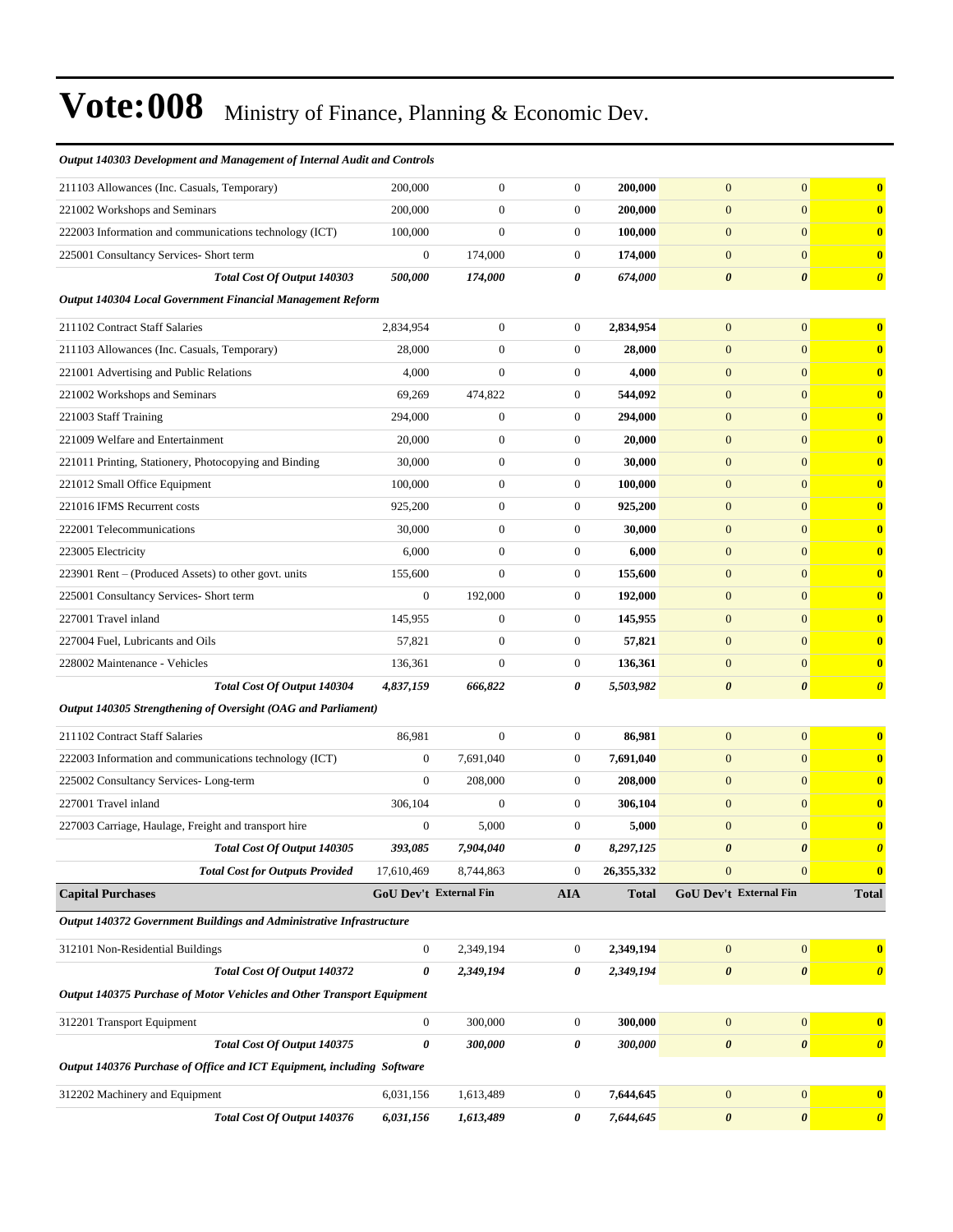#### *Output 140378 Purchase of Office and Residential Furniture and Fittings*

| 312203 Furniture & Fixtures         |                                         |            | 160,000    |   | 160,000    | $\mathbf{0}$               | $\mathbf{0}$          |
|-------------------------------------|-----------------------------------------|------------|------------|---|------------|----------------------------|-----------------------|
|                                     | Total Cost Of Output 140378             |            | 160.000    | 0 | 160.000    | $\boldsymbol{\theta}$<br>0 | $\boldsymbol{\theta}$ |
|                                     | <b>Total Cost for Capital Purchases</b> | 6,031,156  | 4,422,683  |   | 10,453,839 | $\mathbf{0}$               | $\mathbf{0}$          |
| <b>Total Cost for Project: 1290</b> |                                         | 23.641.625 | 13.167.546 |   | 36,809,171 | $\mathbf{0}$               | $\bf{0}$              |
| <b>Total Excluding Arrears</b>      |                                         | 23.641.625 | 13.167.546 |   | 36,809,171 | $\mathbf{0}$               | $\mathbf{0}$          |

**Project 1521 Resource Enhancement and Accountability Programme (REAP) Key Result Area 3B; 4A; 4B; and 5**

| Thousand Uganda Shillings                                                             |                       | 2018/19 Approved Budget       |                       |              |                | 2019/20 Approved Estimates    |              |
|---------------------------------------------------------------------------------------|-----------------------|-------------------------------|-----------------------|--------------|----------------|-------------------------------|--------------|
| <b>Outputs Provided</b>                                                               |                       | <b>GoU Dev't External Fin</b> | <b>AIA</b>            | <b>Total</b> |                | <b>GoU Dev't External Fin</b> | <b>Total</b> |
| Output 140301 Accounting and Financial Management Policy, Coordination and Monitoring |                       |                               |                       |              |                |                               |              |
| 211102 Contract Staff Salaries                                                        | $\boldsymbol{0}$      | $\mathbf{0}$                  | $\boldsymbol{0}$      | $\bf{0}$     | 3,224,174      | $\mathbf{0}$                  | 3,224,174    |
| 221002 Workshops and Seminars                                                         | $\mathbf{0}$          | $\mathbf{0}$                  | $\overline{0}$        | $\bf{0}$     | 342,000        | $\mathbf{0}$                  | 342,000      |
| 221003 Staff Training                                                                 | $\boldsymbol{0}$      | $\boldsymbol{0}$              | $\boldsymbol{0}$      | $\bf{0}$     | 255,000        | 340,000                       | 595,000      |
| 221009 Welfare and Entertainment                                                      | $\overline{0}$        | $\boldsymbol{0}$              | $\boldsymbol{0}$      | $\bf{0}$     | 42,190         | $\mathbf{0}$                  | 42,190       |
| 221011 Printing, Stationery, Photocopying and Binding                                 | $\mathbf{0}$          | $\boldsymbol{0}$              | $\boldsymbol{0}$      | $\bf{0}$     | 17,392         | $\mathbf{0}$                  | 17,392       |
| 222001 Telecommunications                                                             | $\mathbf{0}$          | $\boldsymbol{0}$              | $\boldsymbol{0}$      | $\bf{0}$     | 50,929         | $\mathbf{0}$                  | 50,929       |
| 222003 Information and communications technology (ICT)                                | $\mathbf{0}$          | $\mathbf{0}$                  | $\mathbf{0}$          | $\bf{0}$     | 1,014,911      | 400,000                       | 1,414,911    |
| 225001 Consultancy Services- Short term                                               | $\overline{0}$        | $\mathbf{0}$                  | $\overline{0}$        | $\pmb{0}$    | 260,000        | $\mathbf{0}$                  | 260,000      |
| 225002 Consultancy Services-Long-term                                                 | $\overline{0}$        | $\boldsymbol{0}$              | $\boldsymbol{0}$      | $\bf{0}$     | 2,802,264      | $\mathbf{0}$                  | 2,802,264    |
| 227004 Fuel, Lubricants and Oils                                                      | $\mathbf{0}$          | $\boldsymbol{0}$              | $\boldsymbol{0}$      | $\bf{0}$     | 72,184         | $\boldsymbol{0}$              | 72,184       |
| 228002 Maintenance - Vehicles                                                         | $\boldsymbol{0}$      | $\boldsymbol{0}$              | $\boldsymbol{0}$      | $\bf{0}$     | 115,306        | $\mathbf{0}$                  | 115,306      |
| Total Cost Of Output 140301                                                           | 0                     | $\boldsymbol{\theta}$         | 0                     | 0            | 8,196,348      | 740,000                       | 8,936,348    |
| Output 140303 Development and Management of Internal Audit and Controls               |                       |                               |                       |              |                |                               |              |
| 221002 Workshops and Seminars                                                         | $\boldsymbol{0}$      | $\boldsymbol{0}$              | $\boldsymbol{0}$      | $\bf{0}$     | 50,000         | $\mathbf{0}$                  | 50,000       |
| 221003 Staff Training                                                                 | $\mathbf{0}$          | $\mathbf{0}$                  | $\overline{0}$        | $\bf{0}$     | 100,000        | $\mathbf{0}$                  | 100,000      |
| 222003 Information and communications technology (ICT)                                | $\mathbf{0}$          | $\mathbf{0}$                  | $\overline{0}$        | $\bf{0}$     | 120,000        | $\mathbf{0}$                  | 120,000      |
| Total Cost Of Output 140303                                                           | $\boldsymbol{\theta}$ | $\boldsymbol{\theta}$         | 0                     | 0            | 270,000        | $\boldsymbol{\theta}$         | 270,000      |
| Output 140304 Local Government Financial Management Reform                            |                       |                               |                       |              |                |                               |              |
| 211102 Contract Staff Salaries                                                        | $\mathbf{0}$          | $\mathbf{0}$                  | $\overline{0}$        | $\bf{0}$     | $\overline{0}$ | 140,322                       | 140,322      |
| 221002 Workshops and Seminars                                                         | $\boldsymbol{0}$      | $\boldsymbol{0}$              | $\boldsymbol{0}$      | $\bf{0}$     | 360,000        | $\mathbf{0}$                  | 360,000      |
| 221003 Staff Training                                                                 | $\mathbf{0}$          | $\boldsymbol{0}$              | $\boldsymbol{0}$      | $\bf{0}$     | 352,538        | 421,554                       | 774,092      |
| 221009 Welfare and Entertainment                                                      | $\boldsymbol{0}$      | $\boldsymbol{0}$              | $\boldsymbol{0}$      | $\bf{0}$     | 6,000          | $\mathbf{0}$                  | 6,000        |
| 221011 Printing, Stationery, Photocopying and Binding                                 | $\boldsymbol{0}$      | $\boldsymbol{0}$              | $\boldsymbol{0}$      | $\bf{0}$     | 60,010         | $\overline{0}$                | 60,010       |
| 222001 Telecommunications                                                             | $\mathbf{0}$          | $\mathbf{0}$                  | $\overline{0}$        | $\bf{0}$     | 6,000          | $\overline{0}$                | 6,000        |
| 223005 Electricity                                                                    | $\mathbf{0}$          | $\boldsymbol{0}$              | $\boldsymbol{0}$      | $\bf{0}$     | 9,000          | $\mathbf{0}$                  | 9,000        |
| 223901 Rent – (Produced Assets) to other govt. units                                  | $\mathbf{0}$          | $\boldsymbol{0}$              | $\boldsymbol{0}$      | $\bf{0}$     | 160,000        | $\mathbf{0}$                  | 160,000      |
| 225001 Consultancy Services- Short term                                               | $\mathbf{0}$          | $\mathbf{0}$                  | $\overline{0}$        | $\bf{0}$     | 927,520        | 143,640                       | 1,071,160    |
| 225002 Consultancy Services-Long-term                                                 | $\boldsymbol{0}$      | $\boldsymbol{0}$              | $\boldsymbol{0}$      | $\bf{0}$     | 1,542,769      | $\mathbf{0}$                  | 1,542,769    |
| 227004 Fuel, Lubricants and Oils                                                      | $\mathbf{0}$          | $\boldsymbol{0}$              | $\boldsymbol{0}$      | $\bf{0}$     | 19,000         | $\mathbf{0}$                  | 19,000       |
| Total Cost Of Output 140304                                                           | $\pmb{\theta}$        | $\theta$                      | $\boldsymbol{\theta}$ | 0            | 3,442,837      | 705,517                       | 4,148,353    |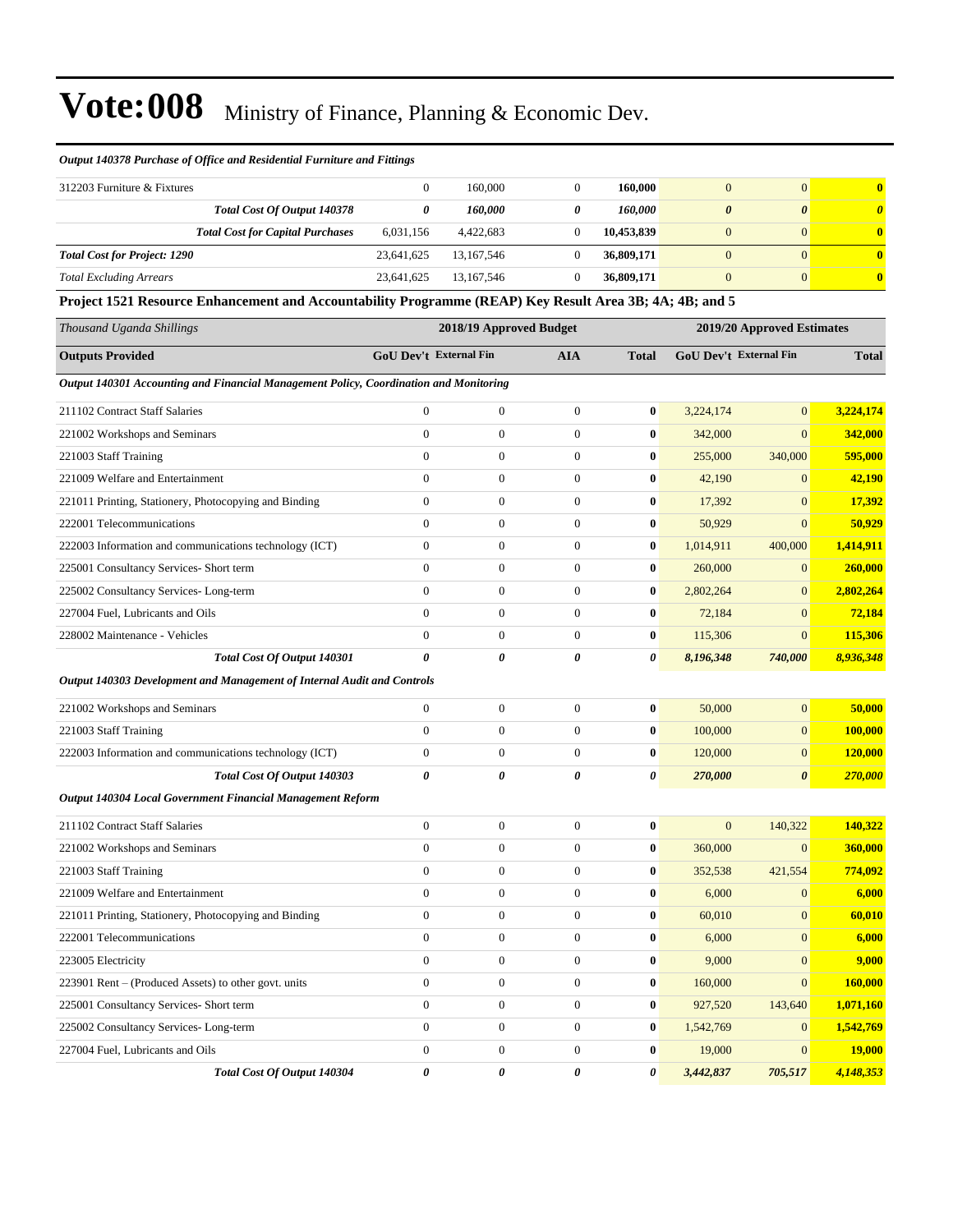| 211102 Contract Staff Salaries                             | $\overline{0}$        | $\mathbf{0}$        | $\theta$              | $\bf{0}$     | 71.280     | $\overline{0}$        | 71,280       |
|------------------------------------------------------------|-----------------------|---------------------|-----------------------|--------------|------------|-----------------------|--------------|
| 221002 Workshops and Seminars                              | $\Omega$              | $\Omega$            | $\theta$              | $\bf{0}$     | 229,662    | $\overline{0}$        | 229,662      |
| 221011 Printing, Stationery, Photocopying and Binding      | $\overline{0}$        | $\mathbf{0}$        | $\mathbf{0}$          | $\bf{0}$     | 200,000    | $\overline{0}$        | 200,000      |
| 225001 Consultancy Services- Short term                    | $\Omega$              | $\mathbf{0}$        | $\Omega$              | $\bf{0}$     | 400,058    | $\overline{0}$        | 400,058      |
| <b>Total Cost Of Output 140306</b>                         | $\boldsymbol{\theta}$ | 0                   | 0                     | 0            | 901,000    | $\boldsymbol{\theta}$ | 901,000      |
| Output 140307 Management of ICT systems and infrastructure |                       |                     |                       |              |            |                       |              |
| 211102 Contract Staff Salaries                             | $\overline{0}$        | $\mathbf{0}$        | $\Omega$              | $\bf{0}$     | 779,973    | $\overline{0}$        | 779,973      |
| 221002 Workshops and Seminars                              | $\overline{0}$        | $\mathbf{0}$        | $\overline{0}$        | $\bf{0}$     | 859,484    | $\overline{0}$        | 859,484      |
| 221003 Staff Training                                      | $\overline{0}$        | $\mathbf{0}$        | $\overline{0}$        | $\bf{0}$     | 132,000    | $\Omega$              | 132,000      |
| 221009 Welfare and Entertainment                           | $\overline{0}$        | $\mathbf{0}$        | $\overline{0}$        | $\bf{0}$     | 15,000     | $\overline{0}$        | 15,000       |
| 221011 Printing, Stationery, Photocopying and Binding      | $\overline{0}$        | $\mathbf{0}$        | $\Omega$              | $\bf{0}$     | 206,754    | $\Omega$              | 206,754      |
| 222001 Telecommunications                                  | $\overline{0}$        | $\boldsymbol{0}$    | $\overline{0}$        | $\bf{0}$     | 28,000     | $\overline{0}$        | 28,000       |
| 225001 Consultancy Services- Short term                    | $\overline{0}$        | $\mathbf{0}$        | $\Omega$              | $\bf{0}$     | 2,014,535  | 1,169,979             | 3,184,514    |
| 225002 Consultancy Services-Long-term                      | $\overline{0}$        | $\overline{0}$      | $\overline{0}$        | $\bf{0}$     | 985,070    | $\mathbf{0}$          | 985,070      |
| 227001 Travel inland                                       | $\overline{0}$        | $\mathbf{0}$        | $\overline{0}$        | $\bf{0}$     | 100,000    | $\overline{0}$        | 100,000      |
| 227004 Fuel, Lubricants and Oils                           | $\Omega$              | $\mathbf{0}$        | $\overline{0}$        | $\mathbf{0}$ | 95,000     | $\overline{0}$        | 95,000       |
| 228002 Maintenance - Vehicles                              | $\Omega$              | $\mathbf{0}$        | $\overline{0}$        | $\bf{0}$     | 14,000     | $\Omega$              | 14,000       |
| Total Cost Of Output 140307                                | 0                     | $\theta$            | $\boldsymbol{\theta}$ | 0            | 5,229,815  | 1,169,979             | 6,399,794    |
| <b>Total Cost for Outputs Provided</b>                     | $\overline{0}$        | $\overline{0}$      | $\overline{0}$        | $\bf{0}$     | 18,040,000 | 2,615,496             | 20,655,496   |
| <b>Total Cost for Project: 1521</b>                        | $\Omega$              | $\overline{0}$      | $\overline{0}$        | $\bf{0}$     | 18,040,000 | 2,615,496             | 20,655,496   |
| <b>Total Excluding Arrears</b>                             | $\Omega$              | $\Omega$            | $\overline{0}$        | $\bf{0}$     | 18,040,000 | 2,615,496             | 20,655,496   |
|                                                            | GoU                   | <b>External Fin</b> | <b>AIA</b>            | <b>Total</b> | GoU        | <b>External Fin</b>   | <b>Total</b> |
| <b>Total Cost for Programme 03</b>                         | 97,803,931            | 13,167,546          | $\bf{0}$              | 110,971,477  | 84,570,306 | 2,615,496             | 87,185,802   |
| <b>Total Excluding Arrears</b>                             | 97,803,931            | 13.167.546          | $\overline{0}$        | 110,971,477  | 84,570,306 | 2,615,496             | 87,185,802   |
|                                                            |                       |                     |                       |              |            |                       |              |

#### *Output 140306 Procurement Policy, Disposal Management and Coordination*

*Programme :1409 Deficit Financing and Cash Management*

*Recurrent Budget Estimates*

#### **SubProgramme 19 Debt Policy and Management**

| Thousand Uganda Shillings                              |                | 2018/19 Approved Budget |                |              |                | 2019/20 Approved Estimates |                |
|--------------------------------------------------------|----------------|-------------------------|----------------|--------------|----------------|----------------------------|----------------|
| <b>Outputs Provided</b>                                | Wage           | Non Wage                | AIA            | <b>Total</b> | Wage           | Non Wage                   | <b>Total</b>   |
| Output 140901 Debt Policy, Coordination and Monitoring |                |                         |                |              |                |                            |                |
| 211101 General Staff Salaries                          | 163,138        | $\mathbf{0}$            | $\overline{0}$ | 163,138      | 163,138        | $\mathbf{0}$               | 163,138        |
| 211103 Allowances (Inc. Casuals, Temporary)            | $\mathbf{0}$   | 200,000                 | $\overline{0}$ | 200,000      | $\mathbf{0}$   | 250,000                    | 250,000        |
| 221001 Advertising and Public Relations                | $\mathbf{0}$   | 50,000                  | $\Omega$       | 50,000       | $\mathbf{0}$   | 50,000                     | 50,000         |
| 221003 Staff Training                                  | $\mathbf{0}$   | 50,000                  | $\overline{0}$ | 50,000       | $\mathbf{0}$   | 120,000                    | 120,000        |
| 221009 Welfare and Entertainment                       | $\mathbf{0}$   | 70,000                  | $\overline{0}$ | 70,000       | $\mathbf{0}$   | 96,000                     | 96,000         |
| 221011 Printing, Stationery, Photocopying and Binding  | $\mathbf{0}$   | 35,000                  | $\overline{0}$ | 35,000       | $\mathbf{0}$   | 48,000                     | 48,000         |
| 221016 IFMS Recurrent costs                            | $\mathbf{0}$   | 35,000                  | $\overline{0}$ | 35,000       | $\mathbf{0}$   | 43,300                     | 43,300         |
| 222003 Information and communications technology (ICT) | $\overline{0}$ | 5,000                   | $\overline{0}$ | 5,000        | $\overline{0}$ | 6,000                      | 6,000          |
| 225001 Consultancy Services- Short term                | $\overline{0}$ | 100,000                 | $\overline{0}$ | 100,000      | $\overline{0}$ | 160,000                    | <b>160,000</b> |
| 227004 Fuel, Lubricants and Oils                       | $\overline{0}$ | 80,000                  | $\overline{0}$ | 80,000       | $\overline{0}$ | 150,000                    | 150,000        |
| <b>Total Cost of Output 01</b>                         | 163,138        | 625,000                 | 0              | 788,138      | 163,138        | 923,300                    | 1,086,438      |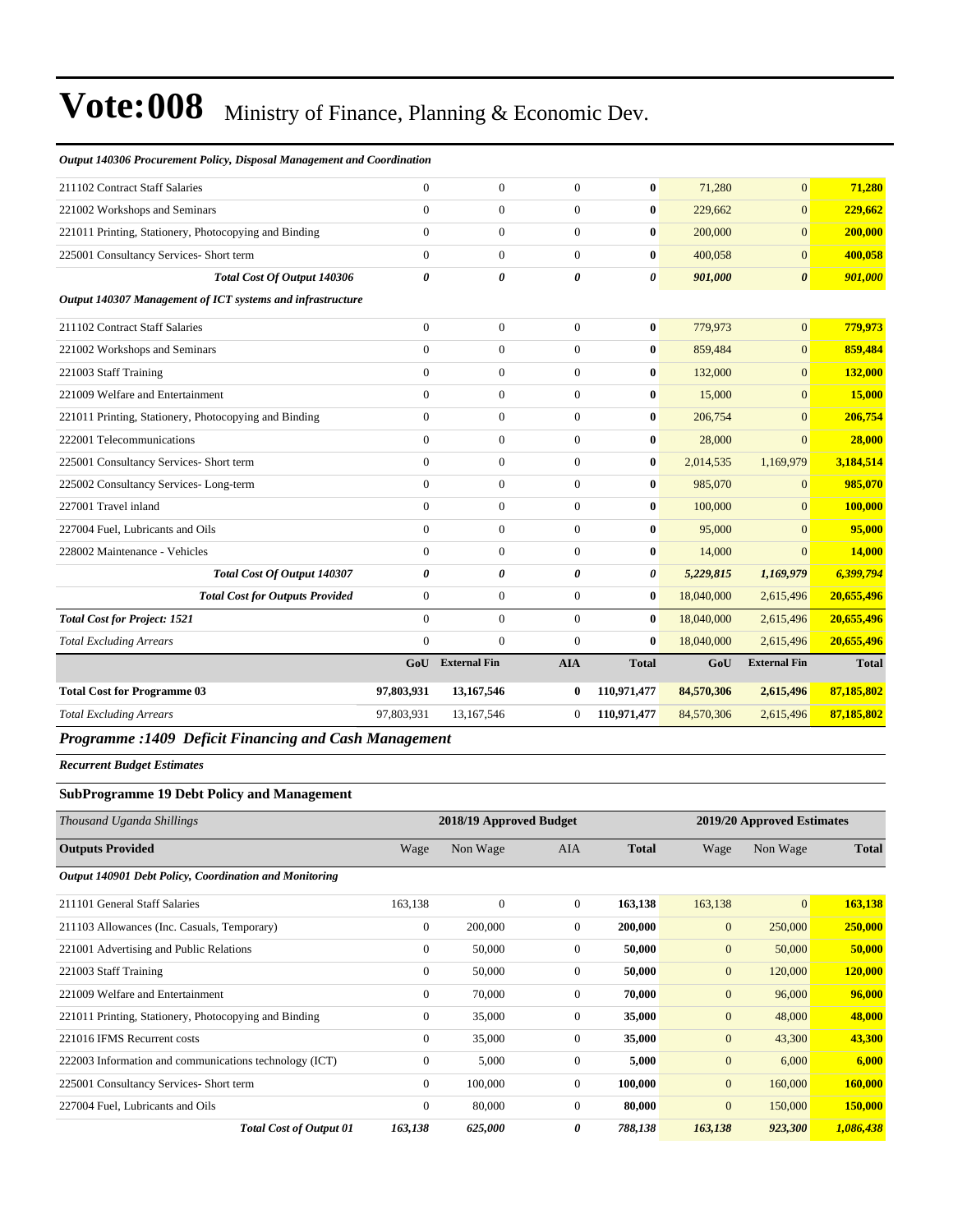#### *Output 140903 Data Management and Dissemination*

| 221003 Staff Training                                 |                                | $\theta$       | 200,000          | $\Omega$     | 200,000      | $\mathbf{0}$<br>100,000          | 100,000 |
|-------------------------------------------------------|--------------------------------|----------------|------------------|--------------|--------------|----------------------------------|---------|
| 221007 Books, Periodicals & Newspapers                |                                | $\theta$       | 20,000           | $\Omega$     | 20,000       | 22,000<br>$\mathbf{0}$           | 22,000  |
| 221009 Welfare and Entertainment                      |                                | $\Omega$       | $\boldsymbol{0}$ | $\Omega$     | $\bf{0}$     | 75,000<br>$\mathbf{0}$           | 75,000  |
| 221011 Printing, Stationery, Photocopying and Binding |                                | $\Omega$       | $\boldsymbol{0}$ | $\Omega$     | $\mathbf{0}$ | $\mathbf{0}$<br>50,000           | 50,000  |
| 221012 Small Office Equipment                         |                                | $\mathbf{0}$   | 10.000           | $\Omega$     | 10,000       | 28,000<br>$\mathbf{0}$           | 28,000  |
| 221016 IFMS Recurrent costs                           |                                | $\mathbf{0}$   | $\boldsymbol{0}$ | $\Omega$     | $\bf{0}$     | 45,000<br>$\mathbf{0}$           | 45,000  |
| 225001 Consultancy Services- Short term               |                                | $\overline{0}$ | $\boldsymbol{0}$ | $\Omega$     | $\mathbf{0}$ | $\mathbf{0}$<br>100,000          | 100,000 |
| 227001 Travel inland                                  |                                | $\overline{0}$ | 85,000           | $\mathbf{0}$ | 85,000       | $\mathbf{0}$<br>120,000          | 120,000 |
|                                                       | <b>Total Cost of Output 03</b> | 0              | 315,000          | 0            | 315,000      | $\boldsymbol{\theta}$<br>540,000 | 540,000 |

#### *Output 140904 Mobilization of External and Domestic Debt Financing*

| $\Omega$       | $\mathbf{0}$ | $\Omega$       | $\mathbf{0}$ | $\mathbf{0}$          | 60,000                                                  | 60,000    |
|----------------|--------------|----------------|--------------|-----------------------|---------------------------------------------------------|-----------|
| $\theta$       | 105,300      | $\overline{0}$ |              | $\boldsymbol{0}$      | 280,000                                                 | 280,000   |
| $\overline{0}$ | 10,000       | $\overline{0}$ |              | $\overline{0}$        | 15,000                                                  | 15,000    |
| $\mathbf{0}$   | 8,000        | $\mathbf{0}$   |              | $\overline{0}$        | 8,000                                                   | 8,000     |
| $\theta$       | 2,000        | $\mathbf{0}$   |              | $\mathbf{0}$          | 4,000                                                   | 4,000     |
| $\theta$       | $\mathbf{0}$ | $\Omega$       | $\mathbf{0}$ | $\mathbf{0}$          | 160,000                                                 | 160,000   |
| $\bf{0}$       | 30,000       | $\mathbf{0}$   |              | $\mathbf{0}$          | 45,000                                                  | 45,000    |
| $\overline{0}$ | 15,000       | $\overline{0}$ |              | $\overline{0}$        | 25,000                                                  | 25,000    |
| 0              | 170,300      | 0              | 170,300      | $\boldsymbol{\theta}$ | 597,000                                                 | 597,000   |
| 163,138        | 1,110,300    | $\bf{0}$       | 1,273,438    | 163,138               | 2,060,300                                               | 2,223,438 |
| 163,138        | 1,110,300    | $\bf{0}$       | 1,273,438    | 163,138               | 2,060,300                                               | 2,223,438 |
| 163,138        | 1,110,300    | $\overline{0}$ | 1,273,438    | 163,138               | 2,060,300                                               | 2,223,438 |
|                |              |                |              |                       | 105,300<br>10,000<br>8,000<br>2,000<br>30,000<br>15,000 |           |

#### **SubProgramme 20 Cash Policy and Management**

| Thousand Uganda Shillings                                | 2018/19 Approved Budget<br>2019/20 Approved Estimates |                |                  |              |              |              |              |
|----------------------------------------------------------|-------------------------------------------------------|----------------|------------------|--------------|--------------|--------------|--------------|
| <b>Outputs Provided</b>                                  | Wage                                                  | Non Wage       | <b>AIA</b>       | <b>Total</b> | Wage         | Non Wage     | <b>Total</b> |
| Output 140902 Cash Policy, Coordination and Monitoring   |                                                       |                |                  |              |              |              |              |
| 211101 General Staff Salaries                            | 273,150                                               | $\overline{0}$ | $\overline{0}$   | 273,150      | 273,151      | $\mathbf{0}$ | 273,151      |
| 211103 Allowances (Inc. Casuals, Temporary)              | $\overline{0}$                                        | 195,000        | $\overline{0}$   | 195,000      | $\mathbf{0}$ | 160,000      | 160,000      |
| 221002 Workshops and Seminars                            | $\overline{0}$                                        | 128,949        | $\overline{0}$   | 128,949      | $\mathbf{0}$ | 120,000      | 120,000      |
| 221003 Staff Training                                    | $\overline{0}$                                        | 160,000        | $\overline{0}$   | 160,000      | $\mathbf{0}$ | 271,530      | 271,530      |
| 221007 Books, Periodicals & Newspapers                   | $\mathbf{0}$                                          | 8,000          | $\mathbf{0}$     | 8,000        | $\mathbf{0}$ | 4,000        | 4,000        |
| 221008 Computer supplies and Information Technology (IT) | $\mathbf{0}$                                          | 21,585         | $\boldsymbol{0}$ | 21,585       | $\mathbf{0}$ | 21,585       | 21,585       |
| 221009 Welfare and Entertainment                         | $\overline{0}$                                        | 20,000         | $\overline{0}$   | 20,000       | $\mathbf{0}$ | 20,000       | 20,000       |
| 221011 Printing, Stationery, Photocopying and Binding    | $\mathbf{0}$                                          | 20,000         | $\overline{0}$   | 20,000       | $\mathbf{0}$ | 30,000       | 30,000       |
| 221012 Small Office Equipment                            | $\mathbf{0}$                                          | 4,000          | $\Omega$         | 4,000        | $\mathbf{0}$ | 4,000        | 4,000        |
| 222001 Telecommunications                                | $\mathbf{0}$                                          | 8,000          | $\overline{0}$   | 8,000        | $\mathbf{0}$ | 8,000        | 8,000        |
| 225001 Consultancy Services- Short term                  | $\mathbf{0}$                                          | 120,000        | $\overline{0}$   | 120,000      | $\mathbf{0}$ | 59,000       | 59,000       |
| 227001 Travel inland                                     | $\overline{0}$                                        | 36,000         | $\overline{0}$   | 36,000       | $\mathbf{0}$ | 50,000       | 50,000       |
| 227002 Travel abroad                                     | $\overline{0}$                                        | 160,582        | $\overline{0}$   | 160,582      | $\mathbf{0}$ | 100,000      | 100,000      |
| 227004 Fuel, Lubricants and Oils                         | $\overline{0}$                                        | 100,000        | $\overline{0}$   | 100,000      | $\mathbf{0}$ | 100,000      | 100,000      |
| 228002 Maintenance - Vehicles                            | $\mathbf{0}$                                          | 16,000         | $\overline{0}$   | 16,000       | $\mathbf{0}$ | 30,000       | 30,000       |
| <b>Total Cost of Output 02</b>                           | 273,150                                               | 998,115        | 0                | 1,271,266    | 273,151      | 978,115      | 1,251,266    |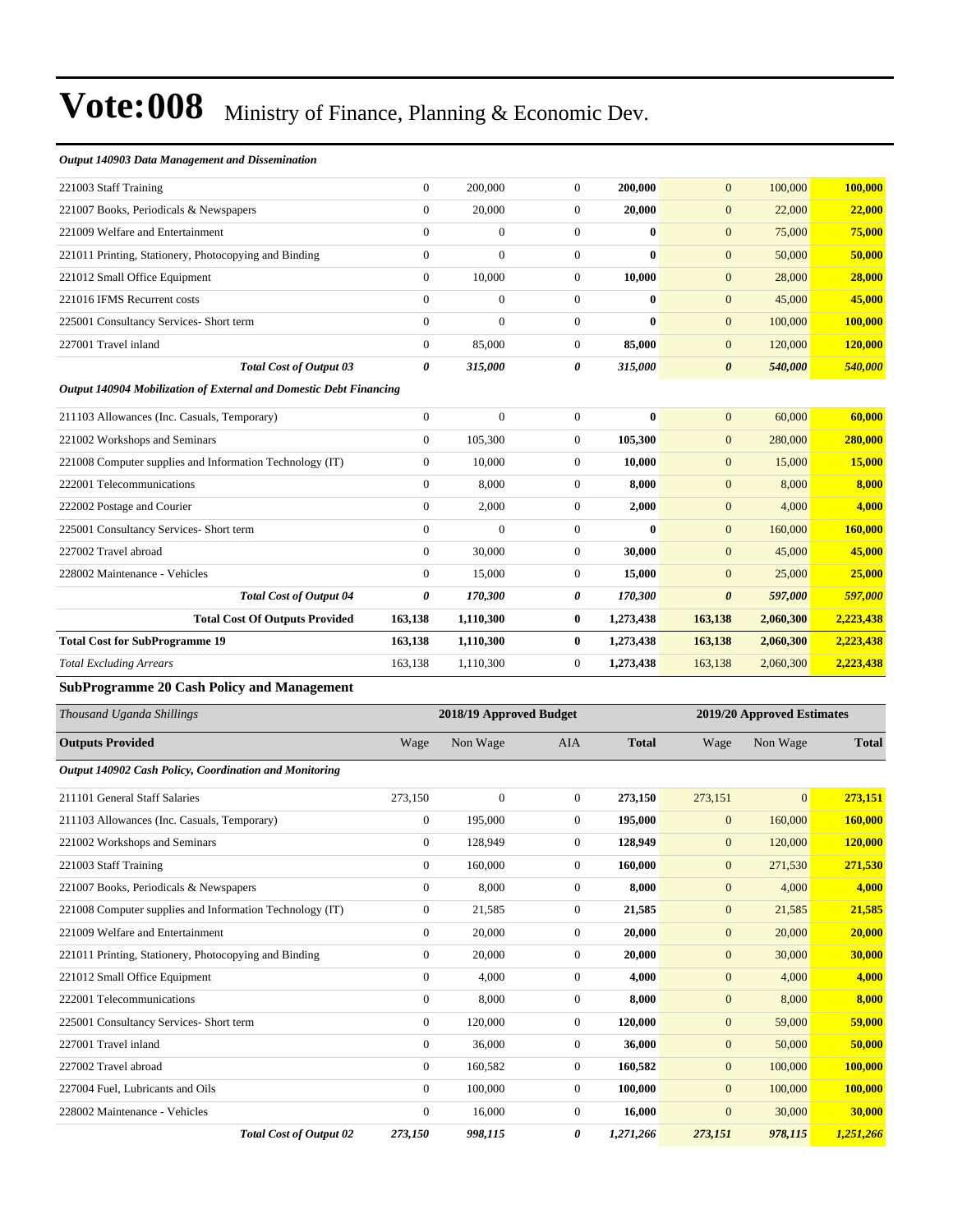#### *Output 140903 Data Management and Dissemination*

| 211103 Allowances (Inc. Casuals, Temporary) | $\mathbf{0}$ | $\boldsymbol{0}$ | $\mathbf{0}$   | $\mathbf{0}$ | $\mathbf{0}$          | 60,000    | 60,000    |
|---------------------------------------------|--------------|------------------|----------------|--------------|-----------------------|-----------|-----------|
| 221002 Workshops and Seminars               | $\mathbf{0}$ | $\overline{0}$   | $\Omega$       | $\mathbf{0}$ | $\overline{0}$        | 60,000    | 60,000    |
| 221003 Staff Training                       | $\mathbf{0}$ | $\mathbf{0}$     | $\mathbf{0}$   | $\bf{0}$     | $\overline{0}$        | 180,000   | 180,000   |
| 225001 Consultancy Services- Short term     | $\mathbf{0}$ | $\boldsymbol{0}$ | $\mathbf{0}$   | $\bf{0}$     | $\overline{0}$        | 180,000   | 180,000   |
| 227001 Travel inland                        | $\mathbf{0}$ | $\mathbf{0}$     | $\mathbf{0}$   | $\bf{0}$     | $\overline{0}$        | 20,000    | 20,000    |
| 227002 Travel abroad                        | $\Omega$     | $\mathbf{0}$     | $\Omega$       | $\mathbf{0}$ | $\mathbf{0}$          | 30,000    | 30,000    |
| 227004 Fuel, Lubricants and Oils            | $\theta$     | $\overline{0}$   | $\mathbf{0}$   | $\bf{0}$     | $\overline{0}$        | 40,000    | 40,000    |
| <b>Total Cost of Output 03</b>              | 0            | 0                | 0              | 0            | $\boldsymbol{\theta}$ | 570,000   | 570,000   |
| <b>Total Cost Of Outputs Provided</b>       | 273,150      | 998,115          | $\bf{0}$       | 1,271,266    | 273,151               | 1,548,115 | 1,821,266 |
| <b>Total Cost for SubProgramme 20</b>       | 273,150      | 998,115          | $\mathbf{0}$   | 1,271,266    | 273,151               | 1,548,115 | 1,821,266 |
| <b>Total Excluding Arrears</b>              | 273,150      | 998,115          | $\overline{0}$ | 1,271,266    | 273,151               | 1,548,115 | 1,821,266 |

**SubProgramme 21 Development Assistance and Regional Cooperation**

| Thousand Uganda Shillings                                          |                  | 2018/19 Approved Budget |                  |              |                       | 2019/20 Approved Estimates |               |
|--------------------------------------------------------------------|------------------|-------------------------|------------------|--------------|-----------------------|----------------------------|---------------|
| <b>Outputs Provided</b>                                            | Wage             | Non Wage                | AIA              | <b>Total</b> | Wage                  | Non Wage                   | <b>Total</b>  |
| Output 140903 Data Management and Dissemination                    |                  |                         |                  |              |                       |                            |               |
| 211103 Allowances (Inc. Casuals, Temporary)                        | $\overline{0}$   | $\mathbf{0}$            | $\overline{0}$   | $\bf{0}$     | $\mathbf{0}$          | 80,000                     | 80,000        |
| 221002 Workshops and Seminars                                      | $\overline{0}$   | $\boldsymbol{0}$        | $\boldsymbol{0}$ | $\bf{0}$     | $\mathbf{0}$          | 80,000                     | 80,000        |
| 221003 Staff Training                                              | $\overline{0}$   | $\mathbf{0}$            | $\boldsymbol{0}$ | $\bf{0}$     | $\mathbf{0}$          | 80,000                     | 80,000        |
| 221011 Printing, Stationery, Photocopying and Binding              | $\boldsymbol{0}$ | $\boldsymbol{0}$        | $\boldsymbol{0}$ | $\mathbf{0}$ | $\mathbf{0}$          | 40,000                     | 40,000        |
| 225002 Consultancy Services-Long-term                              | $\overline{0}$   | 327,890                 | $\overline{0}$   | 327,890      | $\mathbf{0}$          | $\theta$                   | $\bf{0}$      |
| 227001 Travel inland                                               | $\overline{0}$   | $\mathbf{0}$            | $\boldsymbol{0}$ | $\mathbf{0}$ | $\mathbf{0}$          | 80,000                     | 80,000        |
| 227004 Fuel, Lubricants and Oils                                   | $\overline{0}$   | $\theta$                | $\boldsymbol{0}$ | $\mathbf{0}$ | $\mathbf{0}$          | 60,000                     | 60,000        |
| <b>Total Cost of Output 03</b>                                     | 0                | 327,890                 | 0                | 327,890      | $\boldsymbol{\theta}$ | 420,000                    | 420,000       |
| Output 140904 Mobilization of External and Domestic Debt Financing |                  |                         |                  |              |                       |                            |               |
| 211101 General Staff Salaries                                      | 219,968          | $\mathbf{0}$            | $\boldsymbol{0}$ | 219,968      | 219,968               | $\overline{0}$             | 219,968       |
| 211103 Allowances (Inc. Casuals, Temporary)                        | $\boldsymbol{0}$ | 90,000                  | $\boldsymbol{0}$ | 90,000       | $\mathbf{0}$          | 120,000                    | 120,000       |
| 221002 Workshops and Seminars                                      | $\overline{0}$   | 60,000                  | $\boldsymbol{0}$ | 60,000       | $\mathbf{0}$          | 40,000                     | 40,000        |
| 221003 Staff Training                                              | $\boldsymbol{0}$ | 59,750                  | $\boldsymbol{0}$ | 59,750       | $\mathbf{0}$          | 100,000                    | 100,000       |
| 221007 Books, Periodicals & Newspapers                             | $\overline{0}$   | 12,000                  | $\boldsymbol{0}$ | 12,000       | $\mathbf{0}$          | 15,000                     | 15,000        |
| 221008 Computer supplies and Information Technology (IT)           | $\boldsymbol{0}$ | 40,000                  | $\boldsymbol{0}$ | 40,000       | $\mathbf{0}$          | 35,000                     | 35,000        |
| 221009 Welfare and Entertainment                                   | $\overline{0}$   | 120,000                 | $\boldsymbol{0}$ | 120,000      | $\mathbf{0}$          | 135,000                    | 135,000       |
| 221011 Printing, Stationery, Photocopying and Binding              | $\boldsymbol{0}$ | 56,000                  | $\boldsymbol{0}$ | 56,000       | $\mathbf{0}$          | 56,000                     | 56,000        |
| 221012 Small Office Equipment                                      | $\overline{0}$   | 21,000                  | $\boldsymbol{0}$ | 21,000       | $\mathbf{0}$          | 20,000                     | 20,000        |
| 221016 IFMS Recurrent costs                                        | $\overline{0}$   | 9,000                   | $\overline{0}$   | 9.000        | $\mathbf{0}$          | 6,000                      | 6,000         |
| 222001 Telecommunications                                          | $\overline{0}$   | 18,000                  | $\boldsymbol{0}$ | 18,000       | $\mathbf{0}$          | 18,000                     | <b>18,000</b> |
| 222002 Postage and Courier                                         | $\overline{0}$   | 6,000                   | $\mathbf{0}$     | 6,000        | $\mathbf{0}$          | 4,000                      | 4,000         |
| 225001 Consultancy Services- Short term                            | $\boldsymbol{0}$ | 60,000                  | $\boldsymbol{0}$ | 60,000       | $\mathbf{0}$          | 60,000                     | 60,000        |
| 225002 Consultancy Services-Long-term                              | $\overline{0}$   | 90,000                  | $\mathbf{0}$     | 90,000       | $\mathbf{0}$          | 90,000                     | 90,000        |
| 227001 Travel inland                                               | $\boldsymbol{0}$ | 139,200                 | $\boldsymbol{0}$ | 139,200      | $\mathbf{0}$          | 140,000                    | 140,000       |
| 227002 Travel abroad                                               | $\overline{0}$   | 240,000                 | $\mathbf{0}$     | 240,000      | $\mathbf{0}$          | 200,000                    | 200,000       |
| 227004 Fuel, Lubricants and Oils                                   | $\overline{0}$   | 90,160                  | $\mathbf{0}$     | 90,160       | $\overline{0}$        | 95,000                     | 95,000        |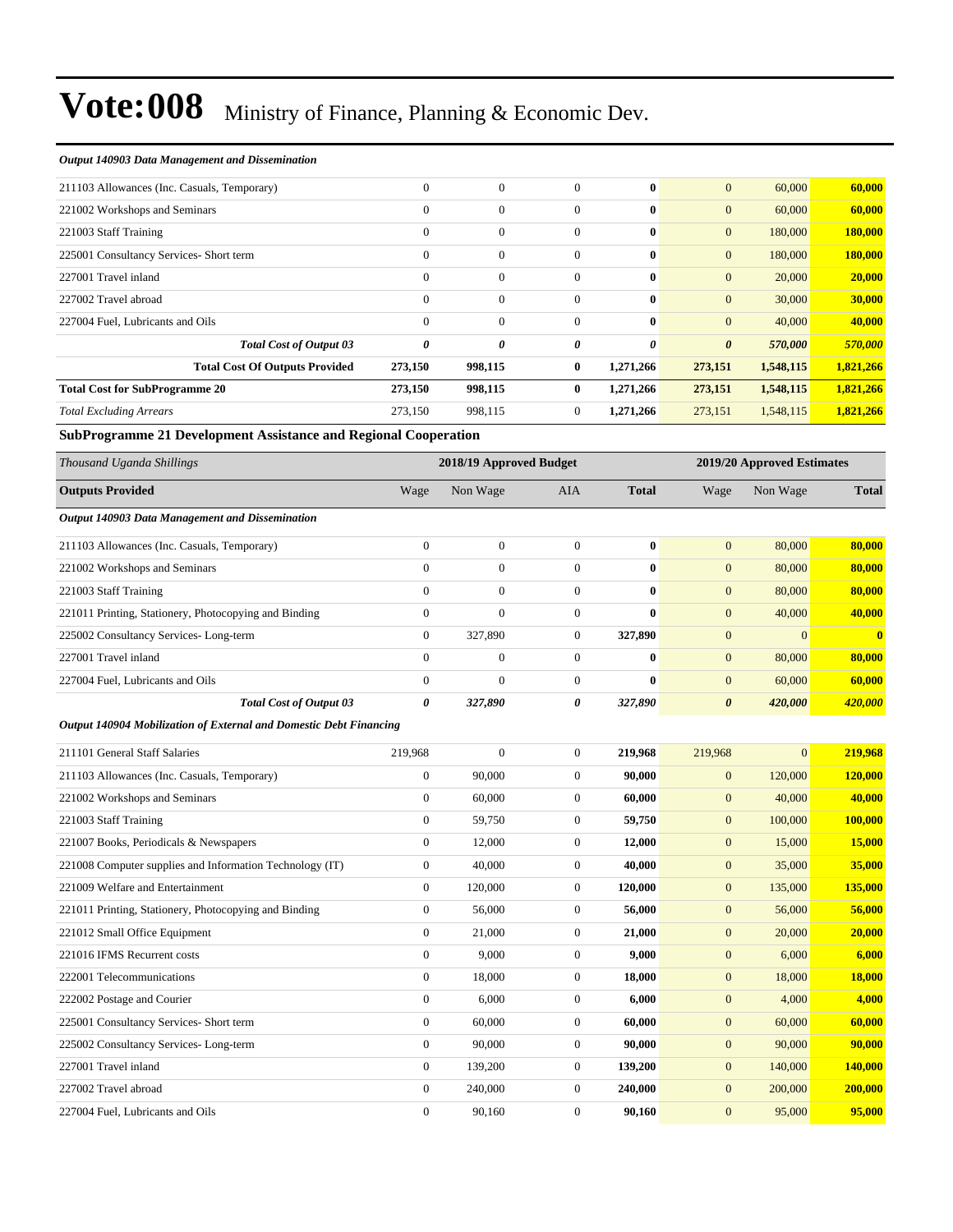| 228002 Maintenance - Vehicles                                 | $\mathbf{0}$   | 36,000         | $\overline{0}$ | 36,000       | $\mathbf{0}$          | 37,182    | 37,182    |
|---------------------------------------------------------------|----------------|----------------|----------------|--------------|-----------------------|-----------|-----------|
| <b>Total Cost of Output 04</b>                                | 219,968        | 1,147,110      | 0              | 1,367,078    | 219,968               | 1,171,182 | 1,391,150 |
| Output 140905 Coordination of Regional Cooperation            |                |                |                |              |                       |           |           |
| 211103 Allowances (Inc. Casuals, Temporary)                   | $\overline{0}$ | 105,570        | $\overline{0}$ | 105,570      | $\mathbf{0}$          | 100,000   | 100,000   |
| 221002 Workshops and Seminars                                 | $\mathbf{0}$   | 20,000         | $\overline{0}$ | 20,000       | $\mathbf{0}$          | 60,000    | 60,000    |
| 221003 Staff Training                                         | $\mathbf{0}$   | 50,000         | $\overline{0}$ | 50,000       | $\mathbf{0}$          | 80,000    | 80,000    |
| 225001 Consultancy Services- Short term                       | $\mathbf{0}$   | $\overline{0}$ | $\Omega$       | $\mathbf{0}$ | $\mathbf{0}$          | 60,000    | 60,000    |
| 227002 Travel abroad                                          | $\Omega$       | 150.612        | $\Omega$       | 150,612      | $\mathbf{0}$          | 100,000   | 100,000   |
| <b>Total Cost of Output 05</b>                                | 0              | 326,182        | 0              | 326,182      | $\boldsymbol{\theta}$ | 400,000   | 400.000   |
| <b>Output 140906 Coordination of Climate Change Financing</b> |                |                |                |              |                       |           |           |
| 225001 Consultancy Services- Short term                       | $\mathbf{0}$   | $\mathbf{0}$   | $\overline{0}$ | $\bf{0}$     | $\mathbf{0}$          | 160,000   | 160,000   |
| 225002 Consultancy Services-Long-term                         | $\mathbf{0}$   | $\overline{0}$ | $\overline{0}$ | $\mathbf{0}$ | $\mathbf{0}$          | 100,000   | 100,000   |
| <b>Total Cost of Output 06</b>                                | $\theta$       | 0              | 0              | 0            | $\boldsymbol{\theta}$ | 260,000   | 260,000   |
| <b>Total Cost Of Outputs Provided</b>                         | 219,968        | 1,801,182      | $\bf{0}$       | 2,021,150    | 219,968               | 2,251,182 | 2,471,150 |
| <b>Total Cost for SubProgramme 21</b>                         | 219,968        | 1,801,182      | $\bf{0}$       | 2,021,150    | 219,968               | 2,251,182 | 2,471,150 |
| <b>Total Excluding Arrears</b>                                | 219,968        | 1,801,182      | 0              | 2,021,150    | 219,968               | 2,251,182 | 2,471,150 |
| <b>Development Budget Estimates</b>                           |                |                |                |              |                       |           |           |
| <b>Project 1208 Support to National Authorising Officer</b>   |                |                |                |              |                       |           |           |

| Thousand Uganda Shillings                                                                |                               | 2018/19 Approved Budget |                |              |                               | 2019/20 Approved Estimates |              |
|------------------------------------------------------------------------------------------|-------------------------------|-------------------------|----------------|--------------|-------------------------------|----------------------------|--------------|
| <b>Outputs Provided</b>                                                                  | <b>GoU Dev't External Fin</b> |                         | <b>AIA</b>     | <b>Total</b> | <b>GoU Dev't External Fin</b> |                            | <b>Total</b> |
| Output 140904 Mobilization of External and Domestic Debt Financing                       |                               |                         |                |              |                               |                            |              |
| 211102 Contract Staff Salaries                                                           | $\Omega$                      | 496,889                 | $\Omega$       | 496,889      | $\mathbf{0}$                  | 506,766                    | 506,766      |
| 221002 Workshops and Seminars                                                            | $\overline{0}$                | 57,900                  | $\overline{0}$ | 57,900       | $\overline{0}$                | 58                         | 58           |
| 221003 Staff Training                                                                    | $\overline{0}$                | 234,200                 | $\overline{0}$ | 234,200      | $\mathbf{0}$                  | 242,200                    | 242,200      |
| 221007 Books, Periodicals & Newspapers                                                   | $\overline{0}$                | 9,120                   | $\overline{0}$ | 9,120        | $\mathbf{0}$                  | 4,800                      | 4,800        |
| 221009 Welfare and Entertainment                                                         | $\overline{0}$                | 19,200                  | $\Omega$       | 19,200       | $\overline{0}$                | 19,200                     | 19,200       |
| 221011 Printing, Stationery, Photocopying and Binding                                    | $\Omega$                      | 92,000                  | $\Omega$       | 92,000       | $\mathbf{0}$                  | 184,000                    | 184,000      |
| 222001 Telecommunications                                                                | $\overline{0}$                | 26,800                  | $\overline{0}$ | 26,800       | $\mathbf{0}$                  | 26,800                     | 26,800       |
| 222003 Information and communications technology (ICT)                                   | $\overline{0}$                | 102,000                 | $\overline{0}$ | 102,000      | $\mathbf{0}$                  | 102,000                    | 102,000      |
| 225001 Consultancy Services- Short term                                                  | 152,893                       | $\mathbf{0}$            | $\Omega$       | 152,893      | 152,893                       | $\mathbf{0}$               | 152,893      |
| 227001 Travel inland                                                                     | 0                             | 51,816                  | $\overline{0}$ | 51,816       | $\mathbf{0}$                  | 33,522                     | 33,522       |
| 227002 Travel abroad                                                                     | $\overline{0}$                | 351,450                 | $\overline{0}$ | 351,450      | $\mathbf{0}$                  | 355,531                    | 355,531      |
| 227004 Fuel, Lubricants and Oils                                                         | $\Omega$                      | $\mathbf{0}$            | $\Omega$       | $\bf{0}$     | $\mathbf{0}$                  | 23,998                     | 23,998       |
| 228003 Maintenance - Machinery, Equipment & Furniture                                    | $\overline{0}$                | 32,891                  | $\Omega$       | 32,891       | $\mathbf{0}$                  | $\Omega$                   | $\mathbf{0}$ |
| Total Cost Of Output 140904                                                              | 152,893                       | 1,474,266               | 0              | 1,627,159    | 152,893                       | 1,498,874                  | 1,651,767    |
| <b>Total Cost for Outputs Provided</b>                                                   | 152,893                       | 1,474,266               | $\overline{0}$ | 1,627,159    | 152,893                       | 1,498,874                  | 1,651,767    |
| <b>Total Cost for Project: 1208</b>                                                      | 152,893                       | 1,474,266               | $\overline{0}$ | 1,627,159    | 152,893                       | 1,498,874                  | 1,651,767    |
| <b>Total Excluding Arrears</b>                                                           | 152,893                       | 1,474,266               | $\overline{0}$ | 1,627,159    | 152,893                       | 1,498,874                  | 1,651,767    |
| Project 1521 Resource Enhancement and Accountability Programme (REAP) Key Result Area 1B |                               |                         |                |              |                               |                            |              |
|                                                                                          |                               |                         |                |              |                               |                            |              |

| Thousand Uganda Shillings                              |                               | 2018/19 Approved Budget |     |       | 2019/20 Approved Estimates    |          |              |  |
|--------------------------------------------------------|-------------------------------|-------------------------|-----|-------|-------------------------------|----------|--------------|--|
| <b>Outputs Provided</b>                                | <b>GoU</b> Dev't External Fin |                         | AIA | Total | <b>GoU</b> Dev't External Fin |          | <b>Total</b> |  |
| Output 140901 Debt Policy, Coordination and Monitoring |                               |                         |     |       |                               |          |              |  |
| 211102 Contract Staff Salaries                         |                               |                         |     |       | 236,980                       | $\Omega$ | 236,980      |  |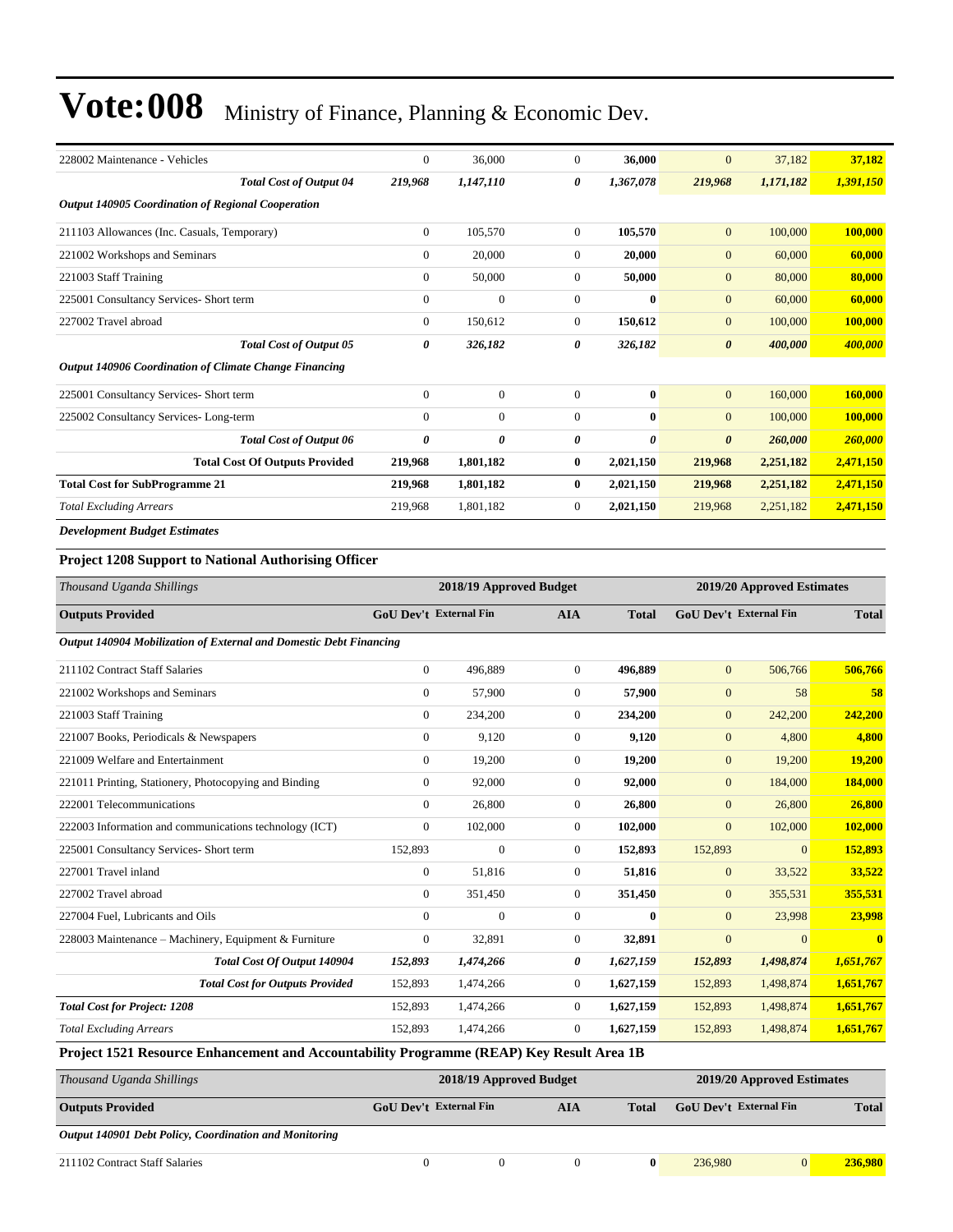| 221002 Workshops and Seminars                          | $\Omega$     | $\Omega$            | $\Omega$       | $\mathbf{0}$ | 198,760   | $\overline{0}$        | 198,760      |
|--------------------------------------------------------|--------------|---------------------|----------------|--------------|-----------|-----------------------|--------------|
| 221003 Staff Training                                  | $\mathbf{0}$ | $\mathbf{0}$        | $\mathbf{0}$   | $\bf{0}$     | 79,470    | $\overline{0}$        | 79,470       |
| 221011 Printing, Stationery, Photocopying and Binding  | $\mathbf{0}$ | $\mathbf{0}$        | $\overline{0}$ | 0            | 50,000    | $\overline{0}$        | 50,000       |
| 222003 Information and communications technology (ICT) | $\mathbf{0}$ | $\mathbf{0}$        | $\overline{0}$ | $\bf{0}$     | 229,813   | 0                     | 229,813      |
| 225001 Consultancy Services- Short term                | $\mathbf{0}$ | $\mathbf{0}$        | $\overline{0}$ | $\bf{0}$     | 174,571   | $\vert 0 \vert$       | 174,571      |
| 225002 Consultancy Services-Long-term                  | $\mathbf{0}$ | $\mathbf{0}$        | $\overline{0}$ | $\bf{0}$     | 652,996   | $\vert 0 \vert$       | 652,996      |
| 227001 Travel inland                                   | $\mathbf{0}$ | $\mathbf{0}$        | $\overline{0}$ | $\bf{0}$     | 140,000   | $\vert 0 \vert$       | 140,000      |
| 227002 Travel abroad                                   | $\mathbf{0}$ | $\mathbf{0}$        | $\overline{0}$ | $\bf{0}$     | 293,400   | $\overline{0}$        | 293,400      |
| Total Cost Of Output 140901                            | 0            | 0                   | 0              | 0            | 2,055,991 | $\boldsymbol{\theta}$ | 2,055,991    |
| Output 140902 Cash Policy, Coordination and Monitoring |              |                     |                |              |           |                       |              |
| 221003 Staff Training                                  | $\mathbf{0}$ | $\mathbf{0}$        | $\overline{0}$ | $\bf{0}$     | 150,010   | $\overline{0}$        | 150,010      |
| Total Cost Of Output 140902                            | 0            | 0                   | 0              | 0            | 150,010   | 0                     | 150,010      |
| <b>Total Cost for Outputs Provided</b>                 | $\mathbf{0}$ | $\mathbf{0}$        | $\mathbf{0}$   | $\bf{0}$     | 2,206,000 | $\overline{0}$        | 2,206,000    |
| <b>Total Cost for Project: 1521</b>                    | $\theta$     | $\Omega$            | $\Omega$       | $\mathbf{0}$ | 2,206,000 | $\overline{0}$        | 2,206,000    |
| <b>Total Excluding Arrears</b>                         | $\mathbf{0}$ | $\Omega$            | $\Omega$       | $\bf{0}$     | 2,206,000 | $\overline{0}$        | 2,206,000    |
|                                                        | GoU          | <b>External Fin</b> | <b>AIA</b>     | <b>Total</b> | GoU       | <b>External Fin</b>   | <b>Total</b> |
| <b>Total Cost for Programme 09</b>                     | 4,718,748    | 1,474,266           | $\bf{0}$       | 6,193,013    | 8,874,747 | 1,498,874             | 10,373,621   |
| <b>Total Excluding Arrears</b>                         | 4,718,748    | 1,474,266           | $\overline{0}$ | 6,193,013    | 8,874,747 | 1,498,874             | 10,373,621   |

#### *Programme :1410 Development Policy and Investment Promotion*

*Recurrent Budget Estimates*

#### **SubProgramme 09 Economic Development Policy and Research**

| Thousand Uganda Shillings                                     | 2018/19 Approved Budget<br>2019/20 Approved Estimates |                  |                  |              |                |                |               |
|---------------------------------------------------------------|-------------------------------------------------------|------------------|------------------|--------------|----------------|----------------|---------------|
| <b>Outputs Provided</b>                                       | Wage                                                  | Non Wage         | <b>AIA</b>       | <b>Total</b> | Wage           | Non Wage       | <b>Total</b>  |
| Output 141001 Policy Advisory, Information, and Communication |                                                       |                  |                  |              |                |                |               |
| 211101 General Staff Salaries                                 | 182,730                                               | $\boldsymbol{0}$ | $\boldsymbol{0}$ | 182,730      | 182,730        | $\overline{0}$ | 182,730       |
| 211103 Allowances (Inc. Casuals, Temporary)                   | $\overline{0}$                                        | 69,336           | $\overline{0}$   | 69,336       | $\overline{0}$ | 68,000         | 68,000        |
| 221002 Workshops and Seminars                                 | $\overline{0}$                                        | 50,000           | $\overline{0}$   | 50,000       | $\mathbf{0}$   | 40,000         | 40,000        |
| 221003 Staff Training                                         | $\overline{0}$                                        | 400,000          | $\overline{0}$   | 400,000      | $\mathbf{0}$   | 400,000        | 400,000       |
| 221009 Welfare and Entertainment                              | $\overline{0}$                                        | 20,000           | $\Omega$         | 20,000       | $\overline{0}$ | 26,000         | 26,000        |
| 221011 Printing, Stationery, Photocopying and Binding         | $\overline{0}$                                        | 20,000           | $\overline{0}$   | 20,000       | $\overline{0}$ | 20,000         | 20,000        |
| 221012 Small Office Equipment                                 | $\overline{0}$                                        | 1,000            | $\overline{0}$   | 1,000        | $\mathbf{0}$   | 5,000          | 5,000         |
| 222001 Telecommunications                                     | $\overline{0}$                                        | 3,864            | $\overline{0}$   | 3,864        | $\mathbf{0}$   | 4,000          | 4,000         |
| 225001 Consultancy Services- Short term                       | $\overline{0}$                                        | 201,820          | $\theta$         | 201,820      | $\mathbf{0}$   | 180,000        | 180,000       |
| 227001 Travel inland                                          | $\overline{0}$                                        | 160,000          | $\overline{0}$   | 160,000      | $\mathbf{0}$   | 106,021        | 106,021       |
| 227002 Travel abroad                                          | $\Omega$                                              | 10,000           | $\overline{0}$   | 10,000       | $\mathbf{0}$   | 13,000         | <b>13,000</b> |
| 227004 Fuel, Lubricants and Oils                              | $\overline{0}$                                        | 124,000          | $\overline{0}$   | 124,000      | $\mathbf{0}$   | 120,000        | 120,000       |
| 228002 Maintenance - Vehicles                                 | $\overline{0}$                                        | 9.000            | $\overline{0}$   | 9.000        | $\mathbf{0}$   | 20,000         | 20,000        |
| <b>Total Cost of Output 01</b>                                | 182,730                                               | 1,069,021        | 0                | 1,251,751    | 182,730        | 1,002,021      | 1,184,751     |
| Output 141002 Policy Research and Analytical Studies          |                                                       |                  |                  |              |                |                |               |
| 211103 Allowances (Inc. Casuals, Temporary)                   | $\overline{0}$                                        | 68,000           | $\overline{0}$   | 68,000       | $\mathbf{0}$   | 70,000         | 70,000        |
| 221002 Workshops and Seminars                                 | $\overline{0}$                                        | 9.000            | $\overline{0}$   | 9.000        | $\mathbf{0}$   | 18,000         | <b>18,000</b> |
| 221003 Staff Training                                         | $\overline{0}$                                        | 100,000          | $\theta$         | 100,000      | $\mathbf{0}$   | 100,000        | 100,000       |
| 221009 Welfare and Entertainment                              | $\mathbf{0}$                                          | 15,000           | $\Omega$         | 15,000       | $\overline{0}$ | 25,000         | 25,000        |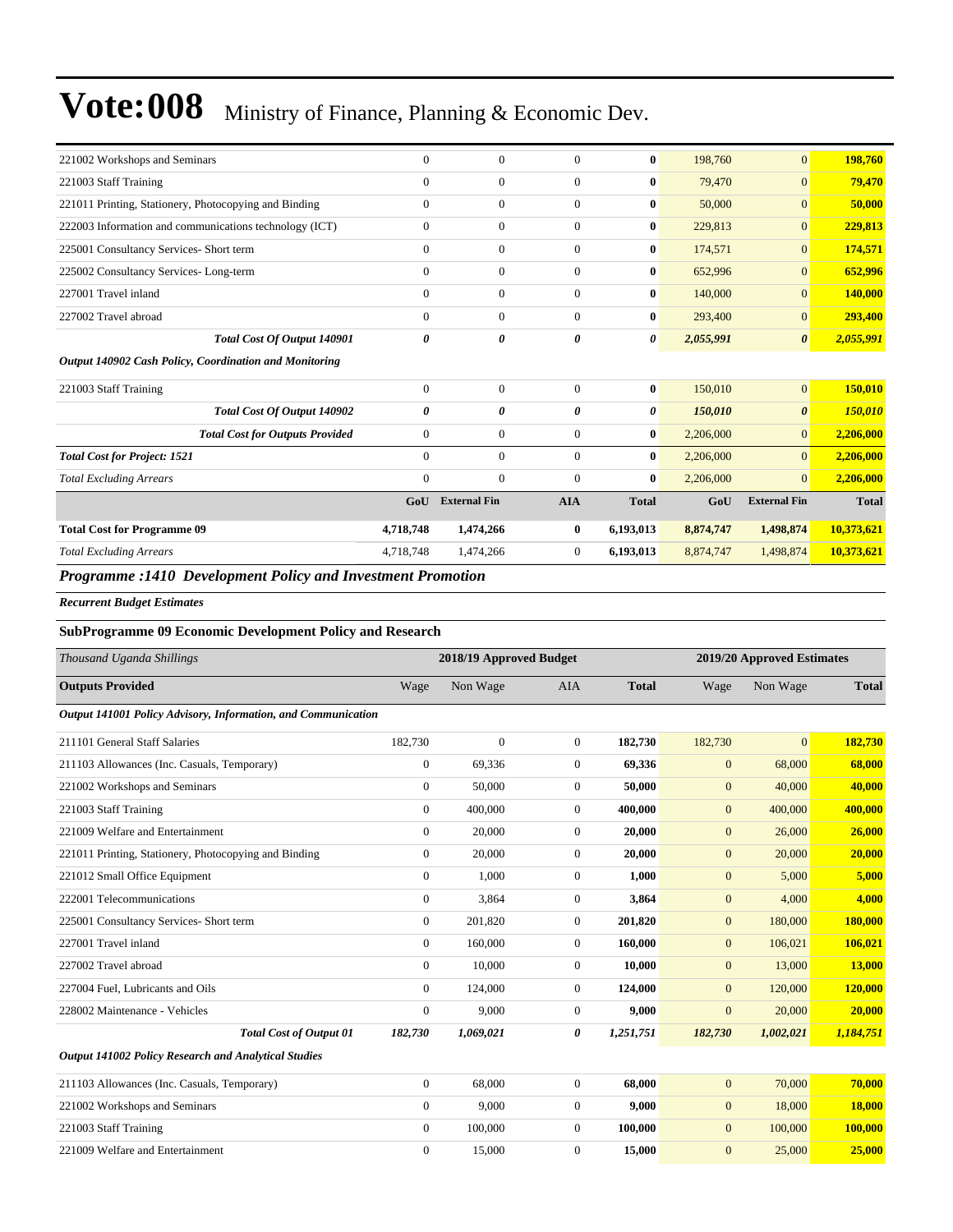| 221011 Printing, Stationery, Photocopying and Binding      | $\boldsymbol{0}$          | 20,200                    | $\mathbf{0}$              | 20,200       | $\mathbf{0}$              | 20,000                | 20,000                  |
|------------------------------------------------------------|---------------------------|---------------------------|---------------------------|--------------|---------------------------|-----------------------|-------------------------|
| 221012 Small Office Equipment                              | $\boldsymbol{0}$          | 1,000                     | $\mathbf{0}$              | 1,000        | $\boldsymbol{0}$          | 1,000                 | 1,000                   |
| 222001 Telecommunications                                  | $\boldsymbol{0}$          | 3,400                     | $\mathbf{0}$              | 3,400        | $\boldsymbol{0}$          | 3,500                 | 3,500                   |
| 225001 Consultancy Services- Short term                    | $\boldsymbol{0}$          | 60,000                    | $\mathbf{0}$              | 60,000       | $\mathbf{0}$              | 180,000               | 180,000                 |
| 225002 Consultancy Services-Long-term                      | $\boldsymbol{0}$          | 83,021                    | $\mathbf{0}$              | 83,021       | $\mathbf{0}$              | $\mathbf{0}$          | $\mathbf{0}$            |
| 227001 Travel inland                                       | $\boldsymbol{0}$          | 118,000                   | $\mathbf{0}$              | 118,000      | $\boldsymbol{0}$          | 109,121               | 109,121                 |
| 227002 Travel abroad                                       | $\boldsymbol{0}$          | 10,000                    | $\mathbf{0}$              | 10,000       | $\boldsymbol{0}$          | 20,000                | 20,000                  |
| 227004 Fuel, Lubricants and Oils                           | $\boldsymbol{0}$          | 40,000                    | $\mathbf{0}$              | 40,000       | $\boldsymbol{0}$          | 50,000                | 50,000                  |
| 228002 Maintenance - Vehicles                              | $\boldsymbol{0}$          | 11,000                    | $\mathbf{0}$              | 11,000       | $\boldsymbol{0}$          | 15,000                | 15,000                  |
| <b>Total Cost of Output 02</b>                             | 0                         | 538,621                   | 0                         | 538,621      | $\boldsymbol{\theta}$     | 611,621               | 611,621                 |
| Output 141003 Investment climate advisory                  |                           |                           |                           |              |                           |                       |                         |
| 211103 Allowances (Inc. Casuals, Temporary)                | $\boldsymbol{0}$          | 73,437                    | $\boldsymbol{0}$          | 73,437       | $\boldsymbol{0}$          | 70,664                | 70,664                  |
| 221002 Workshops and Seminars                              | $\boldsymbol{0}$          | 15,390                    | $\mathbf{0}$              | 15,390       | $\boldsymbol{0}$          | 20,000                | 20,000                  |
| 221003 Staff Training                                      | $\overline{0}$            | 50,000                    | $\mathbf{0}$              | 50,000       | $\boldsymbol{0}$          | 100,000               | 100,000                 |
| 221007 Books, Periodicals & Newspapers                     | $\overline{0}$            | $\overline{0}$            | $\boldsymbol{0}$          | $\bf{0}$     | $\mathbf{0}$              | 10,000                | 10,000                  |
| 221009 Welfare and Entertainment                           | $\boldsymbol{0}$          | 10,000                    | $\boldsymbol{0}$          | 10,000       | $\mathbf{0}$              | 9,000                 | 9,000                   |
| 221011 Printing, Stationery, Photocopying and Binding      | $\boldsymbol{0}$          | 10,000                    | $\mathbf{0}$              | 10,000       | $\boldsymbol{0}$          | 25,000                | 25,000                  |
| 221012 Small Office Equipment                              | $\boldsymbol{0}$          | 1,000                     | $\mathbf{0}$              | 1,000        | $\boldsymbol{0}$          | $\mathbf{0}$          | $\mathbf{0}$            |
| 221016 IFMS Recurrent costs                                | $\overline{0}$            | 100,000                   | $\mathbf{0}$              | 100,000      | $\mathbf{0}$              | $\mathbf{0}$          | $\mathbf{0}$            |
| 222001 Telecommunications                                  | $\boldsymbol{0}$          | 3,400                     | $\mathbf{0}$              | 3,400        | $\mathbf{0}$              | 3,500                 | 3,500                   |
| 225001 Consultancy Services- Short term                    | $\boldsymbol{0}$          | 30,000                    | $\mathbf{0}$              | 30,000       | $\mathbf{0}$              | 200,000               | 200,000                 |
| 227001 Travel inland                                       | $\boldsymbol{0}$          | 100,000                   | $\mathbf{0}$              | 100,000      | $\boldsymbol{0}$          | 107,064               | 107,064                 |
| 227002 Travel abroad                                       | $\mathbf{0}$              | $\overline{0}$            | $\mathbf{0}$              | $\mathbf{0}$ | $\boldsymbol{0}$          | 20,000                | 20,000                  |
| 227004 Fuel, Lubricants and Oils                           | $\overline{0}$            | 40,000                    | $\mathbf{0}$              | 40,000       | $\boldsymbol{0}$          | 46,000                | 46,000                  |
| 228002 Maintenance - Vehicles                              | $\overline{0}$            | 9,000                     | $\mathbf{0}$              | 9,000        | $\boldsymbol{0}$          | 25,000                | 25,000                  |
| <b>Total Cost of Output 03</b>                             | 0                         | 442,227                   | 0                         | 442,227      | $\boldsymbol{\theta}$     | 636,228               | 636,228                 |
| <b>Total Cost Of Outputs Provided</b>                      | 182,730                   | 2,049,869                 | $\bf{0}$                  | 2,232,599    | 182,730                   | 2,249,869             | 2,432,599               |
| <b>Outputs Funded</b>                                      | Wage                      | Non Wage                  | AIA                       | <b>Total</b> | Wage                      | Non Wage              | <b>Total</b>            |
| <b>Output 141051 Population Development Services</b>       |                           |                           |                           |              |                           |                       |                         |
| 263106 Other Current grants (Current)                      | $\mathbf{0}$              | 5,026,694                 | $\mathbf{0}$              | 5,026,694    | $\boldsymbol{0}$          | 6,526,694             | 6.526.694               |
| o/w NPC recurrent operations                               | $\theta$                  | 5,026,694                 | $\boldsymbol{\mathit{0}}$ | 5,026,694    | $\boldsymbol{\mathit{0}}$ | $\boldsymbol{\theta}$ | $\mathbf{0}$            |
| o/w O/W NPC Operations                                     | $\boldsymbol{\mathit{0}}$ | $\boldsymbol{\theta}$     | $\theta$                  | $\bf{0}$     | $\boldsymbol{\mathit{0}}$ | 6,526,694             | 6,526,694               |
| 263321 Conditional trans. Autonomous Inst (Wage subvention | $\boldsymbol{0}$          | 3,886,810                 | $\boldsymbol{0}$          | 3,886,810    | $\boldsymbol{0}$          | 3,886,810             | 3,886,810               |
| o/w NPC Salaries                                           | $\theta$                  | 3,886,810                 | 0                         | 3,886,810    | $\boldsymbol{\mathit{0}}$ | $\boldsymbol{\theta}$ | $\overline{\mathbf{0}}$ |
| o/w O/W NPC Staff Salaries                                 | $\theta$                  | $\boldsymbol{\mathit{0}}$ | $\theta$                  | $\bf{0}$     | $\boldsymbol{\theta}$     | 3,886,810             | 3,886,810               |
| <b>Total Cost of Output 51</b>                             | $\pmb{\theta}$            | 8,913,504                 | 0                         | 8,913,504    | $\pmb{\theta}$            | 10,413,504            | 10,413,504              |
| Output 141052 Economic Policy Research and Analysis        |                           |                           |                           |              |                           |                       |                         |
| 263104 Transfers to other govt. Units (Current)            | $\boldsymbol{0}$          | $\boldsymbol{0}$          | $\boldsymbol{0}$          | $\bf{0}$     | $\boldsymbol{0}$          | 3,316,003             | 3,316,003               |
| o/w Transfer to EPRC for operations                        | $\boldsymbol{\theta}$     | $\boldsymbol{\mathit{0}}$ | $\boldsymbol{\theta}$     | $\bf{0}$     | $\theta$                  | 3,316,003             | 3,316,003               |
| 263106 Other Current grants (Current)                      | $\boldsymbol{0}$          | 302,840                   | $\boldsymbol{0}$          | 302,840      | $\boldsymbol{0}$          | $\boldsymbol{0}$      | $\mathbf{0}$            |
| $o/w$ EPRC recurrent operations                            | $\theta$                  | 302,840                   | $\theta$                  | 302,840      | $\boldsymbol{\theta}$     | $\boldsymbol{\theta}$ | $\mathbf{0}$            |
| 263321 Conditional trans. Autonomous Inst (Wage subvention | $\boldsymbol{0}$          | 4,122,160                 | $\boldsymbol{0}$          | 4,122,160    | $\boldsymbol{0}$          | 1,108,997             | 1,108,997               |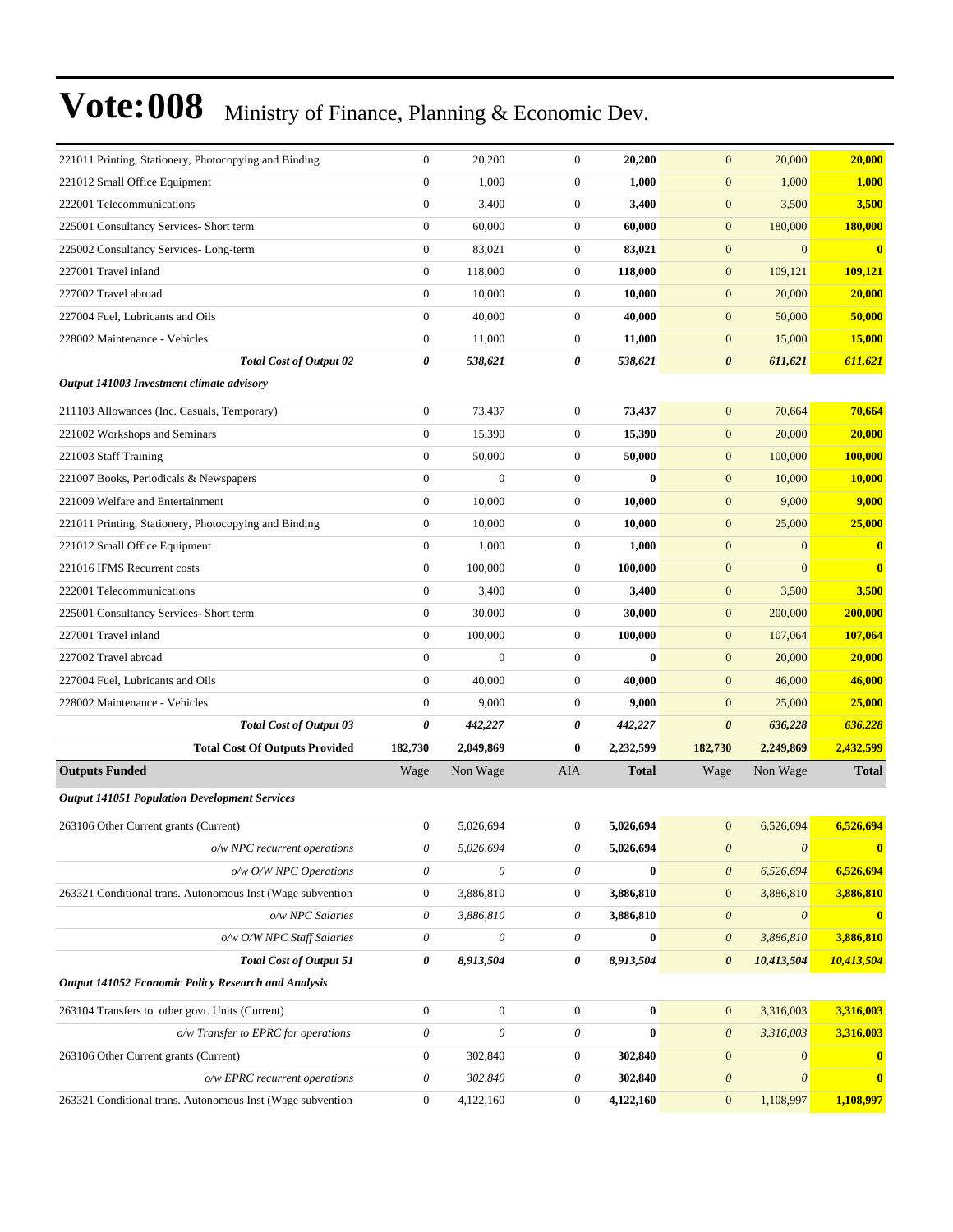| o/w EPRC Wage                                              | 0                         | 4,122,160                 | 0                         | 4,122,160        | $\theta$<br>$\theta$                           | $\overline{\mathbf{0}}$ |
|------------------------------------------------------------|---------------------------|---------------------------|---------------------------|------------------|------------------------------------------------|-------------------------|
| $o/w$ O/W EPRC wages including NSSF and gratuity           | $\boldsymbol{\mathit{0}}$ | $\boldsymbol{\theta}$     | $\theta$                  | $\bf{0}$         | 1,108,997<br>$\boldsymbol{\theta}$             | 1,108,997               |
| <b>Total Cost of Output 52</b>                             | 0                         | 4,425,000                 | 0                         | 4,425,000        | $\boldsymbol{\theta}$<br>4,425,000             | 4,425,000               |
| Output 141053 Public Enterprises Management                |                           |                           |                           |                  |                                                |                         |
| 263104 Transfers to other govt. Units (Current)            | $\boldsymbol{0}$          | 1,300,000                 | $\boldsymbol{0}$          | 1,300,000        | 1,300,000<br>$\mathbf{0}$                      | 1,300,000               |
| o/w Recurrent Operations PMU                               | $\theta$                  | 1,300,000                 | $\theta$                  | 1,300,000        | $\boldsymbol{\theta}$<br>$\theta$              | $\mathbf{0}$            |
| o/w Transfer to PMU for operations                         | $\boldsymbol{\mathit{0}}$ | $\theta$                  | $\boldsymbol{\theta}$     | $\bf{0}$         | 1,300,000<br>$\boldsymbol{\theta}$             | 1,300,000               |
| 263321 Conditional trans. Autonomous Inst (Wage subvention | $\boldsymbol{0}$          | 1,500,000                 | $\boldsymbol{0}$          | 1,500,000        | 1,500,000<br>$\mathbf{0}$                      | 1,500,000               |
| o/w Wages PMU                                              | $\boldsymbol{\mathit{0}}$ | 1,500,000                 | 0                         | 1,500,000        | $\theta$<br>$\boldsymbol{\theta}$              | $\bf{0}$                |
| o/w Transfer to PMU -wage                                  | $\boldsymbol{\mathit{0}}$ | $\theta$                  | $\theta$                  | $\bf{0}$         | 1,500,000<br>$\boldsymbol{\theta}$             | 1,500,000               |
| <b>Total Cost of Output 53</b>                             | 0                         | 2,800,000                 | 0                         | 2,800,000        | $\boldsymbol{\theta}$<br>2,800,000             | 2,800,000               |
| <b>Output 141054 Private Sector Development Services</b>   |                           |                           |                           |                  |                                                |                         |
| 263106 Other Current grants (Current)                      | $\boldsymbol{0}$          | 764,000                   | $\boldsymbol{0}$          | 764,000          | 884,000<br>$\overline{0}$                      | 884,000                 |
| o/w Other Current grants (Current)                         | $\boldsymbol{\theta}$     | 764,000                   | $\theta$                  | 764,000          | $\boldsymbol{\theta}$<br>$\theta$              | $\mathbf{0}$            |
| o/w Transfer to CICSfor Operations                         | $\theta$                  | $\theta$                  | $\theta$                  | $\bf{0}$         | $\boldsymbol{\theta}$<br>884,000               | 884,000                 |
| 263321 Conditional trans. Autonomous Inst (Wage subvention | $\boldsymbol{0}$          | 956,000                   | $\boldsymbol{0}$          | 956,000          | 836,000<br>$\mathbf{0}$                        | 836,000                 |
| o/w Conditional trans. Autonomous Inst (Wage subvention    | $\theta$                  | 956,000                   | $\theta$                  | 956,000          | $\boldsymbol{\theta}$<br>$\theta$              | $\mathbf{0}$            |
| o/w O/W CICS Staff Salaries                                | $\boldsymbol{\theta}$     | $\boldsymbol{\theta}$     | $\theta$                  | $\bf{0}$         | 836,000<br>$\boldsymbol{\theta}$               | 836,000                 |
| <b>Total Cost of Output 54</b>                             | 0                         | 1,720,000                 | 0                         | 1,720,000        | 1,720,000<br>0                                 | 1,720,000               |
| <b>Output 141056 Business Development Services</b>         |                           |                           |                           |                  |                                                |                         |
| 263106 Other Current grants (Current)                      | $\boldsymbol{0}$          | 5,370,000                 | $\boldsymbol{0}$          | 5,370,000        | 5,470,000<br>$\mathbf{0}$                      | 5,470,000               |
| o/w Recurrent activities Ent. Ug                           | $\boldsymbol{\mathit{0}}$ | 5,370,000                 | 0                         | 5,370,000        | $\theta$<br>$\boldsymbol{\theta}$              | $\mathbf{0}$            |
| o/w Enterprise Uganda Operations                           | $\boldsymbol{\mathit{0}}$ | $\theta$                  | $\theta$                  | $\bf{0}$         | $\boldsymbol{\mathit{0}}$<br>5,470,000         | 5,470,000               |
| 263321 Conditional trans. Autonomous Inst (Wage subvention | $\boldsymbol{0}$          | 2,030,000                 | $\boldsymbol{0}$          | 2,030,000        | $\boldsymbol{0}$<br>2,030,000                  | 2,030,000               |
| o/w Enterprise Ug Salaries                                 | $\theta$                  | 2,030,000                 | $\theta$                  | 2,030,000        | $\theta$<br>$\boldsymbol{\theta}$              | $\mathbf{0}$            |
| o/w Wage foe Enterprise Uganda                             | $\theta$                  | $\theta$                  | $\theta$                  | $\bf{0}$         | 2,030,000<br>$\boldsymbol{\theta}$             | 2,030,000               |
| <b>Total Cost of Output 56</b>                             | 0                         | 7,400,000                 | 0                         | 7,400,000        | 0<br>7,500,000                                 | 7,500,000               |
| Output 141058 Support to Uganda Free Zones Authority       |                           |                           |                           |                  |                                                |                         |
| 263104 Transfers to other govt. Units (Current)            | $\boldsymbol{0}$          | 9,879,214                 | $\mathbf{0}$              | 9.879.214        | $\mathbf{0}$<br>6,879,214                      | 6,879,214               |
| o/w Recurrent operations UFZA                              | $\boldsymbol{\mathit{0}}$ | 9,879,214                 | $\theta$                  | 9,879,214        | $\boldsymbol{\theta}$<br>$\boldsymbol{\theta}$ | $\bf{0}$                |
| o/w Transfer to UFZA for operations                        | $\boldsymbol{\mathit{0}}$ | $\boldsymbol{\mathit{0}}$ | $\boldsymbol{\mathit{0}}$ | $\bf{0}$         | 6,879,214<br>$\boldsymbol{\theta}$             | 6,879,214               |
| 263321 Conditional trans. Autonomous Inst (Wage subvention | $\boldsymbol{0}$          | 2,085,720                 | $\boldsymbol{0}$          | 2,085,720        | 2,085,720<br>$\mathbf{0}$                      | 2,085,720               |
| o/w UFZA salaries                                          | $\boldsymbol{\mathit{0}}$ | 2,085,720                 | $\theta$                  | 2,085,720        | $\boldsymbol{\mathit{0}}$<br>$\theta$          | $\mathbf{0}$            |
| o/w Transfer to UFZA                                       | $\boldsymbol{\mathit{0}}$ | $\boldsymbol{\theta}$     | $\theta$                  | $\boldsymbol{0}$ | $\boldsymbol{\mathit{0}}$<br>2,085,720         | 2,085,720               |
| <b>Total Cost of Output 58</b>                             | 0                         | 11,964,934                | 0                         | 11,964,934       | $\pmb{\theta}$<br>8,964,934                    | 8,964,934               |
| <b>Output 141059 NEC Services</b>                          |                           |                           |                           |                  |                                                |                         |
| 263104 Transfers to other govt. Units (Current)            | $\boldsymbol{0}$          | 2,000,000                 | $\boldsymbol{0}$          | 2,000,000        | 2,000,000<br>$\mathbf{0}$                      | 2,000,000               |
| o/w Transfer to NEC services                               | $\boldsymbol{\mathit{0}}$ | 2,000,000                 | $\boldsymbol{\mathit{0}}$ | 2,000,000        | $\boldsymbol{\theta}$<br>$\theta$              | $\bf{0}$                |
| o/w Transfer to NEC                                        | $\boldsymbol{\mathit{0}}$ | $\boldsymbol{\theta}$     | $\boldsymbol{\mathit{0}}$ | $\boldsymbol{0}$ | $\theta$<br>2,000,000                          | 2,000,000               |
| <b>Total Cost of Output 59</b>                             | 0                         | 2,000,000                 | 0                         | 2,000,000        | 2,000,000<br>$\boldsymbol{\theta}$             | 2,000,000               |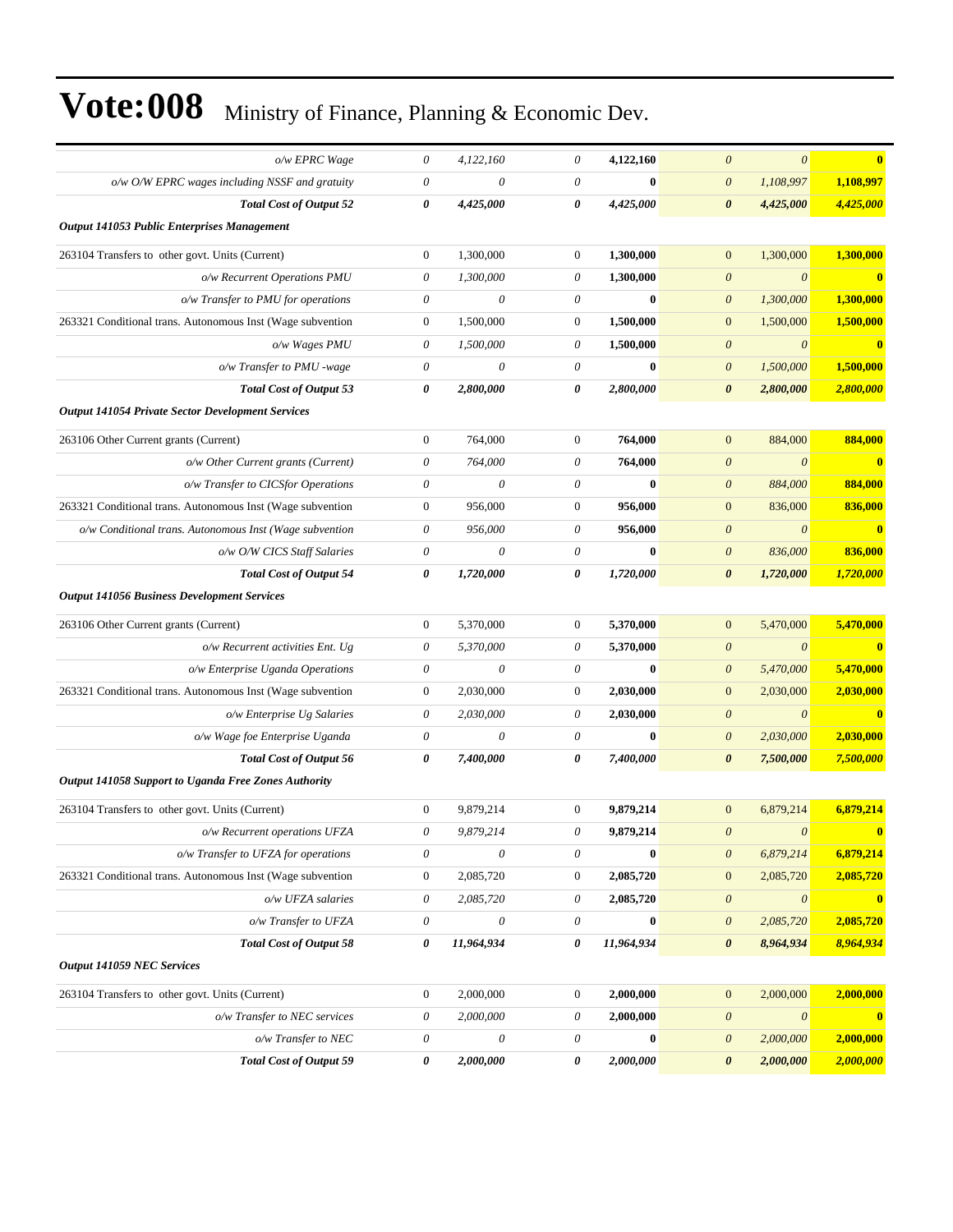| <b>Output 141060 United States African Development Foundation (USADF) Services</b> |         |              |          |              |                       |            |            |
|------------------------------------------------------------------------------------|---------|--------------|----------|--------------|-----------------------|------------|------------|
| 263104 Transfers to other govt. Units (Current)                                    |         | $\mathbf{0}$ | $\Omega$ | $\mathbf{0}$ | $\mathbf{0}$          | 3.600,000  | 3,600,000  |
| o/w Transfer to USADF                                                              | 0       | 0            | 0        | $\mathbf{0}$ | $\theta$              | 3.600,000  | 3,600,000  |
| <b>Total Cost of Output 60</b>                                                     | 0       | 0            | 0        | 0            | $\boldsymbol{\theta}$ | 3,600,000  | 3,600,000  |
| <b>Total Cost Of Outputs Funded</b>                                                | 0       | 39,223,438   | 0        | 39.223.438   | $\bf{0}$              | 41,423,438 | 41,423,438 |
| <b>Total Cost for SubProgramme 09</b>                                              | 182.730 | 41,273,307   | 0        | 41,456,037   | 182,730               | 43,673,307 | 43,856,037 |
| <b>Total Excluding Arrears</b>                                                     | 182.730 | 41,273,307   | 0        | 41.456.037   | 182,730               | 43,673,307 | 43,856,037 |

*Development Budget Estimates*

#### **Project 1003 African Development Foundation**

| Thousand Uganda Shillings                          |                               | 2018/19 Approved Budget |            |              | 2019/20 Approved Estimates    |              |              |
|----------------------------------------------------|-------------------------------|-------------------------|------------|--------------|-------------------------------|--------------|--------------|
| <b>Outputs Funded</b>                              | <b>GoU Dev't External Fin</b> |                         | <b>AIA</b> | <b>Total</b> | <b>GoU Dev't External Fin</b> |              | <b>Total</b> |
| <b>Output 141056 Business Development Services</b> |                               |                         |            |              |                               |              |              |
| 264101 Contributions to Autonomous Institutions    | 3,600,110                     | $\mathbf{0}$            | $\theta$   | 3,600,110    | $\overline{0}$                | $\Omega$     | $\mathbf{0}$ |
| o/w Transfer to USADF                              | 3,600,110                     | 0                       | $\theta$   | 3,600,110    | $\boldsymbol{\theta}$         | $\theta$     | $\mathbf{0}$ |
| Total Cost Of Output 141056                        | 3,600,110                     | 0                       | 0          | 3,600,110    | $\boldsymbol{\theta}$         | $\theta$     | $\theta$     |
| <b>Total Cost for Outputs Funded</b>               | 3,600,110                     | $\mathbf{0}$            | $\theta$   | 3,600,110    | $\overline{0}$                | $\mathbf{0}$ | $\mathbf{0}$ |
| <b>Total Cost for Project: 1003</b>                | 3,600,110                     | $\mathbf{0}$            | $\theta$   | 3,600,110    | $\Omega$                      | $\Omega$     | $\mathbf{0}$ |
| <b>Total Excluding Arrears</b>                     | 3,600,110                     | $\mathbf{0}$            | $\theta$   | 3,600,110    | $\overline{0}$                | $\mathbf{0}$ | $\mathbf{0}$ |

#### **Project 1289 Competitiveness and Enterprise Development Project [CEDP]**

| Thousand Uganda Shillings                              | 2018/19 Approved Budget       |              |                |              | 2019/20 Approved Estimates    |           |              |
|--------------------------------------------------------|-------------------------------|--------------|----------------|--------------|-------------------------------|-----------|--------------|
| <b>Outputs Provided</b>                                | <b>GoU Dev't External Fin</b> |              | <b>AIA</b>     | <b>Total</b> | <b>GoU Dev't External Fin</b> |           | <b>Total</b> |
| Output 141003 Investment climate advisory              |                               |              |                |              |                               |           |              |
| 211102 Contract Staff Salaries                         | 72,000                        | 214,493      | $\overline{0}$ | 286,493      | $\mathbf{0}$                  | 35,000    | 35,000       |
| 221001 Advertising and Public Relations                | $\mathbf{0}$                  | 309,982      | $\mathbf{0}$   | 309,982      | $\mathbf{0}$                  | 55,000    | 55,000       |
| 221002 Workshops and Seminars                          | $\mathbf{0}$                  | 150,000      | $\mathbf{0}$   | 150,000      | $\mathbf{0}$                  | 50,000    | 50,000       |
| 221003 Staff Training                                  | $\Omega$                      | 40,000       | $\Omega$       | 40,000       | $\mathbf{0}$                  | $\Omega$  | $\bf{0}$     |
| 221007 Books, Periodicals & Newspapers                 | $\mathbf{0}$                  | 5,000        | $\mathbf{0}$   | 5,000        | $\mathbf{0}$                  | 5,000     | 5,000        |
| 221011 Printing, Stationery, Photocopying and Binding  | $\mathbf{0}$                  | 41,823       | $\overline{0}$ | 41,823       | $\mathbf{0}$                  | 50,000    | 50,000       |
| 222001 Telecommunications                              | $\mathbf{0}$                  | $\theta$     | $\mathbf{0}$   | $\mathbf{0}$ | $\mathbf{0}$                  | 9,000     | 9,000        |
| 222003 Information and communications technology (ICT) | $\mathbf{0}$                  | 6,059,227    | $\mathbf{0}$   | 6,059,227    | $\mathbf{0}$                  | 2,886,000 | 2,886,000    |
| 223003 Rent – (Produced Assets) to private entities    | $\mathbf{0}$                  | 301,917      | $\overline{0}$ | 301,917      | $\overline{0}$                | 310,000   | 310,000      |
| 223005 Electricity                                     | $\mathbf{0}$                  | 30,000       | $\mathbf{0}$   | 30,000       | $\overline{0}$                | 24,000    | 24,000       |
| 223006 Water                                           | $\mathbf{0}$                  | $\mathbf{0}$ | $\mathbf{0}$   | 0            | $\overline{0}$                | 6,000     | 6,000        |
| 225001 Consultancy Services- Short term                | $\mathbf{0}$                  | 2,473,000    | $\mathbf{0}$   | 2,473,000    | $\mathbf{0}$                  | 1,400,000 | 1,400,000    |
| 225002 Consultancy Services-Long-term                  | $\mathbf{0}$                  | 2,990,891    | $\mathbf{0}$   | 2,990,891    | $\mathbf{0}$                  | 1,821,000 | 1,821,000    |
| 226001 Insurances                                      | $\mathbf{0}$                  | 214,302      | $\mathbf{0}$   | 214,302      | $\overline{0}$                | 84,000    | 84,000       |
| 227004 Fuel, Lubricants and Oils                       | $\Omega$                      | 5,400        | $\overline{0}$ | 5,400        | $\overline{0}$                | 7,200     | 7,200        |
| 228002 Maintenance - Vehicles                          | $\Omega$                      | 14,600       | $\overline{0}$ | 14,600       | $\overline{0}$                | 30,000    | 30,000       |
| 228003 Maintenance - Machinery, Equipment & Furniture  | $\mathbf{0}$                  | $\mathbf{0}$ | $\mathbf{0}$   | $\mathbf{0}$ | $\overline{0}$                | 8,000     | 8,000        |
| 228004 Maintenance - Other                             | $\mathbf{0}$                  | 5,000        | $\mathbf{0}$   | 5,000        | $\overline{0}$                | 10,000    | 10,000       |
| Total Cost Of Output 141003                            | 72,000                        | 12,855,635   | 0              | 12,927,635   | $\boldsymbol{\theta}$         | 6,790,200 | 6,790,200    |
| <b>Total Cost for Outputs Provided</b>                 | 72,000                        | 12,855,635   | $\mathbf{0}$   | 12,927,635   | $\mathbf{0}$                  | 6,790,200 | 6,790,200    |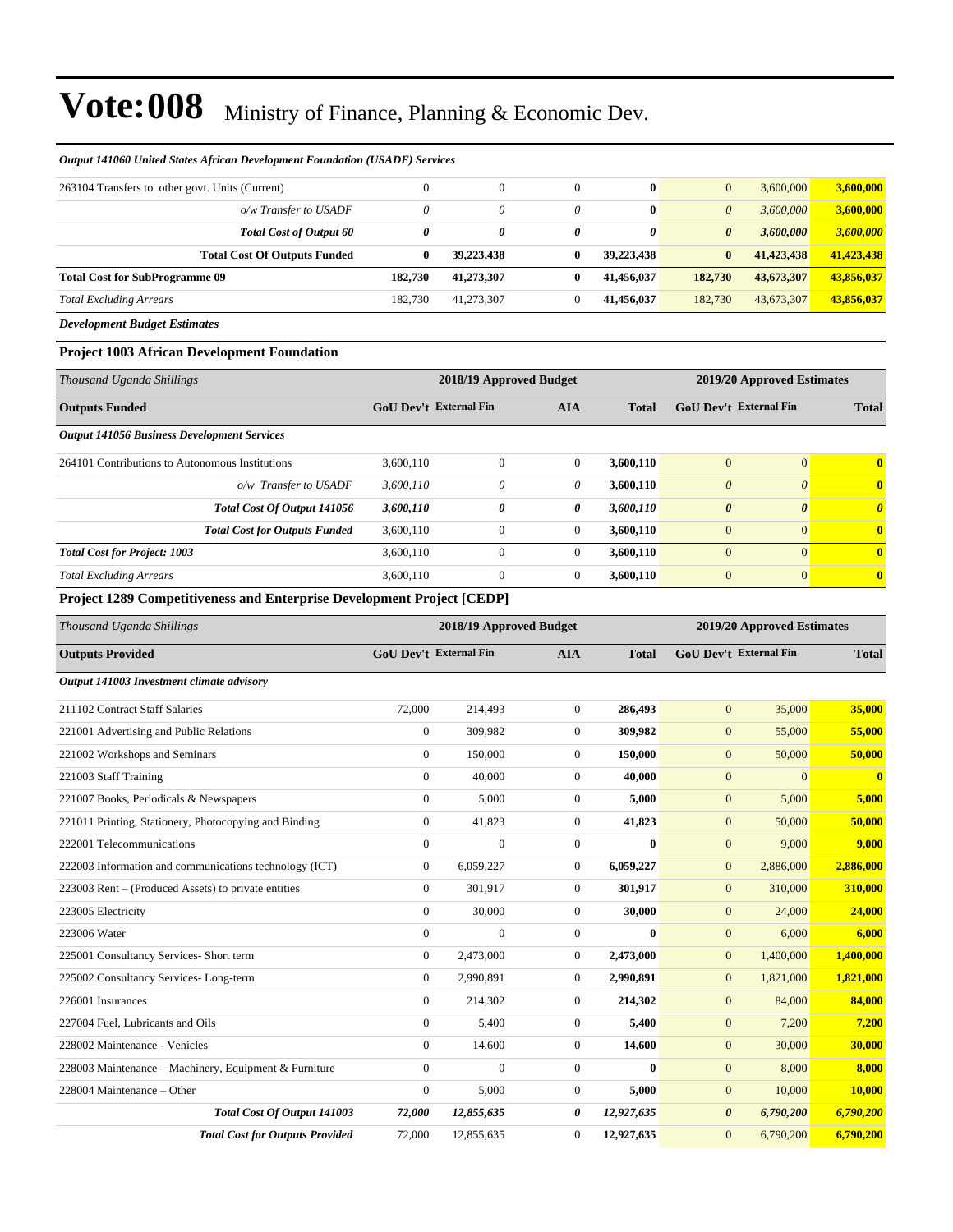| <b>Outputs Funded</b>                                                                        |                       | <b>GoU Dev't External Fin</b> | <b>AIA</b>       | <b>Total</b> |                       | <b>GoU Dev't External Fin</b> | <b>Total</b> |
|----------------------------------------------------------------------------------------------|-----------------------|-------------------------------|------------------|--------------|-----------------------|-------------------------------|--------------|
| <b>Output 141054 Private Sector Development Services</b>                                     |                       |                               |                  |              |                       |                               |              |
| 263106 Other Current grants (Current)                                                        | 670,342               | $\boldsymbol{0}$              | $\boldsymbol{0}$ | 670,342      | 742,342               | $\mathbf{0}$                  | 742,342      |
| o/w Grants to Private Institutions                                                           | 670,342               | 0                             | 0                | 670,342      | $\boldsymbol{\theta}$ | $\boldsymbol{\theta}$         | $\bf{0}$     |
| o/w CEDP UBFC, UHTTI construction and online business<br>registration activities implemented | $\boldsymbol{\theta}$ | 0                             | $\theta$         | $\bf{0}$     | 742,342               | $\boldsymbol{\theta}$         | 742,342      |
| 263204 Transfers to other govt. Units (Capital)                                              | $\boldsymbol{0}$      | 1,900,000                     | 0                | 1,900,000    | $\mathbf{0}$          | $\mathbf{0}$                  | $\bf{0}$     |
| o/w Grants to Private Institutions                                                           | $\theta$              | 1,900,000                     | 0                | 1,900,000    | $\boldsymbol{\theta}$ | $\boldsymbol{\theta}$         | $\bf{0}$     |
| Total Cost Of Output 141054                                                                  | 670,342               | 1,900,000                     | 0                | 2,570,342    | 742,342               | $\boldsymbol{\theta}$         | 742,342      |
| <b>Total Cost for Outputs Funded</b>                                                         | 670,342               | 1,900,000                     | $\boldsymbol{0}$ | 2,570,342    | 742,342               | $\mathbf{0}$                  | 742,342      |
| <b>Capital Purchases</b>                                                                     |                       | GoU Dev't External Fin        | <b>AIA</b>       | <b>Total</b> |                       | GoU Dev't External Fin        | <b>Total</b> |
| <b>Output 141072 Government Buildings and Administrative Infrastructure</b>                  |                       |                               |                  |              |                       |                               |              |
| 312101 Non-Residential Buildings                                                             | $\overline{0}$        | 34,988,896                    | $\boldsymbol{0}$ | 34,988,896   | $\mathbf{0}$          | 12,553,734                    | 12,553,734   |
| 312201 Transport Equipment                                                                   | $\mathbf{0}$          | 3,458,000                     | 0                | 3,458,000    | $\mathbf{0}$          | $\mathbf{0}$                  | $\mathbf{0}$ |
| 312202 Machinery and Equipment                                                               | $\mathbf{0}$          | 2,800,000                     | $\boldsymbol{0}$ | 2,800,000    | $\mathbf{0}$          | 3,100,000                     | 3.100.000    |
| 312203 Furniture & Fixtures                                                                  | $\mathbf{0}$          | 700,000                       | $\boldsymbol{0}$ | 700,000      | $\mathbf{0}$          | 1,000,000                     | 1,000,000    |
| <b>Total Cost Of Output 141072</b>                                                           | 0                     | 41,946,896                    | 0                | 41,946,896   | $\boldsymbol{\theta}$ | 16,653,734                    | 16,653,734   |
| <b>Total Cost for Capital Purchases</b>                                                      | $\theta$              | 41,946,896                    | $\boldsymbol{0}$ | 41,946,896   | $\mathbf{0}$          | 16,653,734                    | 16,653,734   |
| <b>Total Cost for Project: 1289</b>                                                          | 742,342               | 56,702,531                    | $\boldsymbol{0}$ | 57,444,874   | 742,342               | 23,443,934                    | 24,186,276   |
| <b>Total Excluding Arrears</b>                                                               | 742,342               | 56,702,531                    | $\boldsymbol{0}$ | 57,444,874   | 742,342               | 23,443,934                    | 24,186,276   |
| Project 1338 Skills Development Project                                                      |                       |                               |                  |              |                       |                               |              |
|                                                                                              |                       |                               |                  |              |                       |                               |              |
| Thousand Uganda Shillings                                                                    |                       | 2018/19 Approved Budget       |                  |              |                       | 2019/20 Approved Estimates    |              |
| <b>Outputs Provided</b>                                                                      |                       | <b>GoU Dev't External Fin</b> | AIA              | <b>Total</b> |                       | <b>GoU Dev't External Fin</b> | <b>Total</b> |
| Output 141003 Investment climate advisory                                                    |                       |                               |                  |              |                       |                               |              |
| 211102 Contract Staff Salaries                                                               | $\mathbf{0}$          | 537,660                       | $\mathbf{0}$     | 537,660      | $\boldsymbol{0}$      | 300,000                       | 300,000      |
| 211103 Allowances (Inc. Casuals, Temporary)                                                  | $\boldsymbol{0}$      | 84,005                        | $\boldsymbol{0}$ | 84,005       | $\mathbf{0}$          | 32,800                        | 32,800       |
| 221001 Advertising and Public Relations                                                      | $\boldsymbol{0}$      | 114,900                       | $\boldsymbol{0}$ | 114,900      | $\mathbf{0}$          | 114,900                       | 114,900      |
| 221002 Workshops and Seminars                                                                | $\mathbf{0}$          | 147,600                       | $\overline{0}$   | 147,600      | $\mathbf{0}$          | 130,000                       | 130,000      |
| 221003 Staff Training                                                                        | $\boldsymbol{0}$      | 82,800                        | $\overline{0}$   | 82,800       | $\mathbf{0}$          | 240,000                       | 240,000      |
| 221007 Books, Periodicals & Newspapers                                                       | $\boldsymbol{0}$      | 6,200                         | $\boldsymbol{0}$ | 6,200        | $\boldsymbol{0}$      | 6,200                         | 6,200        |
| 221008 Computer supplies and Information Technology (IT)                                     | $\boldsymbol{0}$      | $\mathbf{0}$                  | $\boldsymbol{0}$ | $\bf{0}$     | $\boldsymbol{0}$      | 30,000                        | 30,000       |
| 221009 Welfare and Entertainment                                                             | $\boldsymbol{0}$      | 9,280                         | $\boldsymbol{0}$ | 9,280        | $\boldsymbol{0}$      | 30,000                        | 30,000       |
| 221011 Printing, Stationery, Photocopying and Binding                                        | 0                     | 50,000                        | $\boldsymbol{0}$ | 50,000       | $\mathbf{0}$          | 36,000                        | 36,000       |
| 222001 Telecommunications                                                                    | $\mathbf{0}$          | 64,360                        | $\boldsymbol{0}$ | 64,360       | $\boldsymbol{0}$      | 34,320                        | 34,320       |
| 222003 Information and communications technology (ICT)                                       | $\boldsymbol{0}$      | $\boldsymbol{0}$              | $\boldsymbol{0}$ | $\mathbf{0}$ | $\boldsymbol{0}$      | 30,000                        | 30,000       |
| 223003 Rent – (Produced Assets) to private entities                                          | $\boldsymbol{0}$      | 259,200                       | $\boldsymbol{0}$ | 259,200      | $\mathbf{0}$          | 300,000                       | 300,000      |
| 224004 Cleaning and Sanitation                                                               | $\mathbf{0}$          | 7,800                         | $\boldsymbol{0}$ | 7,800        | $\boldsymbol{0}$      | 10,000                        | 10,000       |
| 225001 Consultancy Services- Short term                                                      | 0                     | 1,006,000                     | $\boldsymbol{0}$ | 1,006,000    | $\boldsymbol{0}$      | 1,500,000                     | 1,500,000    |
| 225002 Consultancy Services-Long-term                                                        | $\mathbf{0}$          | 798,660                       | $\boldsymbol{0}$ | 798,660      | $\mathbf{0}$          | 1,600,000                     | 1,600,000    |
| 226001 Insurances                                                                            | $\mathbf{0}$          | 40,000                        | $\boldsymbol{0}$ | 40,000       | $\boldsymbol{0}$      | 60,000                        | 60,000       |
| 227001 Travel inland                                                                         | $\boldsymbol{0}$      | $\boldsymbol{0}$              | $\boldsymbol{0}$ | $\bf{0}$     | $\mathbf{0}$          | 100,805                       | 100,805      |
| 227004 Fuel, Lubricants and Oils                                                             | $\mathbf{0}$          | 40,000                        | $\boldsymbol{0}$ | 40,000       | $\boldsymbol{0}$      | 50,000                        | 50,000       |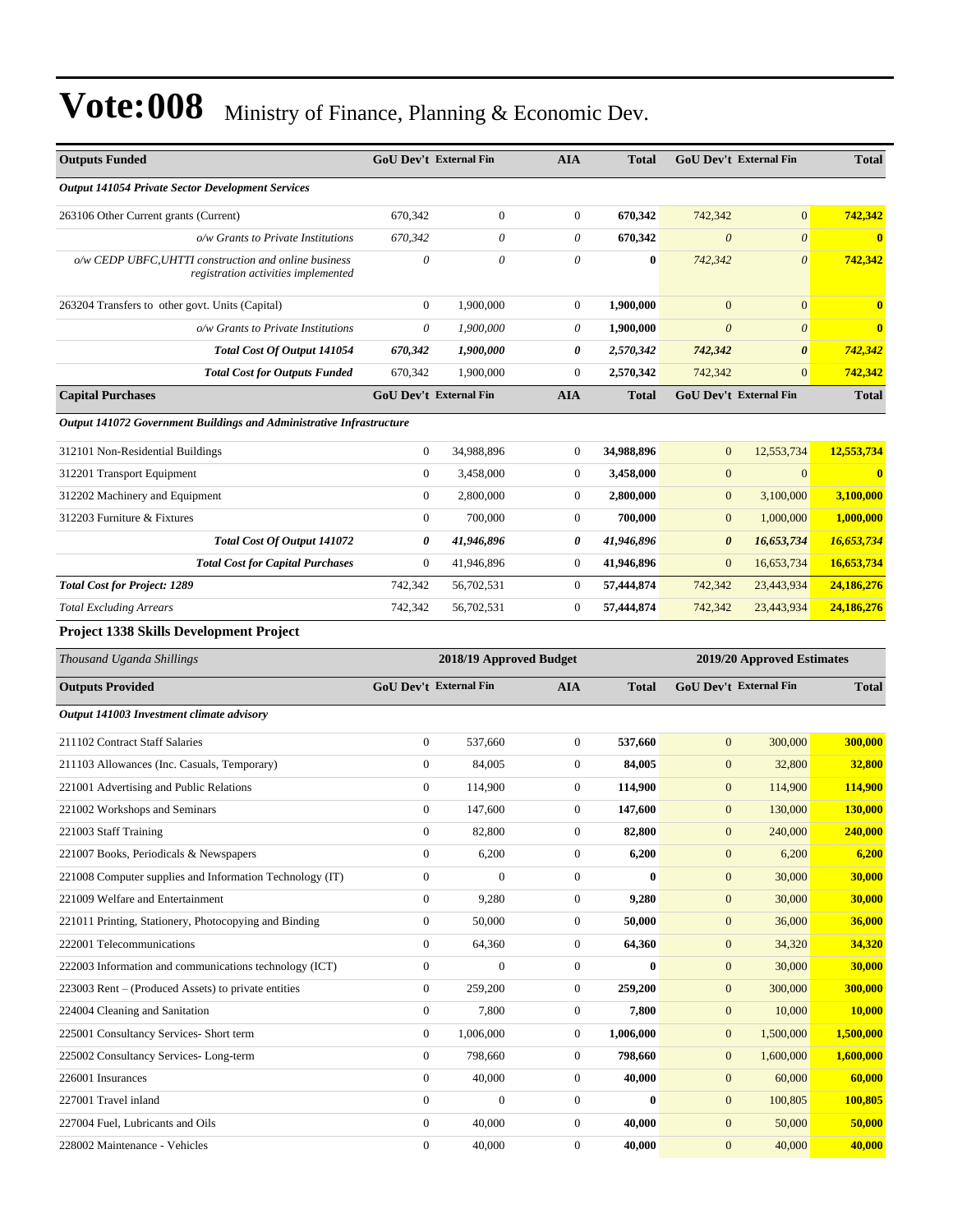| 228004 Maintenance – Other                                           | $\mathbf{0}$                  | 21,000                  | 0                | 21,000       | $\boldsymbol{0}$      | 25,000                        | 25,000                |
|----------------------------------------------------------------------|-------------------------------|-------------------------|------------------|--------------|-----------------------|-------------------------------|-----------------------|
| Total Cost Of Output 141003                                          | 0                             | 3,309,465               | 0                | 3,309,465    | $\boldsymbol{\theta}$ | 4,670,025                     | 4,670,025             |
| <b>Total Cost for Outputs Provided</b>                               | $\mathbf{0}$                  | 3,309,465               | $\overline{0}$   | 3,309,465    | $\mathbf{0}$          | 4,670,025                     | 4,670,025             |
| <b>Outputs Funded</b>                                                | GoU Dev't External Fin        |                         | AIA              | <b>Total</b> |                       | <b>GoU Dev't External Fin</b> | <b>Total</b>          |
| <b>Output 141056 Business Development Services</b>                   |                               |                         |                  |              |                       |                               |                       |
| 263104 Transfers to other govt. Units (Current)                      | $\boldsymbol{0}$              | 9,051,687               | 0                | 9,051,687    | $\mathbf{0}$          | $\mathbf{0}$                  | $\bf{0}$              |
| o/w Support to Private sector Enterprises                            | 0                             | 9,051,687               | 0                | 9,051,687    | $\boldsymbol{0}$      | $\boldsymbol{\theta}$         | $\bf{0}$              |
| 263106 Other Current grants (Current)                                | $\mathbf{0}$                  | 15,000,000              | $\boldsymbol{0}$ | 15,000,000   | $\boldsymbol{0}$      | 16,255,785                    | 16,255,785            |
| $o/w$ Grants                                                         | $\theta$                      | 15,000,000              | 0                | 15,000,000   | $\boldsymbol{0}$      | $\boldsymbol{\theta}$         | $\mathbf{0}$          |
| o/w Grants to Enterprises for Skills enhancement                     | $\boldsymbol{\theta}$         | $\theta$                | 0                | $\bf{0}$     | $\boldsymbol{0}$      | 16,255,785                    | 16,255,785            |
| Total Cost Of Output 141056                                          | 0                             | 24,051,687              | 0                | 24,051,687   | $\boldsymbol{\theta}$ | 16,255,785                    | 16,255,785            |
| <b>Total Cost for Outputs Funded</b>                                 | $\boldsymbol{0}$              | 24,051,687              | $\boldsymbol{0}$ | 24,051,687   | $\mathbf{0}$          | 16,255,785                    | 16,255,785            |
| <b>Capital Purchases</b>                                             | <b>GoU Dev't External Fin</b> |                         | <b>AIA</b>       | <b>Total</b> |                       | <b>GoU Dev't External Fin</b> | <b>Total</b>          |
| Output 141072 Government Buildings and Administrative Infrastructure |                               |                         |                  |              |                       |                               |                       |
| 312203 Furniture & Fixtures                                          | $\mathbf{0}$                  | $\mathbf{0}$            | $\overline{0}$   | $\bf{0}$     | $\mathbf{0}$          | 20,000                        | 20,000                |
| Total Cost Of Output 141072                                          | $\boldsymbol{\theta}$         | 0                       | 0                | $\theta$     | $\boldsymbol{\theta}$ | 20,000                        | 20,000                |
| <b>Total Cost for Capital Purchases</b>                              | $\boldsymbol{0}$              | $\overline{0}$          | $\boldsymbol{0}$ | $\bf{0}$     | $\mathbf{0}$          | 20,000                        | 20.000                |
| <b>Total Cost for Project: 1338</b>                                  | $\mathbf{0}$                  | 27,361,152              | $\mathbf{0}$     | 27,361,152   | $\mathbf{0}$          | 20,945,810                    | 20,945,810            |
| <b>Total Excluding Arrears</b>                                       | $\mathbf{0}$                  | 27,361,152              | $\boldsymbol{0}$ | 27,361,152   | $\mathbf{0}$          | 20,945,810                    | 20,945,810            |
| Project 1427 Uganda Clean Cooking Supply Chain Expansion Project     |                               |                         |                  |              |                       |                               |                       |
| Thousand Uganda Shillings                                            |                               | 2018/19 Approved Budget |                  |              |                       | 2019/20 Approved Estimates    |                       |
|                                                                      |                               |                         |                  |              |                       |                               |                       |
| <b>Outputs Funded</b>                                                | <b>GoU Dev't External Fin</b> |                         | <b>AIA</b>       | <b>Total</b> |                       | <b>GoU Dev't External Fin</b> | <b>Total</b>          |
| <b>Output 141056 Business Development Services</b>                   |                               |                         |                  |              |                       |                               |                       |
| 263104 Transfers to other govt. Units (Current)                      | $\mathbf{0}$                  | 3,024,211               | $\boldsymbol{0}$ | 3,024,211    | $\mathbf{0}$          | $\overline{0}$                | $\bf{0}$              |
| o/w Transfer to Clean Cooking                                        | $\theta$                      | 3,024,211               | 0                | 3,024,211    | $\boldsymbol{0}$      | $\theta$                      | $\bf{0}$              |
| Total Cost Of Output 141056                                          | 0                             | 3,024,211               | 0                | 3,024,211    | $\boldsymbol{\theta}$ | $\boldsymbol{\theta}$         | $\boldsymbol{\theta}$ |
| <b>Total Cost for Outputs Funded</b>                                 | $\mathbf{0}$                  | 3,024,211               | $\boldsymbol{0}$ | 3,024,211    | $\mathbf{0}$          | $\mathbf{0}$                  | $\bf{0}$              |
| <b>Total Cost for Project: 1427</b>                                  | $\mathbf{0}$                  | 3,024,211               | 0                | 3,024,211    | $\mathbf{0}$          | $\mathbf{0}$                  | $\bf{0}$              |
| <b>Total Excluding Arrears</b>                                       | $\mathbf{0}$                  | 3,024,211               | $\boldsymbol{0}$ | 3,024,211    | $\mathbf{0}$          | $\mathbf{0}$                  | $\bf{0}$              |
|                                                                      | GoU                           | <b>External Fin</b>     | <b>AIA</b>       | Total        | GoU                   | <b>External Fin</b>           | Total                 |
| <b>Total Cost for Programme 10</b>                                   | 45,798,489                    | 87,087,894              | 0                | 132,886,383  | 44,598,379            | 44,389,744                    | 88,988,123            |
| <b>Total Excluding Arrears</b>                                       | 45,798,489                    | 87,087,894              | 0                | 132,886,383  | 44,598,379            | 44,389,744                    | 88,988,123            |
| Programme : 1411 Financial Sector Development                        |                               |                         |                  |              |                       |                               |                       |
| <b>Recurrent Budget Estimates</b>                                    |                               |                         |                  |              |                       |                               |                       |
| <b>SubProgramme 29 Financial Services</b>                            |                               |                         |                  |              |                       |                               |                       |
| Thousand Uganda Shillings                                            |                               | 2018/19 Approved Budget |                  |              |                       | 2019/20 Approved Estimates    |                       |
| <b>Outputs Provided</b>                                              | Wage                          | Non Wage                | AIA              | <b>Total</b> | Wage                  | Non Wage                      | <b>Total</b>          |
| Output 141101 Financial Sector Policy, Oversight and Analysis        |                               |                         |                  |              |                       |                               |                       |
| 211101 General Staff Salaries                                        | 190,554                       | $\boldsymbol{0}$        | $\boldsymbol{0}$ | 190,554      | 190,554               | $\mathbf{0}$                  | 190,554               |
| 211103 Allowances (Inc. Casuals, Temporary)                          | $\boldsymbol{0}$              | 80,000                  | $\boldsymbol{0}$ | 80,000       | $\mathbf{0}$          | 101,120                       | 101,120               |
| 221002 Workshops and Seminars                                        | $\boldsymbol{0}$              | 120,000                 | $\boldsymbol{0}$ | 120,000      | $\boldsymbol{0}$      | 228,000                       | 228,000               |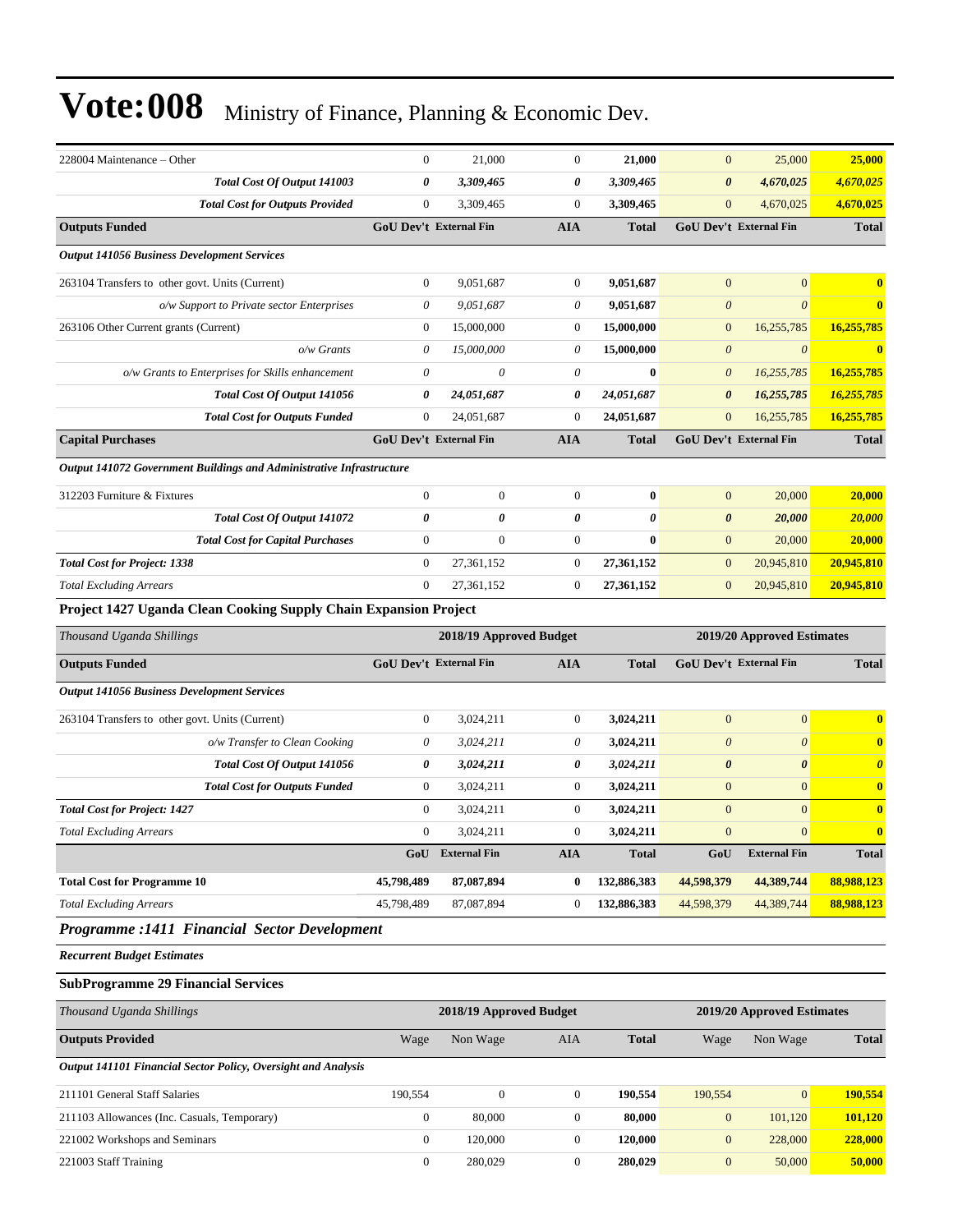| 221005 Hire of Venue (chairs, projector, etc)                    | $\boldsymbol{0}$ | 35,787           | $\boldsymbol{0}$      | 35,787       | $\mathbf{0}$          | 40,000                    | 40,000                  |
|------------------------------------------------------------------|------------------|------------------|-----------------------|--------------|-----------------------|---------------------------|-------------------------|
| 221007 Books, Periodicals & Newspapers                           | $\boldsymbol{0}$ | 5,250            | $\boldsymbol{0}$      | 5,250        | $\mathbf{0}$          | $\overline{0}$            | $\overline{\mathbf{0}}$ |
| 221011 Printing, Stationery, Photocopying and Binding            | $\boldsymbol{0}$ | 15,500           | $\boldsymbol{0}$      | 15,500       | $\mathbf{0}$          | 10,000                    | 10,000                  |
| 221012 Small Office Equipment                                    | $\boldsymbol{0}$ | 20,000           | $\mathbf{0}$          | 20,000       | $\boldsymbol{0}$      | 12,000                    | 12,000                  |
| 221016 IFMS Recurrent costs                                      | $\overline{0}$   | $\boldsymbol{0}$ | $\mathbf{0}$          | $\bf{0}$     | $\mathbf{0}$          | 4,000                     | 4,000                   |
| 222001 Telecommunications                                        | $\overline{0}$   | $\overline{0}$   | $\mathbf{0}$          | $\mathbf{0}$ | $\boldsymbol{0}$      | 2,000                     | 2,000                   |
| 225001 Consultancy Services- Short term                          | $\boldsymbol{0}$ | 160,000          | $\boldsymbol{0}$      | 160,000      | $\boldsymbol{0}$      | 200,000                   | 200,000                 |
| 227001 Travel inland                                             | $\boldsymbol{0}$ | 100,000          | $\boldsymbol{0}$      | 100,000      | $\mathbf{0}$          | 140,000                   | <b>140,000</b>          |
| 227002 Travel abroad                                             | $\boldsymbol{0}$ | 100,000          | $\mathbf{0}$          | 100,000      | $\boldsymbol{0}$      | 49,446                    | 49,446                  |
| 227004 Fuel, Lubricants and Oils                                 | $\overline{0}$   | 20,000           | $\mathbf{0}$          | 20,000       | $\mathbf{0}$          | 120,000                   | 120,000                 |
| 228002 Maintenance - Vehicles                                    | $\overline{0}$   | 20,000           | $\mathbf{0}$          | 20,000       | $\mathbf{0}$          | 20,000                    | 20,000                  |
| 228003 Maintenance - Machinery, Equipment & Furniture            | $\boldsymbol{0}$ | 20,000           | $\mathbf{0}$          | 20,000       | $\boldsymbol{0}$      | $\overline{0}$            | $\bf{0}$                |
| <b>Total Cost of Output 01</b>                                   | 190,554          | 976,566          | 0                     | 1,167,120    | 190,554               | 976,566                   | 1,167,120               |
| Output 141102 Coordination of Banking and Non-Banking Sector     |                  |                  |                       |              |                       |                           |                         |
| 211103 Allowances (Inc. Casuals, Temporary)                      | $\boldsymbol{0}$ | 60,000           | $\boldsymbol{0}$      | 60,000       | $\mathbf{0}$          | 36,000                    | 36,000                  |
| 221002 Workshops and Seminars                                    | $\mathbf{0}$     | 100,000          | $\mathbf{0}$          | 100,000      | $\mathbf{0}$          | 200,000                   | 200,000                 |
| 221003 Staff Training                                            | $\boldsymbol{0}$ | 150,000          | $\mathbf{0}$          | 150,000      | $\boldsymbol{0}$      | 100,000                   | 100,000                 |
| 221011 Printing, Stationery, Photocopying and Binding            | $\boldsymbol{0}$ | 25,787           | $\mathbf{0}$          | 25,787       | $\mathbf{0}$          | $\overline{0}$            | $\bf{0}$                |
| 222001 Telecommunications                                        | $\boldsymbol{0}$ | 24,000           | $\mathbf{0}$          | 24,000       | $\mathbf{0}$          | $\overline{0}$            | $\bf{0}$                |
| 225001 Consultancy Services- Short term                          | $\boldsymbol{0}$ | 40,000           | $\mathbf{0}$          | 40,000       | $\boldsymbol{0}$      | 200,000                   | 200,000                 |
| 227001 Travel inland                                             | $\mathbf{0}$     | 100,000          | $\mathbf{0}$          | 100,000      | $\mathbf{0}$          | 200,000                   | 200,000                 |
| 227002 Travel abroad                                             | $\boldsymbol{0}$ | $\overline{0}$   | $\mathbf{0}$          | $\bf{0}$     | $\boldsymbol{0}$      | 50,000                    | 50,000                  |
| 227004 Fuel, Lubricants and Oils                                 | $\boldsymbol{0}$ | 80,000           | $\mathbf{0}$          | 80,000       | $\boldsymbol{0}$      | 59,787                    | 59,787                  |
| 228002 Maintenance - Vehicles                                    | $\boldsymbol{0}$ | 16,000           | $\boldsymbol{0}$      | 16,000       | $\boldsymbol{0}$      | $\mathbf{0}$              | $\bf{0}$                |
| <b>Total Cost of Output 02</b>                                   | 0                | 595,787          | 0                     | 595,787      | $\boldsymbol{\theta}$ | 845,787                   | 845,787                 |
| Output 141103 Strengthening of the Microfinance Policy Framework |                  |                  |                       |              |                       |                           |                         |
| 211103 Allowances (Inc. Casuals, Temporary)                      | $\mathbf{0}$     | 35,787           | $\mathbf{0}$          | 35,787       | $\mathbf{0}$          | 40,000                    | 40,000                  |
| 221002 Workshops and Seminars                                    | $\boldsymbol{0}$ | 50,000           | $\mathbf{0}$          | 50,000       | $\mathbf{0}$          | 20,000                    | 20,000                  |
| 221003 Staff Training                                            | $\overline{0}$   | 90,000           | $\boldsymbol{0}$      | 90,000       | $\mathbf{0}$          | 100,000                   | 100,000                 |
| 221005 Hire of Venue (chairs, projector, etc)                    | $\boldsymbol{0}$ | 20,000           | $\boldsymbol{0}$      | 20,000       | $\mathbf{0}$          | $\boldsymbol{0}$          | $\bf{0}$                |
| 221007 Books, Periodicals & Newspapers                           | $\boldsymbol{0}$ | 10,000           | 0                     | 10,000       | $\boldsymbol{0}$      | 1,233                     | 1,233                   |
| 221016 IFMS Recurrent costs                                      | $\mathbf{0}$     | 10,000           | $\boldsymbol{0}$      | 10,000       | $\mathbf{0}$          | $\overline{0}$            | $\bf{0}$                |
| 225001 Consultancy Services- Short term                          | $\boldsymbol{0}$ | 200,000          | $\mathbf{0}$          | 200,000      | $\boldsymbol{0}$      | 150,000                   | 150,000                 |
| 227001 Travel inland                                             | $\boldsymbol{0}$ | 100,000          | $\mathbf{0}$          | 100,000      | $\boldsymbol{0}$      | 80,000                    | 80,000                  |
| 227002 Travel abroad                                             | $\boldsymbol{0}$ | 80,000           | $\boldsymbol{0}$      | 80,000       | $\boldsymbol{0}$      | 50,000                    | 50,000                  |
| 227004 Fuel, Lubricants and Oils                                 | $\boldsymbol{0}$ | $\overline{0}$   | $\mathbf{0}$          | $\bf{0}$     | $\boldsymbol{0}$      | 120,000                   | 120,000                 |
| 228002 Maintenance - Vehicles                                    | $\boldsymbol{0}$ | $\boldsymbol{0}$ | $\boldsymbol{0}$      | $\bf{0}$     | $\mathbf{0}$          | 34,554                    | 34,554                  |
| <b>Total Cost of Output 03</b>                                   | 0                | 595,787          | 0                     | 595,787      | $\boldsymbol{\theta}$ | 595,787                   | 595,787                 |
| <b>Total Cost Of Outputs Provided</b>                            | 190,554          | 2,168,140        | $\bf{0}$              | 2,358,694    | 190,554               | 2,418,140                 | 2,608,694               |
| <b>Outputs Funded</b>                                            | Wage             | Non Wage         | <b>AIA</b>            | <b>Total</b> | Wage                  | Non Wage                  | <b>Total</b>            |
| Output 141151 Capital Markets Authority services                 |                  |                  |                       |              |                       |                           |                         |
| 263104 Transfers to other govt. Units (Current)                  | $\mathbf{0}$     | 1,068,000        | 801,813               | 1,869,813    | $\mathbf{0}$          | 2,174,000                 | 2,174,000               |
| o/w CMA Activities                                               | $\theta$         | 1,068,000        | 801,813               | 1,869,813    | $\boldsymbol{\theta}$ | $\boldsymbol{\mathit{0}}$ | $\overline{\mathbf{0}}$ |
| o/w Other CMA Activities                                         | 0                | 0                | $\boldsymbol{\theta}$ | $\bf{0}$     | $\boldsymbol{\theta}$ | 2,174,000                 | 2,174,000               |
|                                                                  |                  |                  |                       |              |                       |                           |                         |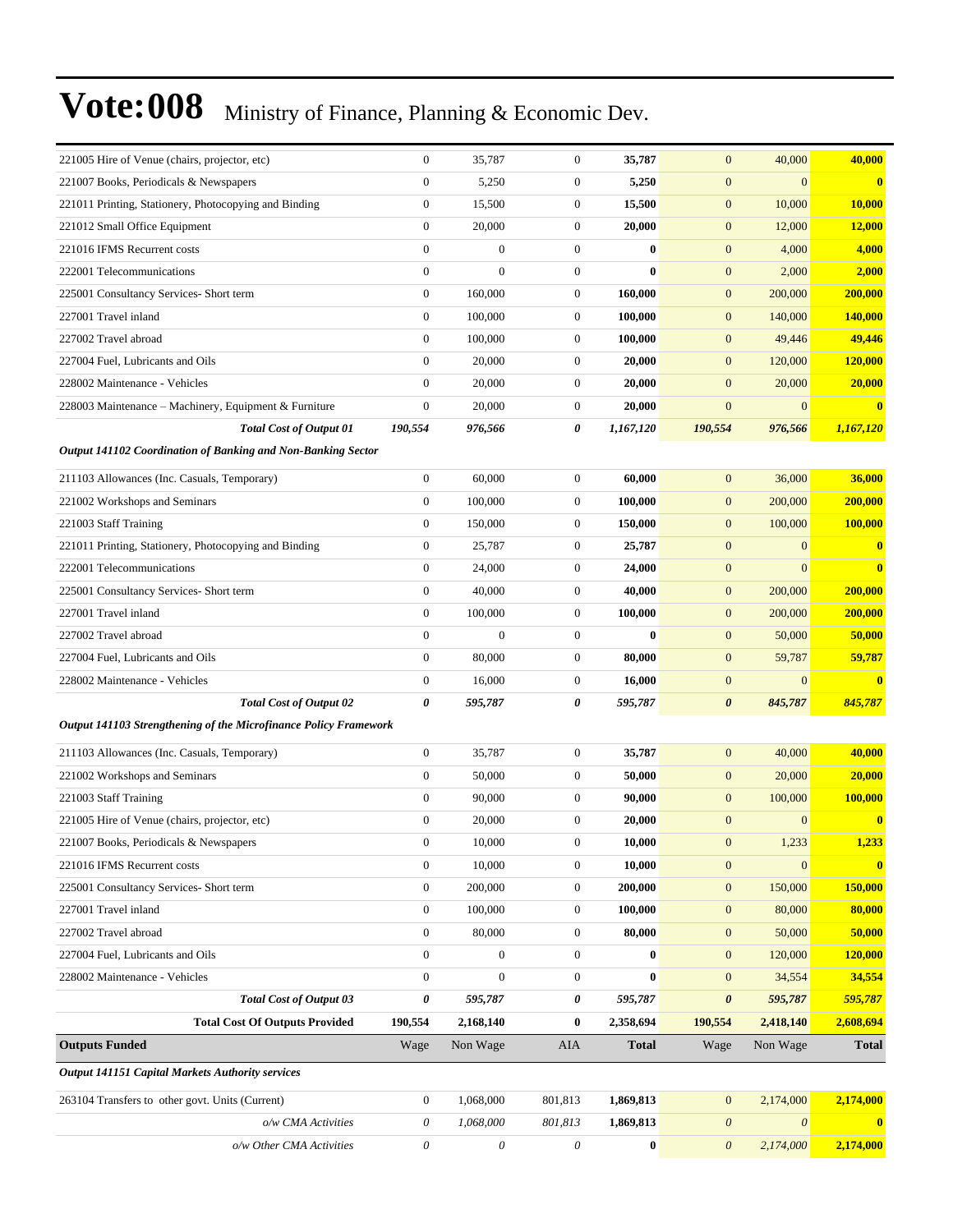| 263321 Conditional trans. Autonomous Inst (Wage subvention             | $\boldsymbol{0}$          | 3,700,000                 | $\mathbf{0}$          | 3,700,000  | $\boldsymbol{0}$          | 3,700,000             | 3,700,000        |
|------------------------------------------------------------------------|---------------------------|---------------------------|-----------------------|------------|---------------------------|-----------------------|------------------|
| o/w Wage CMA                                                           | $\theta$                  | 3,700,000                 | $\theta$              | 3,700,000  | $\boldsymbol{\theta}$     | $\theta$              | $\bf{0}$         |
| o/w CMA Staff Wage                                                     | $\theta$                  | $\boldsymbol{\theta}$     | $\theta$              | $\bf{0}$   | $\boldsymbol{\mathit{0}}$ | 3,700,000             | 3,700,000        |
| <b>Total Cost of Output 51</b>                                         | 0                         | 4,768,000                 | 801,813               | 5,569,813  | $\boldsymbol{\theta}$     | 5,874,000             | 5,874,000        |
| Output 141152 Uganda Retirement Benefits Regulatory Authority Services |                           |                           |                       |            |                           |                       |                  |
| 263104 Transfers to other govt. Units (Current)                        | $\boldsymbol{0}$          | 3,044,931                 | 3,920,000             | 6,964,931  | $\boldsymbol{0}$          | 8,815,744             | 8,815,744        |
| o/w URBRA Activities                                                   | $\boldsymbol{\theta}$     | 3,044,931                 | 3,920,000             | 6,964,931  | $\boldsymbol{\mathit{0}}$ | $\theta$              | $\bf{0}$         |
| o/w Transfer to URBRA                                                  | $\boldsymbol{\theta}$     | $\boldsymbol{\theta}$     | $\theta$              | $\bf{0}$   | $\boldsymbol{\mathit{0}}$ | 8,815,744             | 8,815,744        |
| 263321 Conditional trans. Autonomous Inst (Wage subvention             | $\mathbf{0}$              | 2,955,069                 | $\boldsymbol{0}$      | 2,955,069  | $\boldsymbol{0}$          | 2,955,069             | 2,955,069        |
| o/w Wage URBRA                                                         | $\theta$                  | 2,955,069                 | $\theta$              | 2,955,069  | $\boldsymbol{\mathit{0}}$ | $\theta$              | $\mathbf{0}$     |
| o/w URBRA Staff Wage                                                   | $\boldsymbol{\mathit{0}}$ | $\boldsymbol{\theta}$     | $\theta$              | $\bf{0}$   | $\boldsymbol{\mathit{0}}$ | 2,955,069             | 2,955,069        |
| <b>Total Cost of Output 52</b>                                         | 0                         | 6,000,000                 | 3,920,000             | 9,920,000  | $\boldsymbol{\theta}$     | 11,770,813            | 11,770,813       |
| Output 141153 Capitalization of Institutions and Financing Schemes     |                           |                           |                       |            |                           |                       |                  |
| 263106 Other Current grants (Current)                                  | $\boldsymbol{0}$          | 70,028,000                | $\mathbf{0}$          | 70,028,000 | $\overline{0}$            | 150,028,000           | 150,028,000      |
| o/w Capitalisation of UDB                                              | $\theta$                  | 53,500,000                | $\theta$              | 53,500,000 | $\boldsymbol{\theta}$     | $\boldsymbol{\theta}$ | $\bf{0}$         |
| o/w Agricultural Insurance Scheme                                      | $\theta$                  | 5,000,000                 | $\boldsymbol{\theta}$ | 5,000,000  | $\boldsymbol{\theta}$     | $\theta$              | $\bf{0}$         |
| o/w Subscription PTA Bank                                              | 0                         | 2,500,000                 | $\theta$              | 2,500,000  | $\boldsymbol{\theta}$     | $\boldsymbol{\theta}$ | $\bf{0}$         |
| o/w Subscription to IDB                                                | $\theta$                  | 2,000,000                 | $\theta$              | 2,000,000  | $\boldsymbol{\theta}$     | $\boldsymbol{0}$      | $\bf{0}$         |
| o/w Marketing strategy for Agricultural Credit Facility                | $\boldsymbol{\theta}$     | 600,000                   | $\theta$              | 600,000    | $\boldsymbol{\theta}$     | $\boldsymbol{\theta}$ | $\bf{0}$         |
| o/w Capitalisation of Post Bank                                        | $\theta$                  | 4,746,193                 | $\theta$              | 4,746,193  | $\boldsymbol{\theta}$     | $\boldsymbol{0}$      | $\bf{0}$         |
| o/w<br>Capitalisation of ADB                                           | $\boldsymbol{\theta}$     | 1,681,807                 | $\theta$              | 1,681,807  | $\boldsymbol{\mathit{0}}$ | $\theta$              | $\bf{0}$         |
| o/w Capitalization of UDB                                              | $\boldsymbol{\theta}$     | $\boldsymbol{\theta}$     | $\boldsymbol{\theta}$ | $\bf{0}$   | $\boldsymbol{\theta}$     | 103,500,000           | 103,500,000      |
| o/w Agricultural Insurance Scheme                                      | $\boldsymbol{\theta}$     | $\theta$                  | $\theta$              | $\bf{0}$   | $\boldsymbol{\theta}$     | 5,000,000             | 5,000,000        |
| o/w Capitalization of Trade Development Bank (TDB)                     | $\theta$                  | $\boldsymbol{\theta}$     | $\theta$              | $\bf{0}$   | $\boldsymbol{\theta}$     | 2,500,000             | 2,500,000        |
| o/w Capitalization of IDB                                              | $\boldsymbol{\mathit{0}}$ | 0                         | $\theta$              | $\bf{0}$   | $\boldsymbol{\mathit{0}}$ | 2,000,000             | 2,000,000        |
| o/w Marketing for Agricultural Credit Facility                         | $\boldsymbol{\mathit{0}}$ | $\boldsymbol{\theta}$     | $\theta$              | $\bf{0}$   | $\boldsymbol{\theta}$     | 600,000               | 600,000          |
| o/w Capitalization of Post Bank                                        | $\boldsymbol{\mathit{0}}$ | $\boldsymbol{\theta}$     | $\theta$              | $\bf{0}$   | $\theta$                  | 4,746,193             | 4,746,193        |
| o/w Capitalization of ADB                                              | $\boldsymbol{\theta}$     | $\theta$                  | $\theta$              | $\bf{0}$   | $\boldsymbol{\theta}$     | 1,681,807             | 1,681,807        |
| o/w Capitalize Housing Finance Bank                                    | $\boldsymbol{\mathit{0}}$ | $\theta$                  | $\theta$              | $\bf{0}$   | $\boldsymbol{\theta}$     | 30,000,000            | 30,000,000       |
| <b>Total Cost of Output 53</b>                                         | 0                         | 70,028,000                | $\boldsymbol{\theta}$ | 70,028,000 | $\boldsymbol{\theta}$     | 150,028,000           | 150,028,000      |
| Output 141154 Uganda Micro-Finance Regulatory Authority Services       |                           |                           |                       |            |                           |                       |                  |
| 263104 Transfers to other govt. Units (Current)                        | $\boldsymbol{0}$          | 1,829,200                 | $\mathbf{0}$          | 1,829,200  | $\boldsymbol{0}$          | 1,829,200             | 1,829,200        |
| o/w UMRA Activities                                                    | $\boldsymbol{\mathit{0}}$ | 1,829,200                 | $\theta$              | 1,829,200  | $\boldsymbol{\mathit{0}}$ | $\boldsymbol{\theta}$ | $\bf{0}$         |
| o/w UMRA recurrent activities                                          | $\boldsymbol{\theta}$     | $\boldsymbol{\mathit{0}}$ | $\theta$              | $\bf{0}$   | $\boldsymbol{\mathit{0}}$ | 1,829,200             | 1,829,200        |
| 263321 Conditional trans. Autonomous Inst (Wage subvention             | $\boldsymbol{0}$          | 2,170,800                 | $\boldsymbol{0}$      | 2,170,800  | $\boldsymbol{0}$          | 2,170,800             | 2,170,800        |
| o/w Wage UMRA                                                          | $\boldsymbol{\theta}$     | 2,170,800                 | $\theta$              | 2,170,800  | $\boldsymbol{\mathit{0}}$ | $\theta$              | $\bf{0}$         |
| o/w UMRA Staff Wage                                                    | $\boldsymbol{\mathit{0}}$ | $\boldsymbol{\mathit{0}}$ | $\theta$              | $\bf{0}$   | $\boldsymbol{\mathit{0}}$ | 2,170,800             | 2,170,800        |
| <b>Total Cost of Output 54</b>                                         | 0                         | 4,000,000                 | $\boldsymbol{\theta}$ | 4,000,000  | $\pmb{\theta}$            | 4,000,000             | 4,000,000        |
| Output 141155 Microfinance support centre services                     |                           |                           |                       |            |                           |                       |                  |
| 263104 Transfers to other govt. Units (Current)                        | $\mathbf{0}$              | 15,720,000                | $\boldsymbol{0}$      | 15,720,000 | $\boldsymbol{0}$          | 57,720,000            | 57,720,000       |
| o/w Transfer to MSCL operations                                        | $\boldsymbol{\theta}$     | 15,720,000                | $\theta$              | 15,720,000 | $\boldsymbol{\theta}$     | $\boldsymbol{\theta}$ | $\boldsymbol{0}$ |
| o/w MSCL Onward Lending to MFIs                                        | $\boldsymbol{\theta}$     | $\boldsymbol{\mathit{0}}$ | $\theta$              | $\bf{0}$   | $\boldsymbol{\theta}$     | 57,720,000            | 57,720,000       |
| 263321 Conditional trans. Autonomous Inst (Wage subvention             | $\boldsymbol{0}$          | 3,570,000                 | $\boldsymbol{0}$      | 3,570,000  | $\boldsymbol{0}$          | 3,570,000             | 3,570,000        |
|                                                                        |                           |                           |                       |            |                           |                       |                  |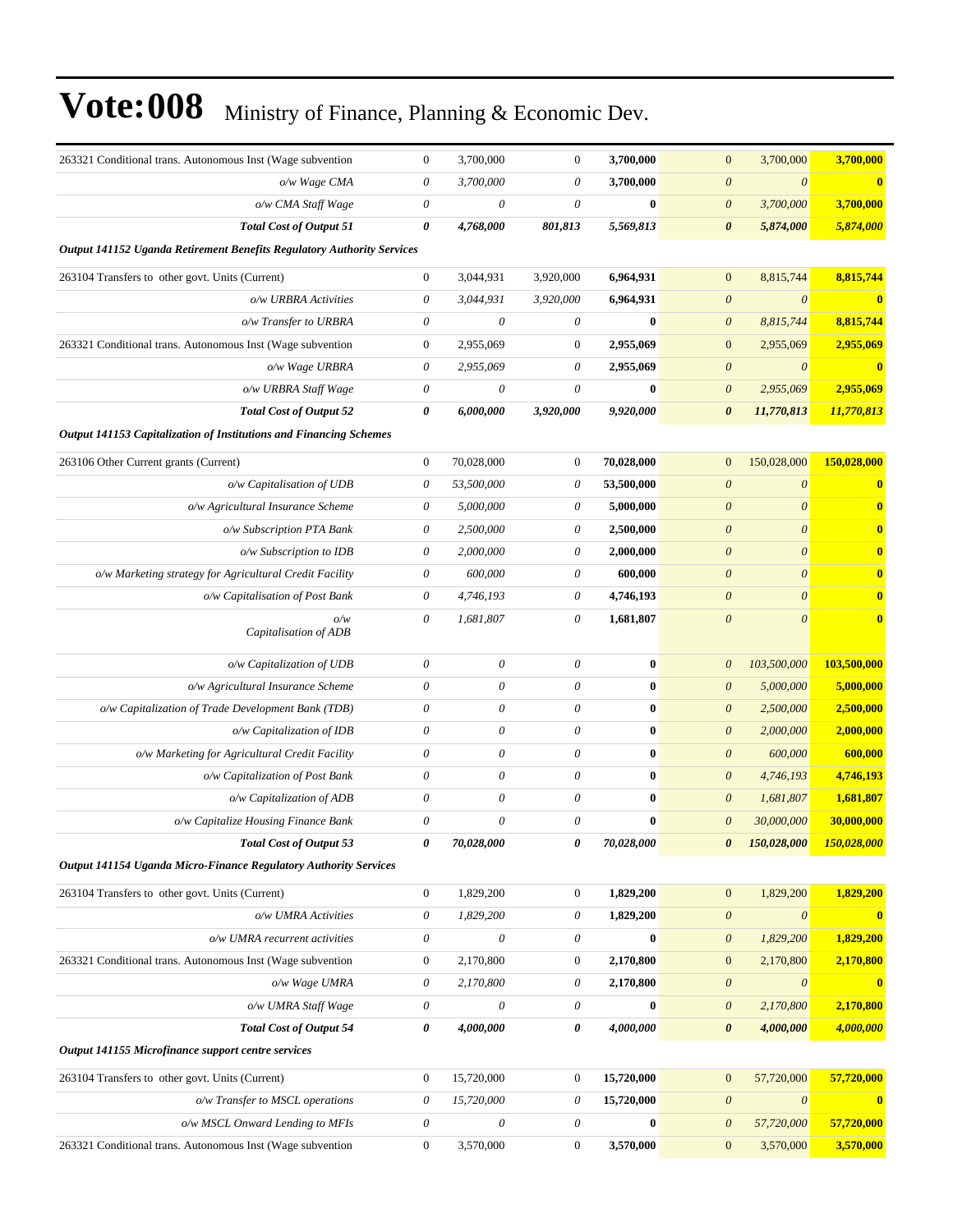| o/w MSCL Staff Wage                   | 0              | 3,570,000   | 0            | 3,570,000    | $\theta$              | $\theta$    | $\mathbf{0}$ |
|---------------------------------------|----------------|-------------|--------------|--------------|-----------------------|-------------|--------------|
| o/w MSCL Staff Wage                   | $\theta$       | $\theta$    | 0            | $\mathbf{0}$ | $\boldsymbol{\theta}$ | 3,570,000   | 3,570,000    |
| <b>Total Cost of Output 55</b>        | 0              | 19,290,000  | 0            | 19,290,000   | $\boldsymbol{\theta}$ | 61,290,000  | 61,290,000   |
| <b>Total Cost Of Outputs Funded</b>   | $\bf{0}$       | 104.086.000 | 4,721,813    | 108,807,813  | $\bf{0}$              | 232,962,813 | 232,962,813  |
| <b>Arrears</b>                        | Wage           | Non Wage    | <b>AIA</b>   | <b>Total</b> | Wage                  | Non Wage    | <b>Total</b> |
| Output 141199 Arrears                 |                |             |              |              |                       |             |              |
| 321605 Domestic arrears (Budgeting)   | $\overline{0}$ | 4,140,071   | $\mathbf{0}$ | 4,140,071    | $\mathbf{0}$          | 3,000,000   | 3,000,000    |
| <b>Total Cost of Output 99</b>        | 0              | 4,140,071   | 0            | 4,140,071    | $\boldsymbol{\theta}$ | 3,000,000   | 3,000,000    |
| <b>Total Cost Of Arrears</b>          | $\bf{0}$       | 4,140,071   | $\bf{0}$     | 4,140,071    | $\bf{0}$              | 3,000,000   | 3,000,000    |
| <b>Total Cost for SubProgramme 29</b> | 190,554        | 110,394,211 | 4,721,813    | 115,306,578  | 190,554               | 238,380,953 | 238,571,507  |
| <b>Total Excluding Arrears</b>        | 190,554        | 106,254,140 | 4,721,813    | 111,166,507  | 190,554               | 235,380,953 | 235,571,507  |
| <b>Development Budget Estimates</b>   |                |             |              |              |                       |             |              |

**Project 1288 Financial Inclusion in Rural Areas [PROFIRA] of Uganda**

| Thousand Uganda Shillings                                               |                  | 2018/19 Approved Budget       |                  |              |                               | 2019/20 Approved Estimates |               |  |
|-------------------------------------------------------------------------|------------------|-------------------------------|------------------|--------------|-------------------------------|----------------------------|---------------|--|
| <b>Outputs Provided</b>                                                 |                  | <b>GoU Dev't External Fin</b> | <b>AIA</b>       | <b>Total</b> | <b>GoU Dev't External Fin</b> |                            | <b>Total</b>  |  |
| Output 141103 Strengthening of the Microfinance Policy Framework        |                  |                               |                  |              |                               |                            |               |  |
| 211102 Contract Staff Salaries                                          | 261.181          | 1,464,974                     | $\mathbf{0}$     | 1,726,155    | 367,713                       | 1,383,303                  | 1,751,016     |  |
| 211103 Allowances (Inc. Casuals, Temporary)                             | 303              | 3,416                         | $\boldsymbol{0}$ | 3,719        | 7,000                         | 7,000                      | <b>14,000</b> |  |
| 213001 Medical expenses (To employees)                                  | 10,893           | 122,992                       | $\mathbf{0}$     | 133,885      | 61,408                        | 100,192                    | 161,600       |  |
| 221001 Advertising and Public Relations                                 | 1,210            | 13,666                        | $\boldsymbol{0}$ | 14,876       | 10,000                        | 15,000                     | 25,000        |  |
| 221002 Workshops and Seminars                                           | 18,457           | 208,403                       | $\boldsymbol{0}$ | 226,860      | 147,280                       | 441,840                    | 589,119       |  |
| 221003 Staff Training                                                   | 3,026            | 34.164                        | $\mathbf{0}$     | 37,190       | 150,000                       | 150,000                    | 300,000       |  |
| 221009 Welfare and Entertainment                                        | 1,815            | 20,499                        | $\boldsymbol{0}$ | 22,314       | 48,000                        | 48,000                     | 96,000        |  |
| 221011 Printing, Stationery, Photocopying and Binding                   | 908              | 10,249                        | $\boldsymbol{0}$ | 11,157       | 19,250                        | 35,750                     | 55,000        |  |
| 221012 Small Office Equipment                                           | 3,026            | 34,164                        | $\mathbf{0}$     | 37,190       | 20,400                        | 99,600                     | 120,000       |  |
| 222001 Telecommunications                                               | 2,118            | 23,915                        | $\boldsymbol{0}$ | 26,033       | 14,950                        | 50,050                     | 65,000        |  |
| 223003 Rent – (Produced Assets) to private entities                     | $\boldsymbol{0}$ | $\overline{0}$                | $\mathbf{0}$     | $\bf{0}$     | 380,000                       | $\mathbf{0}$               | 380,000       |  |
| 225001 Consultancy Services- Short term                                 | 407,631          | 3,602,578                     | $\mathbf{0}$     | 4,010,209    | 77,292                        | 495,622                    | 572,914       |  |
| 225002 Consultancy Services-Long-term                                   | 361,925          | 6,570,533                     | $\mathbf{0}$     | 6,932,458    | $\overline{0}$                | 4,907,349                  | 4,907,349     |  |
| 227001 Travel inland                                                    | 7,262            | 81,994                        | $\boldsymbol{0}$ | 89,256       | 105,746                       | 599,226                    | 704,972       |  |
| 227002 Travel abroad                                                    | 3,026            | 34,164                        | $\boldsymbol{0}$ | 37,190       | 249,500                       | 100,500                    | 350,000       |  |
| 228002 Maintenance - Vehicles                                           | 303              | 3,416                         | $\mathbf{0}$     | 3,719        | 14,850                        | 30,150                     | 45,000        |  |
| 228003 Maintenance – Machinery, Equipment & Furniture                   | 3,177            | 35,873                        | $\mathbf{0}$     | 39,050       | 9,000                         | 21,000                     | 30,000        |  |
| Total Cost Of Output 141103                                             | 1,086,260        | 12,265,000                    | 0                | 13,351,260   | 1,682,389                     | 8,484,581                  | 10,166,970    |  |
| Output 141104 Micro finance Institutions Supported with Matching Grants |                  |                               |                  |              |                               |                            |               |  |
| 221002 Workshops and Seminars                                           | $\boldsymbol{0}$ | $\boldsymbol{0}$              | $\boldsymbol{0}$ | $\bf{0}$     | 312,559                       | $\overline{0}$             | 312,559       |  |
| 225001 Consultancy Services- Short term                                 | $\theta$         | $\Omega$                      | $\mathbf{0}$     | $\mathbf{0}$ | 64,431                        | 431,191                    | 495,622       |  |
| 225002 Consultancy Services-Long-term                                   | 1,750,000        | 32,154,568                    | $\mathbf{0}$     | 33,904,568   | 776,881                       | 21,830,371                 | 22,607,252    |  |
| Total Cost Of Output 141104                                             | 1,750,000        | 32,154,568                    | 0                | 33,904,568   | 1,153,871                     | 22,261,562                 | 23,415,433    |  |
| <b>Total Cost for Outputs Provided</b>                                  | 2,836,260        | 44,419,568                    | $\boldsymbol{0}$ | 47,255,829   | 2,836,260                     | 30,746,143                 | 33,582,403    |  |
| <b>Total Cost for Project: 1288</b>                                     | 2,836,260        | 44,419,568                    | $\boldsymbol{0}$ | 47,255,829   | 2,836,260                     | 30,746,143                 | 33,582,403    |  |
| <b>Total Excluding Arrears</b>                                          | 2,836,260        | 44,419,568                    | $\mathbf{0}$     | 47,255,829   | 2,836,260                     | 30,746,143                 | 33,582,403    |  |
|                                                                         | GoU              | <b>External Fin</b>           | <b>AIA</b>       | <b>Total</b> | GoU                           | <b>External Fin</b>        | <b>Total</b>  |  |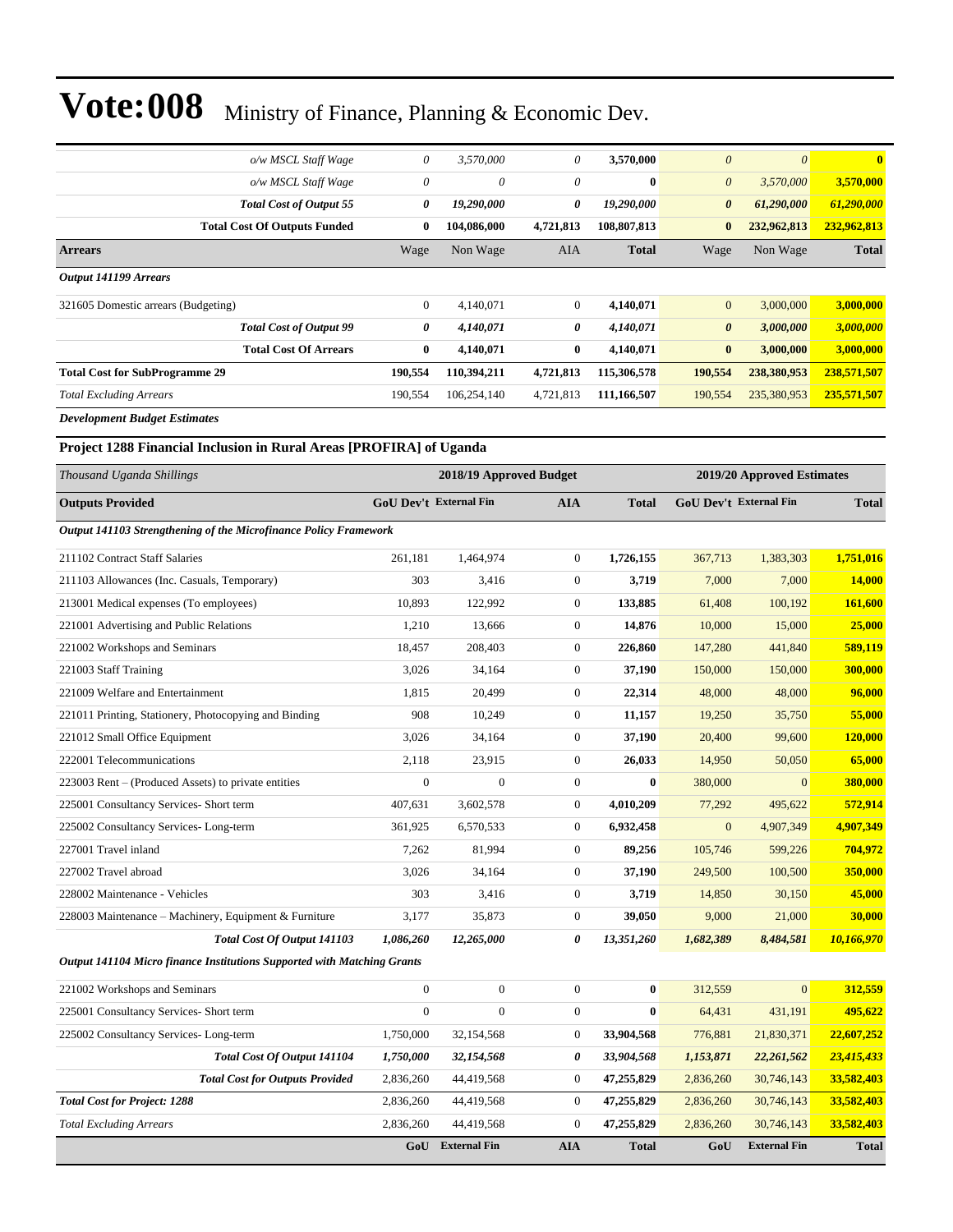| <b>Total Cost for Programme 11</b>                                               | 113,421,025      | 44,419,568              | 4,721,813        | 162,562,406  | 241, 407, 767    | 30,746,143                 | 272,153,910   |
|----------------------------------------------------------------------------------|------------------|-------------------------|------------------|--------------|------------------|----------------------------|---------------|
| <b>Total Excluding Arrears</b>                                                   | 109,280,954      | 44,419,568              | 4,721,813        | 158,422,336  | 238,407,767      | 30,746,143                 | 269,153,910   |
| Programme : 1419 Internal Oversight and Advisory Services                        |                  |                         |                  |              |                  |                            |               |
| <b>Recurrent Budget Estimates</b>                                                |                  |                         |                  |              |                  |                            |               |
| SubProgramme 26 Information and communications Technology and Performance audit  |                  |                         |                  |              |                  |                            |               |
| Thousand Uganda Shillings                                                        |                  | 2018/19 Approved Budget |                  |              |                  | 2019/20 Approved Estimates |               |
| <b>Outputs Provided</b>                                                          | Wage             | Non Wage                | AIA              | <b>Total</b> | Wage             | Non Wage                   | <b>Total</b>  |
| <b>Output 141901 Assurance and Advisory Services</b>                             |                  |                         |                  |              |                  |                            |               |
| 211101 General Staff Salaries                                                    | 51,128           | $\boldsymbol{0}$        | $\boldsymbol{0}$ | 51,128       | 102,255          | $\overline{0}$             | 102,255       |
| 211103 Allowances (Inc. Casuals, Temporary)                                      | $\boldsymbol{0}$ | 80,000                  | $\mathbf{0}$     | 80,000       | $\boldsymbol{0}$ | 80,000                     | 80,000        |
| 221003 Staff Training                                                            | $\boldsymbol{0}$ | 120,000                 | $\mathbf{0}$     | 120,000      | $\boldsymbol{0}$ | 72,951                     | 72,951        |
| 221007 Books, Periodicals & Newspapers                                           | $\boldsymbol{0}$ | 5,000                   | $\mathbf{0}$     | 5,000        | $\boldsymbol{0}$ | 4,000                      | 4,000         |
| 221008 Computer supplies and Information Technology (IT)                         | $\boldsymbol{0}$ | 8,000                   | $\mathbf{0}$     | 8,000        | $\boldsymbol{0}$ | $\overline{0}$             | $\bf{0}$      |
| 221009 Welfare and Entertainment                                                 | $\boldsymbol{0}$ | 10,000                  | $\boldsymbol{0}$ | 10,000       | $\boldsymbol{0}$ | 4,800                      | 4,800         |
| 221011 Printing, Stationery, Photocopying and Binding                            | $\boldsymbol{0}$ | 6,000                   | $\mathbf{0}$     | 6,000        | $\boldsymbol{0}$ | 6,000                      | 6,000         |
| 221012 Small Office Equipment                                                    | $\boldsymbol{0}$ | 6,000                   | $\mathbf{0}$     | 6,000        | $\boldsymbol{0}$ | 10,000                     | 10,000        |
| 221016 IFMS Recurrent costs                                                      | $\boldsymbol{0}$ | 30,000                  | $\mathbf{0}$     | 30,000       | $\boldsymbol{0}$ | 176,000                    | 176,000       |
| 222001 Telecommunications                                                        | $\boldsymbol{0}$ | 10,000                  | $\mathbf{0}$     | 10,000       | $\mathbf{0}$     | 1,800                      | 1,800         |
| 222002 Postage and Courier                                                       | $\boldsymbol{0}$ | 4,000                   | $\mathbf{0}$     | 4,000        | $\boldsymbol{0}$ | 1,200                      | 1,200         |
| 222003 Information and communications technology (ICT)                           | $\boldsymbol{0}$ | 36,000                  | $\mathbf{0}$     | 36,000       | $\boldsymbol{0}$ | $\boldsymbol{0}$           | $\bf{0}$      |
| 225001 Consultancy Services- Short term                                          | $\boldsymbol{0}$ | 40,000                  | $\mathbf{0}$     | 40,000       | $\boldsymbol{0}$ | 194,000                    | 194,000       |
| 227001 Travel inland                                                             | $\boldsymbol{0}$ | 160,000                 | $\mathbf{0}$     | 160,000      | $\boldsymbol{0}$ | 200,000                    | 200,000       |
| 227002 Travel abroad                                                             | $\boldsymbol{0}$ | 20,000                  | $\mathbf{0}$     | 20,000       | $\boldsymbol{0}$ | 60,000                     | 60,000        |
| 227004 Fuel, Lubricants and Oils                                                 | $\boldsymbol{0}$ | 40,375                  | $\mathbf{0}$     | 40,375       | $\boldsymbol{0}$ | 72,000                     | 72,000        |
| 228002 Maintenance - Vehicles                                                    | $\boldsymbol{0}$ | 20,000                  | $\mathbf{0}$     | 20,000       | $\boldsymbol{0}$ | $\overline{0}$             | $\bf{0}$      |
| 228003 Maintenance – Machinery, Equipment & Furniture                            | $\boldsymbol{0}$ | 4,000                   | $\mathbf{0}$     | 4,000        | $\boldsymbol{0}$ | 4,000                      | 4,000         |
| <b>Total Cost of Output 01</b>                                                   | 51,128           | 599,375                 | 0                | 650,503      | 102,255          | 886,751                    | 989,006       |
| Output 141902 Quality review and reporting on Votes, Projects and Other entities |                  |                         |                  |              |                  |                            |               |
| 211101 General Staff Salaries                                                    | 51,128           | $\boldsymbol{0}$        | $\mathbf{0}$     | 51,128       | $\mathbf{0}$     | $\overline{0}$             | $\bf{0}$      |
| 211103 Allowances (Inc. Casuals, Temporary)                                      | 0                | 80,000                  | $\boldsymbol{0}$ | 80,000       | $\mathbf{0}$     | 54,000                     | <b>54,000</b> |
| 221003 Staff Training                                                            | $\boldsymbol{0}$ | 20,000                  | $\mathbf{0}$     | 20,000       | $\mathbf{0}$     | 51,000                     | 51,000        |
| 221007 Books, Periodicals & Newspapers                                           | $\boldsymbol{0}$ | 5,000                   | $\boldsymbol{0}$ | 5,000        | $\boldsymbol{0}$ | 6,000                      | 6,000         |
| 221008 Computer supplies and Information Technology (IT)                         | $\boldsymbol{0}$ | 8,000                   | $\boldsymbol{0}$ | 8,000        | $\boldsymbol{0}$ | 4,800                      | 4,800         |
| 221009 Welfare and Entertainment                                                 | $\boldsymbol{0}$ | 10,000                  | $\boldsymbol{0}$ | 10,000       | $\boldsymbol{0}$ | 4,000                      | 4,000         |
| 221011 Printing, Stationery, Photocopying and Binding                            | $\boldsymbol{0}$ | 6,000                   | $\boldsymbol{0}$ | 6,000        | $\boldsymbol{0}$ | 4,000                      | 4,000         |
| 221012 Small Office Equipment                                                    | $\boldsymbol{0}$ | 6,000                   | $\boldsymbol{0}$ | 6,000        | $\boldsymbol{0}$ | 4,100                      | 4,100         |
| 221016 IFMS Recurrent costs                                                      | $\boldsymbol{0}$ | 30,000                  | $\boldsymbol{0}$ | 30,000       | $\boldsymbol{0}$ | 60,000                     | 60,000        |
| 222001 Telecommunications                                                        | $\boldsymbol{0}$ | 10,000                  | $\mathbf{0}$     | 10,000       | $\boldsymbol{0}$ | 2,000                      | 2,000         |
| 222002 Postage and Courier                                                       | $\boldsymbol{0}$ | 4,000                   | $\boldsymbol{0}$ | 4,000        | $\boldsymbol{0}$ | 1,000                      | 1,000         |
| 222003 Information and communications technology (ICT)                           | $\boldsymbol{0}$ | 36,000                  | $\boldsymbol{0}$ | 36,000       | $\boldsymbol{0}$ | $\mathbf{0}$               | $\mathbf{0}$  |
| 225001 Consultancy Services- Short term                                          | $\boldsymbol{0}$ | 40,000                  | $\boldsymbol{0}$ | 40,000       | $\boldsymbol{0}$ | 60,099                     | 60,099        |
| 227001 Travel inland                                                             | $\boldsymbol{0}$ | 60,000                  | $\boldsymbol{0}$ | 60,000       | $\boldsymbol{0}$ | 80,000                     | 80,000        |
| 227002 Travel abroad                                                             | $\boldsymbol{0}$ | 20,000                  | $\mathbf{0}$     | 20,000       | $\boldsymbol{0}$ | 26,000                     | 26,000        |
| 227004 Fuel, Lubricants and Oils                                                 | $\boldsymbol{0}$ | 40,375                  | $\boldsymbol{0}$ | 40,375       | $\boldsymbol{0}$ | 40,000                     | 40,000        |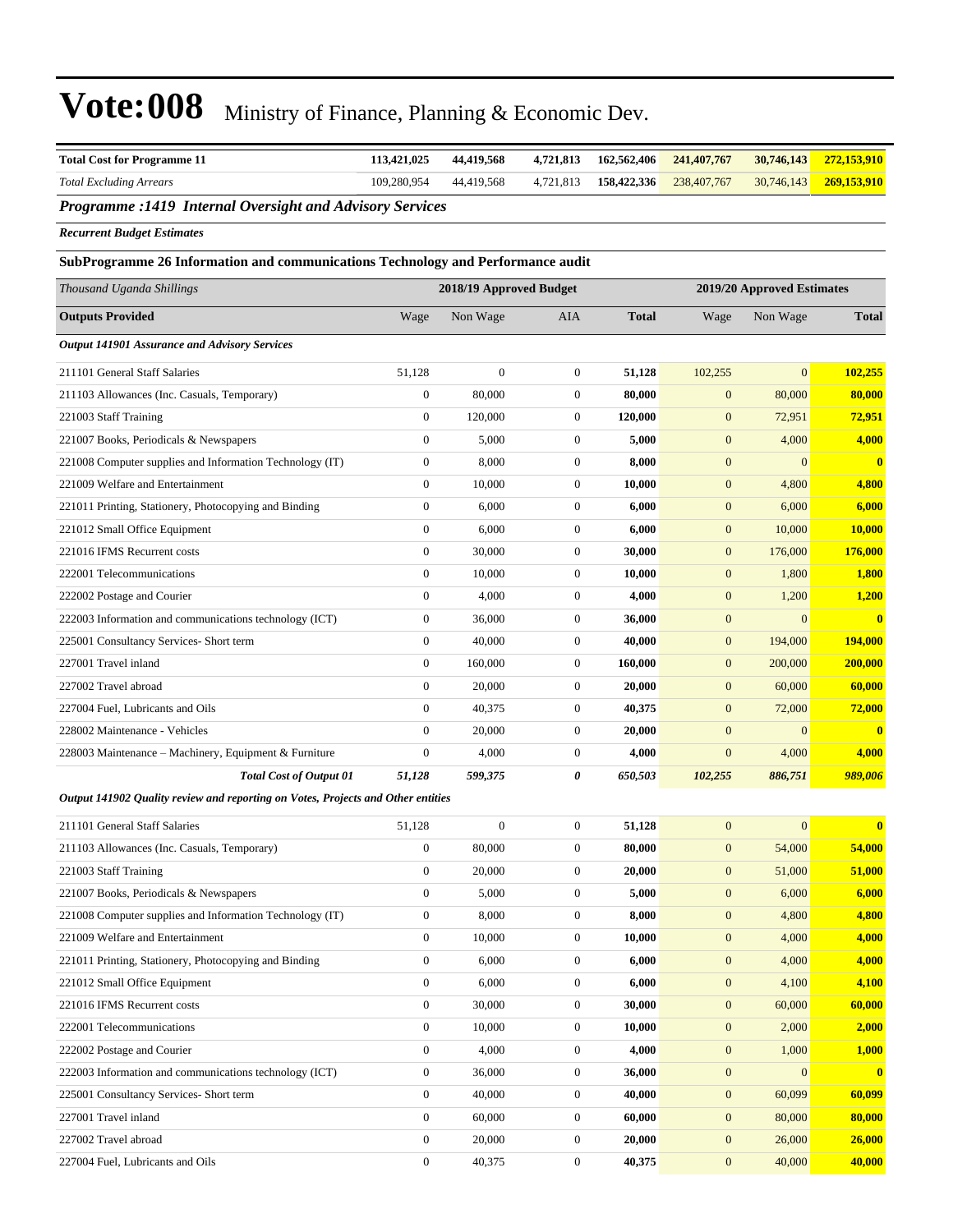| 228002 Maintenance - Vehicles                                                    | $\boldsymbol{0}$ | 20,000                  | $\boldsymbol{0}$ | 20,000       | $\boldsymbol{0}$      | 11,000                     | 11,000        |
|----------------------------------------------------------------------------------|------------------|-------------------------|------------------|--------------|-----------------------|----------------------------|---------------|
| 228003 Maintenance – Machinery, Equipment & Furniture                            | $\mathbf{0}$     | 4,000                   | $\mathbf{0}$     | 4,000        | $\mathbf{0}$          | 4,000                      | 4,000         |
| <b>Total Cost of Output 02</b>                                                   | 51,128           | 399,375                 | 0                | 450,503      | $\boldsymbol{\theta}$ | 411,999                    | 411,999       |
| <b>Total Cost Of Outputs Provided</b>                                            | 102,255          | 998,750                 | 0                | 1,101,005    | 102,255               | 1,298,750                  | 1,401,005     |
| <b>Total Cost for SubProgramme 26</b>                                            | 102,255          | 998,750                 | $\bf{0}$         | 1,101,005    | 102,255               | 1,298,750                  | 1,401,005     |
| <b>Total Excluding Arrears</b>                                                   | 102,255          | 998,750                 | $\boldsymbol{0}$ | 1,101,005    | 102,255               | 1,298,750                  | 1,401,005     |
| <b>SubProgramme 27 Forensic and Risk Management</b>                              |                  |                         |                  |              |                       |                            |               |
| Thousand Uganda Shillings                                                        |                  | 2018/19 Approved Budget |                  |              |                       | 2019/20 Approved Estimates |               |
| <b>Outputs Provided</b>                                                          | Wage             | Non Wage                | AIA              | <b>Total</b> | Wage                  | Non Wage                   | <b>Total</b>  |
| <b>Output 141901 Assurance and Advisory Services</b>                             |                  |                         |                  |              |                       |                            |               |
| 211101 General Staff Salaries                                                    | 93,533           | $\overline{0}$          | $\boldsymbol{0}$ | 93,533       | 93,533                | $\mathbf{0}$               | 93,533        |
| 211103 Allowances (Inc. Casuals, Temporary)                                      | $\boldsymbol{0}$ | 145,000                 | $\boldsymbol{0}$ | 145,000      | $\boldsymbol{0}$      | 165,000                    | 165,000       |
| 221002 Workshops and Seminars                                                    | $\boldsymbol{0}$ | 60,000                  | $\boldsymbol{0}$ | 60,000       | $\mathbf{0}$          | 60,000                     | 60,000        |
| 221003 Staff Training                                                            | $\boldsymbol{0}$ | 130,000                 | $\boldsymbol{0}$ | 130,000      | $\mathbf{0}$          | 142,000                    | 142,000       |
| 221007 Books, Periodicals & Newspapers                                           | $\mathbf{0}$     | 3,400                   | $\boldsymbol{0}$ | 3,400        | $\mathbf{0}$          | 7,400                      | 7,400         |
| 221008 Computer supplies and Information Technology (IT)                         | $\boldsymbol{0}$ | 5,000                   | $\boldsymbol{0}$ | 5,000        | $\mathbf{0}$          | 5,000                      | 5,000         |
| 221009 Welfare and Entertainment                                                 | $\boldsymbol{0}$ | 3,000                   | $\boldsymbol{0}$ | 3,000        | $\mathbf{0}$          | 3,000                      | 3,000         |
| 221011 Printing, Stationery, Photocopying and Binding                            | $\boldsymbol{0}$ | 7,000                   | $\boldsymbol{0}$ | 7,000        | $\boldsymbol{0}$      | 17,000                     | 17,000        |
| 221012 Small Office Equipment                                                    | $\boldsymbol{0}$ | 20,000                  | $\boldsymbol{0}$ | 20,000       | $\mathbf{0}$          | 20,000                     | 20,000        |
| 221016 IFMS Recurrent costs                                                      | $\mathbf{0}$     | 10,000                  | $\boldsymbol{0}$ | 10,000       | $\boldsymbol{0}$      | 10,000                     | <b>10,000</b> |
| 222001 Telecommunications                                                        | $\mathbf{0}$     | 3,000                   | $\boldsymbol{0}$ | 3,000        | $\mathbf{0}$          | 3,000                      | 3,000         |
| 222002 Postage and Courier                                                       | $\boldsymbol{0}$ | 3,000                   | $\boldsymbol{0}$ | 3,000        | $\mathbf{0}$          | 3,000                      | 3,000         |
| 225001 Consultancy Services- Short term                                          | $\boldsymbol{0}$ | 56,000                  | $\boldsymbol{0}$ | 56,000       | $\boldsymbol{0}$      | 56,000                     | 56,000        |
| 227001 Travel inland                                                             | $\boldsymbol{0}$ | 183,000                 | 0                | 183,000      | $\mathbf{0}$          | 223,000                    | 223,000       |
| 227002 Travel abroad                                                             | $\mathbf{0}$     | 12,000                  | $\boldsymbol{0}$ | 12,000       | $\boldsymbol{0}$      | 12,000                     | <b>12,000</b> |
| 227004 Fuel, Lubricants and Oils                                                 | $\boldsymbol{0}$ | 55,000                  | 0                | 55,000       | $\boldsymbol{0}$      | 65,000                     | 65,000        |
| 228002 Maintenance - Vehicles                                                    | $\mathbf{0}$     | 10,000                  | $\boldsymbol{0}$ | 10,000       | $\boldsymbol{0}$      | 14,000                     | 14,000        |
| 228003 Maintenance – Machinery, Equipment & Furniture                            | $\mathbf{0}$     | 4,000                   | $\boldsymbol{0}$ | 4,000        | $\mathbf{0}$          | 4,000                      | 4,000         |
| <b>Total Cost of Output 01</b>                                                   | 93,533           | 709,400                 | 0                | 802,933      | 93,533                | 809,400                    | 902,933       |
| Output 141902 Quality review and reporting on Votes, Projects and Other entities |                  |                         |                  |              |                       |                            |               |
| 211103 Allowances (Inc. Casuals, Temporary)                                      | $\boldsymbol{0}$ | 70,000                  | $\boldsymbol{0}$ | 70,000       | $\boldsymbol{0}$      | 90,000                     | 90,000        |
| 221002 Workshops and Seminars                                                    | $\boldsymbol{0}$ | 18,000                  | $\boldsymbol{0}$ | 18,000       | $\boldsymbol{0}$      | 18,000                     | 18,000        |
| 221003 Staff Training                                                            | $\boldsymbol{0}$ | 33,000                  | $\boldsymbol{0}$ | 33,000       | $\mathbf{0}$          | 45,000                     | 45,000        |
| 221007 Books, Periodicals & Newspapers                                           | $\boldsymbol{0}$ | 1,400                   | $\boldsymbol{0}$ | 1,400        | $\boldsymbol{0}$      | 5,400                      | 5,400         |
| 221008 Computer supplies and Information Technology (IT)                         | $\boldsymbol{0}$ | 4,000                   | $\boldsymbol{0}$ | 4,000        | $\mathbf{0}$          | 4,000                      | 4,000         |
| 221009 Welfare and Entertainment                                                 | $\boldsymbol{0}$ | 3,000                   | $\boldsymbol{0}$ | 3,000        | $\boldsymbol{0}$      | 3,000                      | 3,000         |
| 221011 Printing, Stationery, Photocopying and Binding                            | $\boldsymbol{0}$ | 4,000                   | $\boldsymbol{0}$ | 4,000        | $\boldsymbol{0}$      | 14,000                     | 14,000        |
| 221012 Small Office Equipment                                                    | $\boldsymbol{0}$ | 16,000                  | $\boldsymbol{0}$ | 16,000       | $\mathbf{0}$          | 16,000                     | 16,000        |
| 221016 IFMS Recurrent costs                                                      | $\boldsymbol{0}$ | 5,000                   | $\boldsymbol{0}$ | 5,000        | $\boldsymbol{0}$      | 5,000                      | 5,000         |
| 222001 Telecommunications                                                        | $\boldsymbol{0}$ | 1,200                   | 0                | 1,200        | $\boldsymbol{0}$      | 1,200                      | 1,200         |
| 222002 Postage and Courier                                                       | $\boldsymbol{0}$ | 750                     | $\boldsymbol{0}$ | 750          | $\boldsymbol{0}$      | 750                        | 750           |
| 225001 Consultancy Services- Short term                                          | $\boldsymbol{0}$ | 45,000                  | $\boldsymbol{0}$ | 45,000       | $\boldsymbol{0}$      | 45,000                     | 45,000        |
| 227001 Travel inland                                                             | $\boldsymbol{0}$ | 30,000                  | $\boldsymbol{0}$ | 30,000       | $\mathbf{0}$          | 70,000                     | 70,000        |
| 227002 Travel abroad                                                             | $\boldsymbol{0}$ | 12,000                  | 0                | 12,000       | $\boldsymbol{0}$      | 12,000                     | 12,000        |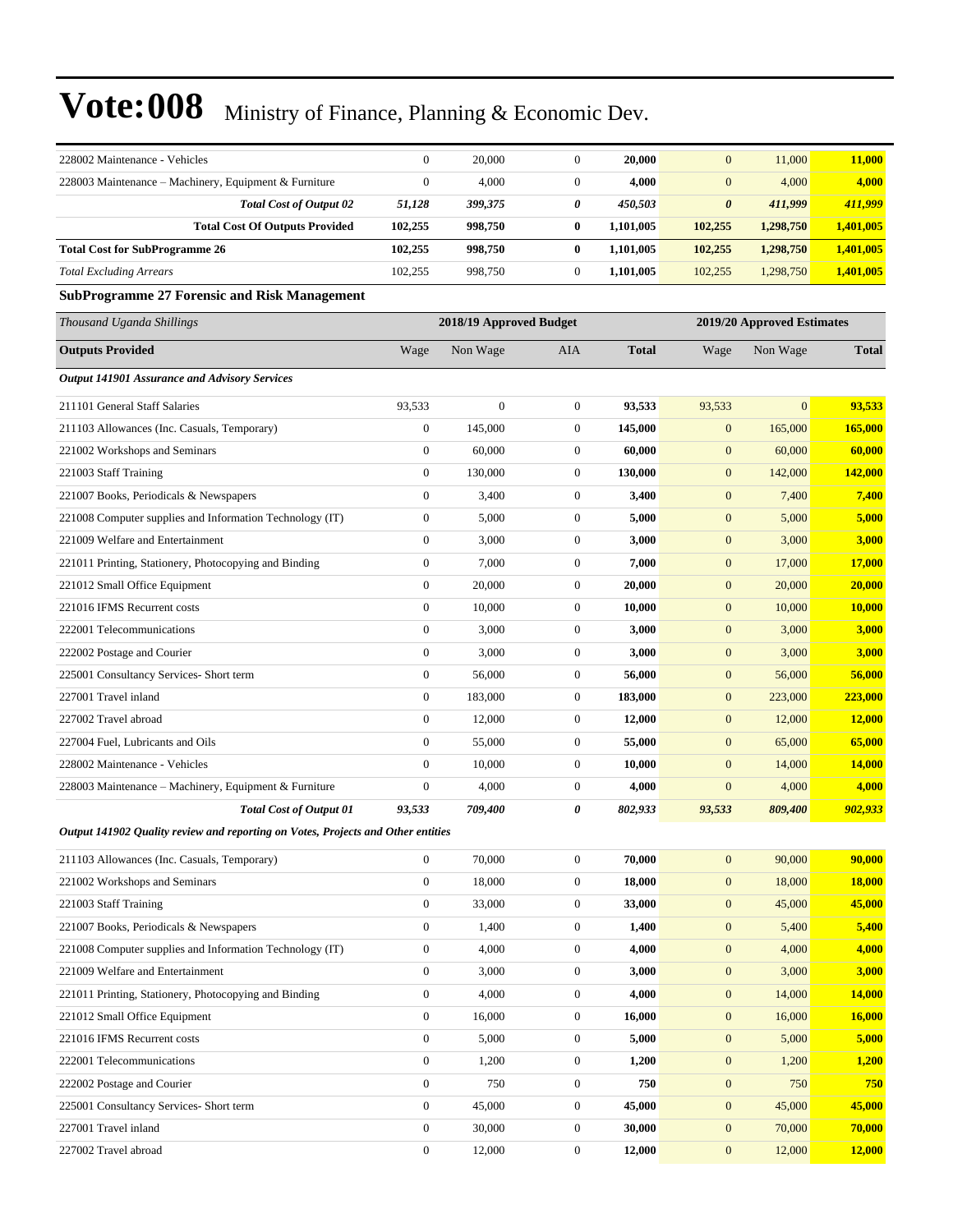| 227004 Fuel. Lubricants and Oils                                                 | $\boldsymbol{0}$ | 35,550                  | $\boldsymbol{0}$ | 35,550       | $\mathbf{0}$          | 45,550                     | 45,550        |
|----------------------------------------------------------------------------------|------------------|-------------------------|------------------|--------------|-----------------------|----------------------------|---------------|
| 228002 Maintenance - Vehicles                                                    | $\mathbf{0}$     | 10,000                  | $\boldsymbol{0}$ | 10,000       | $\mathbf{0}$          | 14,000                     | <b>14,000</b> |
| 228003 Maintenance – Machinery, Equipment & Furniture                            | $\boldsymbol{0}$ | 4,000                   | $\boldsymbol{0}$ | 4,000        | $\mathbf{0}$          | 4,000                      | 4,000         |
| <b>Total Cost of Output 02</b>                                                   | 0                | 292,900                 | 0                | 292,900      | $\boldsymbol{\theta}$ | 392,900                    | 392,900       |
| <b>Total Cost Of Outputs Provided</b>                                            | 93,533           | 1,002,300               | $\bf{0}$         | 1,095,833    | 93,533                | 1,202,300                  | 1,295,833     |
| <b>Total Cost for SubProgramme 27</b>                                            | 93,533           | 1,002,300               | $\bf{0}$         | 1,095,833    | 93,533                | 1,202,300                  | 1,295,833     |
| <b>Total Excluding Arrears</b>                                                   | 93,533           | 1,002,300               | $\boldsymbol{0}$ | 1,095,833    | 93,533                | 1,202,300                  | 1,295,833     |
| <b>SubProgramme 28 Internal Audit Management</b>                                 |                  |                         |                  |              |                       |                            |               |
| Thousand Uganda Shillings                                                        |                  | 2018/19 Approved Budget |                  |              |                       | 2019/20 Approved Estimates |               |
| <b>Outputs Provided</b>                                                          | Wage             | Non Wage                | AIA              | <b>Total</b> | Wage                  | Non Wage                   | <b>Total</b>  |
| <b>Output 141901 Assurance and Advisory Services</b>                             |                  |                         |                  |              |                       |                            |               |
| 211101 General Staff Salaries                                                    | 162,722          | $\boldsymbol{0}$        | $\boldsymbol{0}$ | 162,722      | 162,722               | $\overline{0}$             | 162,722       |
| 211103 Allowances (Inc. Casuals, Temporary)                                      | $\mathbf{0}$     | 40,000                  | $\boldsymbol{0}$ | 40,000       | $\mathbf{0}$          | 40,000                     | 40,000        |
| 221011 Printing, Stationery, Photocopying and Binding                            | $\boldsymbol{0}$ | 5,000                   | 0                | 5,000        | $\mathbf{0}$          | $\mathbf{0}$               | $\bf{0}$      |
| 221012 Small Office Equipment                                                    | $\mathbf{0}$     | $\overline{0}$          | $\boldsymbol{0}$ | $\bf{0}$     | $\mathbf{0}$          | 5,268                      | 5,268         |
| 225001 Consultancy Services- Short term                                          | $\boldsymbol{0}$ | 35,000                  | $\boldsymbol{0}$ | 35,000       | $\mathbf{0}$          | 135,000                    | 135,000       |
| 227001 Travel inland                                                             | $\boldsymbol{0}$ | 130,000                 | $\boldsymbol{0}$ | 130,000      | $\mathbf{0}$          | 120,000                    | 120,000       |
| 227004 Fuel, Lubricants and Oils                                                 | $\mathbf{0}$     | 20,000                  | $\boldsymbol{0}$ | 20,000       | $\mathbf{0}$          | 20,000                     | 20,000        |
| 228002 Maintenance - Vehicles                                                    | $\boldsymbol{0}$ | 20,000                  | 0                | 20,000       | $\mathbf{0}$          | 20,000                     | 20,000        |
| <b>Total Cost of Output 01</b>                                                   | 162,722          | 250,000                 | 0                | 412,722      | 162,722               | 340,268                    | 502,990       |
| Output 141902 Quality review and reporting on Votes, Projects and Other entities |                  |                         |                  |              |                       |                            |               |
| 211103 Allowances (Inc. Casuals, Temporary)                                      | $\mathbf{0}$     | 40,000                  | $\boldsymbol{0}$ | 40,000       | $\mathbf{0}$          | 40,000                     | 40,000        |
| 221002 Workshops and Seminars                                                    | $\boldsymbol{0}$ | 50,000                  | $\boldsymbol{0}$ | 50,000       | $\mathbf{0}$          | 50,000                     | 50,000        |
| 221003 Staff Training                                                            | $\boldsymbol{0}$ | 17,990                  | $\boldsymbol{0}$ | 17,990       | $\mathbf{0}$          | 17,990                     | 17,990        |
| 221016 IFMS Recurrent costs                                                      | $\boldsymbol{0}$ | 15,000                  | $\boldsymbol{0}$ | 15,000       | $\mathbf{0}$          | 15,000                     | <b>15,000</b> |
| 222002 Postage and Courier                                                       | $\overline{0}$   | $\overline{0}$          | $\boldsymbol{0}$ | $\bf{0}$     | $\mathbf{0}$          | 9,732                      | 9,732         |
| 225001 Consultancy Services- Short term                                          | $\mathbf{0}$     | 80,000                  | $\boldsymbol{0}$ | 80,000       | $\mathbf{0}$          | 150,000                    | 150,000       |
| 227001 Travel inland                                                             | $\boldsymbol{0}$ | 60,000                  | $\boldsymbol{0}$ | 60,000       | $\mathbf{0}$          | 60,000                     | 60,000        |
| 227004 Fuel, Lubricants and Oils                                                 | $\boldsymbol{0}$ | 40,000                  | $\boldsymbol{0}$ | 40,000       | $\mathbf{0}$          | 40,000                     | 40,000        |
| <b>Total Cost of Output 02</b>                                                   | 0                | 302,990                 | 0                | 302,990      | $\boldsymbol{\theta}$ | 382,722                    | 382,722       |
| Output 141903 Internal Audit Management, Policy Coordination and Monitoring      |                  |                         |                  |              |                       |                            |               |
| 211103 Allowances (Inc. Casuals, Temporary)                                      | $\boldsymbol{0}$ | 25,000                  | $\boldsymbol{0}$ | 25,000       | $\boldsymbol{0}$      | 25,000                     | 25,000        |
| 221003 Staff Training                                                            | $\boldsymbol{0}$ | 30,000                  | $\boldsymbol{0}$ | 30,000       | $\mathbf{0}$          | 30,000                     | 30,000        |
| 221007 Books, Periodicals & Newspapers                                           | $\boldsymbol{0}$ | 4,000                   | $\boldsymbol{0}$ | 4,000        | $\mathbf{0}$          | 4,000                      | 4,000         |
| 221008 Computer supplies and Information Technology (IT)                         | $\boldsymbol{0}$ | 30,000                  | $\boldsymbol{0}$ | 30,000       | $\boldsymbol{0}$      | 30,000                     | 30,000        |
| 221009 Welfare and Entertainment                                                 | $\boldsymbol{0}$ | 20,000                  | $\boldsymbol{0}$ | 20,000       | $\mathbf{0}$          | 20,000                     | 20,000        |
| 221011 Printing, Stationery, Photocopying and Binding                            | $\boldsymbol{0}$ | 40,000                  | $\boldsymbol{0}$ | 40,000       | $\mathbf{0}$          | 40,000                     | 40,000        |
| 221012 Small Office Equipment                                                    | $\boldsymbol{0}$ | 35,000                  | $\boldsymbol{0}$ | 35,000       | $\mathbf{0}$          | 35,000                     | 35,000        |
| 221016 IFMS Recurrent costs                                                      | $\boldsymbol{0}$ | 20,000                  | 0                | 20,000       | $\mathbf{0}$          | 20,000                     | 20,000        |
| 222001 Telecommunications                                                        | $\boldsymbol{0}$ | 4,000                   | $\boldsymbol{0}$ | 4,000        | $\boldsymbol{0}$      | 4,000                      | 4,000         |
| 222002 Postage and Courier                                                       | $\boldsymbol{0}$ | 10,000                  | 0                | 10,000       | $\boldsymbol{0}$      | 10,000                     | 10,000        |
| 225001 Consultancy Services- Short term                                          | $\boldsymbol{0}$ | 100,000                 | $\boldsymbol{0}$ | 100,000      | $\mathbf{0}$          | 130,000                    | 130,000       |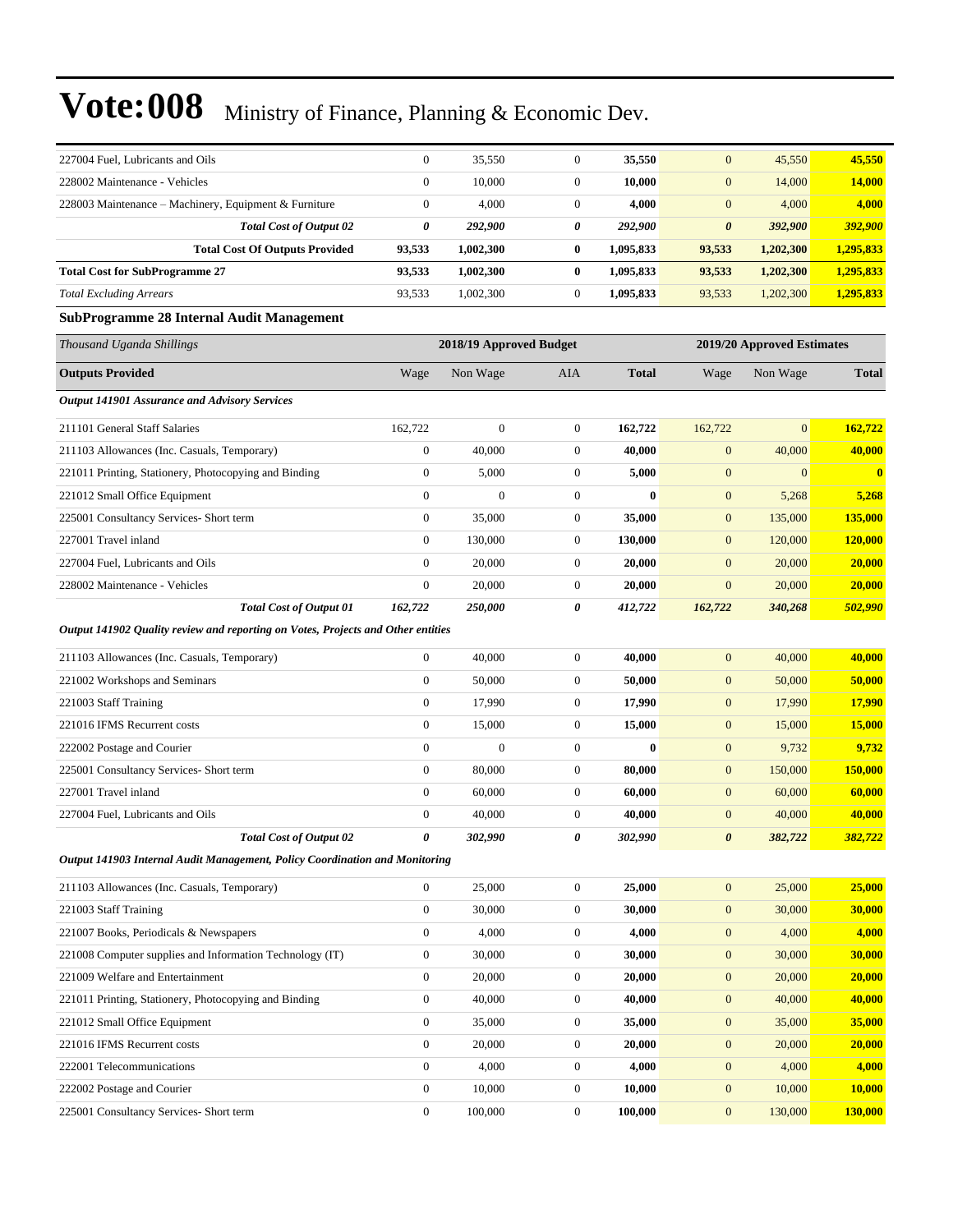|                                                  | 4,662,550      | $\bf{0}$            | $\overline{0}$ | 4,662,550    | 5,362,550                                                    | $\mathbf{0}$        | 5,362,550    |
|--------------------------------------------------|----------------|---------------------|----------------|--------------|--------------------------------------------------------------|---------------------|--------------|
|                                                  | 4,662,550      | $\bf{0}$            | $\bf{0}$       | 4,662,550    | 5,362,550                                                    | $\bf{0}$            | 5,362,550    |
|                                                  | GoU            | <b>External Fin</b> | <b>AIA</b>     | <b>Total</b> | GoU                                                          | <b>External Fin</b> | <b>Total</b> |
|                                                  |                |                     |                |              |                                                              |                     |              |
|                                                  | 162,722        | 2,302,990           | $\overline{0}$ | 2,465,712    | 162,722                                                      | 2,502,990           | 2,665,712    |
|                                                  | 162,722        | 2,302,990           | $\bf{0}$       | 2,465,712    | 162,722                                                      | 2,502,990           | 2,665,712    |
| <b>Total Cost Of Outputs Provided</b>            | 162,722        | 2,302,990           | $\bf{0}$       | 2,465,712    | 162,722                                                      | 2,502,990           | 2,665,712    |
| <b>Total Cost of Output 04</b>                   | 0              | 1,300,000           | 0              | 1,300,000    | $\boldsymbol{\theta}$                                        | 1,300,000           | 1,300,000    |
|                                                  | $\overline{0}$ | 1,300,000           | $\overline{0}$ | 1,300,000    | $\mathbf{0}$                                                 | 1,300,000           | 1,300,000    |
| Output 141904 Audit Committee Oversight Services |                |                     |                |              |                                                              |                     |              |
| <b>Total Cost of Output 03</b>                   | 0              | 450,000             | 0              | 450,000      | $\boldsymbol{\theta}$                                        | 480,000             | 480,000      |
|                                                  | $\overline{0}$ | 20,000              | $\overline{0}$ | 20,000       | $\mathbf{0}$                                                 | 20,000              | 20,000       |
|                                                  | $\overline{0}$ | 30,000              | $\overline{0}$ | 30,000       | $\mathbf{0}$                                                 | 30,000              | 30,000       |
|                                                  | $\overline{0}$ | 20,000              | $\overline{0}$ | 20,000       | $\mathbf{0}$                                                 | 20,000              | 20,000       |
|                                                  | $\overline{0}$ | 62,000              | $\Omega$       | 62,000       | $\mathbf{0}$                                                 | 62,000              | 62,000       |
|                                                  |                |                     |                |              | <b>Programme :1449 Policy, Planning and Support Services</b> |                     |              |

*Recurrent Budget Estimates*

#### **SubProgramme 01 Finance and Administration**

| Thousand Uganda Shillings                                    |                  | 2018/19 Approved Budget |                |              |                       | 2019/20 Approved Estimates |              |
|--------------------------------------------------------------|------------------|-------------------------|----------------|--------------|-----------------------|----------------------------|--------------|
| <b>Outputs Provided</b>                                      | Wage             | Non Wage                | <b>AIA</b>     | <b>Total</b> | Wage                  | Non Wage                   | <b>Total</b> |
| Output 144901 Policy, planning, monitoring and consultations |                  |                         |                |              |                       |                            |              |
| 211103 Allowances (Inc. Casuals, Temporary)                  | $\overline{0}$   | 296,829                 | $\mathbf{0}$   | 296,829      | $\mathbf{0}$          | 296,829                    | 296,829      |
| 213001 Medical expenses (To employees)                       | $\overline{0}$   | 50,000                  | $\overline{0}$ | 50,000       | $\mathbf{0}$          | 50,000                     | 50,000       |
| 221001 Advertising and Public Relations                      | $\overline{0}$   | 60,323                  | $\mathbf{0}$   | 60,323       | $\mathbf{0}$          | 60,323                     | 60,323       |
| 221002 Workshops and Seminars                                | $\boldsymbol{0}$ | 14,210                  | $\mathbf{0}$   | 14,210       | $\mathbf{0}$          | 14,210                     | 14,210       |
| 221003 Staff Training                                        | $\overline{0}$   | 76,440                  | $\overline{0}$ | 76,440       | $\mathbf{0}$          | 76,440                     | 76,440       |
| 221007 Books, Periodicals & Newspapers                       | $\overline{0}$   | 1.376                   | $\overline{0}$ | 1.376        | $\mathbf{0}$          | 1,376                      | 1,376        |
| 221008 Computer supplies and Information Technology (IT)     | $\overline{0}$   | 30,000                  | $\overline{0}$ | 30,000       | $\mathbf{0}$          | 30,000                     | 30,000       |
| 221009 Welfare and Entertainment                             | $\overline{0}$   | 108,030                 | $\mathbf{0}$   | 108,030      | $\mathbf{0}$          | 108,030                    | 108,030      |
| 221011 Printing, Stationery, Photocopying and Binding        | $\boldsymbol{0}$ | 243,913                 | $\mathbf{0}$   | 243,913      | $\mathbf{0}$          | 243,913                    | 243,913      |
| 221016 IFMS Recurrent costs                                  | $\overline{0}$   | 149,078                 | $\overline{0}$ | 149,078      | $\mathbf{0}$          | 112,561                    | 112,561      |
| 225001 Consultancy Services- Short term                      | $\overline{0}$   | 403,583                 | $\overline{0}$ | 403,583      | $\mathbf{0}$          | 200,000                    | 200,000      |
| 227001 Travel inland                                         | $\overline{0}$   | 28,412                  | $\overline{0}$ | 28,412       | $\mathbf{0}$          | 28,412                     | 28,412       |
| 227002 Travel abroad                                         | $\boldsymbol{0}$ | 200,000                 | $\mathbf{0}$   | 200,000      | $\mathbf{0}$          | 200,000                    | 200,000      |
| 227004 Fuel, Lubricants and Oils                             | $\overline{0}$   | 96,251                  | $\mathbf{0}$   | 96,251       | $\mathbf{0}$          | 96,251                     | 96,251       |
| 228001 Maintenance - Civil                                   | $\overline{0}$   | 600,000                 | $\overline{0}$ | 600,000      | $\mathbf{0}$          | 300,000                    | 300,000      |
| 228002 Maintenance - Vehicles                                | $\overline{0}$   | 42,876                  | $\mathbf{0}$   | 42,876       | $\mathbf{0}$          | 42,876                     | 42,876       |
| 228003 Maintenance - Machinery, Equipment & Furniture        | $\boldsymbol{0}$ | 21,600                  | $\mathbf{0}$   | 21,600       | $\mathbf{0}$          | 21,600                     | 21,600       |
| <b>Total Cost of Output 01</b>                               | 0                | 2,422,921               | 0              | 2,422,921    | $\boldsymbol{\theta}$ | 1,882,821                  | 1,882,821    |
| <b>Output 144902 Ministry Support Services</b>               |                  |                         |                |              |                       |                            |              |
| 211103 Allowances (Inc. Casuals, Temporary)                  | $\overline{0}$   | 91.352                  | $\overline{0}$ | 91,352       | $\mathbf{0}$          | 91,352                     | 91,352       |
| 213001 Medical expenses (To employees)                       | $\overline{0}$   | 236,994                 | $\mathbf{0}$   | 236,994      | $\mathbf{0}$          | 236,994                    | 236,994      |
| 213002 Incapacity, death benefits and funeral expenses       | $\overline{0}$   | 100,000                 | $\Omega$       | 100,000      | $\overline{0}$        | 100,000                    | 100,000      |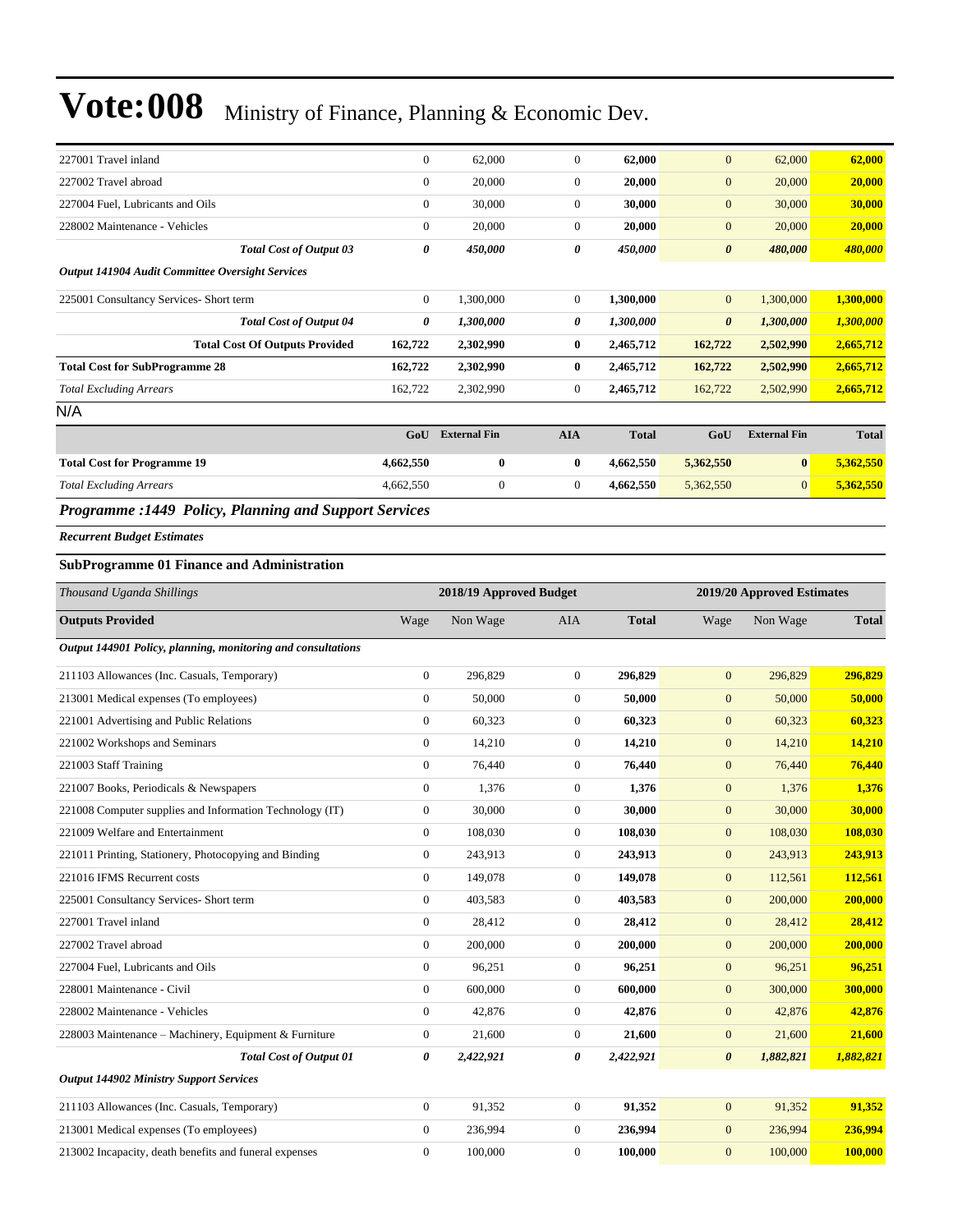| 221001 Advertising and Public Relations                  | $\boldsymbol{0}$ | 11,987           | $\boldsymbol{0}$ | 11,987    | $\mathbf{0}$<br>11,987             | 11,987                                                                                                           |
|----------------------------------------------------------|------------------|------------------|------------------|-----------|------------------------------------|------------------------------------------------------------------------------------------------------------------|
| 221003 Staff Training                                    | $\boldsymbol{0}$ | 108,901          | $\boldsymbol{0}$ | 108,901   | $\mathbf{0}$<br>108,901            | 108,901                                                                                                          |
| 221007 Books, Periodicals & Newspapers                   | $\boldsymbol{0}$ | 2,751            | $\boldsymbol{0}$ | 2,751     | $\boldsymbol{0}$<br>2,751          | 2,751                                                                                                            |
| 221008 Computer supplies and Information Technology (IT) | $\boldsymbol{0}$ | 25,000           | $\boldsymbol{0}$ | 25,000    | $\boldsymbol{0}$<br>25,000         | 25,000                                                                                                           |
| 221009 Welfare and Entertainment                         | $\boldsymbol{0}$ | 120,000          | $\boldsymbol{0}$ | 120,000   | $\boldsymbol{0}$<br>120,000        | 120,000                                                                                                          |
| 221011 Printing, Stationery, Photocopying and Binding    | $\boldsymbol{0}$ | 100,000          | $\boldsymbol{0}$ | 100,000   | 100,000<br>$\mathbf{0}$            | 100,000                                                                                                          |
| 221016 IFMS Recurrent costs                              | $\boldsymbol{0}$ | 1,256,526        | $\boldsymbol{0}$ | 1,256,526 | $\mathbf{0}$<br>1,264,526          | 1,264,526                                                                                                        |
| 221017 Subscriptions                                     | $\boldsymbol{0}$ | 25,000           | $\boldsymbol{0}$ | 25,000    | $\boldsymbol{0}$<br>25,000         | 25,000                                                                                                           |
| 221020 IPPS Recurrent Costs                              | $\boldsymbol{0}$ | 75,000           | $\boldsymbol{0}$ | 75,000    | $\boldsymbol{0}$<br>75,000         | 75,000                                                                                                           |
| 222001 Telecommunications                                | $\boldsymbol{0}$ | 17,787           | $\boldsymbol{0}$ | 17,787    | $\boldsymbol{0}$<br>17,787         | 17,787                                                                                                           |
| 222002 Postage and Courier                               | $\boldsymbol{0}$ | 20,000           | $\boldsymbol{0}$ | 20,000    | 20,000<br>$\mathbf{0}$             | 20,000                                                                                                           |
| 223001 Property Expenses                                 | $\boldsymbol{0}$ | 200,000          | $\boldsymbol{0}$ | 200,000   | $\mathbf{0}$<br>200,000            | 200,000                                                                                                          |
| 223002 Rates                                             | $\boldsymbol{0}$ | 100,000          | $\boldsymbol{0}$ | 100,000   | $\boldsymbol{0}$<br>100,000        | 100,000                                                                                                          |
| 223004 Guard and Security services                       | $\boldsymbol{0}$ | 240,000          | $\boldsymbol{0}$ | 240,000   | $\boldsymbol{0}$<br>240,000        | 240,000                                                                                                          |
| 223005 Electricity                                       | $\boldsymbol{0}$ | 704,126          | $\boldsymbol{0}$ | 704,126   | $\boldsymbol{0}$<br>704,126        | 704,126                                                                                                          |
| 223006 Water                                             | $\boldsymbol{0}$ | 343,802          | $\boldsymbol{0}$ | 343,802   | 343,802<br>$\mathbf{0}$            | 343,802                                                                                                          |
| 224004 Cleaning and Sanitation                           | $\boldsymbol{0}$ | 370,026          | $\boldsymbol{0}$ | 370,026   | $\mathbf{0}$<br>370,026            | 370,026                                                                                                          |
| 224005 Uniforms, Beddings and Protective Gear            | $\boldsymbol{0}$ | 50,000           | $\boldsymbol{0}$ | 50,000    | $\boldsymbol{0}$<br>50,000         | 50,000                                                                                                           |
| 225001 Consultancy Services- Short term                  | $\boldsymbol{0}$ | 208,000          | $\boldsymbol{0}$ | 208,000   | $\boldsymbol{0}$<br>208,000        | 208,000                                                                                                          |
| 227001 Travel inland                                     | $\boldsymbol{0}$ | 17,062           | $\boldsymbol{0}$ | 17,062    | $\boldsymbol{0}$<br>17,062         | 17,062                                                                                                           |
| 227003 Carriage, Haulage, Freight and transport hire     | $\boldsymbol{0}$ | 80,000           | $\boldsymbol{0}$ | 80,000    | 80,001<br>$\mathbf{0}$             | 80,001                                                                                                           |
| 228002 Maintenance - Vehicles                            | $\boldsymbol{0}$ | $\boldsymbol{0}$ | $\boldsymbol{0}$ | $\bf{0}$  | 100,000<br>$\mathbf{0}$            | <b>100,000</b>                                                                                                   |
| 228003 Maintenance - Machinery, Equipment & Furniture    | $\boldsymbol{0}$ | $\boldsymbol{0}$ | $\boldsymbol{0}$ | $\bf{0}$  | $\boldsymbol{0}$<br>50,000         | 50,000                                                                                                           |
| <b>Total Cost of Output 02</b>                           | 0                | 4,504,314        | 0                | 4,504,314 | $\boldsymbol{\theta}$<br>4,662,314 | 4,662,314                                                                                                        |
|                                                          |                  |                  |                  |           |                                    |                                                                                                                  |
| Output 144903 Ministerial and Top Management Services    |                  |                  |                  |           |                                    |                                                                                                                  |
| 211103 Allowances (Inc. Casuals, Temporary)              | $\mathbf{0}$     | 399,138          | $\boldsymbol{0}$ | 399,138   | $\mathbf{0}$<br>399,138            | 399,138                                                                                                          |
| 213001 Medical expenses (To employees)                   | $\boldsymbol{0}$ | 100,795          | $\boldsymbol{0}$ | 100,795   | $\mathbf{0}$<br>100,795            | 100,795                                                                                                          |
| 221002 Workshops and Seminars                            | $\boldsymbol{0}$ | 175,000          | $\boldsymbol{0}$ | 175,000   | $\mathbf{0}$<br>175,000            |                                                                                                                  |
| 221003 Staff Training                                    | $\boldsymbol{0}$ | 81,251           | $\boldsymbol{0}$ | 81,251    | $\boldsymbol{0}$<br>131,251        | 131,251                                                                                                          |
| 221006 Commissions and related charges                   | $\boldsymbol{0}$ | 2,000,000        | $\boldsymbol{0}$ | 2,000,000 | $\mathbf{0}$<br>2,000,000          |                                                                                                                  |
| 221007 Books, Periodicals & Newspapers                   | $\mathbf{0}$     | 6,256            | $\mathbf{0}$     | 6,256     | $\mathbf{0}$<br>6,256              | 6,256                                                                                                            |
| 221009 Welfare and Entertainment                         | $\boldsymbol{0}$ | 196,012          | $\boldsymbol{0}$ | 196,012   | $\mathbf{0}$<br>196,012            |                                                                                                                  |
| 221011 Printing, Stationery, Photocopying and Binding    | $\boldsymbol{0}$ | 55,628           | $\boldsymbol{0}$ | 55,628    | $\mathbf{0}$<br>55,628             |                                                                                                                  |
| 221016 IFMS Recurrent costs                              | $\boldsymbol{0}$ | 814,135          | $\boldsymbol{0}$ | 814,135   | $\mathbf{0}$<br>814,135            | 814,135                                                                                                          |
| 222001 Telecommunications                                | $\boldsymbol{0}$ | 82,032           | $\boldsymbol{0}$ | 82,032    | $\boldsymbol{0}$<br>82,032         | 82,032                                                                                                           |
| 227001 Travel inland                                     | $\mathbf{0}$     | 74,400           | $\boldsymbol{0}$ | 74,400    | $\mathbf{0}$<br>74,400             |                                                                                                                  |
| 227002 Travel abroad                                     | $\boldsymbol{0}$ | 175,000          | 0                | 175,000   | 175,000<br>$\mathbf{0}$            |                                                                                                                  |
| 227004 Fuel, Lubricants and Oils                         | $\boldsymbol{0}$ | 492,800          | $\boldsymbol{0}$ | 492,800   | $\boldsymbol{0}$<br>492,800        |                                                                                                                  |
| 228002 Maintenance - Vehicles                            | $\boldsymbol{0}$ | 66,575           | $\boldsymbol{0}$ | 66,575    | $\mathbf{0}$<br>116,574            | 116,574                                                                                                          |
| <b>Total Cost of Output 03</b>                           | $\pmb{\theta}$   | 4,719,021        | 0                | 4,719,021 | $\boldsymbol{\theta}$<br>4,819,021 | 4,819,021                                                                                                        |
| <b>Output 144908 Cabinet and Parliamentary Affairs</b>   |                  |                  |                  |           |                                    |                                                                                                                  |
| 211103 Allowances (Inc. Casuals, Temporary)              | $\mathbf{0}$     | 100,000          | $\boldsymbol{0}$ | 100,000   | 100,000<br>$\mathbf{0}$            |                                                                                                                  |
| 221003 Staff Training                                    | $\boldsymbol{0}$ | 37,500           | $\boldsymbol{0}$ | 37,500    | 37,500<br>$\mathbf{0}$             |                                                                                                                  |
| 221016 IFMS Recurrent costs                              | $\boldsymbol{0}$ | 216,076          | $\boldsymbol{0}$ | 216,076   | $\mathbf{0}$<br>316,076            | <b>175,000</b><br>2,000,000<br>196,012<br>55,628<br>74,400<br>175,000<br>492,800<br>100,000<br>37,500<br>316,076 |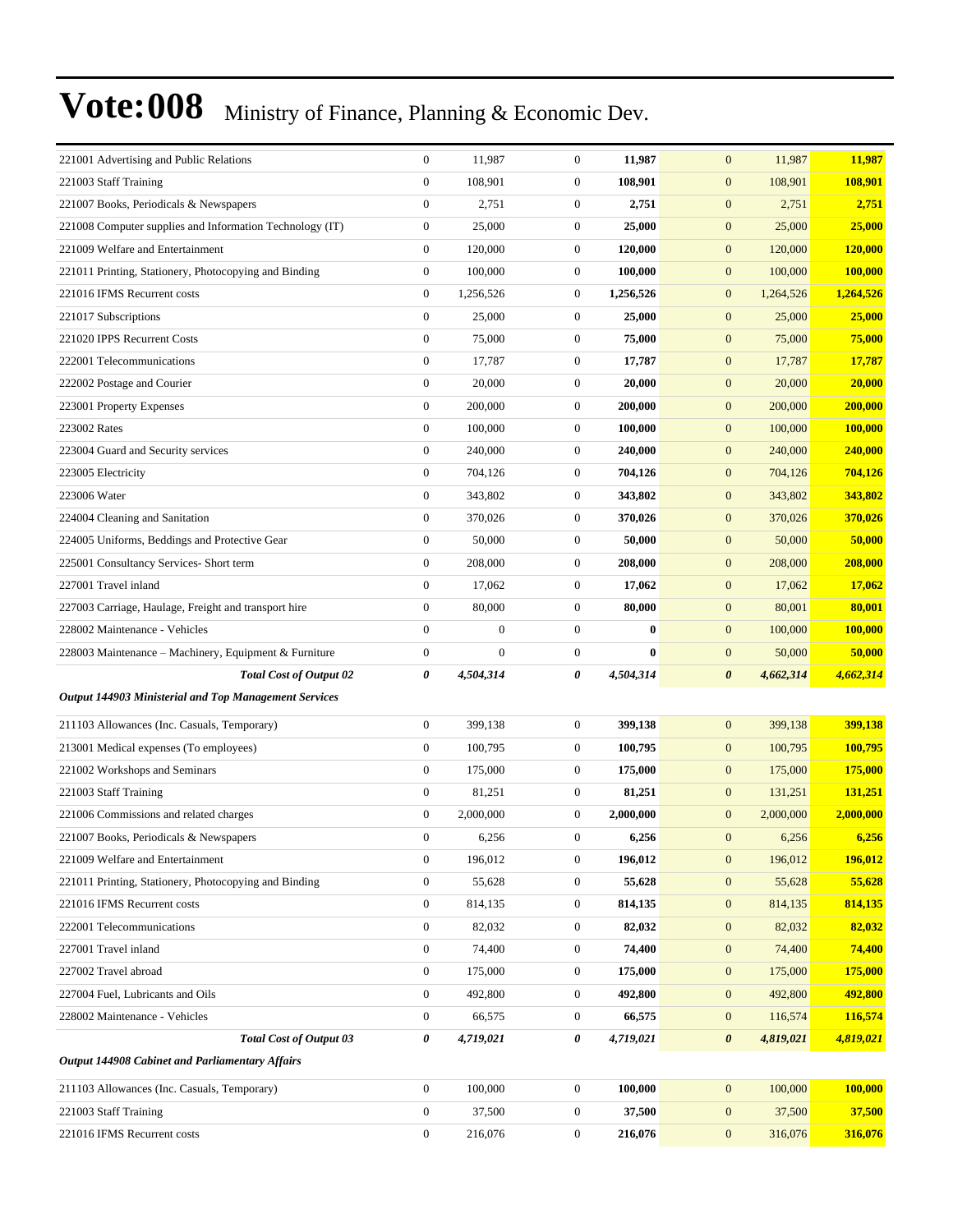| 227001 Travel inland                                                         | $\boldsymbol{0}$ | 80,000           | $\boldsymbol{0}$      | 80,000                | $\mathbf{0}$          | 80,000       | 80,000        |
|------------------------------------------------------------------------------|------------------|------------------|-----------------------|-----------------------|-----------------------|--------------|---------------|
| <b>Total Cost of Output 08</b>                                               | 0                | 433,576          | $\boldsymbol{\theta}$ | 433,576               | $\boldsymbol{\theta}$ | 533,576      | 533,576       |
| Output 144909 Communication and Legal Services                               |                  |                  |                       |                       |                       |              |               |
| 221002 Workshops and Seminars                                                | $\boldsymbol{0}$ | $\boldsymbol{0}$ | $\boldsymbol{0}$      | $\bf{0}$              | $\mathbf{0}$          | 33,000       | 33,000        |
| 221007 Books, Periodicals & Newspapers                                       | $\boldsymbol{0}$ | $\mathbf{0}$     | $\mathbf{0}$          | $\bf{0}$              | $\mathbf{0}$          | 16,000       | 16,000        |
| 221009 Welfare and Entertainment                                             | $\boldsymbol{0}$ | $\mathbf{0}$     | $\mathbf{0}$          | $\bf{0}$              | $\mathbf{0}$          | 15,000       | <b>15,000</b> |
| 221016 IFMS Recurrent costs                                                  | $\overline{0}$   | $\mathbf{0}$     | $\mathbf{0}$          | $\bf{0}$              | $\mathbf{0}$          | 278,000      | 278,000       |
| 225001 Consultancy Services- Short term                                      | $\overline{0}$   | $\mathbf{0}$     | $\mathbf{0}$          | $\bf{0}$              | $\mathbf{0}$          | 20,000       | 20,000        |
| 227001 Travel inland                                                         | $\mathbf{0}$     | $\boldsymbol{0}$ | $\boldsymbol{0}$      | $\bf{0}$              | $\boldsymbol{0}$      | 75,000       | 75,000        |
| 227004 Fuel, Lubricants and Oils                                             | $\mathbf{0}$     | $\mathbf{0}$     | $\boldsymbol{0}$      | $\bf{0}$              | $\boldsymbol{0}$      | 63,000       | 63,000        |
| <b>Total Cost of Output 09</b>                                               | 0                | 0                | $\boldsymbol{\theta}$ | $\boldsymbol{\theta}$ | $\boldsymbol{\theta}$ | 500,000      | 500,000       |
| Output 144910 Coordination of Planning, Monitoring & Reporting               |                  |                  |                       |                       |                       |              |               |
| 211103 Allowances (Inc. Casuals, Temporary)                                  | $\boldsymbol{0}$ | 60,000           | $\boldsymbol{0}$      | 60,000                | $\mathbf{0}$          | 60,000       | 60,000        |
| 221003 Staff Training                                                        | $\mathbf{0}$     | 170,000          | $\boldsymbol{0}$      | 170,000               | $\mathbf{0}$          | 284,676      | 284,676       |
| 221016 IFMS Recurrent costs                                                  | $\boldsymbol{0}$ | 555,347          | $\boldsymbol{0}$      | 555,347               | $\mathbf{0}$          | 590,000      | 590,000       |
| 227001 Travel inland                                                         | $\boldsymbol{0}$ | 200,000          | $\boldsymbol{0}$      | 200,000               | $\mathbf{0}$          | 135,347      | 135,347       |
| 227004 Fuel, Lubricants and Oils                                             | $\boldsymbol{0}$ | 50,000           | $\boldsymbol{0}$      | 50,000                | $\mathbf{0}$          | 50,000       | 50,000        |
| <b>Total Cost of Output 10</b>                                               | 0                | 1,035,347        | 0                     | 1,035,347             | $\boldsymbol{\theta}$ | 1,120,023    | 1,120,023     |
| Output 144911 Gender, Equity and Environment Coordination                    |                  |                  |                       |                       |                       |              |               |
| 221002 Workshops and Seminars                                                | $\mathbf{0}$     | $\mathbf{0}$     | $\mathbf{0}$          | $\bf{0}$              | $\mathbf{0}$          | 140,000      | 140,000       |
| 221016 IFMS Recurrent costs                                                  | $\mathbf{0}$     | $\boldsymbol{0}$ | $\boldsymbol{0}$      | $\bf{0}$              | $\boldsymbol{0}$      | 150,000      | 150,000       |
| 225001 Consultancy Services- Short term                                      | $\boldsymbol{0}$ | $\mathbf{0}$     | $\mathbf{0}$          | $\bf{0}$              | $\mathbf{0}$          | 30,000       | 30,000        |
| 227001 Travel inland                                                         | $\overline{0}$   | $\mathbf{0}$     | $\mathbf{0}$          | $\bf{0}$              | $\mathbf{0}$          | 80,000       | 80,000        |
| 227002 Travel abroad                                                         | $\mathbf{0}$     | $\mathbf{0}$     | $\mathbf{0}$          | $\bf{0}$              | $\mathbf{0}$          | 20,000       | 20,000        |
| 227004 Fuel, Lubricants and Oils                                             | $\mathbf{0}$     | $\mathbf{0}$     | $\mathbf{0}$          | $\bf{0}$              | $\mathbf{0}$          | 30,000       | 30,000        |
| <b>Total Cost of Output 11</b>                                               | 0                | 0                | 0                     | $\pmb{\theta}$        | $\boldsymbol{\theta}$ | 450,000      | 450,000       |
| Output 144919 Human Resources Management                                     |                  |                  |                       |                       |                       |              |               |
| 211101 General Staff Salaries                                                | 1,531,388        | $\mathbf{0}$     | $\boldsymbol{0}$      | 1,531,388             | 1,724,164             | $\mathbf{0}$ | 1,724,164     |
| 211103 Allowances (Inc. Casuals, Temporary)                                  | $\mathbf{0}$     | 20,000           | $\boldsymbol{0}$      | 20,000                | $\mathbf{0}$          | 20,000       | 20,000        |
| 212102 Pension for General Civil Service                                     | $\Omega$         | 4,240,161        | $\theta$              | 4,240,161             | $\boldsymbol{0}$      | 6,279,255    | 6,279,255     |
| 213004 Gratuity Expenses                                                     | $\boldsymbol{0}$ | 528,048          | $\boldsymbol{0}$      | 528,048               | $\boldsymbol{0}$      | 528,048      | 528,048       |
| 221003 Staff Training                                                        | $\boldsymbol{0}$ | 55,000           | $\boldsymbol{0}$      | 55,000                | $\boldsymbol{0}$      | 26,951       | 26,951        |
| 221020 IPPS Recurrent Costs                                                  | $\boldsymbol{0}$ | 32,000           | $\boldsymbol{0}$      | 32,000                | $\mathbf{0}$          | 32,000       | 32,000        |
| 225001 Consultancy Services- Short term                                      | $\boldsymbol{0}$ | 14,000           | $\boldsymbol{0}$      | 14,000                | $\mathbf{0}$          | 14,000       | <b>14,000</b> |
| 227001 Travel inland                                                         | $\boldsymbol{0}$ | 88,000           | $\boldsymbol{0}$      | 88,000                | $\mathbf{0}$          | 88,000       | 88,000        |
| 227002 Travel abroad                                                         | $\boldsymbol{0}$ | 50,000           | $\boldsymbol{0}$      | 50,000                | $\boldsymbol{0}$      | $\mathbf{0}$ | $\bf{0}$      |
| <b>Total Cost of Output 19</b>                                               | 1,531,388        | 5,027,209        | 0                     | 6,558,598             | 1,724,164             | 6,988,254    | 8,712,418     |
| <b>Total Cost Of Outputs Provided</b>                                        | 1,531,388        | 18,142,388       | $\bf{0}$              | 19,673,776            | 1,724,164             | 20,956,009   | 22,680,173    |
| <b>Outputs Funded</b>                                                        | Wage             | Non Wage         | AIA                   | <b>Total</b>          | Wage                  | Non Wage     | <b>Total</b>  |
| Output 144953 Subscriptions and Contributions to International Organisations |                  |                  |                       |                       |                       |              |               |
| 262101 Contributions to International Organisations (Current)                | $\mathbf{0}$     | 216,667          | $\boldsymbol{0}$      | 216,667               | $\mathbf{0}$          | 216,667      | 216,667       |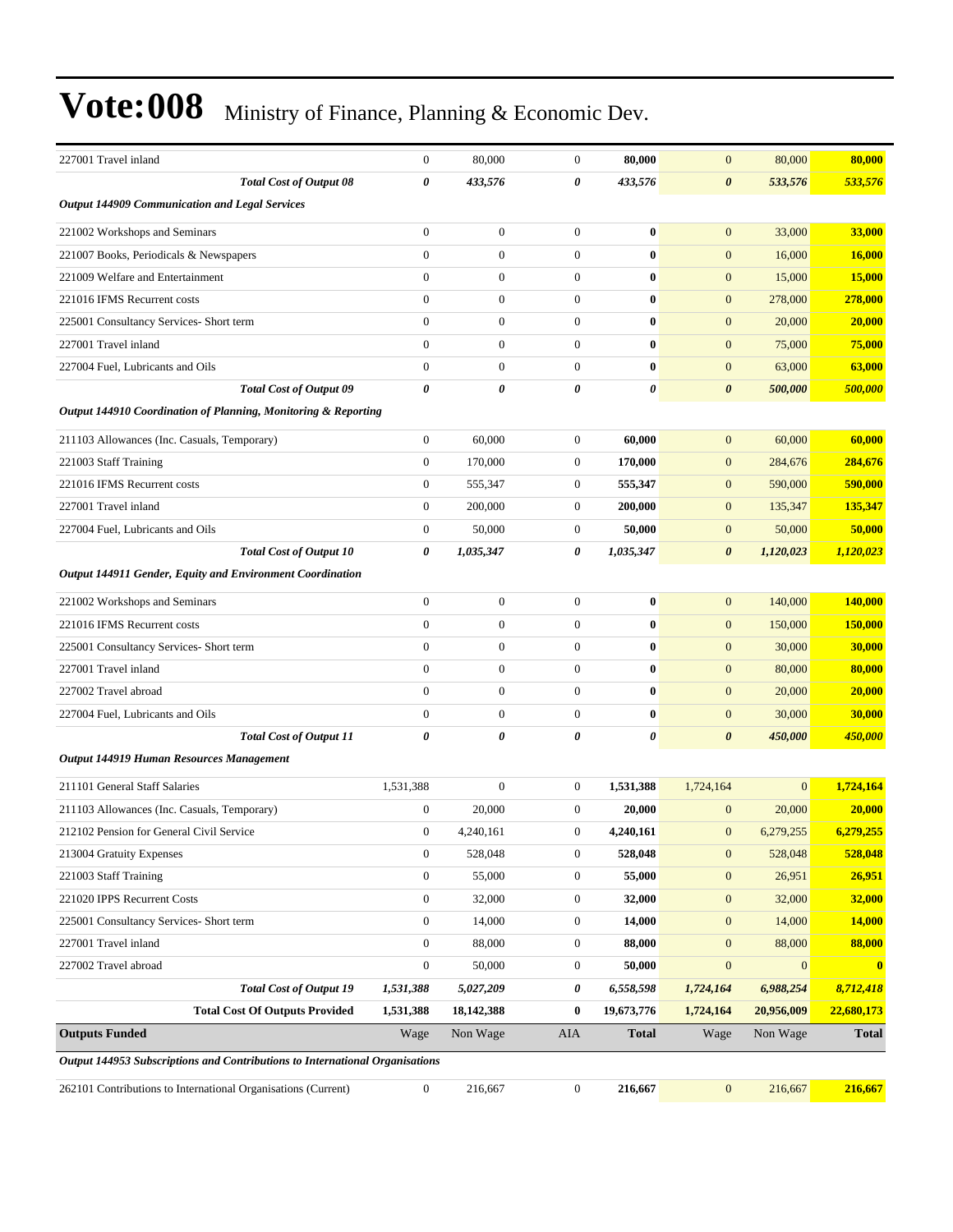| o/w Subscriptions                                                     | 0                | 216,667                 | $\theta$         | 216,667            | $\theta$                          | $\boldsymbol{\theta}$      | $\bf{0}$           |
|-----------------------------------------------------------------------|------------------|-------------------------|------------------|--------------------|-----------------------------------|----------------------------|--------------------|
|                                                                       | $\theta$         | 0                       | $\theta$         | $\bf{0}$           |                                   |                            |                    |
| o/w Contributions to International Organisations (Current)            | 0                |                         | 0                |                    | $\boldsymbol{\theta}$             | 216,667                    | 216,667            |
| <b>Total Cost of Output 53</b><br><b>Total Cost Of Outputs Funded</b> | $\bf{0}$         | 216,667<br>216,667      | 0                | 216,667<br>216,667 | $\boldsymbol{\theta}$<br>$\bf{0}$ | 216,667<br>216,667         | 216,667<br>216,667 |
|                                                                       |                  |                         |                  |                    |                                   |                            |                    |
| <b>Arrears</b>                                                        | Wage             | Non Wage                | <b>AIA</b>       | <b>Total</b>       | Wage                              | Non Wage                   | <b>Total</b>       |
| Output 144999 Arrears                                                 |                  |                         |                  |                    |                                   |                            |                    |
| 321605 Domestic arrears (Budgeting)                                   | $\boldsymbol{0}$ | 4,100,000               | $\boldsymbol{0}$ | 4,100,000          | $\mathbf{0}$                      | 4,000,000                  | 4,000,000          |
| 321607 Utility arrears (Budgeting)                                    | $\mathbf{0}$     | $\mathbf{0}$            | $\overline{0}$   | $\mathbf{0}$       | $\mathbf{0}$                      | 189,257                    | 189,257            |
| 321613 Telephone arrears (Budgeting)                                  | $\boldsymbol{0}$ | 674,648                 | $\boldsymbol{0}$ | 674,648            | $\mathbf{0}$                      | $\mathbf{0}$               | $\bf{0}$           |
| <b>Total Cost of Output 99</b>                                        | 0                | 4,774,648               | 0                | 4,774,648          | $\boldsymbol{\theta}$             | 4,189,257                  | 4,189,257          |
| <b>Total Cost Of Arrears</b>                                          | $\bf{0}$         | 4,774,648               | $\bf{0}$         | 4,774,648          | $\bf{0}$                          | 4,189,257                  | 4,189,257          |
| <b>Total Cost for SubProgramme 01</b>                                 | 1,531,388        | 23, 133, 703            | 0                | 24,665,091         | 1,724,164                         | 25,361,934                 | 27,086,098         |
| <b>Total Excluding Arrears</b>                                        | 1,531,388        | 18,359,055              | 0                | 19,890,443         | 1,724,164                         | 21,172,676                 | 22,896,840         |
| <b>SubProgramme 15 Treasury Directorate Services</b>                  |                  |                         |                  |                    |                                   |                            |                    |
| Thousand Uganda Shillings                                             |                  | 2018/19 Approved Budget |                  |                    |                                   | 2019/20 Approved Estimates |                    |
| <b>Outputs Provided</b>                                               | Wage             | Non Wage                | <b>AIA</b>       | <b>Total</b>       | Wage                              | Non Wage                   | <b>Total</b>       |
| Output 144919 Human Resources Management                              |                  |                         |                  |                    |                                   |                            |                    |
| 211101 General Staff Salaries                                         | 133,679          | $\boldsymbol{0}$        | $\boldsymbol{0}$ | 133,679            | 133,679                           | $\overline{0}$             | 133,679            |
| 211103 Allowances (Inc. Casuals, Temporary)                           | $\boldsymbol{0}$ | 130,000                 | $\boldsymbol{0}$ | 130,000            | $\boldsymbol{0}$                  | 130,000                    | 130,000            |
| 221002 Workshops and Seminars                                         | $\boldsymbol{0}$ | 290,000                 | $\boldsymbol{0}$ | 290,000            | $\mathbf{0}$                      | 290,000                    | 290,000            |
| 221003 Staff Training                                                 | $\boldsymbol{0}$ | 100,000                 | $\boldsymbol{0}$ | 100,000            | $\mathbf{0}$                      | 100,000                    | <b>100,000</b>     |
| 221011 Printing, Stationery, Photocopying and Binding                 | $\mathbf{0}$     | 20,000                  | $\boldsymbol{0}$ | 20,000             | $\mathbf{0}$                      | 120,000                    | 120,000            |
| 225001 Consultancy Services- Short term                               | $\mathbf{0}$     | 100,000                 | $\boldsymbol{0}$ | 100,000            | $\mathbf{0}$                      | $\mathbf{0}$               | $\bf{0}$           |
| 227004 Fuel, Lubricants and Oils                                      | $\boldsymbol{0}$ | 60,000                  | $\boldsymbol{0}$ | 60,000             | $\mathbf{0}$                      | 60,000                     | 60,000             |
| <b>Total Cost of Output 19</b>                                        | 133,679          | 700,000                 | 0                | 833,679            | 133,679                           | 700,000                    | 833,679            |
| <b>Total Cost Of Outputs Provided</b>                                 | 133,679          | 700,000                 | 0                | 833,679            | 133,679                           | 700,000                    | 833,679            |
| <b>Total Cost for SubProgramme 15</b>                                 | 133,679          | 700,000                 | 0                | 833,679            | 133,679                           | 700,000                    | 833,679            |
| <b>Total Excluding Arrears</b>                                        | 133,679          | 700,000                 | $\boldsymbol{0}$ | 833,679            | 133,679                           | 700,000                    | 833,679            |
| <b>SubProgramme 16 Internal Audit</b>                                 |                  |                         |                  |                    |                                   |                            |                    |
| Thousand Uganda Shillings                                             |                  | 2018/19 Approved Budget |                  |                    |                                   | 2019/20 Approved Estimates |                    |
| <b>Outputs Provided</b>                                               | Wage             | Non Wage                | AIA              | <b>Total</b>       | Wage                              | Non Wage                   | <b>Total</b>       |
| <b>Output 144902 Ministry Support Services</b>                        |                  |                         |                  |                    |                                   |                            |                    |
| 211101 General Staff Salaries                                         | 132,235          | $\boldsymbol{0}$        | $\boldsymbol{0}$ | 132,235            | 60,014                            | $\mathbf{0}$               | 60,014             |
| 211103 Allowances (Inc. Casuals, Temporary)                           | $\boldsymbol{0}$ | 54,000                  | $\boldsymbol{0}$ | 54,000             | $\mathbf{0}$                      | 54,000                     | 54,000             |
| 221003 Staff Training                                                 | $\boldsymbol{0}$ | 39,900                  | $\boldsymbol{0}$ | 39,900             | $\mathbf{0}$                      | 70,000                     | 70,000             |
| 221007 Books, Periodicals & Newspapers                                | $\boldsymbol{0}$ | $\boldsymbol{0}$        | $\boldsymbol{0}$ | $\bf{0}$           | $\boldsymbol{0}$                  | 15,000                     | 15,000             |
| 221009 Welfare and Entertainment                                      | $\boldsymbol{0}$ | 15,640                  | $\boldsymbol{0}$ | 15,640             | $\boldsymbol{0}$                  | 20,640                     | 20,640             |
| 221011 Printing, Stationery, Photocopying and Binding                 | $\boldsymbol{0}$ | 20,000                  | $\boldsymbol{0}$ | 20,000             | $\mathbf{0}$                      | $\mathbf{0}$               | $\mathbf{0}$       |
| 221016 IFMS Recurrent costs                                           | $\boldsymbol{0}$ | 38,008                  | 0                | 38,008             | $\mathbf{0}$                      | 38,008                     | 38,008             |
| 222001 Telecommunications                                             | $\boldsymbol{0}$ | 3,600                   | $\boldsymbol{0}$ | 3,600              | $\mathbf{0}$                      | 3,600                      | 3,600              |
| 225001 Consultancy Services- Short term                               | $\boldsymbol{0}$ | 72,000                  | $\boldsymbol{0}$ | 72,000             | $\boldsymbol{0}$                  | 122,000                    | 122,000            |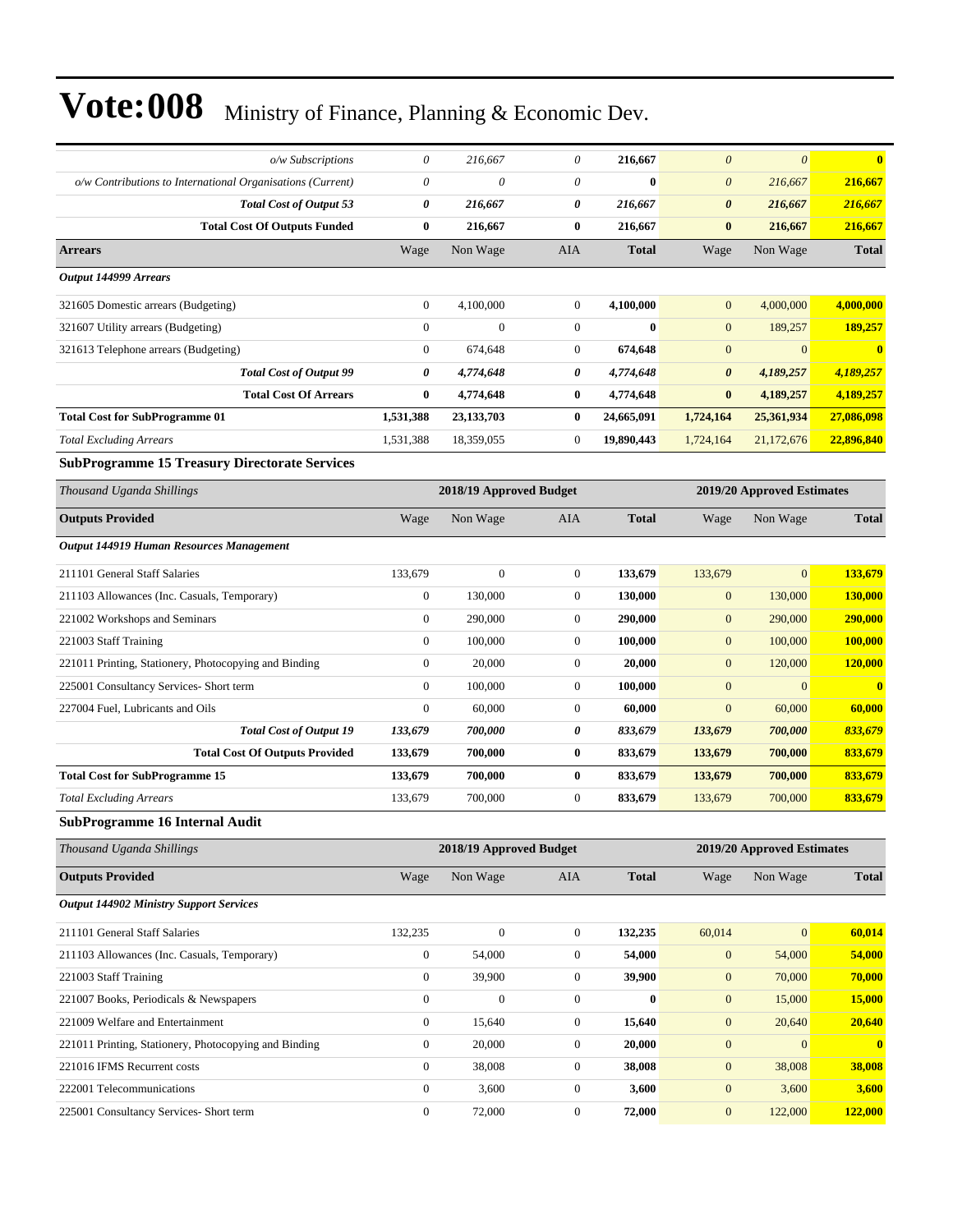| 227001 Travel inland                  | $\mathbf{0}$ | 115.505 | $\mathbf{0}$ | 115,505 | $\overline{0}$ | 115.504 | 115,504 |
|---------------------------------------|--------------|---------|--------------|---------|----------------|---------|---------|
| 227002 Travel abroad                  | $\mathbf{0}$ | 5,000   | $\mathbf{0}$ | 5,000   | $\overline{0}$ | 35,048  | 35,048  |
| 227004 Fuel, Lubricants and Oils      | $\mathbf{0}$ | 43.842  | $\mathbf{0}$ | 43,842  | $\overline{0}$ | 63.842  | 63,842  |
| 228002 Maintenance - Vehicles         | $\mathbf{0}$ | 3,499   | $\mathbf{0}$ | 3,499   | $\overline{0}$ | 13.399  | 13.399  |
| <b>Total Cost of Output 02</b>        | 132,235      | 410,993 | 0            | 543,228 | 60,014         | 551,041 | 611,055 |
| <b>Total Cost Of Outputs Provided</b> | 132,235      | 410.993 | $\bf{0}$     | 543,228 | 60.014         | 551,041 | 611,055 |
| <b>Total Cost for SubProgramme 16</b> | 132,235      | 410,993 | $\bf{0}$     | 543,228 | 60,014         | 551,041 | 611,055 |
| <b>Total Excluding Arrears</b>        | 132,235      | 410,993 | $\mathbf{0}$ | 543,228 | 60,014         | 551,041 | 611,055 |
| <b>Development Budget Estimates</b>   |              |         |              |         |                |         |         |

#### **Project 0054 Support to MFPED**

| Thousand Uganda Shillings                                              | 2018/19 Approved Budget |                               |                  |              | 2019/20 Approved Estimates |                               |                       |
|------------------------------------------------------------------------|-------------------------|-------------------------------|------------------|--------------|----------------------------|-------------------------------|-----------------------|
| <b>Outputs Provided</b>                                                |                         | <b>GoU Dev't External Fin</b> | <b>AIA</b>       | <b>Total</b> |                            | <b>GoU Dev't External Fin</b> | <b>Total</b>          |
| Output 144901 Policy, planning, monitoring and consultations           |                         |                               |                  |              |                            |                               |                       |
| 221003 Staff Training                                                  | 500,000                 | $\boldsymbol{0}$              | $\boldsymbol{0}$ | 500,000      | 500,000                    | $\overline{0}$                | 500,000               |
| 221016 IFMS Recurrent costs                                            | 500,000                 | $\boldsymbol{0}$              | $\mathbf{0}$     | 500,000      | 500,000                    | $\overline{0}$                | 500,000               |
| 225001 Consultancy Services- Short term                                | 147,915                 | $\boldsymbol{0}$              | $\boldsymbol{0}$ | 147,915      | 147,915                    | $\boldsymbol{0}$              | 147,915               |
| <b>Total Cost Of Output 144901</b>                                     | 1,147,915               | 0                             | 0                | 1,147,915    | 1,147,915                  | $\boldsymbol{\theta}$         | 1,147,915             |
| <b>Output 144902 Ministry Support Services</b>                         |                         |                               |                  |              |                            |                               |                       |
| 211102 Contract Staff Salaries                                         | 495,484                 | $\boldsymbol{0}$              | $\mathbf{0}$     | 495,484      | 495,484                    | $\overline{0}$                | 495,484               |
| 221003 Staff Training                                                  | 700,000                 | $\boldsymbol{0}$              | $\mathbf{0}$     | 700,000      | 700,000                    | $\overline{0}$                | 700,000               |
| 221016 IFMS Recurrent costs                                            | 805,642                 | $\boldsymbol{0}$              | $\mathbf{0}$     | 805,642      | 805,642                    | $\overline{0}$                | 805,642               |
| Total Cost Of Output 144902                                            | 2,001,126               | 0                             | 0                | 2,001,126    | 2,001,126                  | $\boldsymbol{\theta}$         | 2,001,126             |
| <b>Output 144903 Ministerial and Top Management Services</b>           |                         |                               |                  |              |                            |                               |                       |
| 211103 Allowances (Inc. Casuals, Temporary)                            | 88,000                  | $\boldsymbol{0}$              | $\mathbf{0}$     | 88,000       | 88,000                     | $\overline{0}$                | 88,000                |
| 221003 Staff Training                                                  | 100,000                 | $\boldsymbol{0}$              | $\mathbf{0}$     | 100,000      | 100,000                    | $\overline{0}$                | 100,000               |
| 227001 Travel inland                                                   | 100,000                 | $\boldsymbol{0}$              | $\mathbf{0}$     | 100,000      | 100,000                    | $\overline{0}$                | 100,000               |
| 227002 Travel abroad                                                   | 200,000                 | $\boldsymbol{0}$              | $\mathbf{0}$     | 200,000      | 200,000                    | $\boldsymbol{0}$              | 200,000               |
| 227004 Fuel, Lubricants and Oils                                       | 353,172                 | $\boldsymbol{0}$              | $\mathbf{0}$     | 353,172      | 353,172                    | $\overline{0}$                | 353,172               |
| <b>Total Cost Of Output 144903</b>                                     | 841,172                 | 0                             | 0                | 841,172      | 841,172                    | $\boldsymbol{\theta}$         | 841,172               |
| Output 144910 Coordination of Planning, Monitoring & Reporting         |                         |                               |                  |              |                            |                               |                       |
| 221002 Workshops and Seminars                                          | $\boldsymbol{0}$        | $\boldsymbol{0}$              | $\boldsymbol{0}$ | $\bf{0}$     | 150,000                    | $\boldsymbol{0}$              | 150,000               |
| 221003 Staff Training                                                  | $\overline{0}$          | $\boldsymbol{0}$              | $\mathbf{0}$     | $\bf{0}$     | 156,939                    | $\overline{0}$                | 156,939               |
| 227001 Travel inland                                                   | 200,000                 | $\boldsymbol{0}$              | $\mathbf{0}$     | 200,000      | 200,000                    | $\overline{0}$                | 200,000               |
| <b>Total Cost Of Output 144910</b>                                     | 200,000                 | 0                             | 0                | 200,000      | 506,939                    | 0                             | 506,939               |
| <b>Total Cost for Outputs Provided</b>                                 | 4,190,213               | $\boldsymbol{0}$              | $\boldsymbol{0}$ | 4,190,213    | 4,497,153                  | $\overline{0}$                | 4,497,153             |
| <b>Capital Purchases</b>                                               |                         | GoU Dev't External Fin        | <b>AIA</b>       | <b>Total</b> |                            | GoU Dev't External Fin        | <b>Total</b>          |
| Output 144972 Government Buildings and Administrative Infrastructure   |                         |                               |                  |              |                            |                               |                       |
| 312101 Non-Residential Buildings                                       | 7,408,737               | $\boldsymbol{0}$              | $\boldsymbol{0}$ | 7,408,737    | 7,101,798                  | $\overline{0}$                | 7,101,798             |
| <b>Total Cost Of Output 144972</b>                                     | 7,408,737               | 0                             | 0                | 7,408,737    | 7,101,798                  | $\boldsymbol{\theta}$         | 7,101,798             |
| Output 144975 Purchase of Motor Vehicles and Other Transport Equipment |                         |                               |                  |              |                            |                               |                       |
| 312201 Transport Equipment                                             | 1,200,000               | $\boldsymbol{0}$              | $\mathbf{0}$     | 1,200,000    | $\overline{0}$             | $\overline{0}$                | $\bf{0}$              |
| Total Cost Of Output 144975                                            | 1,200,000               | 0                             | 0                | 1,200,000    | $\boldsymbol{\theta}$      | $\boldsymbol{\theta}$         | $\boldsymbol{\theta}$ |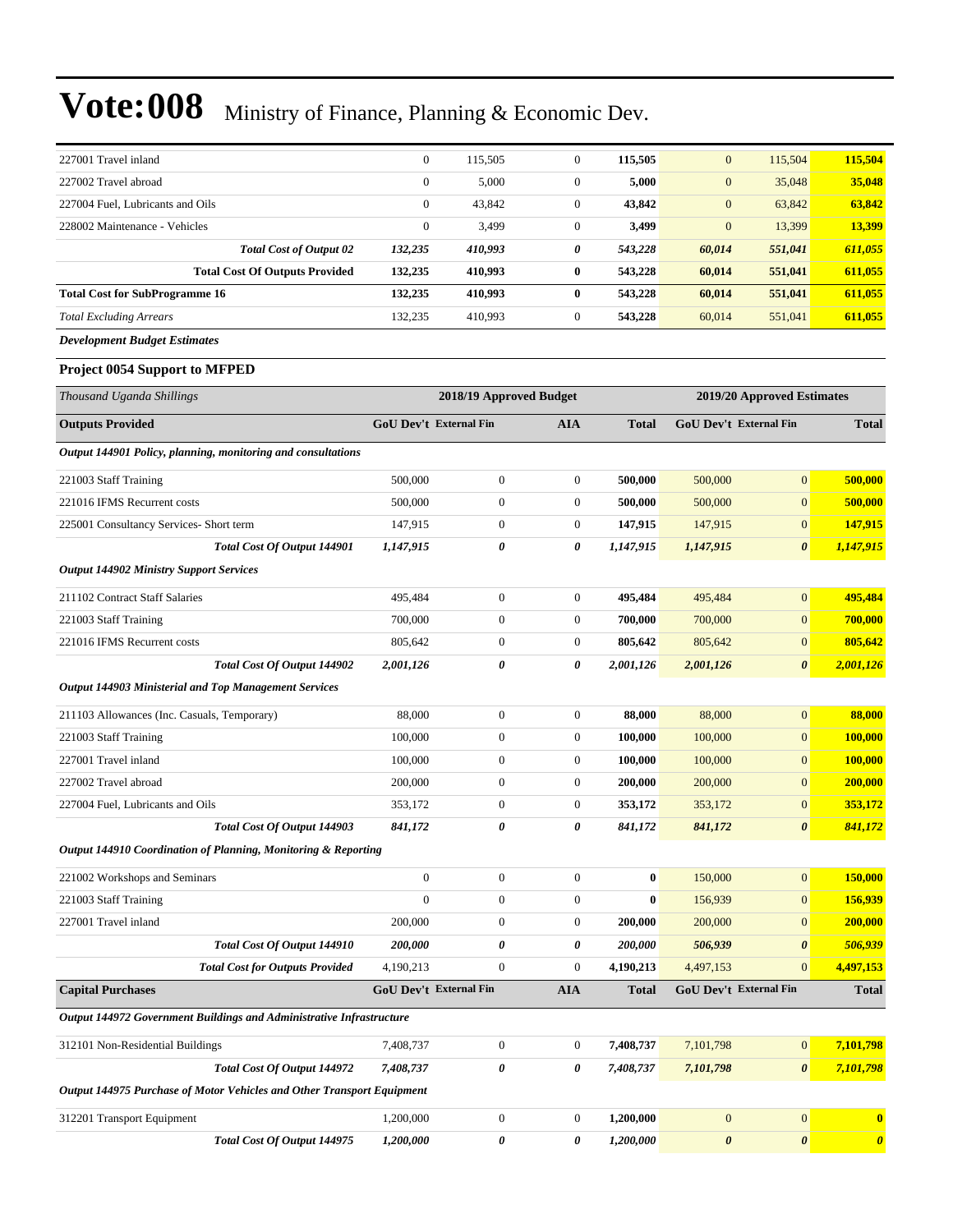| Output 144976 Purchase of Office and ICT Equipment, including Software                                       |                                                       |                  |                  |                        |                        |                       |                       |
|--------------------------------------------------------------------------------------------------------------|-------------------------------------------------------|------------------|------------------|------------------------|------------------------|-----------------------|-----------------------|
| 312202 Machinery and Equipment                                                                               | 2,404,106                                             | $\boldsymbol{0}$ | $\overline{0}$   | 2,404,106              | 2,404,106              | $\vert 0 \vert$       | 2,404,106             |
| Total Cost Of Output 144976                                                                                  | 2,404,106                                             | 0                | 0                | 2,404,106              | 2,404,106              | $\boldsymbol{\theta}$ | 2,404,106             |
| Output 144977 Purchase of Specialised Machinery & Equipment                                                  |                                                       |                  |                  |                        |                        |                       |                       |
| 312202 Machinery and Equipment                                                                               | 1,687,450                                             | $\boldsymbol{0}$ | $\overline{0}$   | 1,687,450              | 1,687,450              | $\mathbf{0}$          | 1,687,450             |
| Total Cost Of Output 144977                                                                                  | 1,687,450                                             | 0                | 0                | 1,687,450              | 1,687,450              | $\boldsymbol{\theta}$ | 1,687,450             |
| Output 144978 Purchase of Office and Residential Furniture and Fittings                                      |                                                       |                  |                  |                        |                        |                       |                       |
| 312203 Furniture & Fixtures                                                                                  | 837,400                                               | $\boldsymbol{0}$ | $\boldsymbol{0}$ | 837,400                | 837,400                | $\mathbf{0}$          | 837,400               |
| Total Cost Of Output 144978                                                                                  | 837,400                                               | 0                | 0                | 837,400                | 837,400                | $\boldsymbol{\theta}$ | 837,400               |
| <b>Total Cost for Capital Purchases</b>                                                                      | 13,537,693                                            | $\boldsymbol{0}$ | $\boldsymbol{0}$ | 13,537,693             | 12,030,754             | $\mathbf{0}$          | 12,030,754            |
| <b>Arrears</b>                                                                                               | <b>GoU Dev't External Fin</b>                         |                  | <b>AIA</b>       | <b>Total</b>           | GoU Dev't External Fin |                       | <b>Total</b>          |
| <b>Output 144999 Arrears</b>                                                                                 |                                                       |                  |                  |                        |                        |                       |                       |
| 321605 Domestic arrears (Budgeting)                                                                          | 7,177,729                                             | $\boldsymbol{0}$ | $\mathbf{0}$     | 7,177,729              | 7,010,748              | $\mathbf{0}$          | 7,010,748             |
| Total Cost Of Output 144999                                                                                  | 7,177,729                                             | 0                | 0                | 7,177,729              | 7,010,748              | $\boldsymbol{\theta}$ | 7,010,748             |
| <b>Total Cost for Arrears</b>                                                                                | 7,177,729                                             | $\boldsymbol{0}$ | $\boldsymbol{0}$ | 7,177,729              | 7,010,748              | $\boldsymbol{0}$      | 7,010,748             |
| <b>Total Cost for Project: 0054</b>                                                                          | 24,905,635                                            | $\boldsymbol{0}$ | $\overline{0}$   | 24,905,635             | 23,538,655             | $\mathbf{0}$          | 23,538,655            |
| <b>Total Excluding Arrears</b>                                                                               | 17,727,906                                            | $\boldsymbol{0}$ | $\mathbf{0}$     | 17,727,906             | 16,527,907             | $\mathbf{0}$          | 16,527,907            |
| Project 1290 3RD Financial Management and Accountability Programme [FINMAP III] Comp. 6 - Management Support |                                                       |                  |                  |                        |                        |                       |                       |
|                                                                                                              | 2018/19 Approved Budget<br>2019/20 Approved Estimates |                  |                  |                        |                        |                       |                       |
| Thousand Uganda Shillings                                                                                    |                                                       |                  |                  |                        |                        |                       |                       |
| <b>Outputs Provided</b>                                                                                      | <b>GoU Dev't External Fin</b>                         |                  | <b>AIA</b>       | Total                  | GoU Dev't External Fin |                       | <b>Total</b>          |
| Output 144901 Policy, planning, monitoring and consultations                                                 |                                                       |                  |                  |                        |                        |                       |                       |
| 211102 Contract Staff Salaries                                                                               | 3,890,965                                             | $\boldsymbol{0}$ | $\boldsymbol{0}$ | 3,890,965              | $\boldsymbol{0}$       | $\mathbf{0}$          | $\bf{0}$              |
| 221001 Advertising and Public Relations                                                                      | 24,520                                                | $\overline{0}$   | $\boldsymbol{0}$ | 24,520                 | $\mathbf{0}$           | $\mathbf{0}$          | $\bf{0}$              |
| 221002 Workshops and Seminars                                                                                | 132,216                                               | 20,160           | $\boldsymbol{0}$ | 152,376                | $\boldsymbol{0}$       | $\mathbf{0}$          | $\bf{0}$              |
| 221009 Welfare and Entertainment                                                                             | 28,400                                                | $\boldsymbol{0}$ | $\boldsymbol{0}$ | 28,400                 | $\boldsymbol{0}$       | $\mathbf{0}$          | $\bf{0}$              |
| 221011 Printing, Stationery, Photocopying and Binding                                                        | 63,320                                                | $\boldsymbol{0}$ | $\boldsymbol{0}$ | 63,320                 | $\mathbf{0}$           | $\mathbf{0}$          | $\bf{0}$              |
| 222001 Telecommunications                                                                                    | 56,000                                                | $\overline{0}$   | $\boldsymbol{0}$ | 56,000                 | $\boldsymbol{0}$       | $\mathbf{0}$          | $\mathbf{0}$          |
| 225001 Consultancy Services- Short term                                                                      | $\boldsymbol{0}$                                      | 75,000           | $\boldsymbol{0}$ | 75,000                 | $\mathbf{0}$           | $\mathbf{0}$          | $\bf{0}$              |
| 225002 Consultancy Services-Long-term                                                                        | 239,760                                               | $\boldsymbol{0}$ | $\mathbf{0}$     | 239,760                | $\mathbf{0}$           | $\mathbf{0}$          | $\bf{0}$              |
| 227001 Travel inland                                                                                         | 77,694                                                | $\boldsymbol{0}$ | $\boldsymbol{0}$ | 77,694                 | $\boldsymbol{0}$       | $\boldsymbol{0}$      | $\bf{0}$              |
| 227004 Fuel, Lubricants and Oils                                                                             | 233,400                                               | $\boldsymbol{0}$ | $\boldsymbol{0}$ | 233,400                | $\boldsymbol{0}$       | $\mathbf{0}$          | $\bf{0}$              |
| 228002 Maintenance - Vehicles                                                                                | 108,844                                               | $\boldsymbol{0}$ | $\boldsymbol{0}$ | 108,844                | $\boldsymbol{0}$       | $\mathbf{0}$          | $\mathbf{0}$          |
| 228004 Maintenance - Other                                                                                   | 4,000                                                 | $\boldsymbol{0}$ | $\boldsymbol{0}$ | 4,000                  | $\boldsymbol{0}$       | $\mathbf{0}$          | $\bf{0}$              |
| Total Cost Of Output 144901                                                                                  | 4,859,118                                             | 95,160           | 0                | 4,954,278              | $\pmb{\theta}$         | $\boldsymbol{\theta}$ | $\boldsymbol{\theta}$ |
| <b>Total Cost for Outputs Provided</b>                                                                       | 4,859,118                                             | 95,160           | $\boldsymbol{0}$ | 4,954,278              | $\boldsymbol{0}$       | $\boldsymbol{0}$      | $\bf{0}$              |
| <b>Total Cost for Project: 1290</b>                                                                          | 4,859,118                                             | 95,160           | $\overline{0}$   | 4,954,278<br>4,954,278 | $\boldsymbol{0}$       | $\mathbf{0}$          | $\mathbf{0}$          |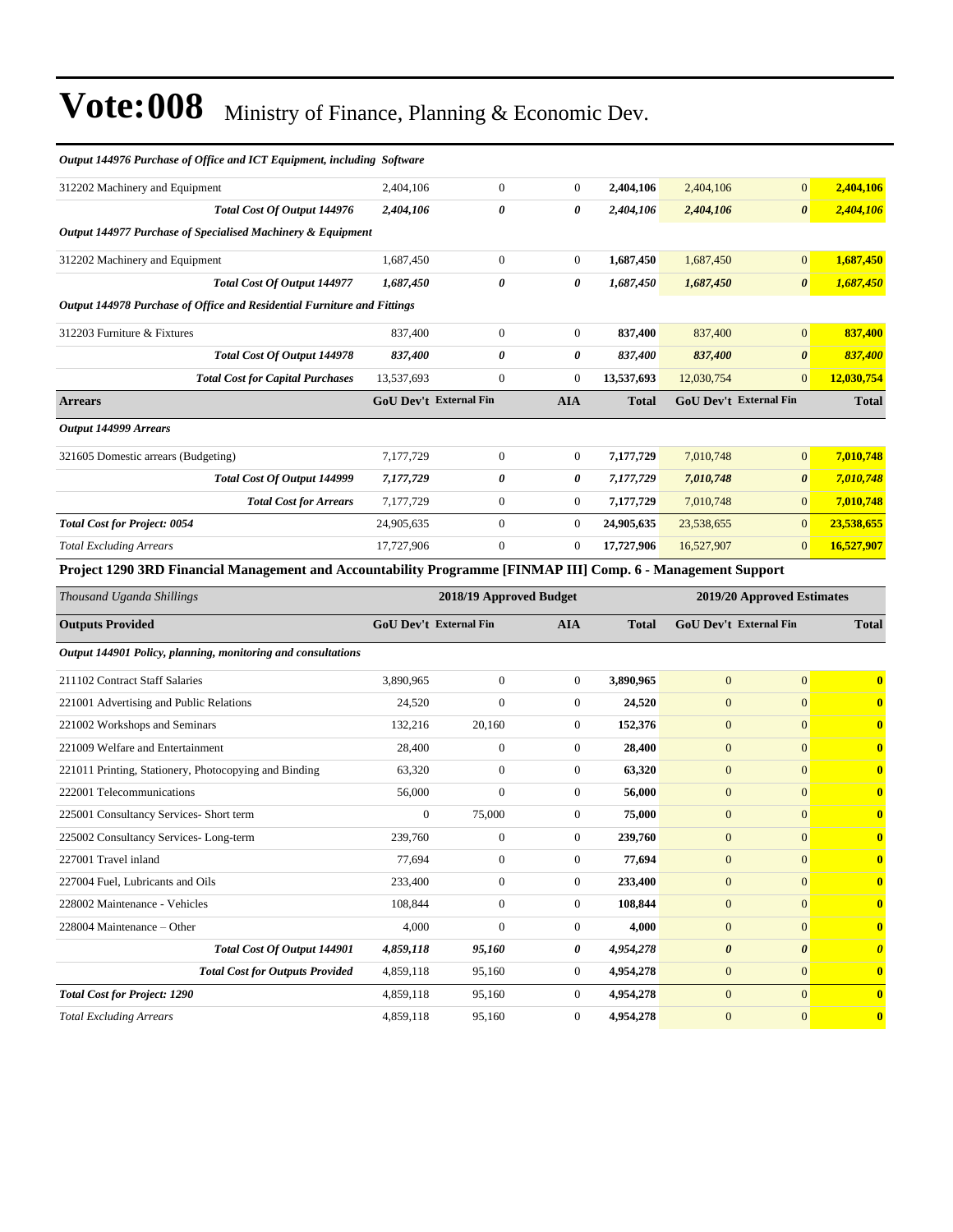| Project 1521 Resource Enhancement and Accountability Programme (REAP) Key Result Area 6 |                         |                               |                  |                  |                            |                               |              |  |
|-----------------------------------------------------------------------------------------|-------------------------|-------------------------------|------------------|------------------|----------------------------|-------------------------------|--------------|--|
| Thousand Uganda Shillings                                                               | 2018/19 Approved Budget |                               |                  |                  | 2019/20 Approved Estimates |                               |              |  |
| <b>Outputs Provided</b>                                                                 |                         | GoU Dev't External Fin        | AIA              | <b>Total</b>     |                            | <b>GoU Dev't External Fin</b> | <b>Total</b> |  |
| Output 144901 Policy, planning, monitoring and consultations                            |                         |                               |                  |                  |                            |                               |              |  |
| 211102 Contract Staff Salaries                                                          | $\boldsymbol{0}$        | $\boldsymbol{0}$              | $\boldsymbol{0}$ | $\bf{0}$         | 555,714                    | $\mathbf{0}$                  | 555,714      |  |
| 225002 Consultancy Services-Long-term                                                   | $\mathbf{0}$            | $\boldsymbol{0}$              | $\overline{0}$   | $\bf{0}$         | $\boldsymbol{0}$           | 442,054                       | 442,054      |  |
| 227001 Travel inland                                                                    | $\mathbf{0}$            | $\boldsymbol{0}$              | $\boldsymbol{0}$ | $\bf{0}$         | $\mathbf{0}$               | 160,000                       | 160,000      |  |
| Total Cost Of Output 144901                                                             | $\boldsymbol{\theta}$   | 0                             | 0                | 0                | 555,714                    | 602,054                       | 1,157,768    |  |
| Output 144910 Coordination of Planning, Monitoring & Reporting                          |                         |                               |                  |                  |                            |                               |              |  |
| 211102 Contract Staff Salaries                                                          | $\mathbf{0}$            | $\boldsymbol{0}$              | $\boldsymbol{0}$ | $\bf{0}$         | 2,811,000                  | $\mathbf{0}$                  | 2,811,000    |  |
| 213001 Medical expenses (To employees)                                                  | $\mathbf{0}$            | $\boldsymbol{0}$              | $\boldsymbol{0}$ | $\bf{0}$         | 312,534                    | $\mathbf{0}$                  | 312,534      |  |
| 221001 Advertising and Public Relations                                                 | $\mathbf{0}$            | $\boldsymbol{0}$              | $\boldsymbol{0}$ | $\bf{0}$         | 25,183                     | $\mathbf{0}$                  | 25,183       |  |
| 221002 Workshops and Seminars                                                           | $\mathbf{0}$            | $\boldsymbol{0}$              | $\boldsymbol{0}$ | $\bf{0}$         | 26,621                     | 274,941                       | 301,561      |  |
| 221009 Welfare and Entertainment                                                        | $\mathbf{0}$            | $\boldsymbol{0}$              | $\boldsymbol{0}$ | $\bf{0}$         | 29,168                     | $\overline{0}$                | 29,168       |  |
| 221011 Printing, Stationery, Photocopying and Binding                                   | $\mathbf{0}$            | $\boldsymbol{0}$              | $\boldsymbol{0}$ | $\bf{0}$         | 30,523                     | $\mathbf{0}$                  | 30,523       |  |
| 221012 Small Office Equipment                                                           | $\mathbf{0}$            | $\boldsymbol{0}$              | $\boldsymbol{0}$ | $\bf{0}$         | 100,000                    | $\mathbf{0}$                  | 100,000      |  |
| 222001 Telecommunications                                                               | $\mathbf{0}$            | $\boldsymbol{0}$              | $\boldsymbol{0}$ | $\bf{0}$         | 57,514                     | $\mathbf{0}$                  | 57,514       |  |
| 225001 Consultancy Services- Short term                                                 | $\mathbf{0}$            | $\boldsymbol{0}$              | $\boldsymbol{0}$ | $\bf{0}$         | 57,027                     | $\mathbf{0}$                  | 57,027       |  |
| 225002 Consultancy Services-Long-term                                                   | $\mathbf{0}$            | $\boldsymbol{0}$              | $\boldsymbol{0}$ | $\bf{0}$         | 1,913,081                  | $\mathbf{0}$                  | 1,913,081    |  |
| 227001 Travel inland                                                                    | $\mathbf{0}$            | $\boldsymbol{0}$              | $\boldsymbol{0}$ | $\bf{0}$         | 140,000                    | $\overline{0}$                | 140,000      |  |
| 227002 Travel abroad                                                                    | $\mathbf{0}$            | $\boldsymbol{0}$              | $\boldsymbol{0}$ | $\bf{0}$         | 200,000                    | $\mathbf{0}$                  | 200,000      |  |
| 227004 Fuel, Lubricants and Oils                                                        | $\mathbf{0}$            | $\boldsymbol{0}$              | $\boldsymbol{0}$ | $\bf{0}$         | 239,708                    | $\mathbf{0}$                  | 239,708      |  |
| 228002 Maintenance - Vehicles                                                           | $\mathbf{0}$            | $\boldsymbol{0}$              | $\boldsymbol{0}$ | $\bf{0}$         | 111,785                    | $\mathbf{0}$                  | 111,785      |  |
| 228004 Maintenance – Other                                                              | $\mathbf{0}$            | $\boldsymbol{0}$              | $\boldsymbol{0}$ | $\bf{0}$         | 4,108                      | $\mathbf{0}$                  | 4,108        |  |
| Total Cost Of Output 144910                                                             | $\boldsymbol{\theta}$   | 0                             | 0                | 0                | 6,058,251                  | 274,941                       | 6,333,192    |  |
| <b>Total Cost for Outputs Provided</b>                                                  | $\mathbf{0}$            | $\boldsymbol{0}$              | $\overline{0}$   | $\bf{0}$         | 6,613,966                  | 876,995                       | 7,490,960    |  |
| <b>Capital Purchases</b>                                                                |                         | <b>GoU Dev't External Fin</b> | <b>AIA</b>       | <b>Total</b>     |                            | <b>GoU Dev't External Fin</b> | <b>Total</b> |  |
| Output 144972 Government Buildings and Administrative Infrastructure                    |                         |                               |                  |                  |                            |                               |              |  |
| 312101 Non-Residential Buildings                                                        | $\boldsymbol{0}$        | $\boldsymbol{0}$              | $\boldsymbol{0}$ | $\bf{0}$         | $\mathbf{0}$               | 2,642,350                     | 2,642,350    |  |
| 312201 Transport Equipment                                                              | $\Omega$                | $\overline{0}$                | $\Omega$         | $\mathbf{0}$     | $\mathbf{0}$               | 340,000                       | 340,000      |  |
| 312202 Machinery and Equipment                                                          | $\boldsymbol{0}$        | $\boldsymbol{0}$              | $\boldsymbol{0}$ | $\bf{0}$         | $\mathbf{0}$               | 295,460                       | 295,460      |  |
| 312203 Furniture & Fixtures                                                             | $\boldsymbol{0}$        | $\boldsymbol{0}$              | $\boldsymbol{0}$ | $\boldsymbol{0}$ | 13,209                     | $\mathbf{0}$                  | 13,209       |  |
| <b>Total Cost Of Output 144972</b>                                                      | $\boldsymbol{\theta}$   | 0                             | 0                | 0                | 13,209                     | 3,277,810                     | 3,291,020    |  |
| Output 144976 Purchase of Office and ICT Equipment, including Software                  |                         |                               |                  |                  |                            |                               |              |  |
| 312202 Machinery and Equipment                                                          | $\boldsymbol{0}$        | $\boldsymbol{0}$              | $\boldsymbol{0}$ | $\boldsymbol{0}$ | $\mathbf{0}$               | 6,719,112                     | 6,719,112    |  |
| Total Cost Of Output 144976                                                             | $\pmb{\theta}$          | 0                             | 0                | 0                | $\pmb{\theta}$             | 6,719,112                     | 6,719,112    |  |
| <b>Total Cost for Capital Purchases</b>                                                 | $\boldsymbol{0}$        | $\boldsymbol{0}$              | $\boldsymbol{0}$ | $\bf{0}$         | 13,209                     | 9,996,922                     | 10,010,132   |  |
| <b>Total Cost for Project: 1521</b>                                                     | $\boldsymbol{0}$        | $\boldsymbol{0}$              | $\boldsymbol{0}$ | $\bf{0}$         | 6,627,175                  | 10,873,917                    | 17,501,092   |  |
| <b>Total Excluding Arrears</b>                                                          | $\boldsymbol{0}$        | $\overline{0}$                | $\boldsymbol{0}$ | $\bf{0}$         | 6,627,175                  | 10,873,917                    | 17,501,092   |  |
|                                                                                         |                         | GoU External Fin              | <b>AIA</b>       | <b>Total</b>     | GoU                        | <b>External Fin</b>           | <b>Total</b> |  |
| <b>Total Cost for Programme 49</b>                                                      | 55,806,751              | 95,160                        | $\bf{0}$         | 55,901,911       | 58,696,661                 | 10,873,917                    | 69,570,578   |  |
| <b>Total Excluding Arrears</b>                                                          | 43,854,374              | 95,160                        | $\boldsymbol{0}$ | 43,949,534       | 47,496,656                 | 10,873,917                    | 58,370,573   |  |
|                                                                                         | GoU                     | <b>External Fin</b>           | <b>AIA</b>       | <b>Total</b>     | GoU                        | <b>External Fin.</b>          | <b>Total</b> |  |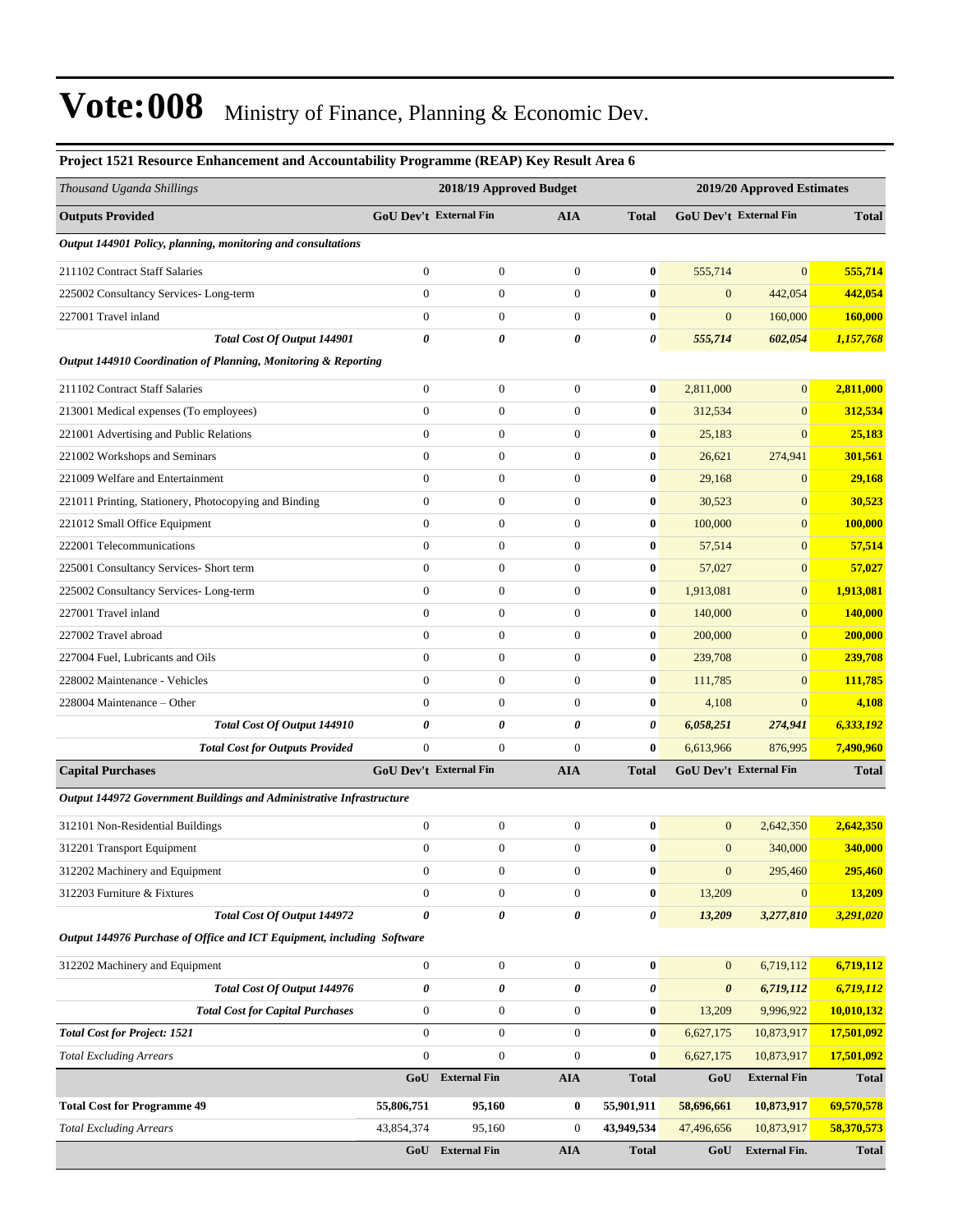| <b>Grand Total for Vote 008</b> | 380,821,154 | 146.738.451 |  | 4.721.813 532.281.419 504.114.160 | 91.399.374 595.513.534 |
|---------------------------------|-------------|-------------|--|-----------------------------------|------------------------|
| Total Excluding Arrears         | 364,728,707 | 146.738.451 |  | 4,721,813 516,188,972 489,914,155 | 91,399,374 581,313,529 |